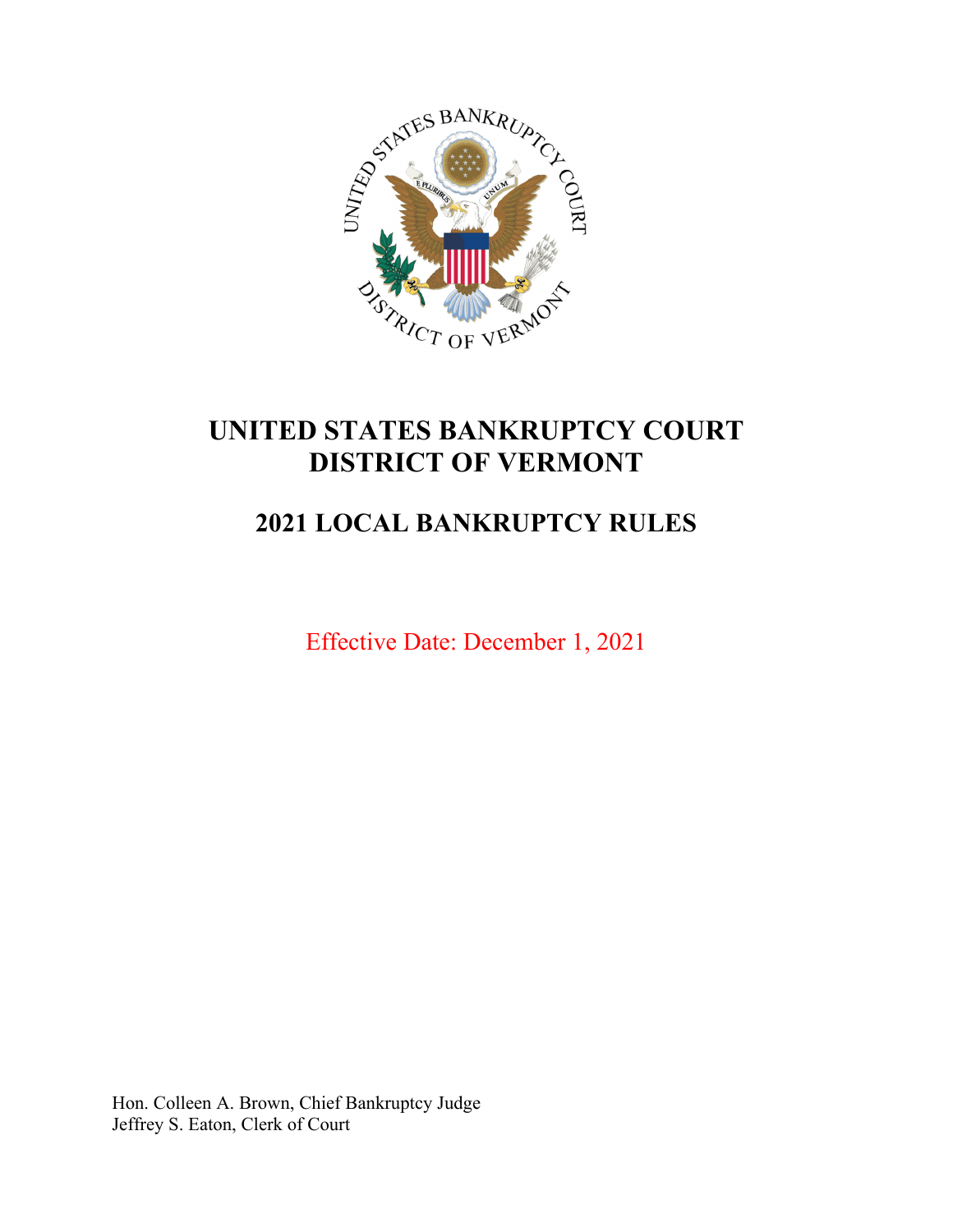| (a)        |                                                                                   |  |
|------------|-----------------------------------------------------------------------------------|--|
| (b)        |                                                                                   |  |
| (c)        |                                                                                   |  |
| (d)        |                                                                                   |  |
| (e)        |                                                                                   |  |
|            | PART I - COMMENCEMENT OF CASE; PROCEEDINGS RELATING TO PETITION AND               |  |
|            |                                                                                   |  |
|            |                                                                                   |  |
| (a)        |                                                                                   |  |
| (b)        |                                                                                   |  |
| (c)        |                                                                                   |  |
| (d)        |                                                                                   |  |
|            |                                                                                   |  |
|            | VT. LBR 1006-1. FEES - RESTRICTIONS ON DEBTORS; INSTALLMENT PAYMENTS; WAIVER OF   |  |
|            |                                                                                   |  |
| (a)        |                                                                                   |  |
| (b)        |                                                                                   |  |
| (c)        |                                                                                   |  |
|            | VT. LBR 1007-1. LISTS, SCHEDULES, STATEMENTS, AND OTHER REQUIRED DOCUMENTS; TIME  |  |
| LIMITS     |                                                                                   |  |
| (a)        |                                                                                   |  |
| (b)        |                                                                                   |  |
| (c)        |                                                                                   |  |
| (d)        |                                                                                   |  |
| (e)        | Certificate from Approved Nonprofit Budget and Credit Counseling Agency Regarding |  |
|            |                                                                                   |  |
| (f)        |                                                                                   |  |
| (g)        |                                                                                   |  |
| (h)        |                                                                                   |  |
| (i)        |                                                                                   |  |
| (j)        |                                                                                   |  |
| (k)        |                                                                                   |  |
| (1)        |                                                                                   |  |
|            |                                                                                   |  |
| (a)        |                                                                                   |  |
| (b)        |                                                                                   |  |
| (c)        |                                                                                   |  |
| (d)        |                                                                                   |  |
|            |                                                                                   |  |
|            |                                                                                   |  |
| (a)        |                                                                                   |  |
| (b)        |                                                                                   |  |
| (c)<br>(d) |                                                                                   |  |
|            |                                                                                   |  |
| (e)        |                                                                                   |  |
|            |                                                                                   |  |
| (a)        |                                                                                   |  |
| (b)        |                                                                                   |  |
| (c)        |                                                                                   |  |
| (d)        |                                                                                   |  |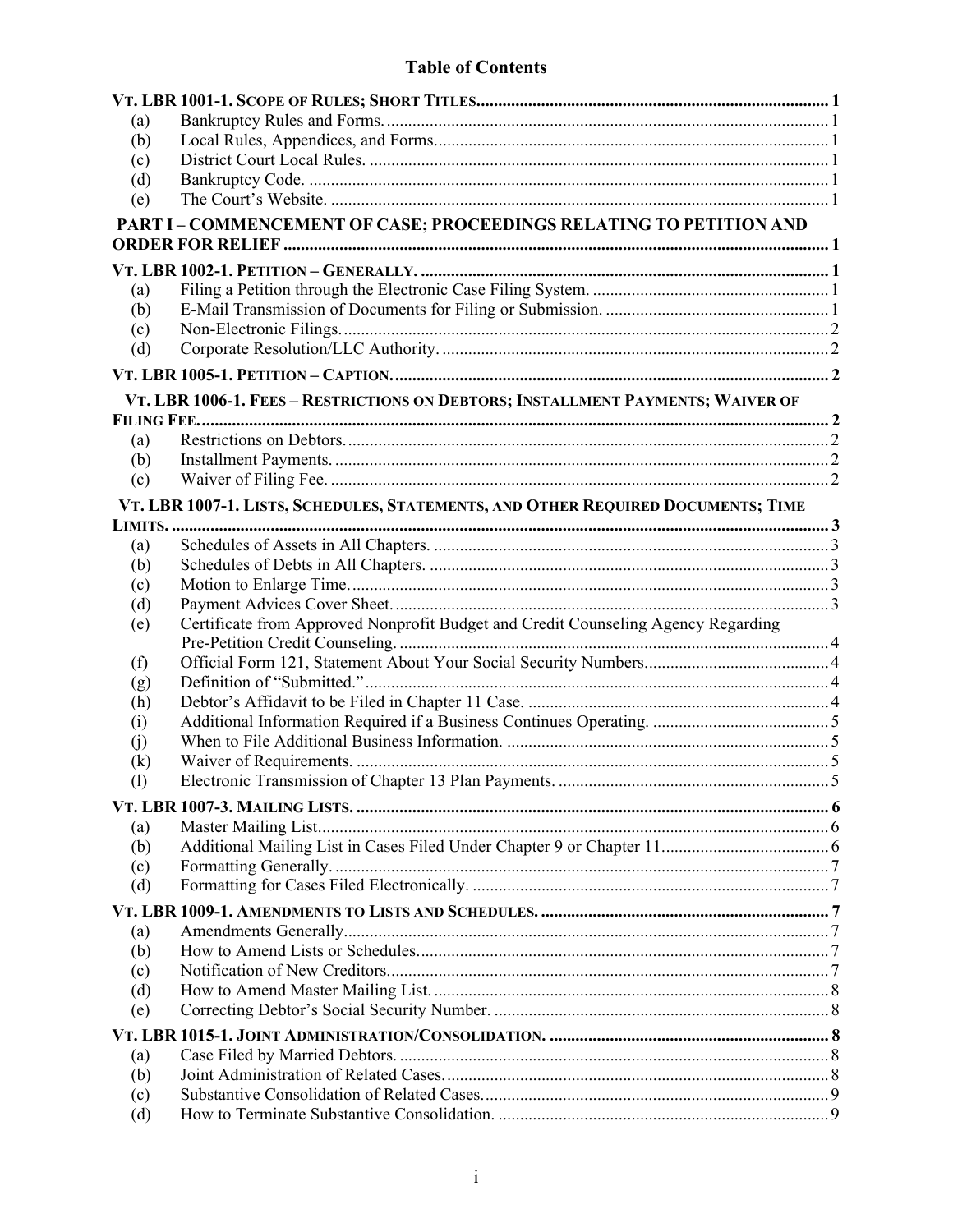| (a) | Effect on Related Adversary Proceedings and Contested or Other Matters.  10        |  |
|-----|------------------------------------------------------------------------------------|--|
| (b) |                                                                                    |  |
|     |                                                                                    |  |
| (a) |                                                                                    |  |
| (b) |                                                                                    |  |
|     | VT. LBR 1019-1. FILING OF THE CHAPTER 13 TRUSTEE'S FINAL REPORT AND ACCOUNT, AND   |  |
|     | NOTICE OF TRUSTEE'S PROPOSED REFUND OR DISBURSEMENT OF FUNDS ON HAND, ON           |  |
|     |                                                                                    |  |
| (a) |                                                                                    |  |
| (b) |                                                                                    |  |
| (c) |                                                                                    |  |
| (d) |                                                                                    |  |
|     | VT. LBR 1072-1. LOCATION OF COURT HEARINGS AND WHERE TO FILE DOCUMENTS.  12        |  |
| (a) |                                                                                    |  |
| (b) |                                                                                    |  |
|     | PART II - OFFICERS AND ADMINISTRATION; NOTICES; MEETINGS;                          |  |
|     |                                                                                    |  |
|     |                                                                                    |  |
| (a) |                                                                                    |  |
| (b) |                                                                                    |  |
| (c) |                                                                                    |  |
| (d) |                                                                                    |  |
| (e) | Service on the United States Trustee by Parties not Registered for CM/ECF.  13     |  |
| (f) |                                                                                    |  |
| (g) |                                                                                    |  |
|     |                                                                                    |  |
| (a) |                                                                                    |  |
| (b) |                                                                                    |  |
|     | VT. LBR 2003-2. CREDITORS' COMMITTEE DUTY TO PROVIDE INFORMATION IN CHAPTER 11 13  |  |
|     |                                                                                    |  |
| (a) |                                                                                    |  |
| (b) |                                                                                    |  |
| (c) |                                                                                    |  |
| (d) |                                                                                    |  |
|     | VT. LBR 2015-1. DEBTOR-IN-POSSESSION – DEBTORS' OPERATING REPORTS IN CHAPTER 12 14 |  |
| (a) |                                                                                    |  |
| (b) |                                                                                    |  |
| (c) |                                                                                    |  |
|     | VT. LBR 2015-2. DEBTOR-IN-POSSESSION-BUSINESS DEBTORS' OPERATING ORDERS IN         |  |
|     |                                                                                    |  |
| (a) |                                                                                    |  |
| (b) |                                                                                    |  |
| (c) |                                                                                    |  |
|     |                                                                                    |  |
| (a) |                                                                                    |  |
| (b) |                                                                                    |  |
| (c) |                                                                                    |  |
| (d) |                                                                                    |  |
| (e) |                                                                                    |  |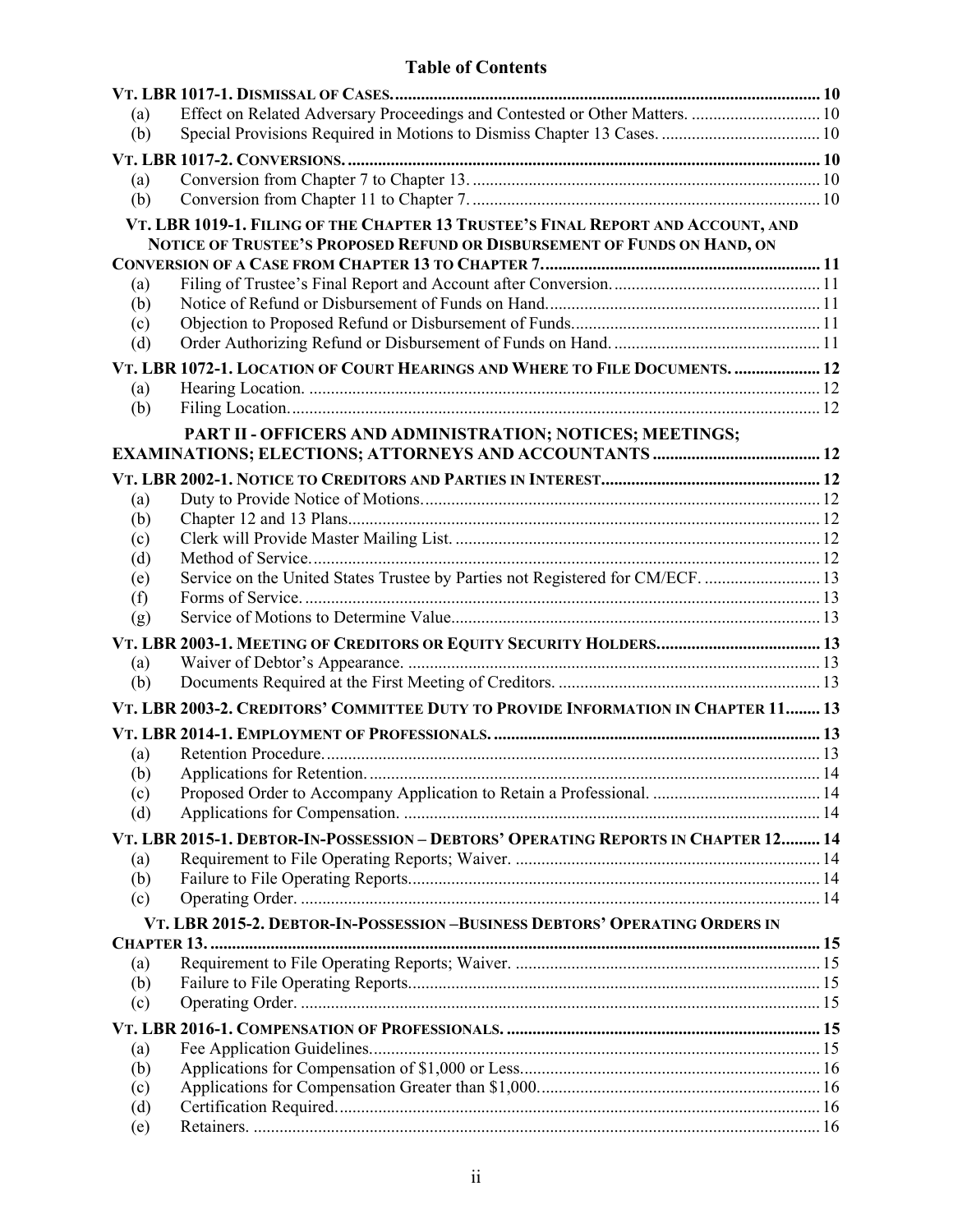| (f)        |                                                                                   |  |
|------------|-----------------------------------------------------------------------------------|--|
| (g)        | Scope of Duties to be Performed by Debtor's Attorney for Flat Fee Charged.  16    |  |
| (h)<br>(i) |                                                                                   |  |
|            |                                                                                   |  |
|            | VT. LBR 2016-2. PAYMENT OF DEBTOR'S ATTORNEY'S FEES IN CHAPTER 13.  18            |  |
| (a)        |                                                                                   |  |
| (b)        |                                                                                   |  |
| (c)<br>(d) |                                                                                   |  |
| (e)        |                                                                                   |  |
| (f)        |                                                                                   |  |
|            |                                                                                   |  |
| (a)        |                                                                                   |  |
| (b)        |                                                                                   |  |
| (c)        |                                                                                   |  |
|            |                                                                                   |  |
|            |                                                                                   |  |
| (a)        |                                                                                   |  |
| (b)        |                                                                                   |  |
| (c)        |                                                                                   |  |
|            | PART III - CLAIMS AND DISTRIBUTION TO CREDITORS AND EQUITY INTEREST               |  |
|            |                                                                                   |  |
|            | VT. LBR 3001-1. CLAIMS AND EQUITY SECURITY INTERESTS - NO ASSET CASES 23          |  |
|            | VT. LBR 3002.1-1. HELOC CREDITOR NOTICE OF MORTGAGE PAYMENT CHANGE.  23           |  |
| (a)        |                                                                                   |  |
| (b)        |                                                                                   |  |
|            | VT. LBR 3002.1-2. OBJECTIONS TO NOTICE OF MORTGAGE PAYMENT CHANGE IN CONDUIT      |  |
|            |                                                                                   |  |
| (a)        |                                                                                   |  |
| (b)        |                                                                                   |  |
| (c)        |                                                                                   |  |
|            |                                                                                   |  |
| (a)        |                                                                                   |  |
| (b)        |                                                                                   |  |
| (c)        |                                                                                   |  |
|            |                                                                                   |  |
| (a)        |                                                                                   |  |
| (b)        |                                                                                   |  |
| (c)        |                                                                                   |  |
|            | VT. LBR 3012-1. VALUATION OF COLLATERAL, ALLOWANCE OF SECURED CLAIMS, AND         |  |
|            |                                                                                   |  |
| (a)        | Debtor's Motion to Establish Amount of Secured Claim and Interest Rate 26         |  |
| (b)<br>(c) |                                                                                   |  |
| (d)        |                                                                                   |  |
|            | VT. LBR 3013-1. MOTION TO STRIP LIEN OR MORTGAGE THAT IS WHOLLY UNSECURED IN      |  |
|            |                                                                                   |  |
| (a)        |                                                                                   |  |
| (b)        |                                                                                   |  |
| (c)        | Orders Granting Motions to Strip Mortgages or Other Liens in Chapter 12 and 13 27 |  |
|            |                                                                                   |  |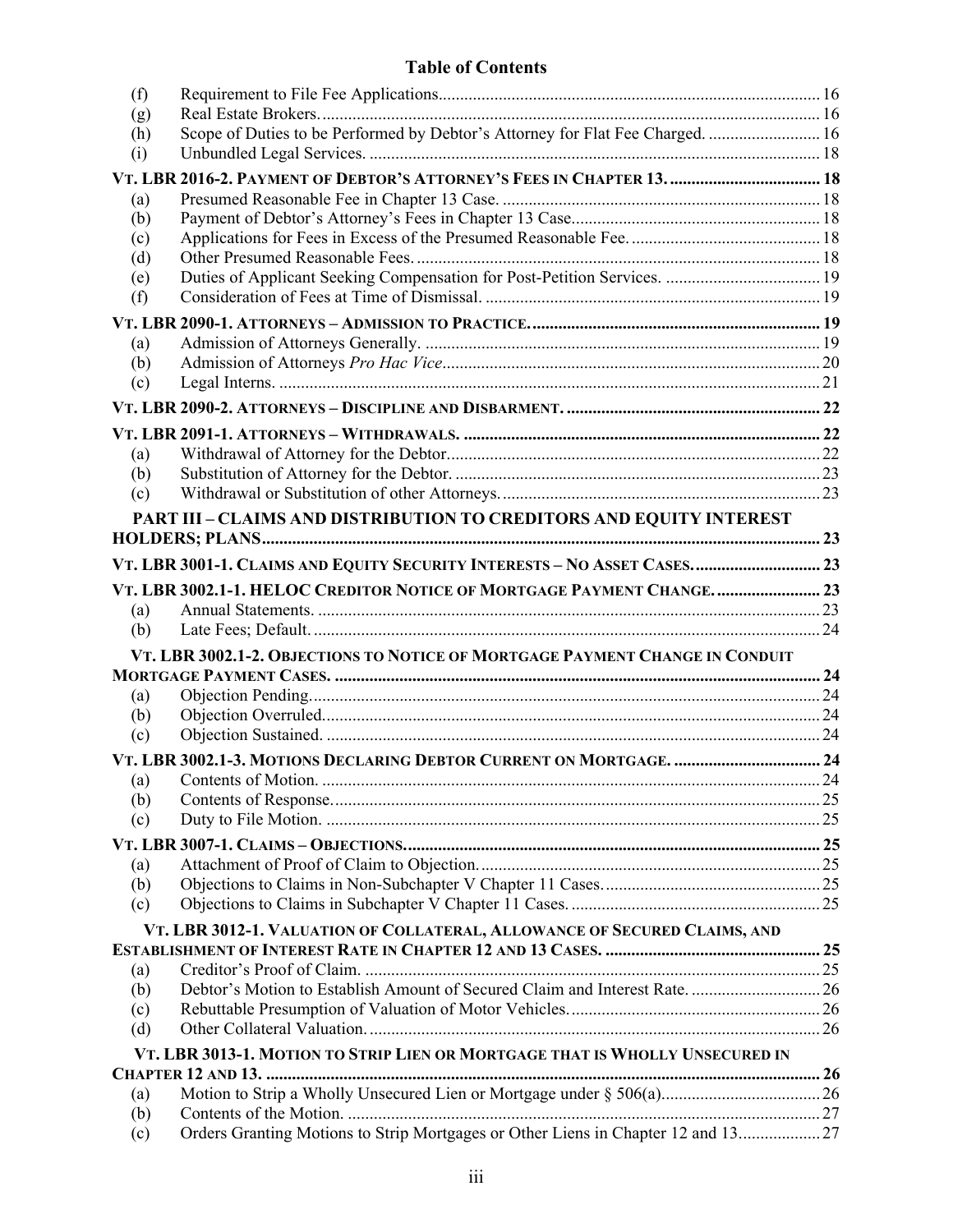|     | VT. LBR 3013-2. CLASSIFICATION OF CLAIMS AND INTERESTS IN CHAPTER 12.  27          |  |
|-----|------------------------------------------------------------------------------------|--|
|     |                                                                                    |  |
|     |                                                                                    |  |
| (a) |                                                                                    |  |
| (b) |                                                                                    |  |
|     |                                                                                    |  |
| (a) |                                                                                    |  |
| (b) |                                                                                    |  |
| (c) |                                                                                    |  |
| (d) |                                                                                    |  |
| (e) |                                                                                    |  |
| (f) |                                                                                    |  |
| (g) |                                                                                    |  |
| (h) |                                                                                    |  |
| (i) | VT. LBR 3015-2. TIMING AND LOCATION OF CONFIRMATION HEARINGS IN CHAPTER 13 29      |  |
|     |                                                                                    |  |
| (a) |                                                                                    |  |
| (b) |                                                                                    |  |
|     |                                                                                    |  |
|     | VT. LBR 3015-4. ADDITIONAL, SEPARATE, PROPOSED ORDERS REQUIRED FOR EMBEDDED        |  |
|     |                                                                                    |  |
|     |                                                                                    |  |
| (a) |                                                                                    |  |
| (b) |                                                                                    |  |
| (c) |                                                                                    |  |
| (d) |                                                                                    |  |
| (e) |                                                                                    |  |
| (f) |                                                                                    |  |
|     |                                                                                    |  |
| (a) |                                                                                    |  |
| (b) |                                                                                    |  |
| (c) |                                                                                    |  |
| (d) |                                                                                    |  |
|     | VT. LBR 3015-8. MOTIONS TO MODIFY CONFIRMED CHAPTER 12 AND 13 PLANS33              |  |
| (a) |                                                                                    |  |
| (b) |                                                                                    |  |
| (c) |                                                                                    |  |
|     | VT. LBR 3016-1. AMENDED DISCLOSURE STATEMENTS AND PLANS IN CHAPTER 11 33           |  |
|     |                                                                                    |  |
|     |                                                                                    |  |
|     | VT. LBR 3018-2. PRE-FILING SOLICITATION, ACCEPTANCE, AND REJECTION OF CHAPTER 11   |  |
|     | VT. LBR 3018-3. CERTIFICATION OF ACCEPTANCE AND REJECTION OF PLAN IN CHAPTER 11 34 |  |
|     |                                                                                    |  |
| (a) |                                                                                    |  |
| (b) |                                                                                    |  |
| (c) |                                                                                    |  |
| (d) |                                                                                    |  |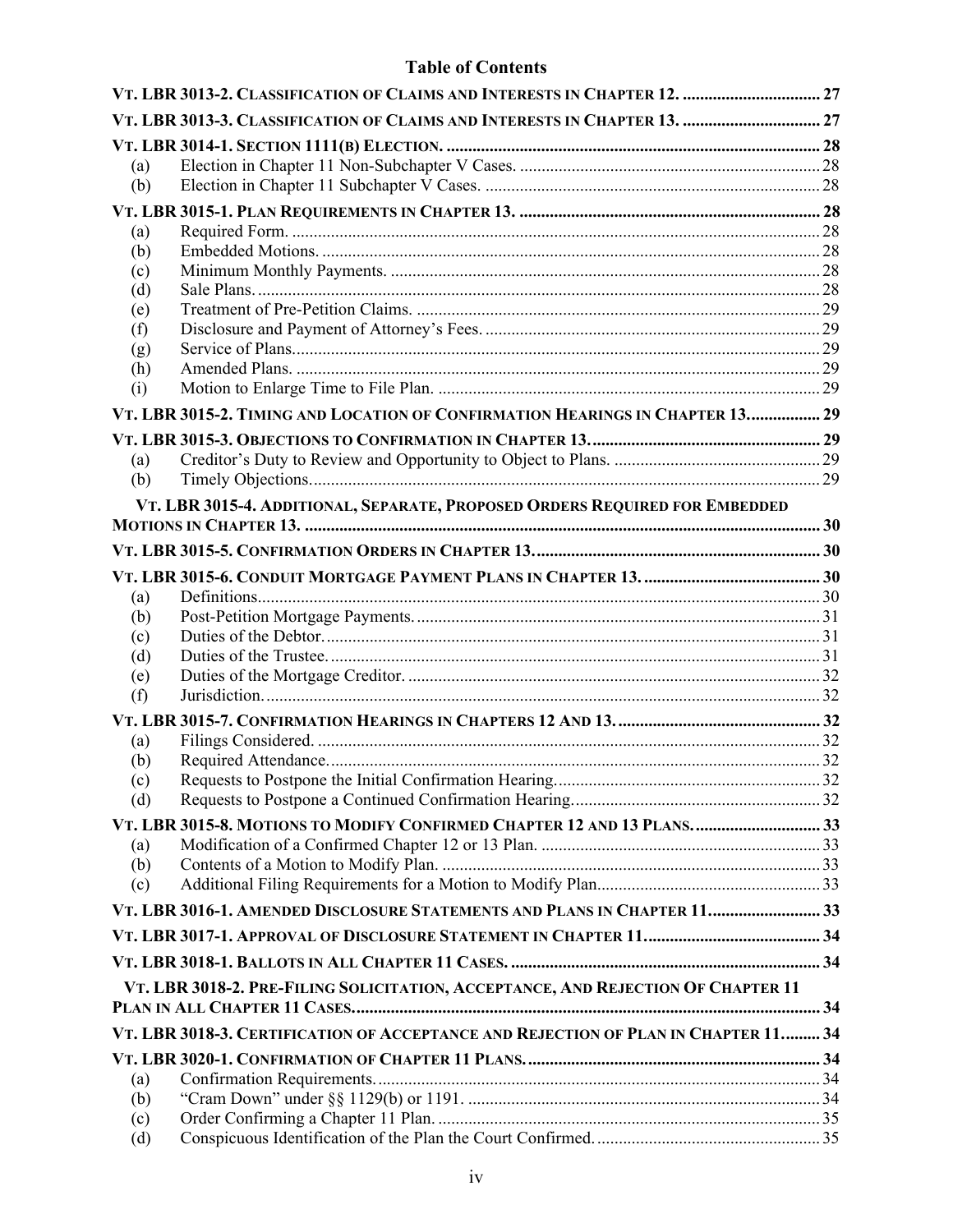| (a)               |                                                                                         |  |
|-------------------|-----------------------------------------------------------------------------------------|--|
| (b)               |                                                                                         |  |
| (c)               |                                                                                         |  |
| (d)               |                                                                                         |  |
|                   |                                                                                         |  |
| (a)               |                                                                                         |  |
| (b)               |                                                                                         |  |
| (c)               |                                                                                         |  |
|                   | VT. LBR 3071-1. SECURED CREDITORS' AND LESSORS' OBLIGATION TO PROVIDE ACCOUNT           |  |
|                   |                                                                                         |  |
| (a)               |                                                                                         |  |
| (b)               |                                                                                         |  |
| (c)               |                                                                                         |  |
| (d)               |                                                                                         |  |
| (e)               |                                                                                         |  |
| (f)               |                                                                                         |  |
| (g)               |                                                                                         |  |
| (h)               |                                                                                         |  |
|                   |                                                                                         |  |
|                   |                                                                                         |  |
|                   |                                                                                         |  |
| (a)               |                                                                                         |  |
| (b)               |                                                                                         |  |
| (c)               | Additional Requirements for Motions Seeking Relief from Stay Based on Post-Petition     |  |
|                   |                                                                                         |  |
| (d)               |                                                                                         |  |
| (e)               |                                                                                         |  |
| (f)               |                                                                                         |  |
| (g)<br>(h)        |                                                                                         |  |
| (i)               |                                                                                         |  |
|                   |                                                                                         |  |
|                   | VT. LBR 4001-2. AUTOMATIC STAY - DEBTOR'S ASSERTION OF EXCEPTION FOR LEASE OF           |  |
|                   | Filing of the Initial Certification, Official Form 101A, and Delivery of Payment of One |  |
| $\left( a\right)$ |                                                                                         |  |
|                   | Clerk's Notification upon Receipt of Official Form 101A and Payment of One Month's      |  |
| (b)               |                                                                                         |  |
|                   |                                                                                         |  |
| (c)<br>(d)        |                                                                                         |  |
| (e)               |                                                                                         |  |
| (f)               | Debtor's Failure to Timely Deliver Payment of One Month's Rent or Timely File Official  |  |
|                   |                                                                                         |  |
|                   |                                                                                         |  |
|                   | VT. LBR 4001-3. AUTOMATIC STAY - CONTINUATION; IMPOSITION; VERIFICATION.  44            |  |
| (a)               |                                                                                         |  |
| (b)               |                                                                                         |  |
| (c)               |                                                                                         |  |
|                   |                                                                                         |  |
| (a)               |                                                                                         |  |
| (b)               |                                                                                         |  |
| (c)               |                                                                                         |  |
| (d)               |                                                                                         |  |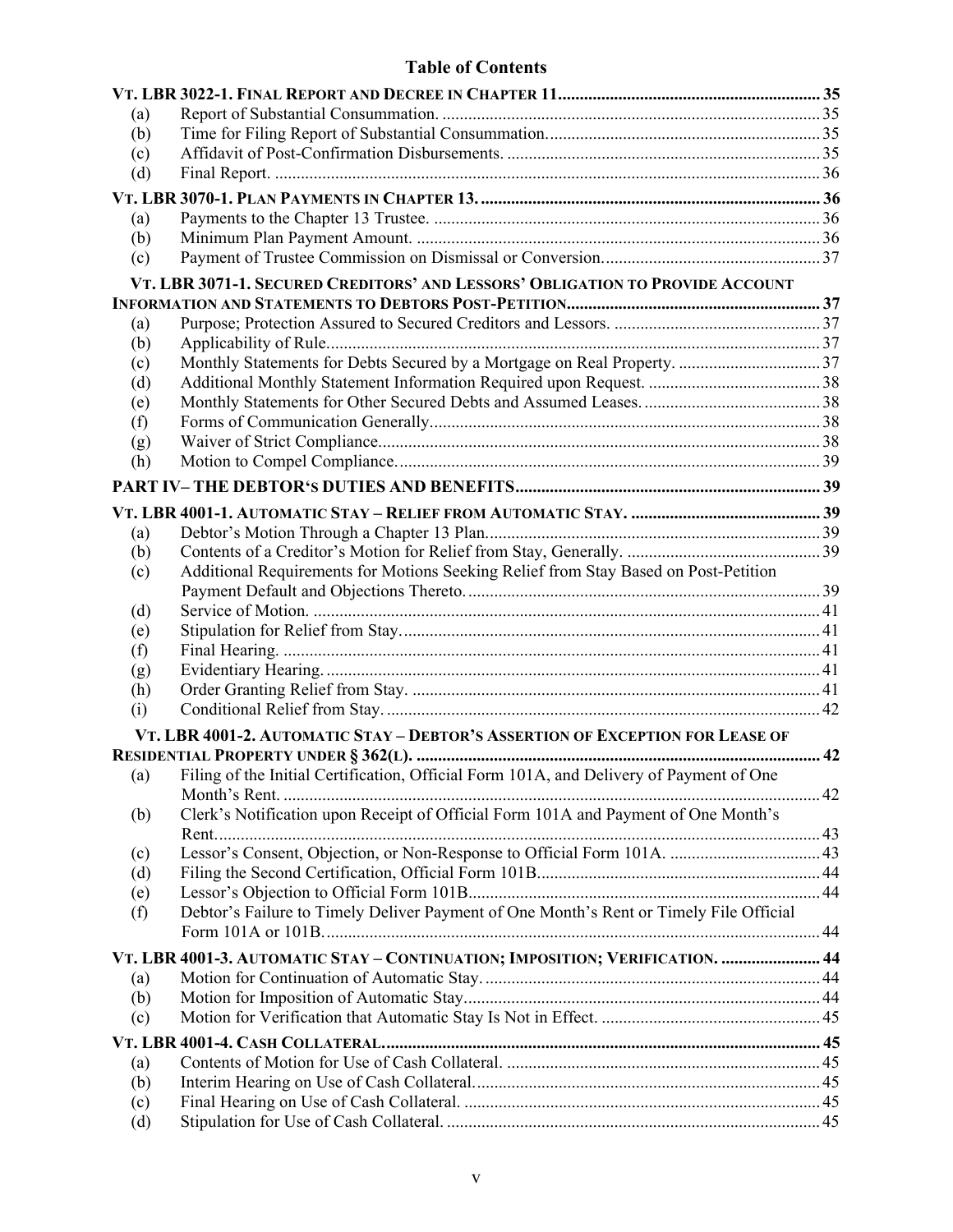| (a)        |                                                                                           |  |
|------------|-------------------------------------------------------------------------------------------|--|
| (b)        |                                                                                           |  |
| (c)        |                                                                                           |  |
|            |                                                                                           |  |
| (a)        |                                                                                           |  |
| (b)        |                                                                                           |  |
| (c)        |                                                                                           |  |
| (d)        |                                                                                           |  |
| (e)        |                                                                                           |  |
| (f)        |                                                                                           |  |
| (g)        |                                                                                           |  |
| (h)        |                                                                                           |  |
| (i)        |                                                                                           |  |
| (j)        |                                                                                           |  |
|            |                                                                                           |  |
|            | Certificate from Approved Nonprofit Budget and Credit Counseling Agency 51                |  |
| (a)<br>(b) |                                                                                           |  |
|            |                                                                                           |  |
| (c)<br>(d) |                                                                                           |  |
| (e)        |                                                                                           |  |
| (f)        |                                                                                           |  |
|            |                                                                                           |  |
|            | VT. LBR 4002-2. DEBTOR'S DUTIES - FURTHER REQUIREMENTS REGARDING TAX RETURNS 54           |  |
| (a)        |                                                                                           |  |
| (b)        |                                                                                           |  |
| (c)        |                                                                                           |  |
| (d)        |                                                                                           |  |
|            |                                                                                           |  |
| (a)        |                                                                                           |  |
| (b)        |                                                                                           |  |
|            |                                                                                           |  |
|            |                                                                                           |  |
|            |                                                                                           |  |
| (a)<br>(b) | Identification of Judicial Liens Subject to Avoidance in a Chapter 12 Plan56              |  |
| (c)        |                                                                                           |  |
| (d)        |                                                                                           |  |
| (e)        | Orders Granting Motions to Avoid Judicial Liens in Chapter 12 and 13 Cases. 56            |  |
|            |                                                                                           |  |
|            |                                                                                           |  |
| (a)        | Official Form 423 and Motion for Entry of Discharge in Individual Chapter 7, 11, and 13   |  |
|            |                                                                                           |  |
| (b)        | Certification of Compliance and Motion for Entry of Discharge Order in Chapter 13.  57    |  |
| (c)        | Certification of Compliance and Motion for Entry of Discharge Order in Individual Chapter |  |
|            |                                                                                           |  |
| (d)        |                                                                                           |  |
|            |                                                                                           |  |
| (a)        |                                                                                           |  |
| (b)        | Additional Requirement When Debtor Identifies a Third Party as Additional Source of       |  |
|            |                                                                                           |  |
| (c)        |                                                                                           |  |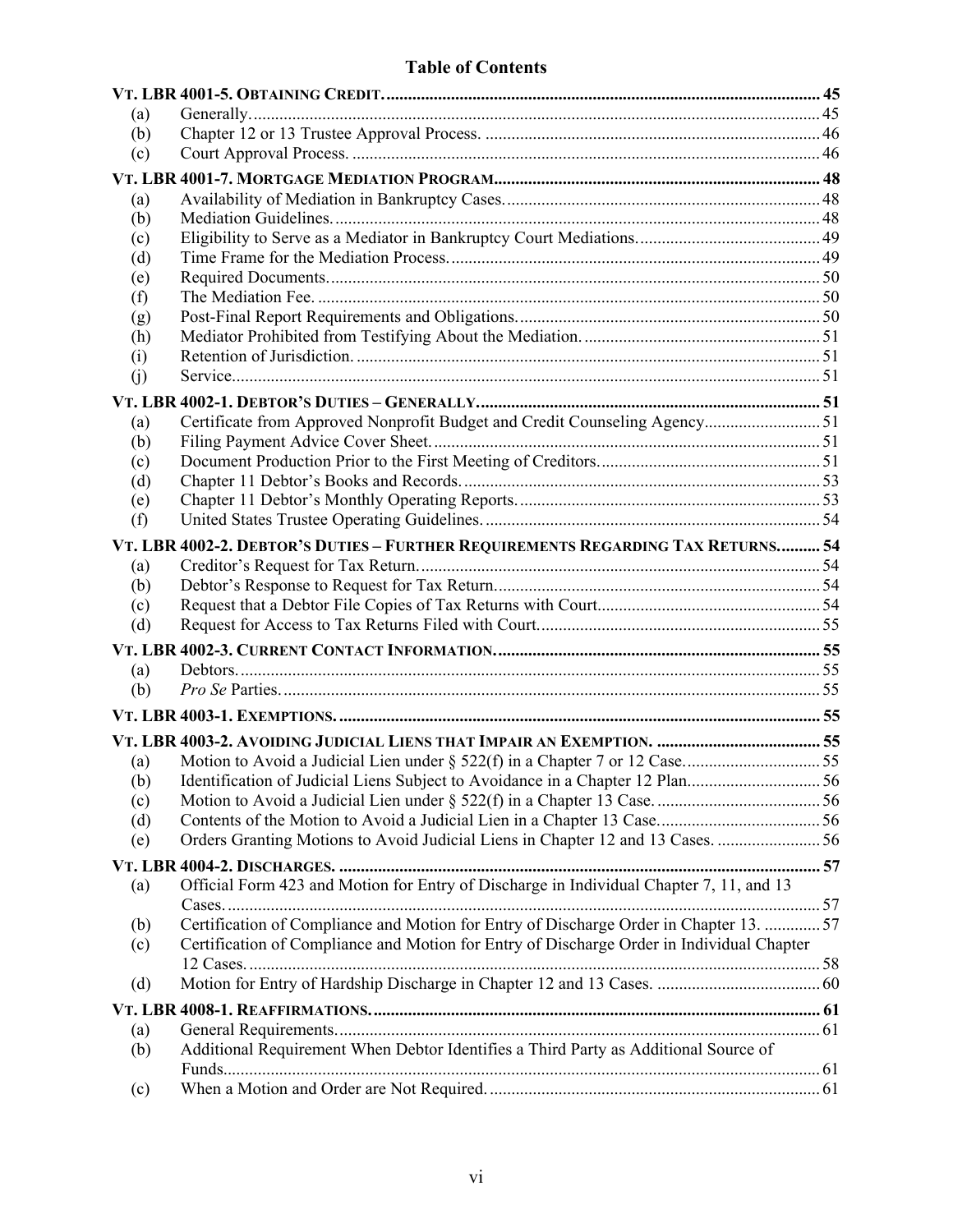|            | VT. LBR 4071-1. VIOLATION OF THE AUTOMATIC STAY OR DISCHARGE INJUNCTION.  61 |  |
|------------|------------------------------------------------------------------------------|--|
|            |                                                                              |  |
|            |                                                                              |  |
| (a)        |                                                                              |  |
| (b)        |                                                                              |  |
| (c)        |                                                                              |  |
|            |                                                                              |  |
| (a)        |                                                                              |  |
| (b)        |                                                                              |  |
|            |                                                                              |  |
| (a)        |                                                                              |  |
| (b)        |                                                                              |  |
|            |                                                                              |  |
|            |                                                                              |  |
| (a)        |                                                                              |  |
| (b)        |                                                                              |  |
| (c)        |                                                                              |  |
|            |                                                                              |  |
| (a)        |                                                                              |  |
| (b)        |                                                                              |  |
| (c)        |                                                                              |  |
| (d)        |                                                                              |  |
| (e)        | Documents in Removed Actions and Records Transmitted from Another Court 66   |  |
| (f)        |                                                                              |  |
|            |                                                                              |  |
| (a)        |                                                                              |  |
| (b)        |                                                                              |  |
| (c)        |                                                                              |  |
| (d)        |                                                                              |  |
|            | VT. LBR 5005-3. FILING DOCUMENTS VIA CM/ECF - REGISTRATION REQUIREMENTS.  67 |  |
| (a)        |                                                                              |  |
| (b)<br>(c) |                                                                              |  |
|            |                                                                              |  |
|            |                                                                              |  |
| (a)<br>(b) |                                                                              |  |
| (c)        |                                                                              |  |
|            | VT. LBR 5007-1. RECORD OF PROCEEDINGS AND TRANSCRIPTS; ENSURING PRIVACY IN   |  |
|            |                                                                              |  |
| (a)        |                                                                              |  |
| (b)        |                                                                              |  |
| (c)        |                                                                              |  |
| (d)        |                                                                              |  |
| (e)        |                                                                              |  |
| (f)        |                                                                              |  |
|            |                                                                              |  |
| (a)        |                                                                              |  |
| (b)        |                                                                              |  |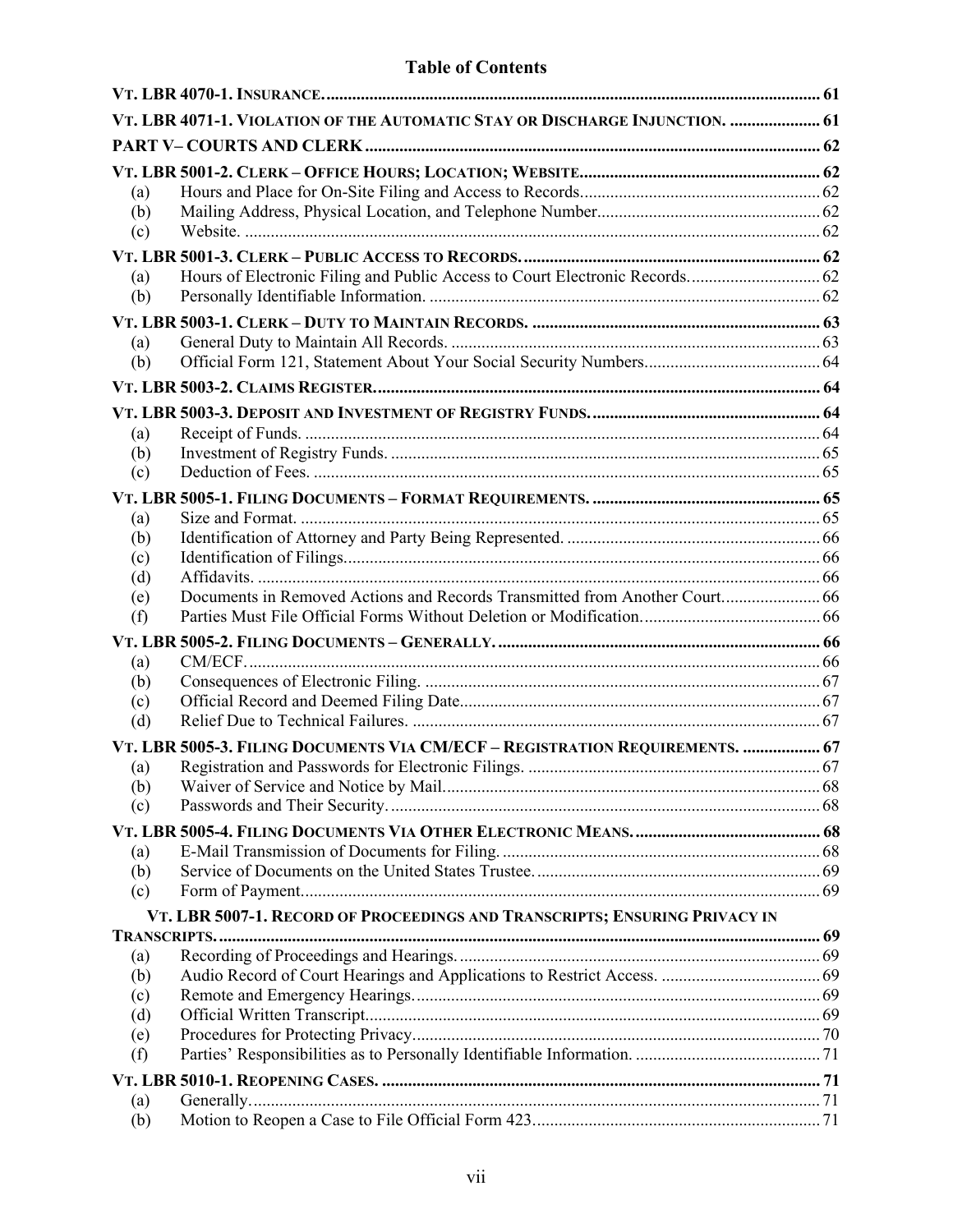| (a) |                                                                                             |  |
|-----|---------------------------------------------------------------------------------------------|--|
| (b) |                                                                                             |  |
| (c) |                                                                                             |  |
| (d) | Procedure for, and Limitations on, Remote Participation in Court Hearings and               |  |
|     |                                                                                             |  |
|     |                                                                                             |  |
|     |                                                                                             |  |
| (a) | In order to maintain the decorum of the courtroom and dignity of the proceedings, attorneys |  |
|     | VT. LBR 5073-1. DEVICES PROHIBITED IN COURTHOUSE; BROADCASTING BY THE COURT 73              |  |
| (a) |                                                                                             |  |
| (b) |                                                                                             |  |
| (c) |                                                                                             |  |
|     |                                                                                             |  |
| (a) |                                                                                             |  |
| (b) |                                                                                             |  |
| (c) |                                                                                             |  |
| (d) |                                                                                             |  |
| (e) |                                                                                             |  |
| (f) | Payment of Filing Fee in Installments; Waiver of Filing Fee; Waiver of Other Fees.  74      |  |
|     |                                                                                             |  |
|     |                                                                                             |  |
|     |                                                                                             |  |
| (a) |                                                                                             |  |
| (b) |                                                                                             |  |
|     |                                                                                             |  |
| (a) |                                                                                             |  |
| (b) |                                                                                             |  |
| (c) |                                                                                             |  |
| (d) |                                                                                             |  |
| (e) |                                                                                             |  |
| (f) |                                                                                             |  |
| (g) |                                                                                             |  |
|     |                                                                                             |  |
| (a) |                                                                                             |  |
| (b) |                                                                                             |  |
| (c) |                                                                                             |  |
| (d) |                                                                                             |  |
| (e) |                                                                                             |  |
|     |                                                                                             |  |
|     |                                                                                             |  |
|     |                                                                                             |  |
| (a) |                                                                                             |  |
| (b) |                                                                                             |  |
|     |                                                                                             |  |
|     |                                                                                             |  |
| (a) |                                                                                             |  |
| (b) |                                                                                             |  |
|     |                                                                                             |  |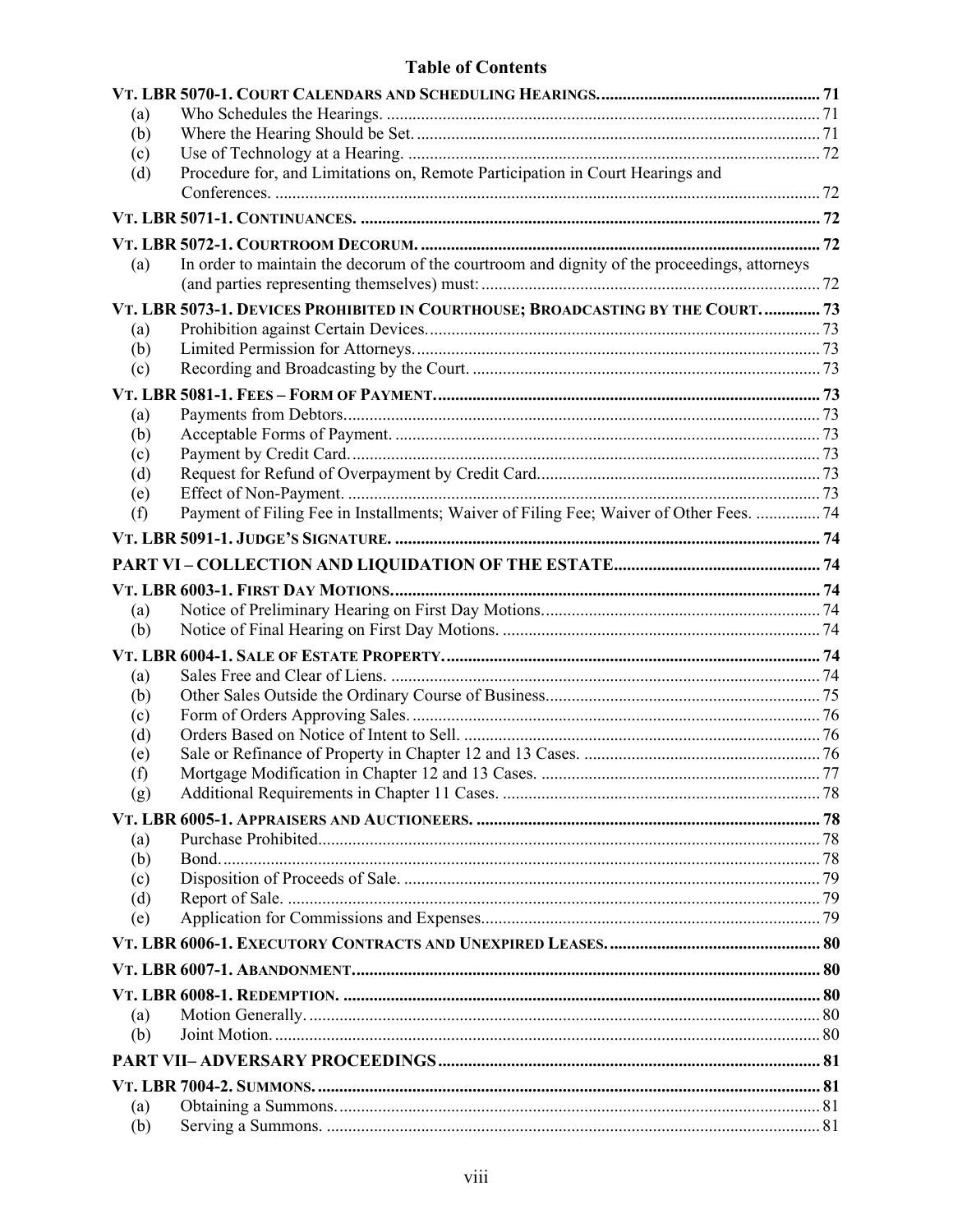|            | VT. LBR 7007-1. AMENDMENTS TO PLEADINGS OR MOTIONS IN ADVERSARY PROCEEDINGS 81     |  |
|------------|------------------------------------------------------------------------------------|--|
|            |                                                                                    |  |
| (a)        | Statement Regarding Consent to Entry of Orders or Judgment in Core Proceeding.  81 |  |
| (b)        |                                                                                    |  |
|            |                                                                                    |  |
|            |                                                                                    |  |
| (a)        |                                                                                    |  |
| (b)        |                                                                                    |  |
| (c)        |                                                                                    |  |
| (d)        |                                                                                    |  |
| (e)        |                                                                                    |  |
|            |                                                                                    |  |
|            |                                                                                    |  |
| (a)        |                                                                                    |  |
| (b)        |                                                                                    |  |
| (c)        |                                                                                    |  |
| (d)        |                                                                                    |  |
| (e)<br>(f) |                                                                                    |  |
| (g)        |                                                                                    |  |
| (h)        |                                                                                    |  |
| (i)        |                                                                                    |  |
| (i)        |                                                                                    |  |
| (k)        |                                                                                    |  |
| (1)        |                                                                                    |  |
|            | VT. LBR 7041-1. CONDITION FOR VOLUNTARY DISMISSAL OF A § 727 COMPLAINT 84          |  |
|            |                                                                                    |  |
| (a)        |                                                                                    |  |
| (b)        |                                                                                    |  |
| (c)        |                                                                                    |  |
| (d)        |                                                                                    |  |
| (e)        |                                                                                    |  |
| (f)        |                                                                                    |  |
| (g)        |                                                                                    |  |
|            |                                                                                    |  |
| (a)        |                                                                                    |  |
| (b)        |                                                                                    |  |
| (c)        |                                                                                    |  |
| (d)        |                                                                                    |  |
|            | VT. LBR 7056-2. SUMMARY JUDGMENT - MEMORANDUM OF LAW REQUIREMENTS.  87             |  |
| (a)        |                                                                                    |  |
| (b)        |                                                                                    |  |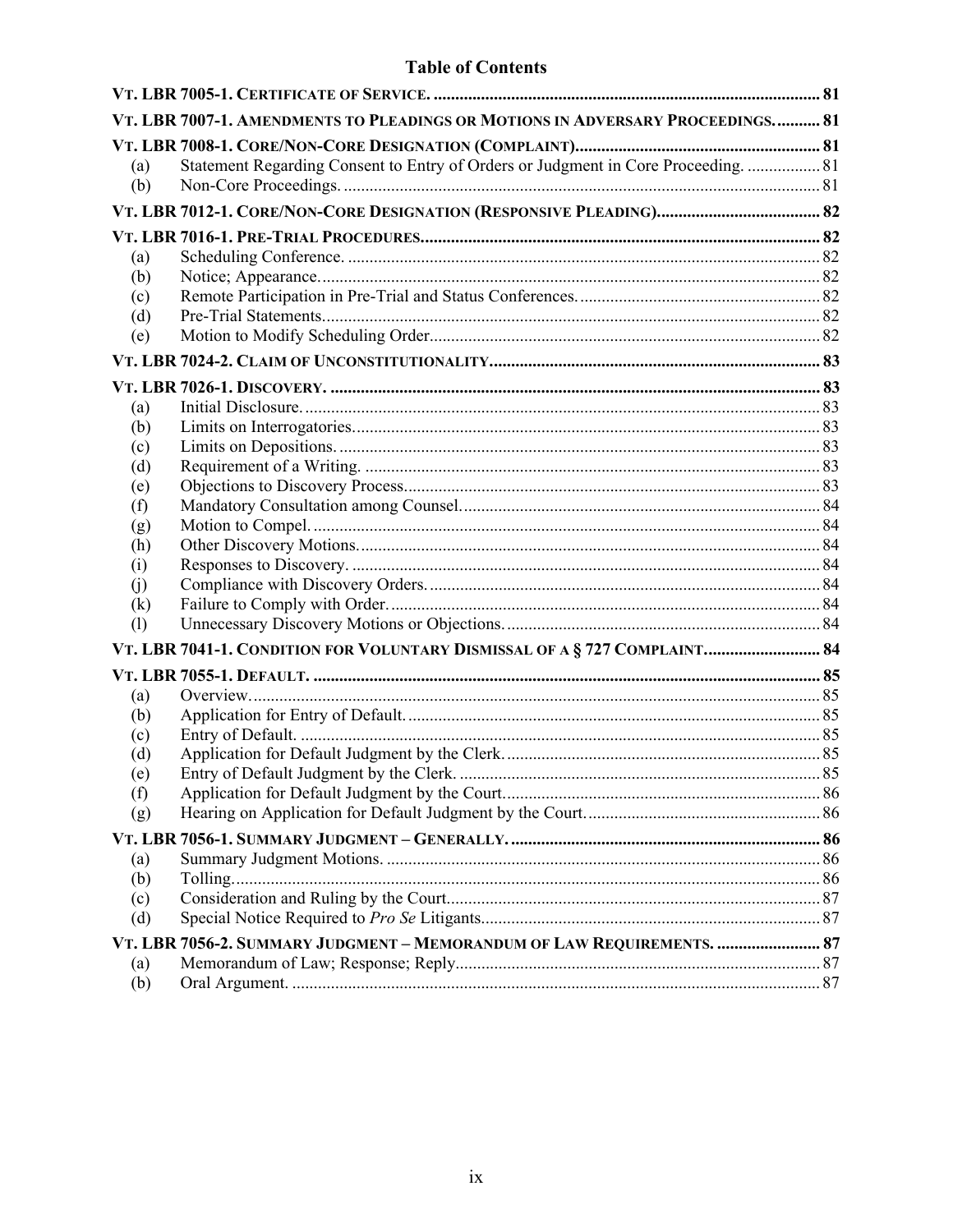| (a)        |                                                                                          |  |
|------------|------------------------------------------------------------------------------------------|--|
| (b)        |                                                                                          |  |
|            |                                                                                          |  |
|            |                                                                                          |  |
|            |                                                                                          |  |
|            |                                                                                          |  |
|            |                                                                                          |  |
| (a)        |                                                                                          |  |
| (b)        | Attorney's Duty to Retain Certain Originals of Electronically Filed Documents.  88       |  |
|            | VT. LBR 9011-2. PRO SE PARTIES - REQUIREMENTS, RETENTION OF DOCUMENTS, USE OF            |  |
|            |                                                                                          |  |
| (a)        |                                                                                          |  |
| (b)        | Pro Se Party's Duty to Retain Originals of Documents Transmitted by E-Mail for Filing 89 |  |
| (c)        |                                                                                          |  |
|            |                                                                                          |  |
|            |                                                                                          |  |
| (a)<br>(b) |                                                                                          |  |
| (c)        |                                                                                          |  |
| (d)        |                                                                                          |  |
| (e)        |                                                                                          |  |
| (f)        |                                                                                          |  |
|            |                                                                                          |  |
| (a)        |                                                                                          |  |
| (b)<br>(c) |                                                                                          |  |
| (d)        |                                                                                          |  |
| (e)        |                                                                                          |  |
| (f)        |                                                                                          |  |
| (g)        |                                                                                          |  |
| (h)        | Stipulated Proposed Order Eliminating the Need for a Hearing; Deadline for Filing.  92   |  |
| (i)        |                                                                                          |  |
| (a)        |                                                                                          |  |
| (b)        |                                                                                          |  |
| (c)        |                                                                                          |  |
| (d)        |                                                                                          |  |
| (e)        |                                                                                          |  |
| (f)        | Rescheduling Hearings; Stipulated and Unstipulated Motions to Reschedule.  94            |  |
|            |                                                                                          |  |
| (a)<br>(b) |                                                                                          |  |
|            |                                                                                          |  |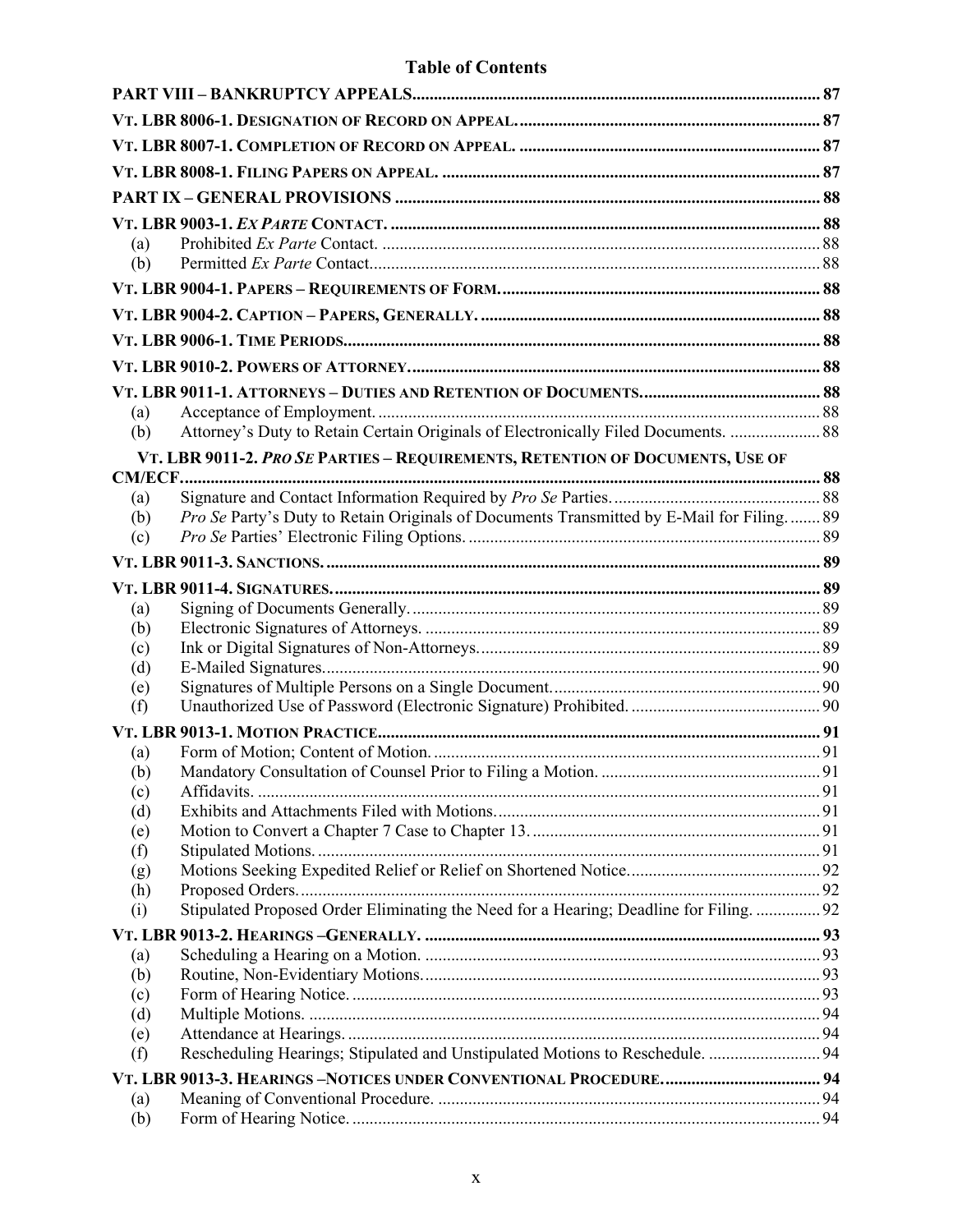| (a)        |                                                                                            |     |
|------------|--------------------------------------------------------------------------------------------|-----|
| (b)        |                                                                                            |     |
| (c)        |                                                                                            |     |
|            |                                                                                            |     |
| (a)        |                                                                                            |     |
| (b)        |                                                                                            |     |
|            |                                                                                            |     |
| (a)        |                                                                                            |     |
| (b)        |                                                                                            |     |
| (c)        |                                                                                            |     |
| (d)        | Certificate of Service: Requirement to File; Contents; Consequences of Non-Compliance.  99 |     |
| (e)<br>(f) |                                                                                            |     |
| (g)        | Consequences of Failing to File a Proper and Complete Certificate of Service.  100         |     |
|            |                                                                                            |     |
| (a)        |                                                                                            |     |
| (b)        |                                                                                            |     |
|            |                                                                                            |     |
|            |                                                                                            |     |
| (a)<br>(b) | Case, Proceeding, or Document Other Than Ex Parte Motion or Highly Sensitive               |     |
|            |                                                                                            |     |
| (c)        |                                                                                            |     |
| (d)        |                                                                                            |     |
| (e)        |                                                                                            |     |
| (f)        |                                                                                            |     |
|            |                                                                                            |     |
| (a)        |                                                                                            |     |
| (b)        |                                                                                            |     |
|            |                                                                                            |     |
|            |                                                                                            |     |
|            |                                                                                            |     |
|            |                                                                                            |     |
|            |                                                                                            | 103 |
| (a)<br>(b) |                                                                                            |     |
| (c)        |                                                                                            |     |
| (d)        |                                                                                            |     |
|            |                                                                                            |     |
| (a)        |                                                                                            |     |
| (b)        |                                                                                            |     |
| (c)        |                                                                                            |     |
|            | VT. LBR 9033-1. PROPOSED FINDINGS AND CONCLUSIONS IN CERTAIN CORE PROCEEDINGS.  104        |     |
| (a)        |                                                                                            |     |
| (b)        |                                                                                            |     |
|            | VT. LBR 9070-1. EXHIBITS IN EVIDENTIARY HEARINGS - PRODUCTION, RETENTION, AND              |     |
|            |                                                                                            |     |
| (a)        |                                                                                            |     |
| (b)        |                                                                                            |     |
| (c)        | Retrieval of Exhibits from the Clerk; Destruction of Abandoned Exhibits.  106              |     |
| (d)        |                                                                                            |     |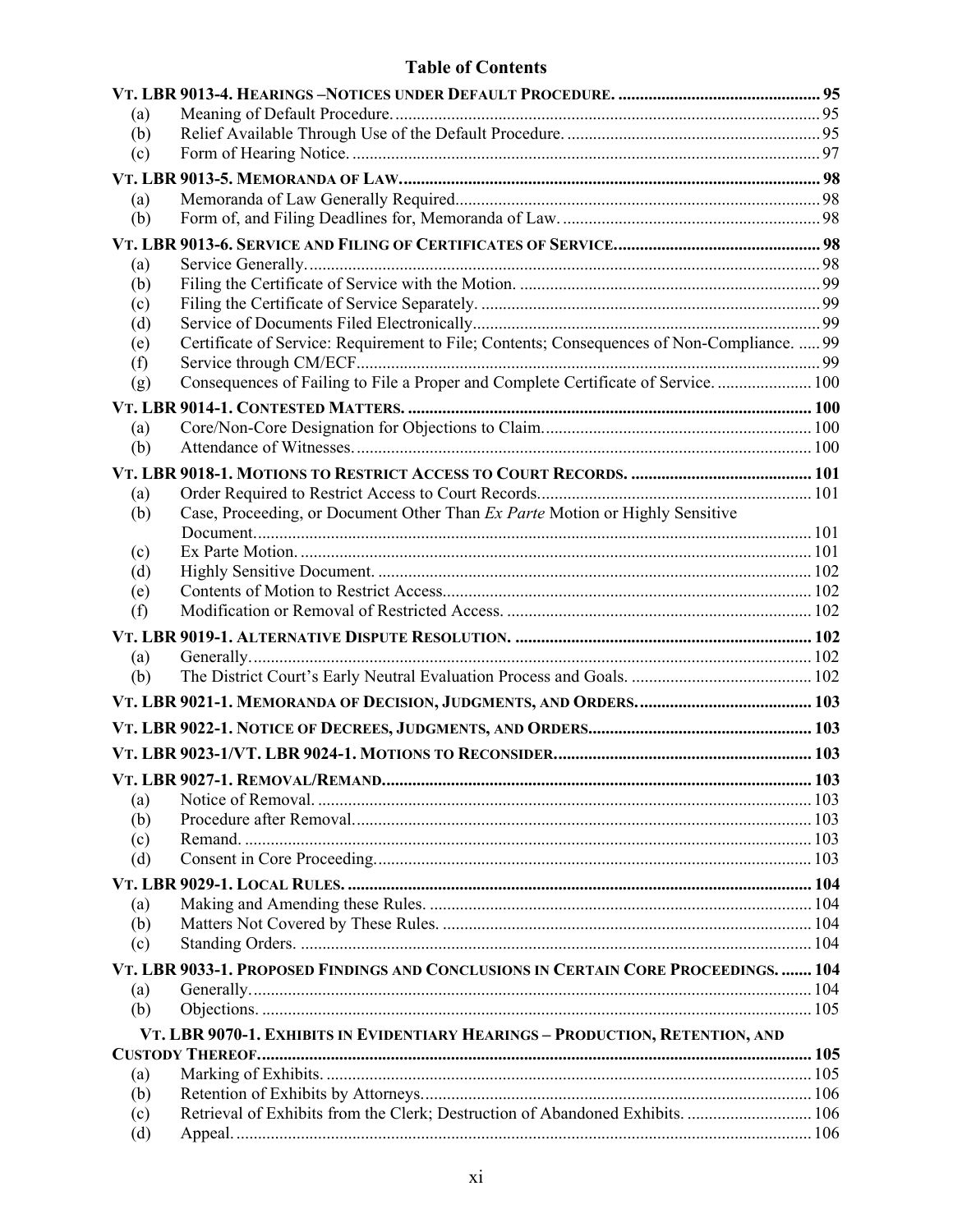| (e) |                                                                          |  |
|-----|--------------------------------------------------------------------------|--|
|     |                                                                          |  |
|     |                                                                          |  |
| (a) |                                                                          |  |
| (b) |                                                                          |  |
| (c) |                                                                          |  |
| (d) |                                                                          |  |
| (e) |                                                                          |  |
|     |                                                                          |  |
|     |                                                                          |  |
| (a) |                                                                          |  |
| (b) |                                                                          |  |
|     | VT. LBR 9076-1. STATUS CONFERENCES AND CASE MANAGEMENT CONFERENCES.  108 |  |
| (a) |                                                                          |  |
| (b) |                                                                          |  |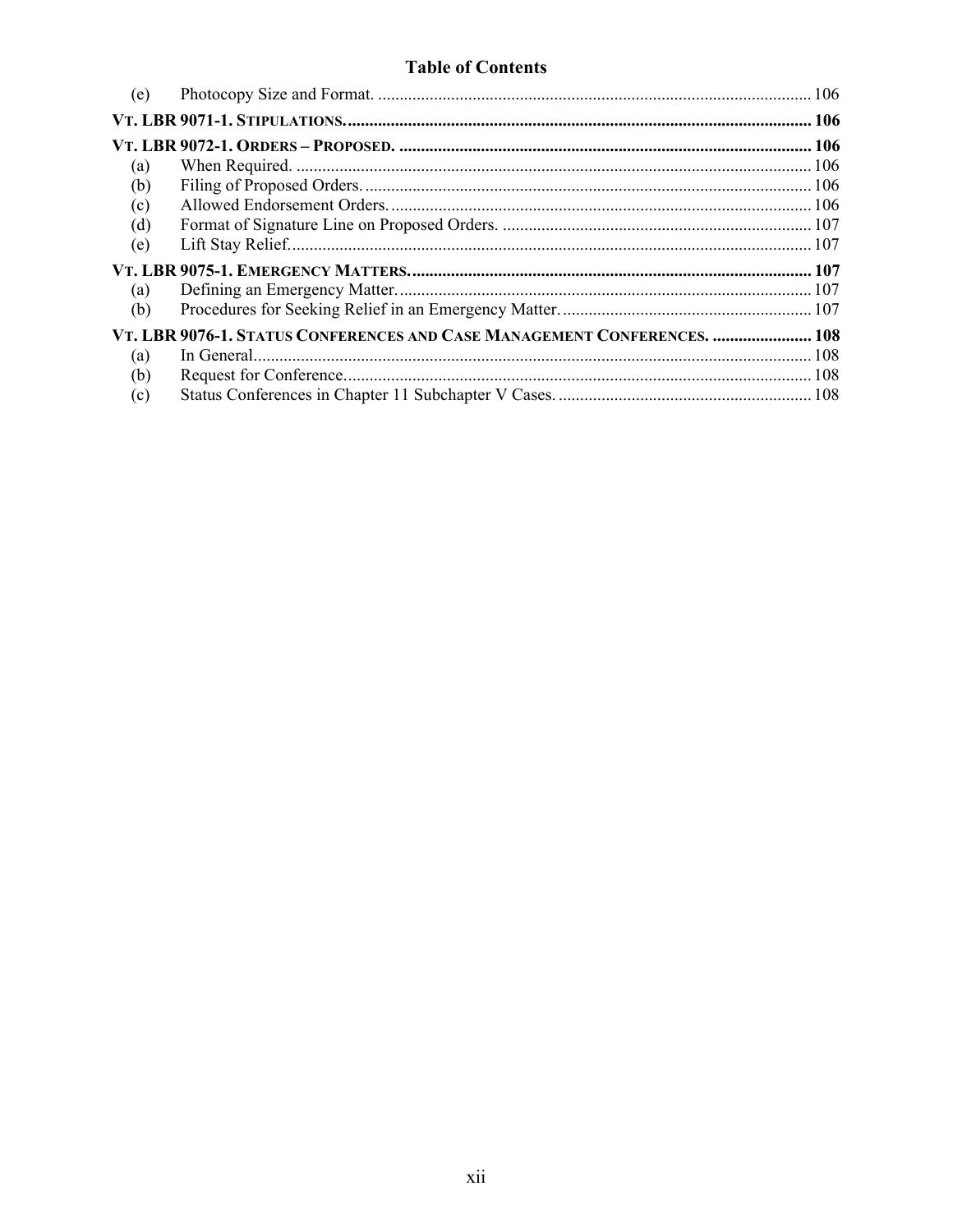# **VT. LBR 1001-1. SCOPE OF RULES; SHORT TITLES.**

#### **(a) Bankruptcy Rules and Forms.**

The Federal Rules of Bankruptcy Procedure and the Official Bankruptcy Forms govern procedure in cases under Title 11 of the United States Code and are cited herein as the "Bankruptcy Rules" and the "Official Forms."

# **(b) Local Rules, Appendices, and Forms.**

These Vermont Local Bankruptcy Rules are cited herein as "these Rules" and each abbreviated as "Vt. LBR." Appendices to these Rules are each abbreviated as "Vt. LB Appendix." Bankruptcy forms created for local use are cited herein as "Local Forms" and each abbreviated as "Vt. LB Form." These Rules, Appendices, and Local Forms (1) govern procedure in this Court, (2) shall be construed, administered, and employed by the Court, practitioners, and parties, as a supplement to the Bankruptcy Rules and Official Forms, to advance the just, speedy, and cost-effective determination of bankruptcy cases and proceedings within this District, and (3) are available on the Court's website.

#### **(c) District Court Local Rules.**

Cases, contested matters, and adversary proceedings transferred or withdrawn to the United States District of Vermont will be governed, as applicable, by the Local Rules of Procedure for the United States District Court for the District of Vermont (cited herein as the "District Court Local Rules"), unless the District Court Judge presiding over the case or proceeding directs that these Rules shall instead apply.

#### **(d) Bankruptcy Code.**

Unless otherwise indicated, all statutory citations in these Rules refer to Title 11 of the United States Code, cited herein as the "Bankruptcy Code."

#### **(e) The Court's Website.**

References herein to the Court's website refer to http://www.vtb.uscourts.gov/.

# **PART I – COMMENCEMENT OF CASE; PROCEEDINGS RELATING TO PETITION AND ORDER FOR RELIEF**

# **VT. LBR 1002-1. PETITION – GENERALLY.**

# **(a) Filing a Petition through the Electronic Case Filing System.**

A petition commencing a case under the Bankruptcy Code may be filed through the Case Management/Electronic Case Filing System (hereinafter, "CM/ECF"), in accordance with the requirements set forth in these Rules. When a case is filed via CM/ECF, the debtor is not required to file the original petition, schedules, and statements with the Clerk of the Court (hereinafter, the "Clerk"). See also Vt. LBR 5005-2(c) (official record and effective filing date for all documents); Vt. LBR 9075-1(b)(1) (filing requirements related to emergency filings).

# **(b) E-Mail Transmission of Documents for Filings or Submission.**

The Clerk's Office will accept documents transmitted for submissiontted or filing via e-mail, for filing provided they documents are in portable document format (PDF) and, if a fee is due, are accompanied by appropriate a valid credit card authorization. See Vt. LBR 5005-1 (providing detailed instructions on proper formatting of documents). The e-mail filing address for submission or filing is:  $\epsilon$ filing@vtb.uscourts.gov. A document submitted transmitted for filing via e-mail shall be considered filed as of the date and time the Clerk's Office enters it into CM/ECF, not as of the time the filer sent the e-mail or the Clerk's Office received it. The filing party is bound by the document as e-mailed. See Vt.  $1007-1(g)$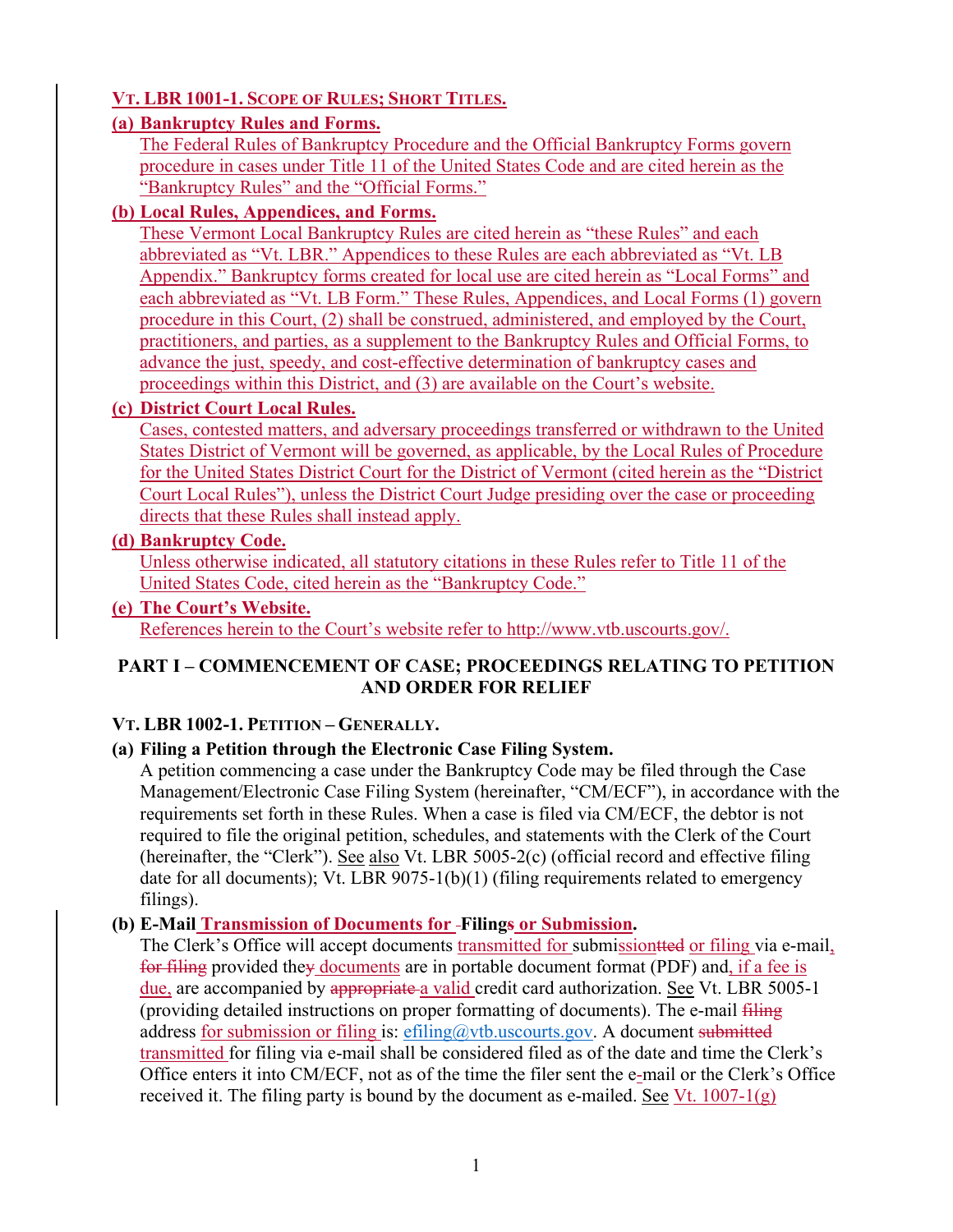(definition of "submitted"); see also Vt. LBR 9011-4(b), (c), (d) (providing instructions on required e-mail signialogatures).

# **(c) Non-Electronic Filings.**

- (1) To commence a case by filing a petition in a non-electronic format (i.e., by first-class mail, submission delivery at to the Clerk's Office, or delivery directly to the Clerk), the filing party must file an original petition and master mailing list. See Vt. LBR 1007-3(a) (defining master mailing list). The petition and master mailing list must be held together with a paper clip or binder clip, and not bound or stapled. If the filing party files the statements and schedules with the petition, the master mailing list must be the last document and attached by paper clip or binder clip.
- (2) When a debtor submits delivers a petition non-electronically, that petition is "filed" and effective as of the date and time the Clerk's Office enters the document into CM/ECF, not as of the date and time the debtor delivered it or the Clerk's Office received it.

# **(d) Corporate Resolution/LLC Authority.**

When a corporation or a limited liability company files a voluntary petition, it must also file a document evidencing appropriate authorization for the bankruptcy filing.

# **VT. LBR 1005-1. PETITION – CAPTION.**

The caption on the petition, including other names used, must be complete and accurate. All documents filed in the case must contain a caption identical to that of the petition. A case filed by an individual debtor should not show any corporate names in the case caption unless the caption clearly describes the relationship between the debtor and the corporate entityion is clearly articulated in the caption (e.g., John Doe, President of ABC Corporation). Any reference to the debtor's social security number or other identifying number must be in redacted form (e.g., only include the last four digits of an individual's social security number, such as XXX-XX-1234). See Vt. LBR 5001-3(b) (providing instructions on redacting personal data-identifiersable information).

#### **VT. LBR 1006-1. FEES – RESTRICTIONS ON DEBTORS; INSTALLMENT PAYMENTS; WAIVER OF FILING FEE.**

#### **(a) Restrictions on Debtors.**

Debtors may not pay the petition filing fee, or any portion thereof, with their own checks or with their own debit or credit cards. Debtors must pay the bankruptcy petition filing fee with cash, certified check, bank draft, or money order. See Vt. LBR 5081-1(a).

#### **(b) Installment Payments.**

An individual debtor may pay the filing fee in installments only if the Court grants the debtor's Application to Pay the Filing Fee in Installments. The debtor may make installment payments in the form of cash, certified check, bank draft, or money order only. The Application for Individuals to Pay the Filing Fee in Installments (Official Form B103A) is available on the Court's website: http://www.vtb.uscourts.gov/.

#### **(c) Waiver of Filing Fee.**

An individual chapter 7 debtor who cannot afford to pay the filing fee either in full at the time of filing the petition, or in installments, may request a waiver of the fee. This request must be made on application to the Court using Official Form B103B ("Application to Have the Chapter 7 Filing Fee Waived"). The Court will determine whether the debtor qualifies for a waiver of the filing fee. A waiver of the filing fee may be granted only if the debtor demonstrates: (1) income less than 150% of the official poverty line applicable to the debtor's family size, and (2) an inability to pay the filing fee, even in installments. See 28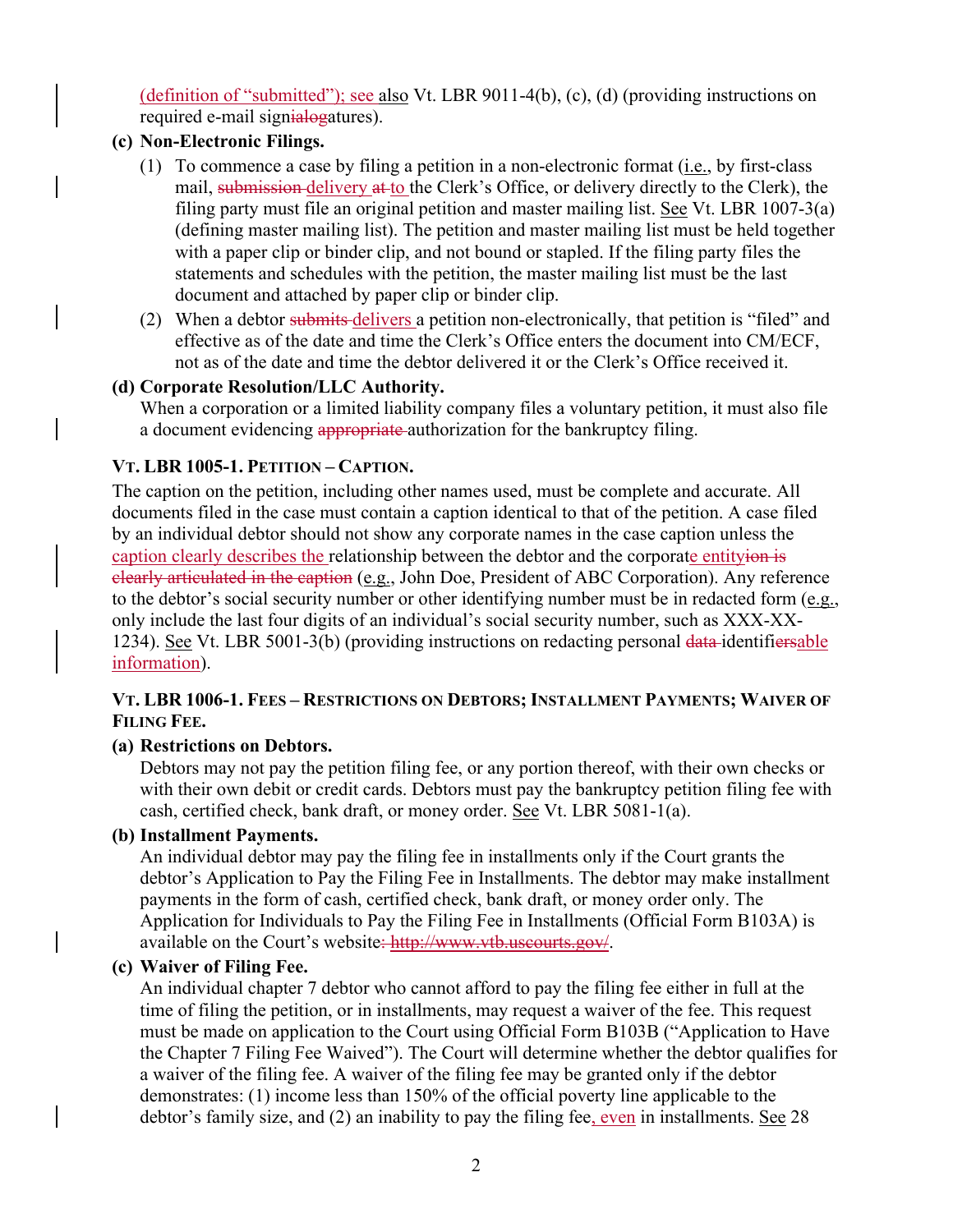U.S.C. § 1930(f); see also Fed. R. Bankr. P. 1006(c); Vt. LBR 5081-1(f) (regarding waiver of other fees). Official Form B103B is available on the Court's website: http://www.vtb.uscourts.gov/.

#### **VT. LBR 1007-1. LISTS, SCHEDULES, STATEMENTS, AND OTHER REQUIRED DOCUMENTS; TIME LIMITS.**

#### **(a) Schedules of Assets in All Chapters.**

- (1) Disclosure of All Assets Must Be Disclosed. The debtor must list all assets in which the debtor has – or may have – an interest, and specify where the asset is located, as well as the nature and type of ownership the debtor claims, regardless of whether the debtor believes the asset is property of the estate. The debtor must describe all assets with sufficient specificity to allow for easy identification of the assets, and attach an addendum to Official Form 106 A/B or Official Form 206 A/B, separately describing and listing all individual items worth more than \$1,500.
- (2) Business Inventory or Equipment. When a debtor lists business inventory or equipment on the bankruptcy schedules, the debtor must provide an addendum to Official Form 106 A/B or Official Form 206 A/B that must includes the following: (A) a general description of the inventory and/or equipment;  $\overline{B}$  a list of the item(s) in each category of equipment or inventory;  $(C)$  a brief explanation of the exact location of the item(s); ), (D) the name and address of the custodian;  $E$  the protection being given to how such property is protected, if at all<sub>i-1</sub> and (F) the amount and duration of fire and theft insurance, if any.

#### **(b) Schedules of Debts in All Chapters.**

All schedules of debts must be complete and include the date the debtor incurred each debt was incurred and the consideration for each debt. The debtor must list all debts, including disputed debts, contingent debts, and debts owed to creditors whom the debtor does not expect will file proofs of claim.

#### **(c) Motion to Enlarge Time.**

If a debtor files a motion to enlarge the time to file schedules, and seeks to file the schedules within  $\frac{1}{2}$  seven days before the first meeting of creditors, the debtor must obtain the trustee's consent.

#### **(d) Payment Advices Cover Sheet.**

In addition to complying with the requirements of  $\S 521(a)(1)(B)(iv)$  of the Code, a debtor must also file the local payment advices cover sheet (Vt. LB Form B), certifying under penalty of perjury that:

- (1) copies of all existing payment advices are attached to the payment advices cover sheet and state: (A) the total number of payment advices attached, (B) the period covered by those payment advices, and (C) the number of employers who issued those payment advices, or
- (2) no payment advices are attached to the payment advices cover sheet because the debtor had no income from any employer within the 60-day period prior to the date of the filing of the petition, or
- (3) some or all of the required payment advices are not attached to the payment advices cover sheet together with an explanation as to why.

The physical signature of the debtor must be affixed to sign the payment advices cover sheet. If the case is a joint one, the joint debtor must also certify under penalty of perjury which of the three options outlined in the payment advices cover sheet applies. See also Vt. LBR 9011-4(c) (outlining signature requirements for non-attorneys).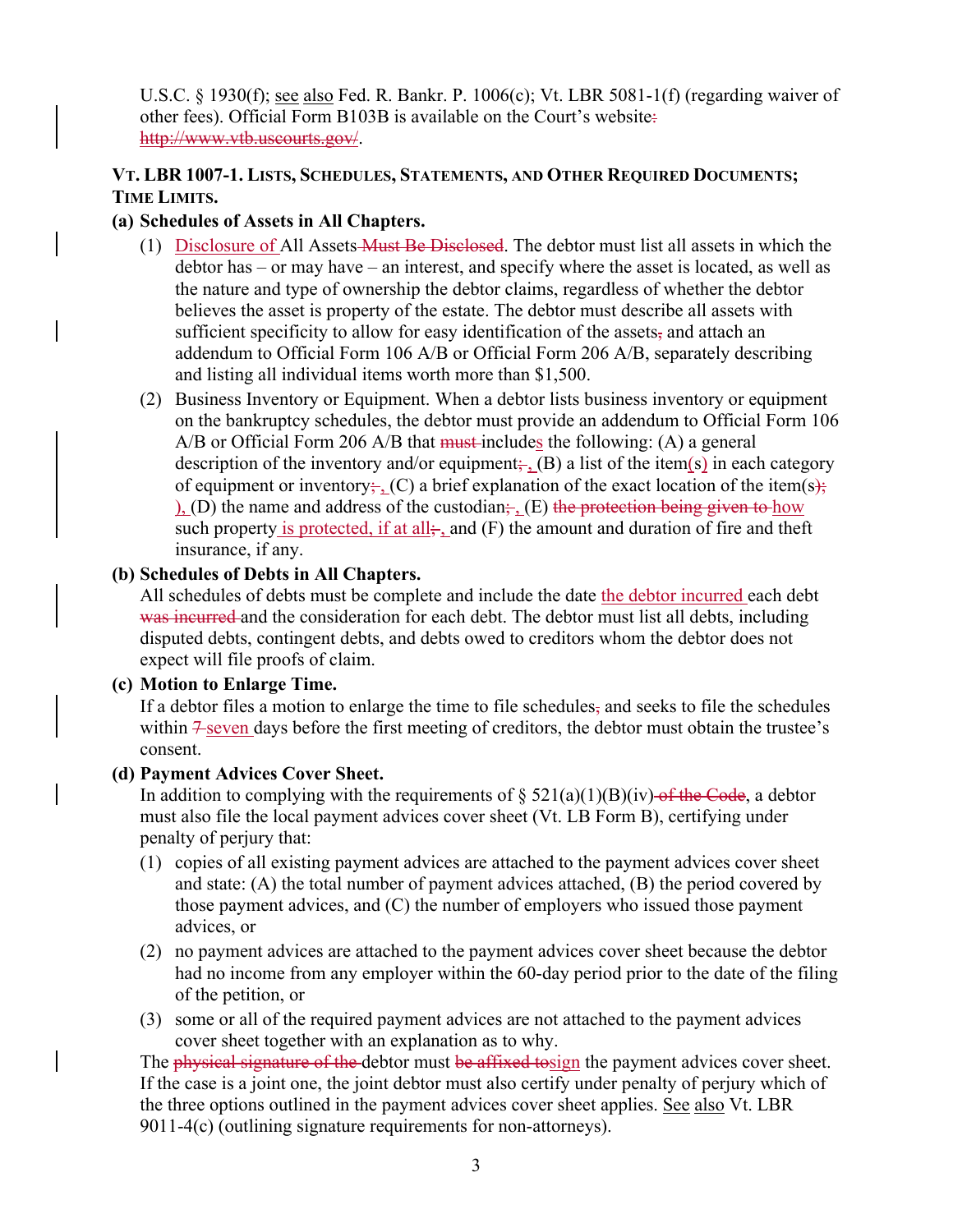**(e) Certificate from Approved Nonprofit Budget and Credit Counseling Agency Regarding Pre-Petition Credit Counseling.** 

See Vt. LBR 4002-1(a); see also Vt. LBR 4004-2(a) (regarding filing certification of completion of post-petition financial management education).

- **(f) Official Form 121, Statement About Your Social Security Numbers.** 
	- (1) Every debtor who is an individual debtor-must complete and sign Official Form  $121$ , "Statement About Your Social Security Numbers," as required by Federal Rule of Bankruptcy Procedure Rule 1007(f).
	- (2) If the individual debtor files the bankruptcy case on paper*pro se*, the debtor must submit the completed and signed Official Form 121 with the petition.
	- (3) If the individual debtor files the bankruptcy case electronically is represented by an attorney, the debtor's attorney must retain the completed and verified Official Form 121 for at least 5 years in accordance with Vt. LBR 9011-1(b).
	- (4) If the debtor is *pro se*, in addition to complying with the other requirements of this Rule, the debtor must retain the completed and signed Official Form 121 for at least 5 years in accordance with Vt. LBR 9011-2(b). (See Standing Order #18-02, effective Feb. 13, 2018).
	- $\frac{5(4)}{2}$  Official Form 121 is not part of the case docket or public court record and therefore Official Form 121 should never be filed. See Vt. LBR 1007-1(g) (definition of "submitted").

#### **(g) Definition of "Submitted."**

The term "submitted" as used in Federal Rule of Bankruptcy Procedure Rule 1007(f), and in these Rules, refers to means that the documents that will not be at issue is not part of the public court record. When there is a requirement for a party to submit a document, but rather the party must deliver or transmit it be provided to the CourtClerk's Office and the Clerk's Office shall maintain it, off the public record, in a secure paper filing system or secure standalone computer system that is not connected to any network. Such documents should not be filed through CM/ECF.

#### **(h) Debtor's Affidavit to be Filed in Chapter 11 Case.**

All chapter 11 debtors must file an affidavit setting forth:

- (1) the nature of the debtor's business and a concise statement of the circumstances leading to the debtor's chapter 11 filing,;
- (2) whether the case was originally filed under chapter 7, 12, or 13 and, if so, the name and address of any trustee appointed in that case commenced under chapter 7, 12, or  $13_{\overline{52}}$
- (3) the names and addresses of all members of any committee organized prior to the order for relief in the chapter 11 case, any attorney for such committee, and a brief description of the circumstances surrounding the formation of any committee and the date of its formation $\frac{1}{2}$
- (4) the number of classes of shares of stock, debentures, or other securities of the debtor that are publicly held, and the number of holders of those interests, with a separate listing of those held by the debtor's officers and directors indicating the amounts so held by each officer and director,;
- (5) a list of all property of the debtor in the possession or custody of a custodian, public officer, mortgagee, pledgee, assignee of rents, receiver, secured creditor, or the agent of any of these entities, giving the name, address, and telephone number of each and the court in which a related proceeding is pending $\frac{1}{2}$ .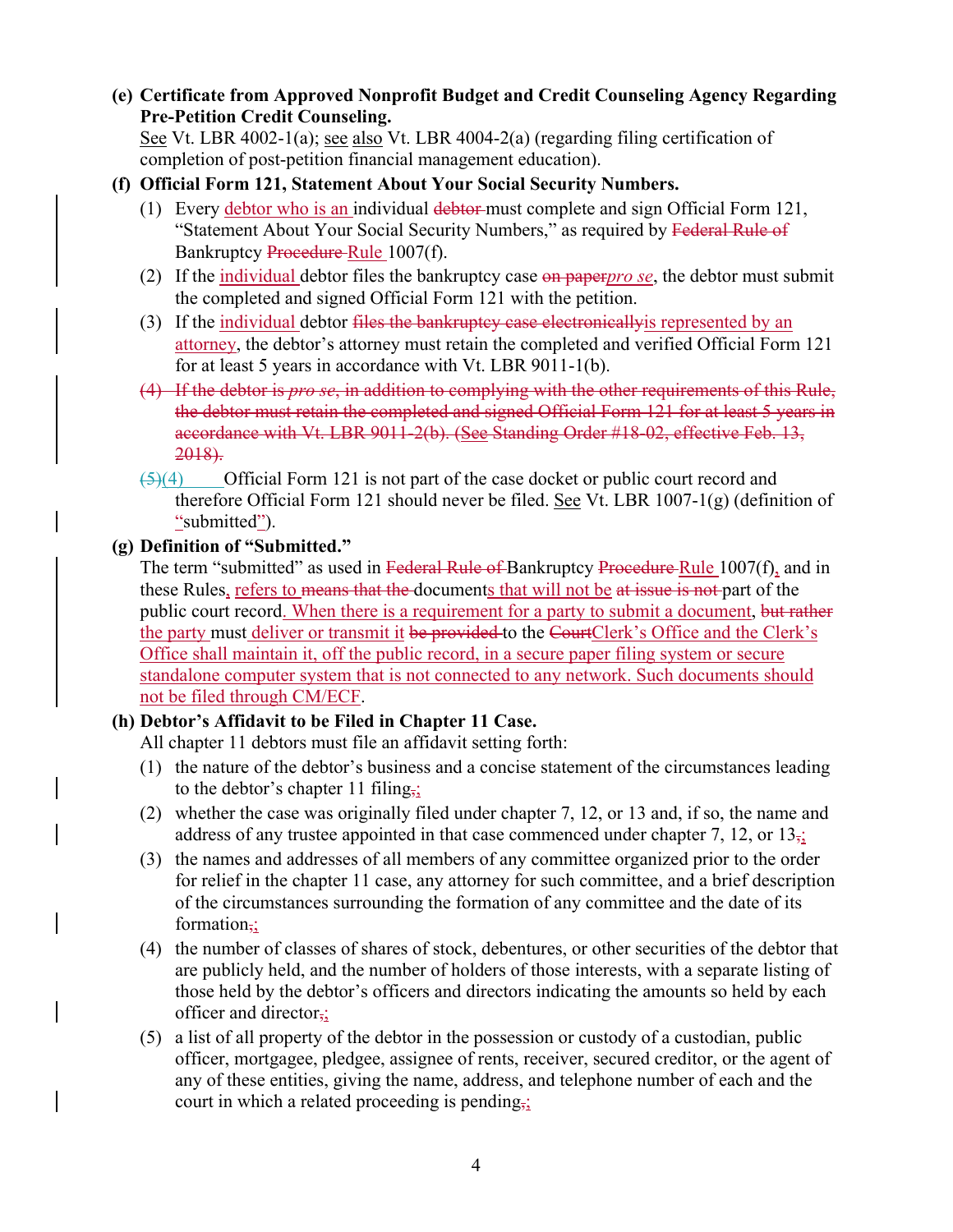- (6) except for cases that fit within  $\S 524(g)$  of the Code, the nature and present status of each action or proceeding pending or threatened against the debtor or the debtor's property, including the court and identifying number within that court, as well as the name, address, and telephone number of all opposing counsel $\rightleftharpoons$ ; and
- (7) a list of all the real estate in which the debtor claims an ownership, leasehold, or other interest.

#### **(i) Additional Information Required if a Business Continues Operating.**

If the chapter 11 debtor is continuing to operate a business, the affidavit required under paragraph (h) above must also set forthinclude:

- (1) the projected amount of weekly, bi-weekly, or monthly payroll and reimbursed expenses to employees, officers, partners, or other related individuals for the 30-day period following the filing of the chapter 11 petition $\overline{\mathbf{r}}$ ;
- (2) an estimated schedule of cash receipts and disbursements, in 30-day increments, covering the debtor's business operations for 90 days following the chapter 11 filing, and
- (3) proof of all insurance.

#### **(j) When to File Additional Business Information.**

In a voluntary chapter 11 case, the debtor's affidavit referred to in paragraphs (h) and (i) above must accompany the petition. In an involuntary chapter 11 case, the affidavit must be filed within 14 days after the entry of the order for relief, unless the Court orders otherwise.

#### **(k) Waiver of Requirements.**

On application of the debtor showing that it is impracticable or impossible to furnish some or all of the foregoing information, and on notice to the United States trustee, with  $\frac{2}{5}$  seven days to object, the Court may waive, or enlarge the time for complying with, any of the foregoing requirements.

#### **(l) Electronic Transmission of Chapter 13 Wage WithholdingPlan Payments.**

- (1) Each chapter 13 debtor must file the following documents with the chapter 13 plan:
	- (A) Vt. LB Form Y-8, consenting to the Court's entry of an order instituting either (i) direct wage withholding, or e-wage deduction via the TFS Bill Pay system, if the debtor has income from an employer, or (ii) automatic debits from a bank account if the debtor does not have income from an employer, and authorizing the trustee, without further or separate authorization or order, to modify or terminate the withholding, TFS BillPay, or automatic debits to comport with any modification or amendment of the plan approved by the Court; or
	- (B) a motion for to waiver of the wage withholding electronic payment requirement, setting forth cause for  $\frac{a - th}{a}$  waiver. See Vt. LBR 3070-1(a).
- (2) If a debtor has an employer, and files a motion for waiver of the wage withholding requirement seeking to make plan payments via automatic debits from a bank account, and the trustee has consented to the waiver, the proposed order must include language conditionally authorizing plan payments by automatic debit from a bank account, and include the following provision:

In the event the debtor defaults on plan payments, the debtor may be required to make *plan payments thereafter through a wage withholding order.*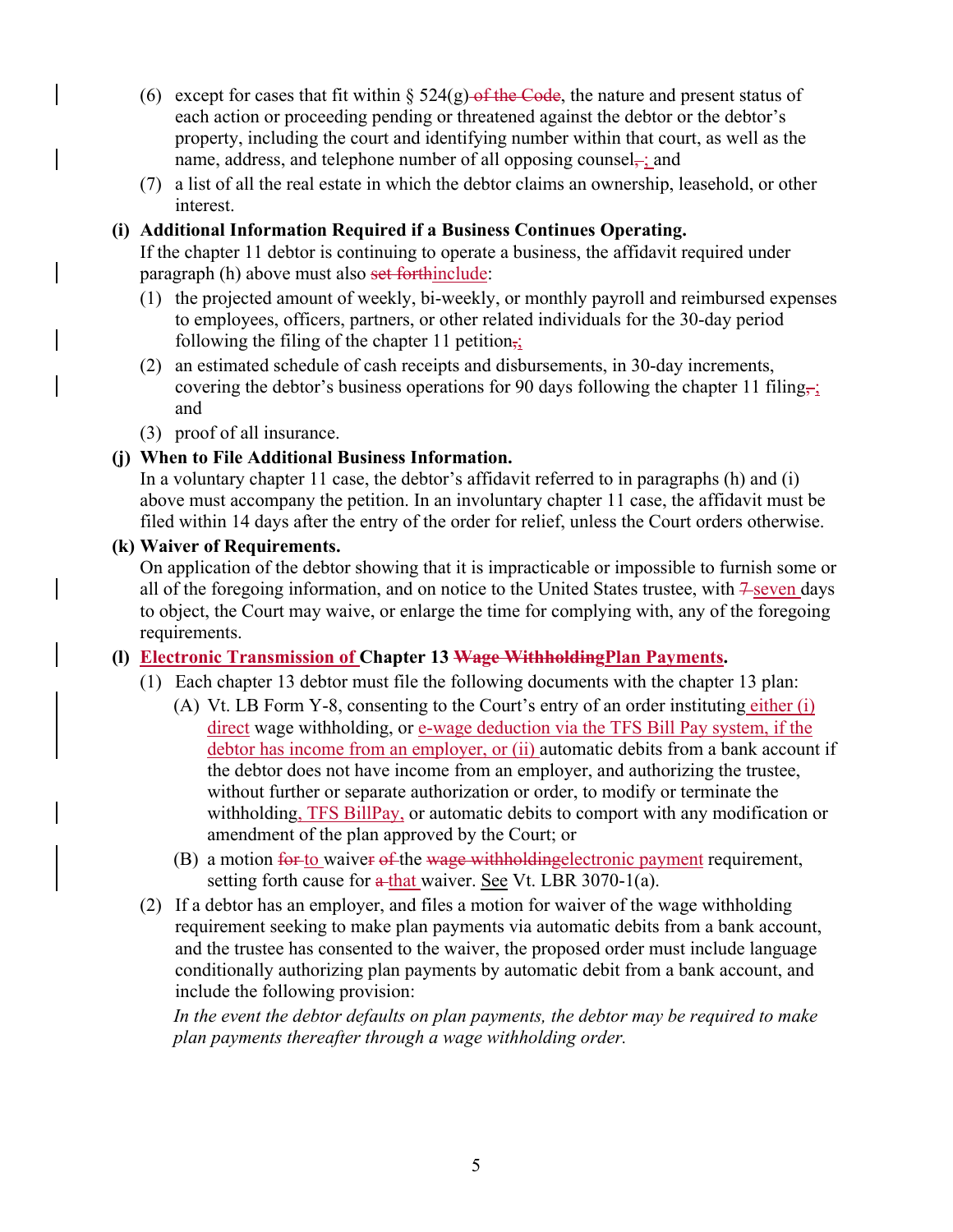#### **VT. LBR 1007-3. MAILING LISTS.**

#### **(a) Master Mailing List.**

The master mailing list must include all creditors, any federal agencies and officers, and any state agencies and officers required to receive notice. The Clerk maintains a voluntarilysubmitted list of the names and addresses of federal entities. This list of addresses may be amended from time to time by the Clerk's Office, and is available on the Court's website at http://www.vtb.uscourts.gov and at the Court's public counter.

- (1) The master mailing list must include the United States in the following format under the following circumstances:
	- (A) in all chapter 9, 11, and 15 cases and in filings under chapters 7, 12, or 13 in which the debtor owes, or potentially owes, a federal tax liability, the debtor must include the following address of the Internal Revenue Service:

Internal Revenue Service

P.O. Box 7346

Philadelphia, PA 19101-7346

(B) When a debt, potential claim or interest, other than taxes, exists regarding a federal department, agency, or instrumentality, the master mailing list must include both (i) the name and address of the federal department, agency, or instrumentality, and (ii) the United States Attorney's Office, using the following address format:

[NAME OF FEDERAL AGENCY]

c/o United States Attorney

11 Elmwood Ave., 3rd Fl.

P.O. Box 570

Burlington, VT 05402-0570

- (C) This Rule supplements, but does not replace Federal Rule of Bankruptcy ProcedureBankruptcy Rule 2002(j).
- (2) When a debt, potential claim, or interest exists regarding the State of Vermont, the master mailing list must include the following addresses:
	- (A) for a tax debt or potential tax claim:

Vermont Department of Taxes

Bankruptcy Unit, 3rd Fl.

109 State St.

P.O. Box 429

Montpelier, VT 05601-0429

(B) for a debt, potential claim or interest other than taxes:

[NAME OF STATE AGENCY]

c/o VT Attorney General

109 State St.

Montpelier, VT 05609-1001

(3) Neither the name and address of the debtor(s) nor the name and address of the debtor's attorney should be on the master mailing list.

#### **(b) Additional Mailing List in Cases Filed Under Chapter 9 or Chapter 11.**

In chapter 9 or 11 cases, in addition to the master mailing list required by paragraph (a) above, the debtor must also attach a separate mailing list of the 20 largest unsecured creditors (excluding insiders) containing the name and complete mailing address of each of these 20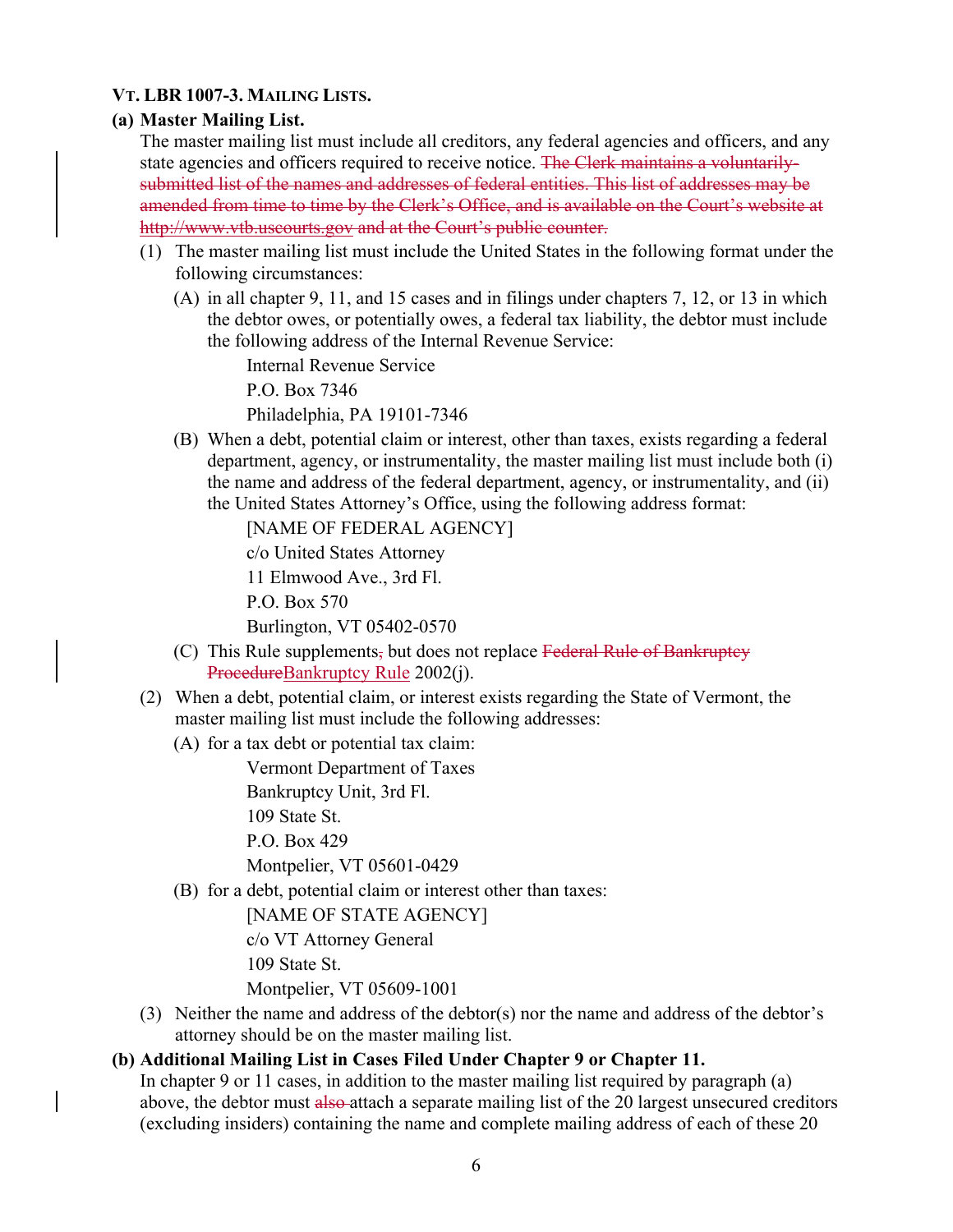unsecured creditors to ensure prompt noticing of the creditors' committee's organizational meeting. When a debtor has shareholders, the debtor must provide a separate sheet with the name and complete mailing address of each shareholder, to facilitate the prompt formation of a committee of equity security holders.

#### **(c) Formatting Generally.**

All mailing lists must comply with the following guidelines:

- (1) be typed in black ink and in a font size of no less than 12 point, using one of the following typefaces: Arial, CG Times, Courier, or Times New Roman;
- (2) be typed in a single column on each page, with margins no less than  $\frac{3}{4}$  and, if on paper, the list must be on plain  $8\frac{1}{2}$ " x 11" paper;
- (3) be in both uppercase (capital) and lowercase letters;
- (4) limit each name/address block to no more than five lines, with the first line setting forth the creditor/governmental agency name, the remaining lines for the address, and a blank line separating each name/address block from the previous name/address block;
- (5) have no line exceeding 40 characters in length;
- (6) have the nine-digit zip codes typed with a hyphen between the fifth and sixth digits;
- (7) if needed, have any attention lines or account numbers typed on the second line of the name/address block, and not on the last line;
- (8) if supplied, account numbers should be supplied in redacted format, identifying the last four digits only (e.g., XXXX-XXXX-XXXX-1234); and
- (9) if submitted delivered on paper, be free of staples.

#### **(d) Formatting for Cases Filed Electronically.**

For cases filed electronically, the master mailing list must be formatted as a text file (\*.txt) in ASCII format.

#### **VT. LBR 1009-1. AMENDMENTS TO LISTS AND SCHEDULES.**

#### **(a) Amendments Generally.**

All amendments to lists and schedules must include the full case caption, as set forth on the petition. The party filing the amendment must contemporaneously serve the amendment on the United States trustee and the case trustee (if any), as well as on any other party entitled to notice. Individual debtors must complete and attach Official Form 106Dec, "Declaration About an Individual Debtor's Schedules." Non-individual debtors must complete and attach Official Form 202, "Declaration Under Penalty of Perjury for Non-Individual Debtors."

#### **(b) How to Amend Lists or Schedules.**

The entire page or pages that an amendment affects should be redrafted with the amendment redlined, underlined, or boxed in, and in such manner that the amended page(s) will be complete without referring to the page or pages that have been amended. It must be clear what the document originally stated and what changes have been made. When an amendment is filed electronically and the filing party uses the highlight function to indicate the amendment, the party should use yellow highlighting to ensure the amendment continues to be easily identifiable if printed.

#### **(c) Notification of New Creditors.**

The party making the amendment must serve a copy of the "Notice of Commencement of Chapter [7, 11, or 13] Bankruptcy Case, Meeting of Creditors, and Deadlines" and the applicable amended list or schedule on any new creditor or party in interest added by the amendment as well as on any party or creditor whose claim or address was directly affected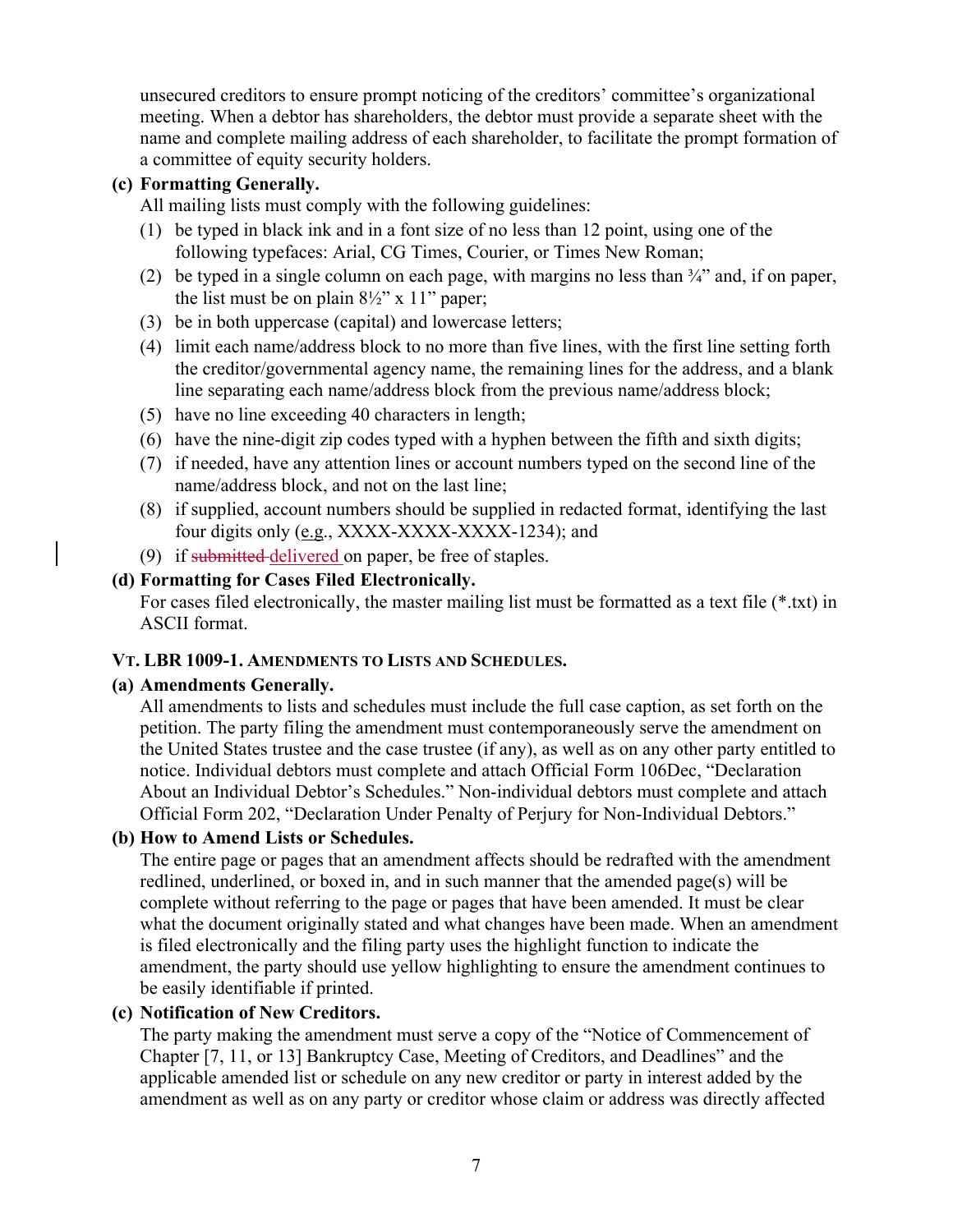by the amendment, and promptly file a certificate of service with the Clerk. See Official Form 309A, Official Form 309F, or Official Form 309I.

# **(d) How to Amend Master Mailing List.**

If the debtor becomes aware of a changed address for any creditor or party in interest, or determines that it is necessary to add to or delete a name and/or address from the master mailing list, the debtor must amend the master mailing list as follows: For an addition or change, the debtor shall include only the added or changed name and address in an amended master mailing list. For a deletion, the debtor must place an "X" through the information to be deleted from the master mailing list. The debtor must file a notice of amendment with the amended master mailing list.

# **(e) Correcting Debtor's Social Security Number.**

When a debtor must amend a document due to an error in the debtor's social security number, the party filing the amendment must follow these procedures:

- (1) If the error affects only the first five digits of the debtor's social security number, the debtor must:
	- (A) submit to the Clerk via physical paper copy (regardless of whether the case was commenced on paper or electronically) Official Form 121 along with either Official Form 106Dec or Official Form 202, reflecting the full and correct social security number<sub>i</sub>. Ssee Vt. LBR 5003-1(b); <u>see also</u> Vt. LBR 1007-1(g)<sub>i</sub>.
	- (B) serve upon all creditors, the case trustee, and United States trustee the amended Official Form 121, reflecting the full and correct social security number; and
	- (C) file a certificate of service with the Clerk certifying service of the amended Official Form 121 upon all creditors, the case trustee, and the United States trustee; and
	- $\overline{(C)(D)}$  . Tensure the amended Official Form 121 should is not be attached to the certificate of service because it should not become part of the public record.
- (2) If the error affects the last four digits of the debtor's social security number, in addition to subparagraphs (1)(A) through  $(\overline{\mathsf{CD}})$  above, the debtor must also file with the Clerk an amended petition with the correct last four digits of the social security number.

#### **VT. LBR 1015-1. JOINT ADMINISTRATION/CONSOLIDATION.**

# **(a) Case Filed by Married Debtors.**

- (1) Individuals who are married and intend to commence a joint case may do so by filing a joint petition and paying one filing fee. Married debtors filing jointly must file joint schedules and a joint statement of financial affairs. If an item on a schedule or statement requires a different response from each debtor, the responses must be labeled to indicate whether the responses refer to the individual debtor or to such individual's which spouse is offering each response. Each asset and liability listed on the schedules or statements of married debtors filing jointly will be considered joint in nature unless otherwise indicated.
- (2) In all cases filed by an individual debtor and such individual's spouse under  $\S 302-6$  the Code, the Court will presume joint administration of the case, and, in an asset case, the consolidation of the assets and liabilities, unless and until a motion is made by a party in interest to terminate joint consolidation.

#### **(b) Joint Administration of Related Cases.**

Unless otherwise ordered by the Court, motions for joint administration of related cases must be made in each of the subject cases, be served on all creditors and parties in interest, and designate which of the subject cases the debtors movant wish seeks to have designated as the lead case.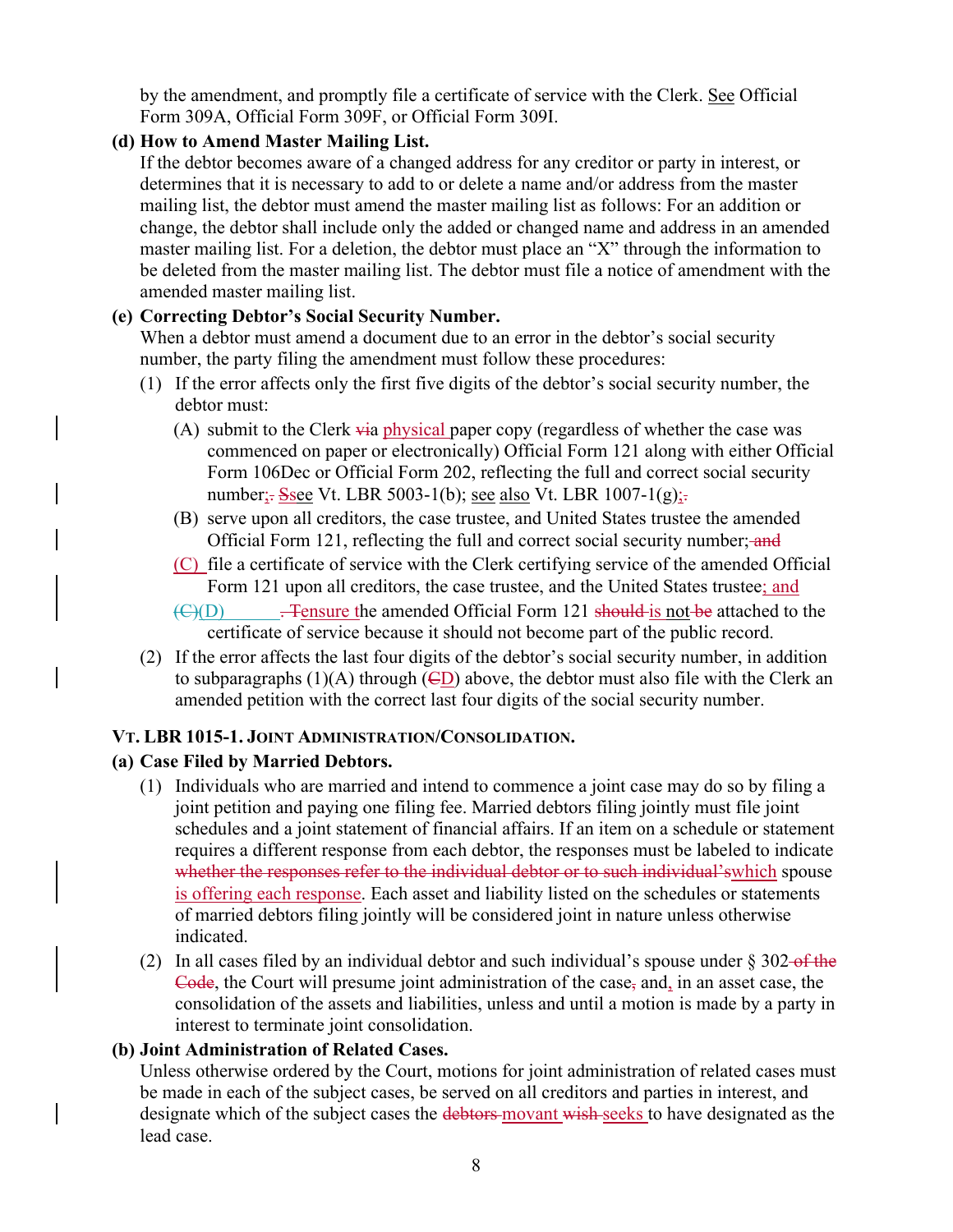- (1) Clerk's Duties. Upon the entry of an order of joint administration, the Clerk will:
	- (A) designate one of the cases to be the lead case for purposes of docketing and filing<sub> $\frac{1}{2}$ </sub>
	- (B) enter the original order of joint administration in the lead case,
	- (C) enter the order of joint administration simultaneously on the dockets of all other cases attested by the order $\frac{1}{2}$ ; and
	- (D) thereafter, maintain only the lead case docket for all activity affecting any of the jointly administered cases, with the exception that the Clerk will maintain a separate docket for each petition (and any amendments to the petition), and a separate claims register for each case.
- (2) Consolidated Master Mailing List. Within  $\frac{7 \text{ days}}{1 \text{ days}}$  of the entry of the order of joint administration, the party who obtained the order must file with the Clerk a consolidated master mailing list constituting an aggregate master mailing list of all interested parties in all the jointly administered cases without duplication. This master mailing list must be in compliance with the requirements set forth in these Rules. See Vt. LBR 1007-3.
- (3) Additional Copies. In jointly administered chapter 9 or 11 cases, the Clerk may require the parties to file additional copies of documents.

#### **(c) Substantive Consolidation of Related Cases.**

- (1) Motion. Unless otherwise ordered by the Court, motions for substantive consolidation must be presented in each of the subject cases, be served on all creditors and parties in interest, and specify which case the party filing the motion (the "movant") seeks to have designated as the lead case.
- (2) Consolidated Master Mailing List. Within  $\frac{4}{9}$  days even days of the entry of the order of substantive consolidation, the party who obtained the order must file with the Clerk a consolidated master mailing list constituting an aggregate master mailing list of all interested parties in all the substantively consolidated cases without duplication. This master mailing list must comply with the requirements set forth in these Rules. See Vt. LBR 1007-3.
- (3) Caption, Docket Entries, and Filing. Prior to the entry of an order of substantive consolidation, all documents must be filed with captions corresponding to the cases in which they are filed. Once the court has ordered the cases substantively consolidated, those cases will be treated as one case for all purposes, with a single case number, caption, claims register, and docket.

#### **(d) How to Terminate Substantive Consolidation.**

- (1) A party seeking an order terminating substantive consolidation must file a motion,  $\frac{1}{100}$ follows that meets the following requirements:
	- (A) in a chapter 7 asset case, the motion must be filed no later than the date set for the hearing on the trustee's final report,;
	- (B) in a chapter 12 or 13 case, the motion must be filed no later than 60 days after the last date for filing a proof of claim, provided that any creditor who files a proof of claim has 60 days after the claim is timely filed to file a motion to terminate the substantive consolidation $\frac{1}{x}$ ; and
	- (C) in a chapter 11 case, the motion must be filed prior to the entry of an order confirming the plan, unless the Court has entered an order allowing proofs of claim to be filed after confirmation, in which case the motion must be filed within the period specified for chapter 12 or 13 cases.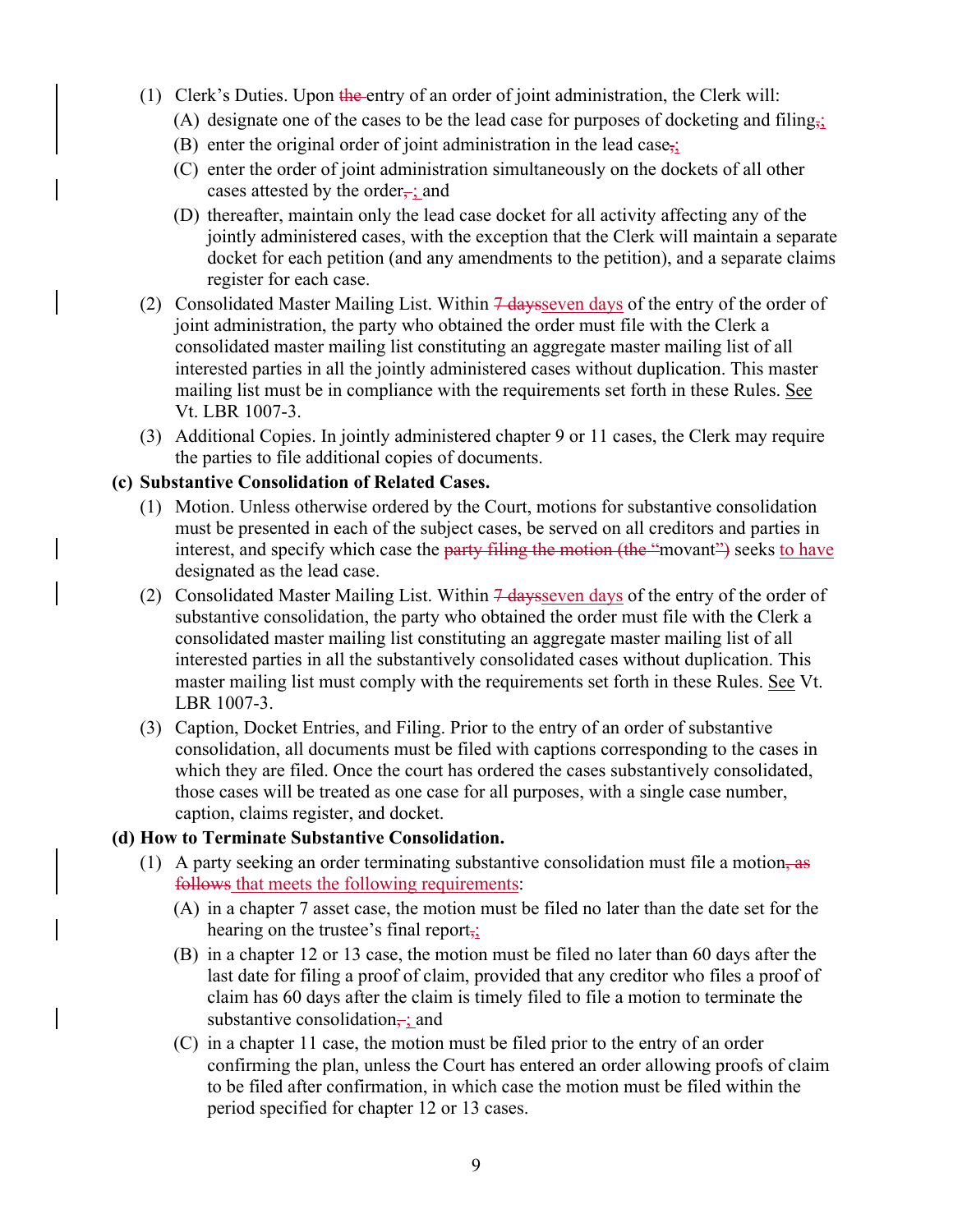(2) Termination of substantive consolidation will be effective retroactively, and postpetition acquisitions of the estate will be allocated accordingly, to the extent proceedings in the consolidated cases have not rendered that impossible.

#### **VT. LBR 1017-1. DISMISSAL OF CASES.**

See generally Vt. LB Appendix II.

#### **(a) Effect on Related Adversary Proceedings and Contested or Other Matters.**

Whenever a case is dismissed, any related adversary proceeding, contested matter, or other pending matter will be dismissed without prejudice, and without further order of the Court, unless the Court orders otherwise. In cases with pending appeals that may be dismissed, the dismissal of the case will not deprive the parties of their right to pursue the appeal. A party to an adversary proceeding that is dismissed under this Rule may obtain an order reinstating the adversary proceeding upon the filing of a motion within 30 days of entry of the order dismissing the underlying bankruptcy case that demonstratesupon a showing that dismissal of the case did not render the adversary proceeding moot.

#### **(b) Special Provisions Required in Motions to Dismiss Chapter 13 Cases.**

- (1) Debtor's Attorney Fees. A party filing a motion to dismiss a chapter 13 case must set forth the status of the debtor's payment of attorney fees to the debtor's attorney or state that this information is not available.
- (2) When the Debtor Files a Motion to Dismiss. When  $\frac{1}{11}$  is the debtor who files a motion to dismiss a chapter 13 case, the motion must also include:
	- (A) the total fee the debtor agreed to pay the attorney for the chapter 13 case,
	- (B) the amount the debtor has paid to the debtor's attorney to date,
	- (C) the amount the debtor's attorney has earned to date, and
	- (D) whether the debtor's attorney has agreed to refund any portion of the fee the attorney has been paid, or waive any portion of the unpaid balance, upon dismissal of the case.
- (3) When a Creditor or the Case-Trustee Files a Motion to Dismiss. When  $\frac{1}{11}$  is a creditor or the case-trustee who-files a motion to dismiss a chapter 13 case, the moving partymovant must also specify in their motion whether they seek to have the debtor's attorney either disgorge a portion of the fee the attorney has been paid, or waive a portion of the unpaid balance, upon dismissal of the case. See also Vt. LBR 2016-1(f).

#### **VT. LBR 1017-2. CONVERSIONS.**

See generally Vt. LB Appendix II.

**(a) Conversion from Chapter 7 to Chapter 13.**  See Vt. LBR 9013-1(e).

#### **(b) Conversion from Chapter 11 to Chapter 7.**

If a chapter 11 debtor seeks to convert to chapter 7, the debtor may seek this relief by filing an *ex parte* motion affirming that the requirements of § 1112(a) of the Code have been met and serving a copy of the motion on the United States trustee.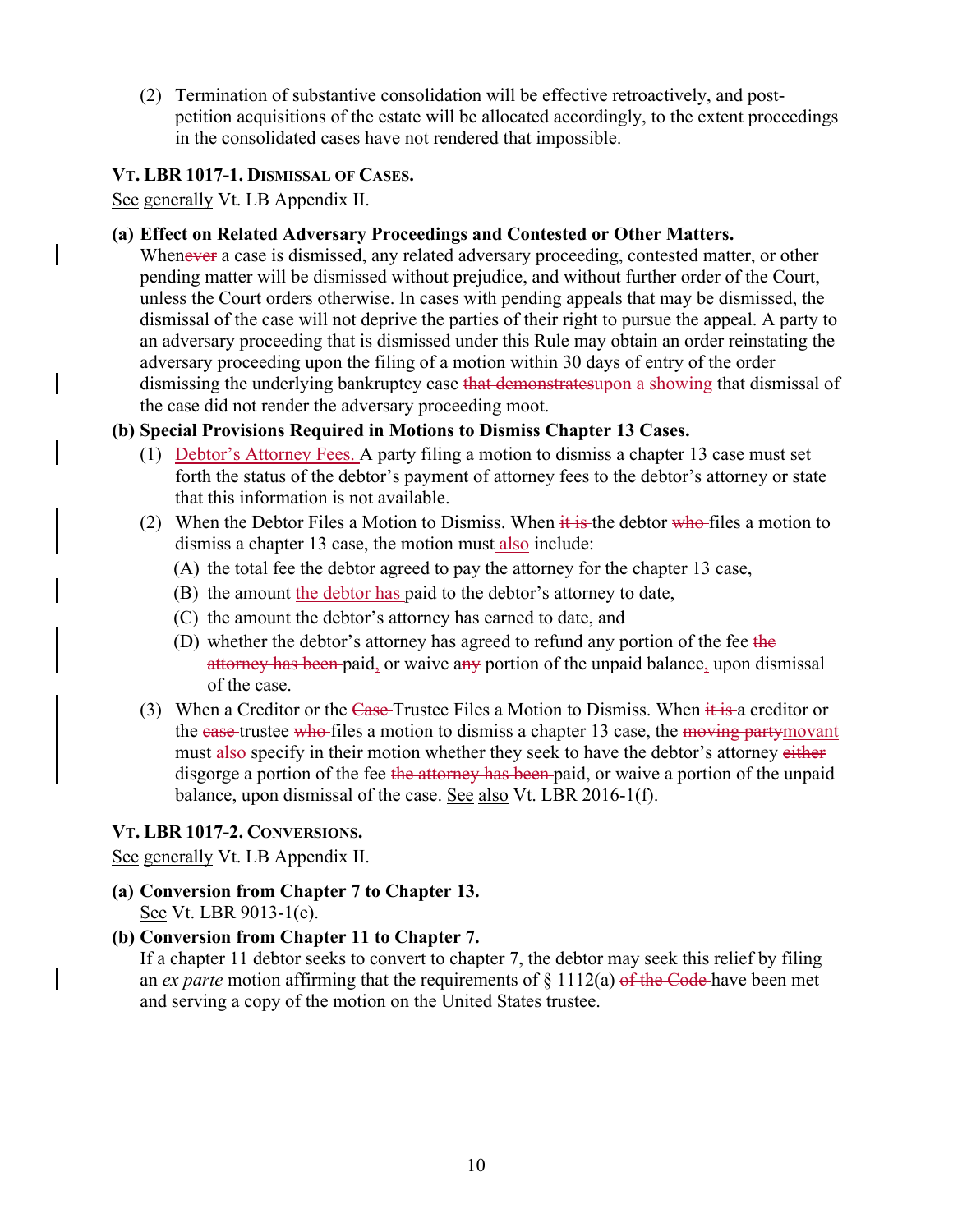#### **VT. LBR 1019-1. FILING OF THE CHAPTER 13 TRUSTEE'S FINAL REPORT AND ACCOUNT, AND NOTICE OF TRUSTEE'S PROPOSED REFUND OR DISBURSEMENT OF FUNDS ON HAND, UPON ON CONVERSION OF A CASE FROM CHAPTER 13 TO CHAPTER 7.**

# **(a) Filing of Trustee's Final Report and Account after Conversion.**

When a chapter 13 case is converted to a case under chapter 7, the chapter 13 trustee shall file, and transmit to the United States trustee, a final report and account, not later than 60 days after conversion of the case.

## **(b) Notice of Refund or Disbursement of Funds on Hand.**

- (1) If the chapter 13 trustee has funds on hand at the time a notice of conversion of a case from chapter 13 to chapter 7 is filed, then within 14 days of the conversion, the chapter 13 trustee shall file a "Standing Trustee's Notice of Refund" (the "Notice"). The Notice shall indicate the amount of the funds the chapter 13 trustee has on hand, the source of those funds, if known, whether those funds were derived from the debtor's post-petition wages, and to whom the chapter 13 trustee proposes to disburse those funds.
- (2) If the source of the funds on hand was post-petition wages, no further notice is necessary and the chapter 13 trustee may refund those funds to the debtor, as set forth in this Rule.
- (3) If the source of the funds was other than post-petition wages and totals more than \$400, then the chapter 13 trustee shall serve a copy of the Notice on the debtor, the debtor's attorney, the chapter 7 trustee, and all parties listed on the master mailing list.

# **(c) Objection to Proposed Refund or Disbursement of Funds.**

The chapter 7 trustee and any interested parties shall have  $\frac{7 \text{ days}}{2 \text{ days}}$  within which to file an objection to the proposed refund or disbursement of funds, or otherwise assert a colorable claim to the funds the chapter 13 trustee held as of the date of conversion.

#### **(d) Order Authorizing Refund or Disbursement of Funds on Hand.**

The chapter 13 trustee shall obtain an order authorizing the refund or disbursement of funds, consistent with the following:

- (1) In the event all funds on hand came from the debtor's post-petition wages, and no objection was filed within  $\frac{7 \text{ days}}{2 \text{ years}}$  of the filing of the Notice, the chapter 13 trustee shall promptly disburse the funds on hand to the debtor.
- (2) In the event the funds on hand came, in full or in part-or whole, from a source other than the debtor's post-petition wages, and no objection was filed within  $\frac{7 \text{ days}}{2 \text{ days}}$  of the service of the Notice, the chapter 13 trustee shall promptly disburse the funds on hand in the manner set forth in the Notice.
- (3) In the event an objection to the Notice is filed, the chapter 13 trustee shall not disburse the funds on hand until the Court enters an order adjudicating the objection and specifying how the funds are to be disbursed.

# **VT. LBR 1020-1. DESIGNATION OF SMALL BUSINESS CASES IN CHAPTER 11.**

#### **( ) Effect of Designation.**

Small business cases will proceed in an expedited manner as set forth in the Bankruptcy Code. See 11 U.S.C. §§ 1116, 1121(e), 1125(f), and 1129(e).

#### **( ) Rescission of Designation.**

Any party in interest or the United States trustee may file a motion requesting that the Court rescind a chapter 11 small business case designation at any time during the pendency of the case. See Fed. R. Bankr. P. 1020(a). For cause, the Court may at any time, with or without motion or notice, order that a chapter 11 small business designation be rescinded.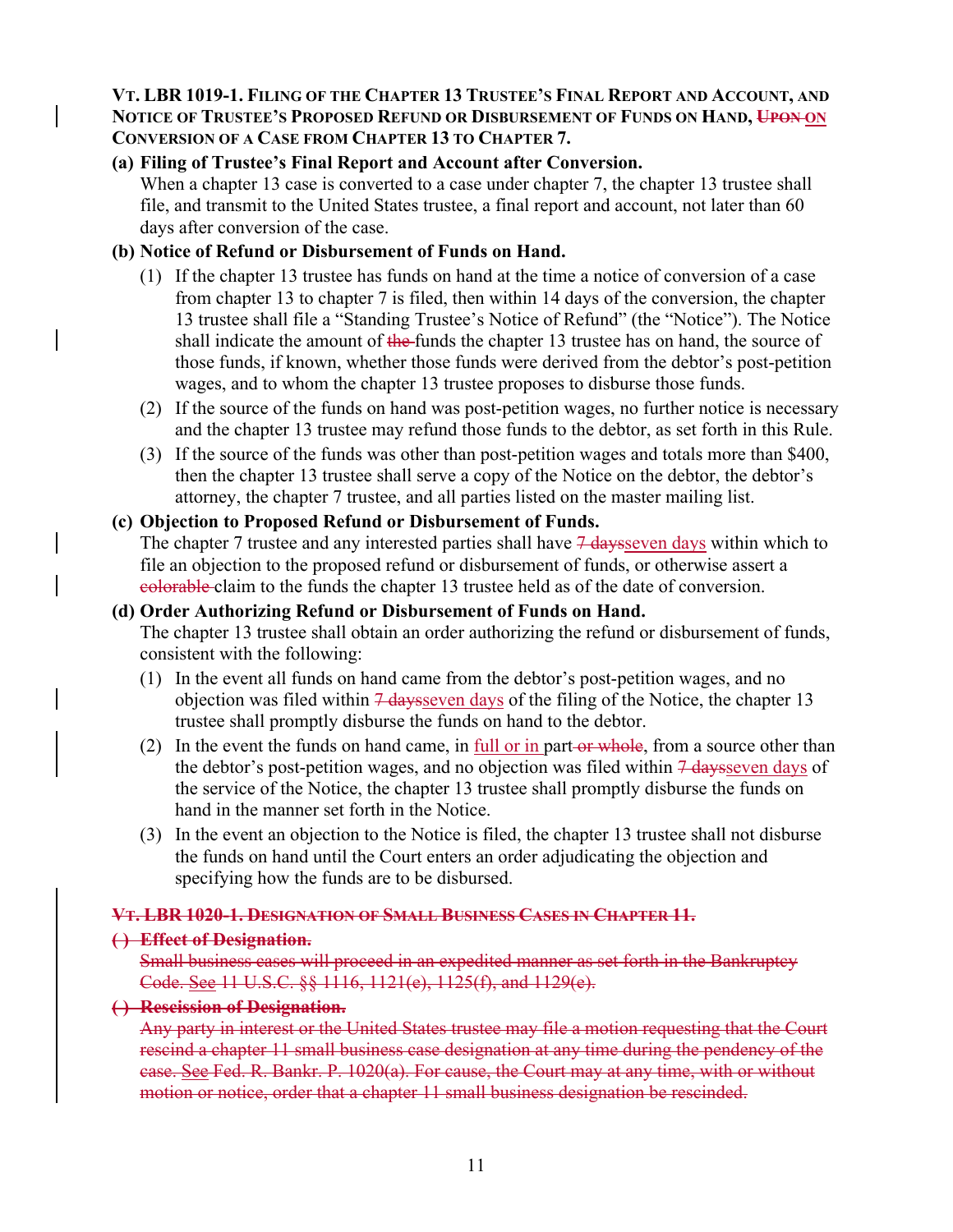# **VT. LBR 1072-1. LOCATION OF COURT HEARINGS AND WHERE TO FILE DOCUMENTS.**

# **(a) Hearing Location.**

The Court will convene hearings in both Rutland<del>, Vermont</del> and Burlington, Vermont, at least once each month, at which attorneys and parties may appear remotely under certain circumstances. Movants must schedule hearings in the location where the first meeting of creditors is scheduled, unless otherwise agreed to by the interested parties agree otherwise or the movant demonstrates due to exigent circumstances warrant a change in locationes determined by the Court. All hearing notices must specify the location of the hearing and the circumstances under which attorneys and parties may attend remotely. See Vt. LBR 9013-  $2(c)(2)$ .

# **(b) Filing Location.**

Except by leave of the Court or a showing of exigent circumstances, any non-electronic documents filed in connection with a hearing must be filed with the Clerk, regardless of where the hearing is to be held. Non-electronic filings may be sent via first-class mail to: the U.S. Bankruptcy Court, P.O. Box 1663, Burlington, Vermont 05402-1663 or hand-handdelivered to either the U.S Bankruptcy Court, 11 Elmwood Avenue, 2nd. Floorfloor, Burlington, Vermont, 05401, or the U.S. Bankruptcy Court, 151 West Street, 2nd Floorfloor, Rutland, Vermont, 05701.

#### **PART II - OFFICERS AND ADMINISTRATION; NOTICES; MEETINGS; EXAMINATIONS; ELECTIONS; ATTORNEYS AND ACCOUNTANTS**

#### **VT. LBR 2002-1. NOTICE TO CREDITORS AND PARTIES IN INTEREST.**

#### **(a) Duty to Provide Notice of Motions.**

Unless otherwise directed by the Bankruptcy Code, the Federal Rules of Bankruptcy ProcedureRules, or these Rules, the Clerk is authorized to designate the parties who must serve notice on creditors and other parties in interest when notice is required under the Bankruptcy Code, the Federal Rules of Bankruptcy ProcedureRules, or these Rules. Unless otherwise specified by the Court, the a movant must give at least  $\frac{2}{\sqrt{2}}$  and  $\frac{2}{\sqrt{2}}$  notice of any hearing, and file a certificate of service prior to the deadline for the filing of objections. See also Vt. LBR 9013-6(a). Failure to serve timely and proper notice may result in (1) dismissal of the motion, (2) no action on the motion, and/or (3) an order directing the movant to pay costs if a party is prejudiced by the movant's failure to serve the motion timely and properly. See also Vt. LBR 9013-6(g).

#### **(b) Chapter 12 and 13 Plans.**

The Clerk will give notice of the time fixed for objecting to the first chapter 12 or 13 plan the debtor filed in a case. By contrast, the debtor's attorney (or the debtor, if *pro se*) must give notice of the time fixed for objecting to any subsequently filed amended plan or modified plan the debtor files.

#### **(c) Clerk will Provide Master Mailing List.**

Upon request, the Clerk will provide a party with a master mailing list when these Rules require or permit a party other than the Clerk to give notice to creditors and other parties in interest.

#### **(d) Method of Service.**

Notices and documents required to be sent by a party other than the Clerk may be served (1) in person, (2) by e-mail if the recipient has consented to e-mail service, (3) by fax if the recipient has consented to fax service, (4) by regular, first-class mail, or (5) by certified mail. In emergency situations and with Court approval, notice may be provided by telephone, fax, or e-mail. See also Vt. LBR 9075-1(b)(1)-(3).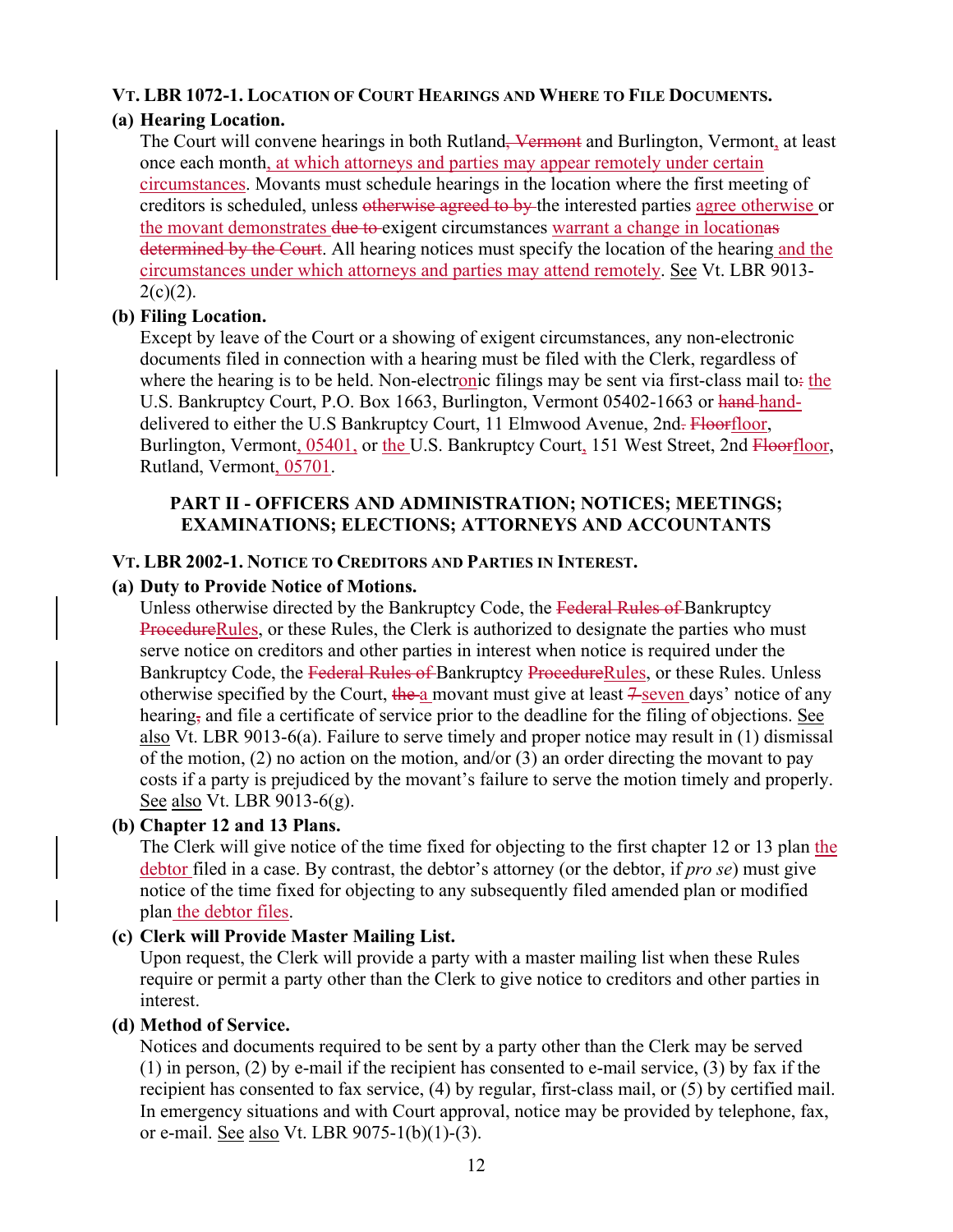#### **(e) Service on the United States Trustee by Parties not Registered for CM/ECF.**

Parties who are not registered users of CM/ECF must serve the United States trustee with all notices of motion, together in the same envelope with (1) the motion, (2) supporting affidavits, (3) exhibits, and (4) a copy of the certificate of service. Unless the Court orders otherwise, all *ex parte* applications (including the required affidavits and exhibits) must be served upon the United States trustee at the time they are filed in the Clerk's Office. See Vt. LBR 4002-1(e) (regarding chapter 11 operating report guidelines).

#### **(f) Forms of Service.**

When service is not made via CM/ECF, and a motion consists of several documents, the movant must serve all parties entitled to service of the motion papers with the motion, exhibits, and notice of hearing to the e-mail address designated by each party in a single email or by first-class mail in a single package.

#### **(g) Service of Motions to Determine Value.**

When a chapter 13 debtor seeks a determination of the allowed amount of a secured claim, and a corresponding determination of the value of the collateral securing that claim, the debtor must request that determination in their plan, i.e., in Part 3.2 of Official Form 113. The Clerk serves the plan, but does so only by a means equivalent to first-class mail (i.e., by regular mail or e-mail, depending on the recipient's prior request). If the holder of a claim subject to a request for such a determination is entitled to an elevated level of service, e.g., per Fed. R. Bankr. P. Bankruptcy Rule 7004(h), the movant must effectuate proper service of the plan on that party and file a certificate of service. See also Vt. LBR 3012-1.

#### **VT. LBR 2003-1. MEETING OF CREDITORS OR EQUITY SECURITY HOLDERS.**

#### **(a) Waiver of Debtor's Appearance.**

On application by, or on behalf of, a debtor setting forth an adequate showing of exigent circumstances, and with the filed consent of the case trustee, the Court may excuse or otherwise waive a debtor's attendance at a duly noticed first meeting of creditors on terms to which the case trustee consents. This application does not require notice or a hearing.

#### **(b) Documents Required at the First Meeting of Creditors.**

The debtor or the debtor's attorney must bring the original, executed petition, schedules, and statements to the first meeting of creditors. Failure to do so may result in the debtor and the debtor's attorney being required to appear at subsequent meetings of creditors.

#### **VT. LBR 2003-2. CREDITORS' COMMITTEE DUTY TO PROVIDE INFORMATION IN CHAPTER 11.**

When a creditors' committee fails or refuses to provide a creditor it represents with information, that creditor may file a motion to compel the committee to produce the requested information. The motion will be treated as a discovery dispute. See Vt. LBR 7026-1(g).

#### **VT. LBR 2014-1. EMPLOYMENT OF PROFESSIONALS.**

#### **(a) Retention Procedure.**

Whenever a party seeks to employ an attorney, accountant, appraiser, auctioneer, agent, or other professional whose employment must be approved by the Court, pursuant to the Bankruptcy Code or the Federal Rules of Bankruptcy ProcedureRules, it is the duty of primary counsel for the employing party to ensure approval is properly sought, to inform the professional of the applicable disclosure requirements, and to advise the professional of the requirements and risks, if any, pertaining to the professional's right to compensation and reimbursement of expenses from the estate.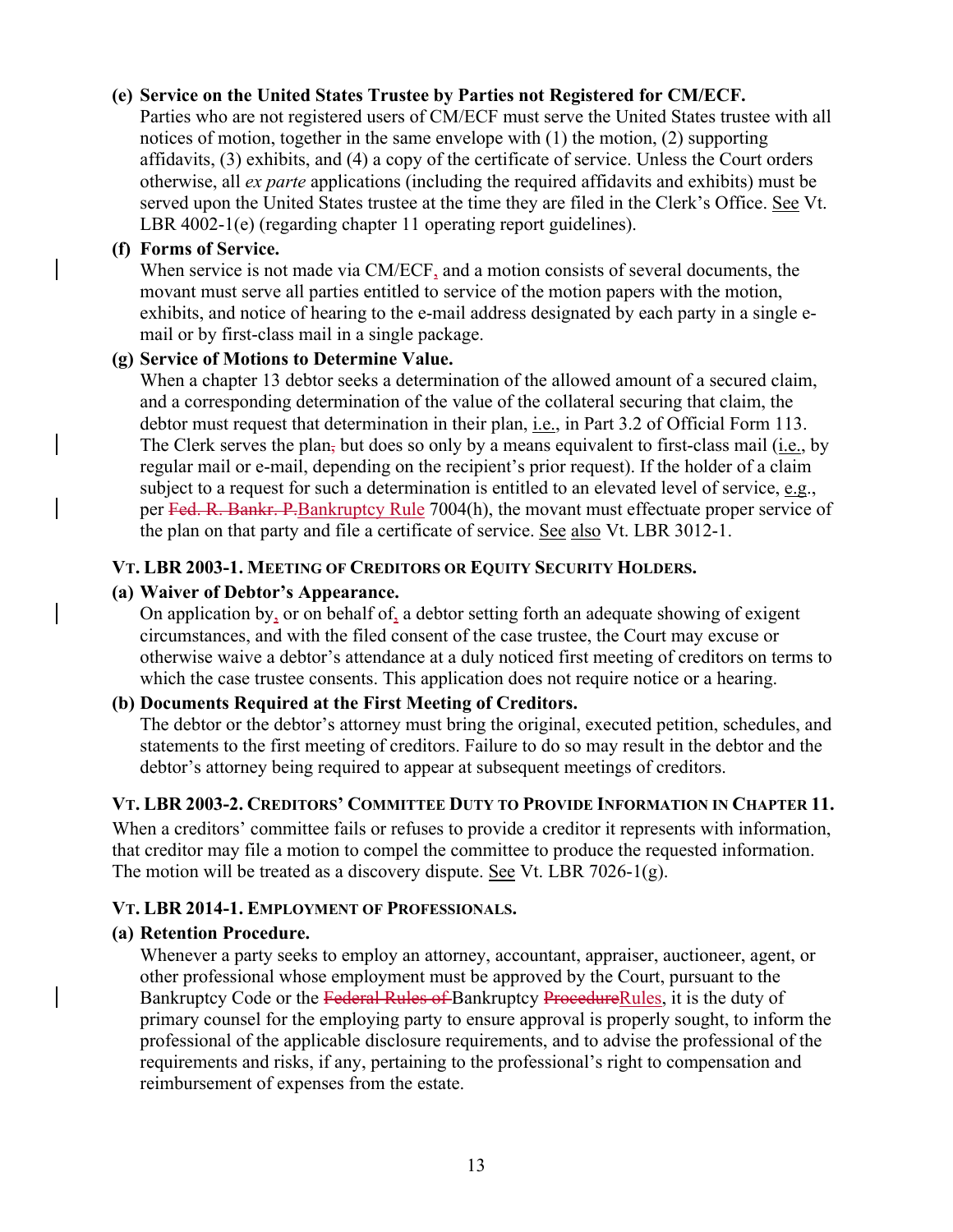# **(b) Applications for Retention.**

- (1) Notice; Content. A professional must file an application  $f^{\text{or}}$  to retainention a professional on 14 days' notice to the United States trustee. All such applications for retention, whether made directly by a professional or on behalf of a professional, must include the professional's name, complete mailing and street physical addresses, telephone number, and e-mail address.
- (2) Previous or Current Representation. If a debtor or trustee seeks to employ a professional who currently represents, or has previously represented, any creditor of the debtor, the application must include the following:
	- (A) whether the professional represented any creditor against the debtor in the instant case,
	- (B) the percentage of total annual revenues the professional's firm earned during the past year from these clients (or former clients) who are creditors of the debtor, and
	- (C) a statement by the professional acknowledging the a continuing duty to exercise due diligence, monitor the reported revenue from these clients, and notify the Court if the above information changes, through addenda to the professional's Fed. R. Bankr. P.Bankruptcy Rule 2016(b) disclosure statement.
- (3) Timing of Ruling. The Court will consider the application ripe for a ruling  $\frac{1}{2}$  upon the earlier of (1) the filing of a response by the United States trustee, or (2) the expiration of the 14-day notice period, subject to the limitations imposed by Bankruptcy Rule 6003(a). Unless otherwise ordered by the Court, no hearing is necessary on an application to retain for retention of a professional.
- **(c) Proposed Order to Accompany Application to Retain a Professional for Retention.**  In addition to the application for retention, the applicant must file a proposed retention order that includes a provision stating the professional's compensation is subject to Court approval and specifies the Bankruptcy Code section under which the professional is employed (generally  $\S 327$ -of the Code). See also Vt. LBR 9072-1(b) (directing that proposed orders be filed as attachments to applications and motions).
- **(d) Applications for Compensation.**  See Vt. LBR 2016-1; see also Vt. LBR 2016-2.

# **VT. LBR 2015-1. DEBTOR-IN-POSSESSION – DEBTORS' OPERATING REPORTS IN CHAPTER 12. (a) Requirement to File Operating Reports; Waiver.**

Every chapter 12 debtor shall be required to file monthly operating reports, commencing in the month following the filing of the chapter 12 petition (or entry of the order converting the case to chapter 12), using Local Forms S-3, S-4, and S-5, unless the debtor demonstrates good cause to waive or modify this requirement within 21 days of the filing of the petition (or conversion order). A debtor may file a motion to waive the requirement to file operating reports or modify the content and/or frequency of the operating reports to be filed, using Local Form S-6.

# **(b) Failure to File Operating Reports.**

If a chapter 12 debtor fails to file complete and timely operating reports, such failure may constitute cause for dismissal of the case under § 1208.

# **(c) Operating Order.**

The Court will enter an operating order in every chapter 12 case, describing the debtor's duties generally, including the duty to file monthly operating reports and applicable local addenda. If the Court does not enter an operating order in the case, the trustee or another party in interest may file a motion requesting entry of an order directing the chapter 12 debtor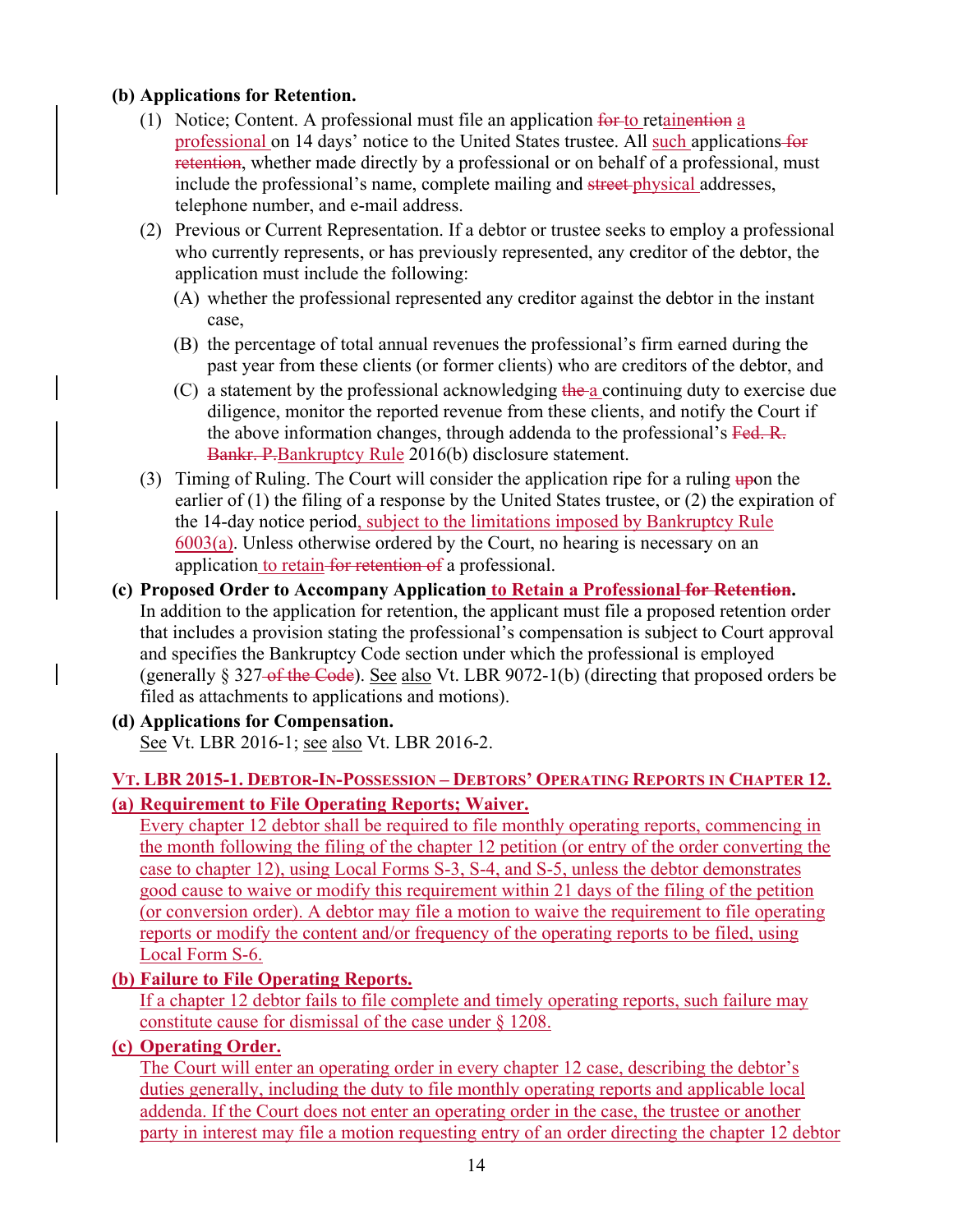to file operating reports. The motion shall set forth (1) a proposal with regard to the frequency of the reports (if other than monthly), (2) the scope of information to be included in each operating report (if other than as set forth in Local Forms S-3, S-4, and S-5), and (3) any additional documents to be attached to the operating reports. The movant shall serve a copy of the motion on all parties entitled to receive operating reports in the case.

## **VT. LBR 2015-2. DEBTOR-IN-POSSESSION –BUSINESS DEBTORS' OPERATING ORDERS IN CHAPTER 13.**

## **(a) Requirement to File Operating Reports; Waiver.**

Every debtor-individual who files a business chapter 13 case, and (a) designates their bankruptcy case as a business chapter 13 case on their petition, or (b) derives income from rental property or from is operating a business, profession, or farm (cumulatively referred to herein as a "chapter 13 business debtor"), shall be required to file monthly operating reports, commencing in the month following the filing of the petition (or entry of the order converting the case to chapter 13), using Local Form S-1, unless the debtor demonstrates good cause to waive or modify this requirement within 21 days of the filing of the petition (or conversion order). A debtor may file a motion to waive the requirement to file operating reports or modify the content and/or frequency of the operating reports to be filed, using Local Form S-2.

#### **(b) Failure to File Operating Reports.**

If a chapter 13 business debtor fails to file complete and timely operating reports, such failure may constitute cause for dismissal of the case under § 1307.

#### **(c) Operating Order.**

The Court will enter an operating order in every chapter 13 business debtor's case, describing the debtor's duties generally, including the duty to file monthly operating reports and applicable local addenda. If (i) the Court does not enter an operating order in the case, (ii) the debtor fails to include information in their petition and schedules identifying themselves as a chapter 13 business debtor, or (iii) the debtor begins deriving income post-petition from operation of a business, profession, or farm, then Tthe trustee or another party in interest may file a motion requesting entry of who seeks an order directing the chapter 13 business debtor to file operating reports shall file a proposed order. The motion shall setting forth (1) a proposal with regard to the how frequenctly of the reports should be filed (if other than monthly), quarterly, or at some other interval), (2) the scope of what information to should be included in each operating report (if other than as set forth in Local Form S-1), and (3) any additional what documents toshould be attached to the operating reports. The movant shall-or served a copy of the motion on all the parties entitled to receivent of the operating reports in the case.

#### **VT. LBR 2016-1. COMPENSATION OF PROFESSIONALS.**

# **(a) Fee Application Guidelines.**

- (1) Except as set forth in subparagraph (2) below, any entity seeking interim or final compensation for professional services rendered, or for reimbursement of expenses, must comply with (A) Fed. R. Bankr. P. Bankruptcy Rule 2016, (B) 28 C.F.R. Appendix A to Part 58, Guidelines for Reviewing Applications for Compensation and Reimbursement of Expenses Filed Under 11 U.S.C. § 330 ("United States Trustee Guidelines"), and (C) applicable case law. See also Vt. LBR 6005-1(e) (regarding appraisers and auctioneers).
- (2) When the debtor's petition lists \$50 million or more in assets and \$50 million or more in liabilities, any entity seeking interim or final compensation for professional services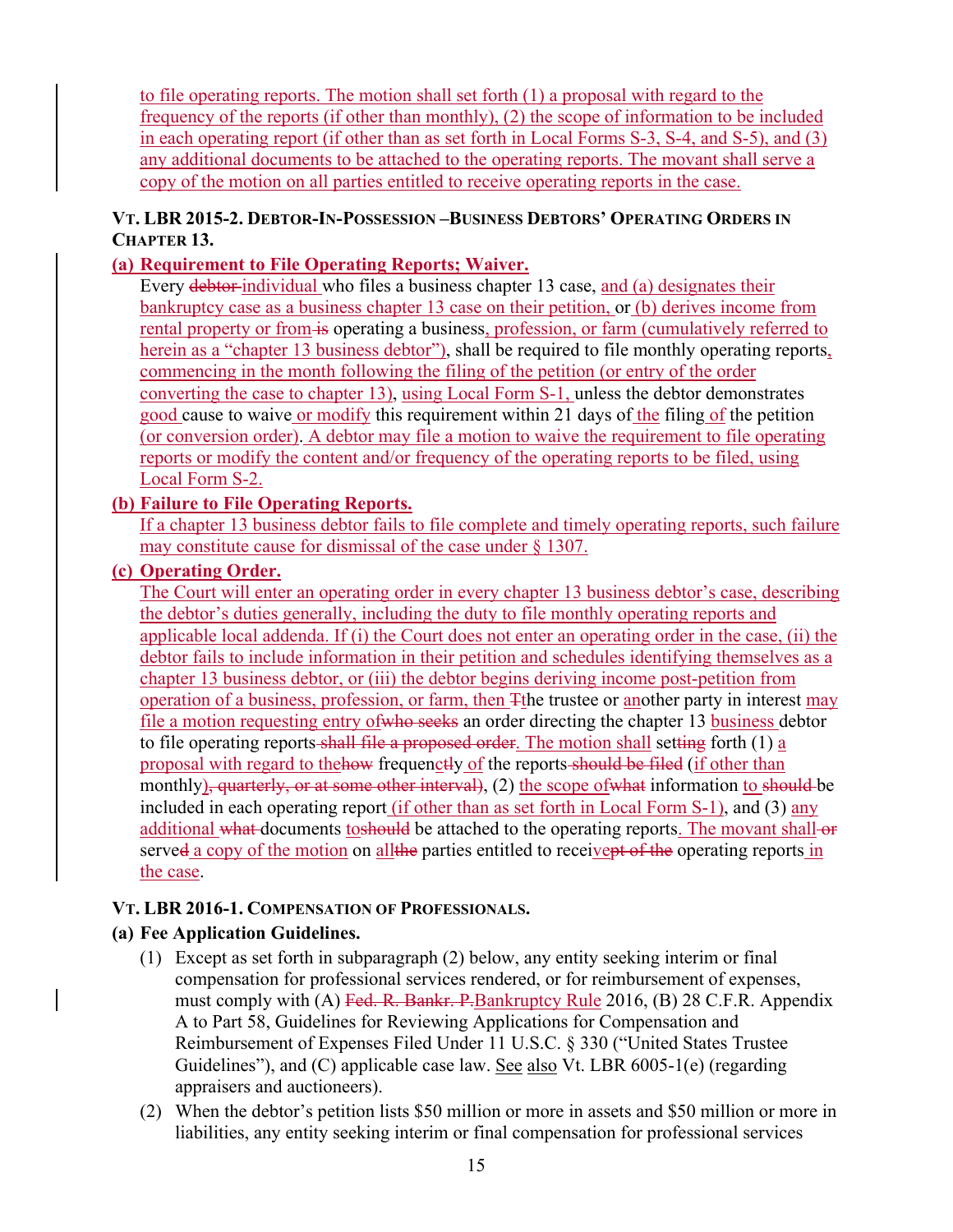rendered must comply with  $(A)$  Fed. R. Bankr. P. Bankruptcy Rule 2016,  $(B)$  28 C. F. R. Appendix B to Part 58, Guidelines for Reviewing Applications for Compensation and Reimbursement of Expenses Filed Under 11 U.S.C. § 330 by Attorneys in Larger Chapter 11 Cases ("United States Trustee Guidelines for Larger Cases"), and (C) applicable case law.

#### **(b) Applications for Compensation of \$1,000 or Less.**

When a professional seeks compensation in an amount equal to or less than \$1,000, the professional must file an application for compensation on 14 days' notice to the United States trustee. Such applications for compensation, whether made directly by a professional or on behalf of a professional, must include the professional's name, complete mailing and street addresses, telephone number, and e-mail address. The Court will consider the applications ripe for ruling upon the earlier of  $(1)$  the filing of a response by the United States trustee, or (2) the expiration of the 14-day notice period. No hearing shall be set on the application unless the Court deems a hearing is necessary.

#### **(c) Applications for Compensation Greater than \$1,000.**

Professionals seeking compensation in an amount greater than \$1,000 must file a motion and may use the default procedure described in Vt. LBR 9013-4. See Vt. LBR 9013-4(b)(7).

#### **(d) Certification Required.**

Whenever a trustee or debtor (or, in a corporate case, the appropriate officer of the debtor) seeks approval of fees for a professional, the party must specify in the application (or in a separate certification) that the party hasve reviewed and supports the application for fees as filed or, if the party opposes the application to any extent, state the <u>factual and legal basis for</u> their<del>party's</del> objection(s). When a professional other than one retained by a debtor or trustee (e.g., a professional retained by an official or unofficial committee) seeks compensation from the estate, the executive officer or chairperson of the retaining entity must file a statement supporting or opposing the application.

#### **(e) Retainers.**

In a chapter 11 or 12 case, a professional may not draw down or take a payment from a retainer until the professional has an order of the Court authorizing the professional to do so, notwithstanding any agreements to the contrary between a debtor and the debtor's professionals. Retainer funds must be segregated in a separate interest-bearing account for the benefit of the debtor to the extent this is consistent with state IOLTA regulations.

#### **(f) Requirement to File Fee Applications.**

The Court, in the exercise of its discretion, may order a debtor's attorney to file a fee application in any case and may direct disgorgement of all or part of the fee if the Court finds the fee to be unreasonable or paid in violation of the Bankruptcy Code, the Federal Rules of Bankruptcy ProcedureRules, or these Rules. See 11 U.S.C. § 329.

#### **(g) Real Estate Brokers.**

If approved in a retention order, a real estate broker may be paid the customary commission at closing, as defined in Vt. LBR 6004-1(e)(4), subject to disgorgement in the event the Court determines either that the commission is unreasonable under the particular circumstances of the case or that the estate is administratively insolvent.

#### **(h) Scope of Duties to be Performed by Debtor's Attorney for Flat Fee Charged.**

Except as provided in subparagraph (h)(4) and paragraph (i) below, the flat fee charged by a chapter 7 or 13 debtor's attorney shall include the following services:

(1) In both chapter 7 and 13 cases: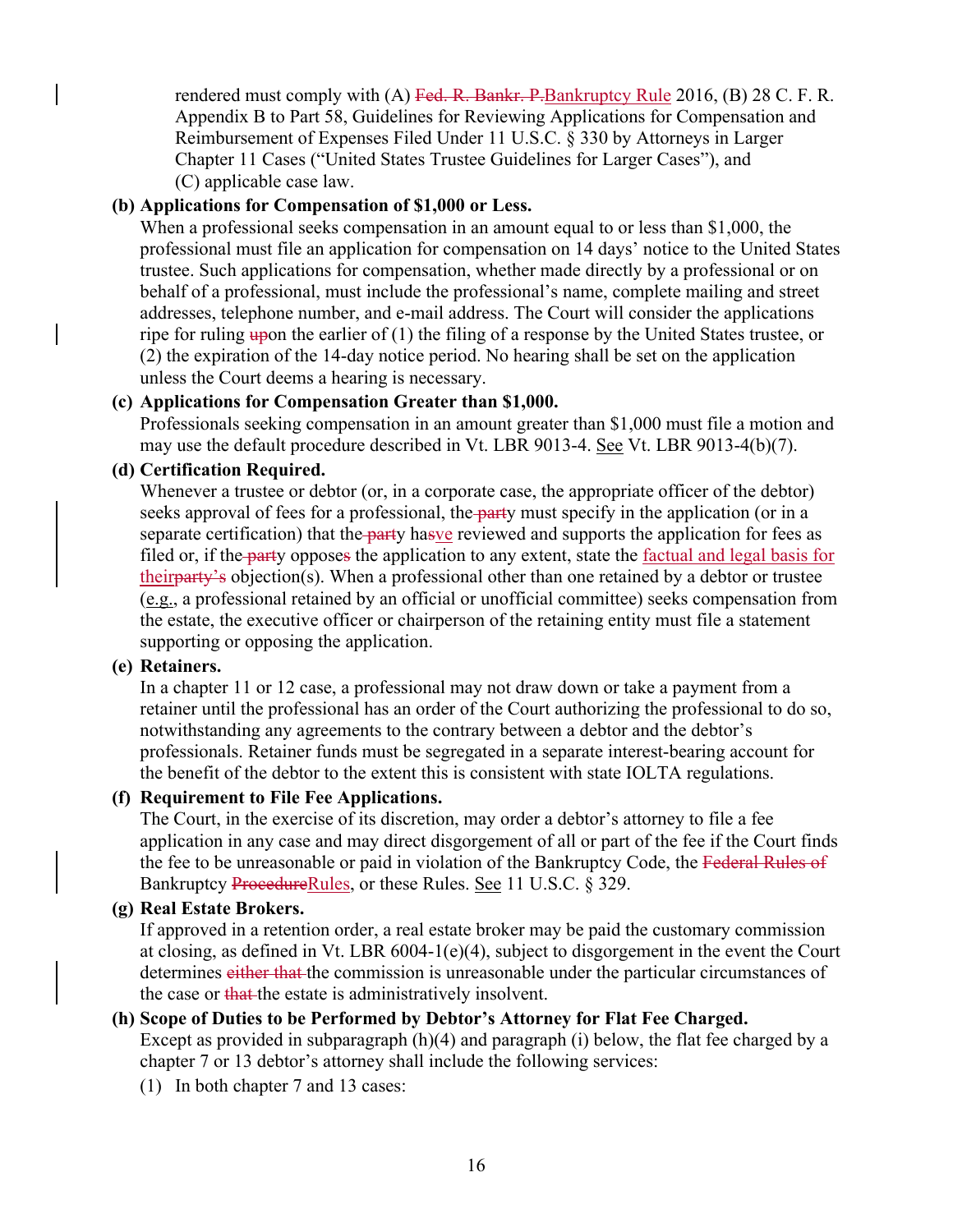- (A) analyzing the prospective debtor's financial situation, and advising and assisting the prospecutative debtor in determining whether to file a petition under the Bankruptcy Code;
- (B) preparing and filing the petition and all required lists, schedules, and statements,
- (C) filing the certificate received by the debtor from an approved nonprofit budget and credit counseling agency for pre-petition credit counseling;
- (D) filing the debtor's payment advices together with Vt. LB Form B, "Payment Advices Cover Sheet";
- (E) representing the debtor at the first meeting of creditors and any duly convened subsequent meetings of creditors;,
- (F) amending lists, schedules, statements, and/or other documents required to be filed with the petition to comport with reflect developments that occurred during the course of the casebefore or at the first meeting of creditors,;
- (G) where appropriate, preparing and filing motions under  $\S$  522(f) of the Code to avoid liens on exempt property,
- (H) where appropriate, preparing and filing motions for abandonment or to clear title to the debtor's real property<sub>;</sub>
- (I) terminating garnishments, trustee process or wage assignments $\frac{1}{2}$
- (J) compiling and forwarding to the case trustee documents required by  $\S 521$  of the Code and Vt. LBR 4002-1 $\div$ ; and
- (K) preparing and filing a Debtor's Certification About a Financial Management Course. See Official Form B 423.
- (2) In addition to the tasks identified in subparagraph (1) above, in each chapter 7 case, where warranted by the facts of the case, the duties the retained attorney must perform in consideration of the flat fee also include:
	- (A) filing a motion to waive the chapter 7 filing fees.
	- (B) negotiating, preparing, and filing reaffirmation agreements $\frac{1}{x}$  and
	- (C) preparing and filing motions under  $\S 722$  of the Code to redeem exempt personal property from liens.
- (3) In addition to the tasks identified in subparagraph (1) above, in each chapter 13 case, where warranted by the facts of the case, the duties required of the retained attorney also include:
	- (A) attending confirmation hearings and addressing all objections to confirmation,;
	- (B) filing a valuation motion in accordance with Federal Rule of Bankruptcy ProcedureBankruptcy Rule 3012, where a debtor seeks to modify the amount of a secured claim pursuant to  $-\S 506(a)$  of the Code, and, where necessary, introducing evidence as to the value of the collateral securing the subject claim (typically at or in connection with the confirmation hearing),  $\frac{1}{2}$ ;
	- (C) where warranted, preparing and filing a motion to strip a wholly unsecured mortgage under  $\S 506$ -of the Code, ; and
	- (D) preparing and filing a motion for entry of the discharge order.
- (4) Applications to Limit the Scope of Legal Services in Certain *Pro Bono* and Reduced Fee Cases. Where a debtor is represented by an attorney retained through the Vermont Volunteer Lawyers Project or Legal Services Law LineVermont, on either a *pro bono* or reduced fee arrangement, the attorney may file an application to limit the scope of employment and reduce the scope of legal services to exclude certain items enumerated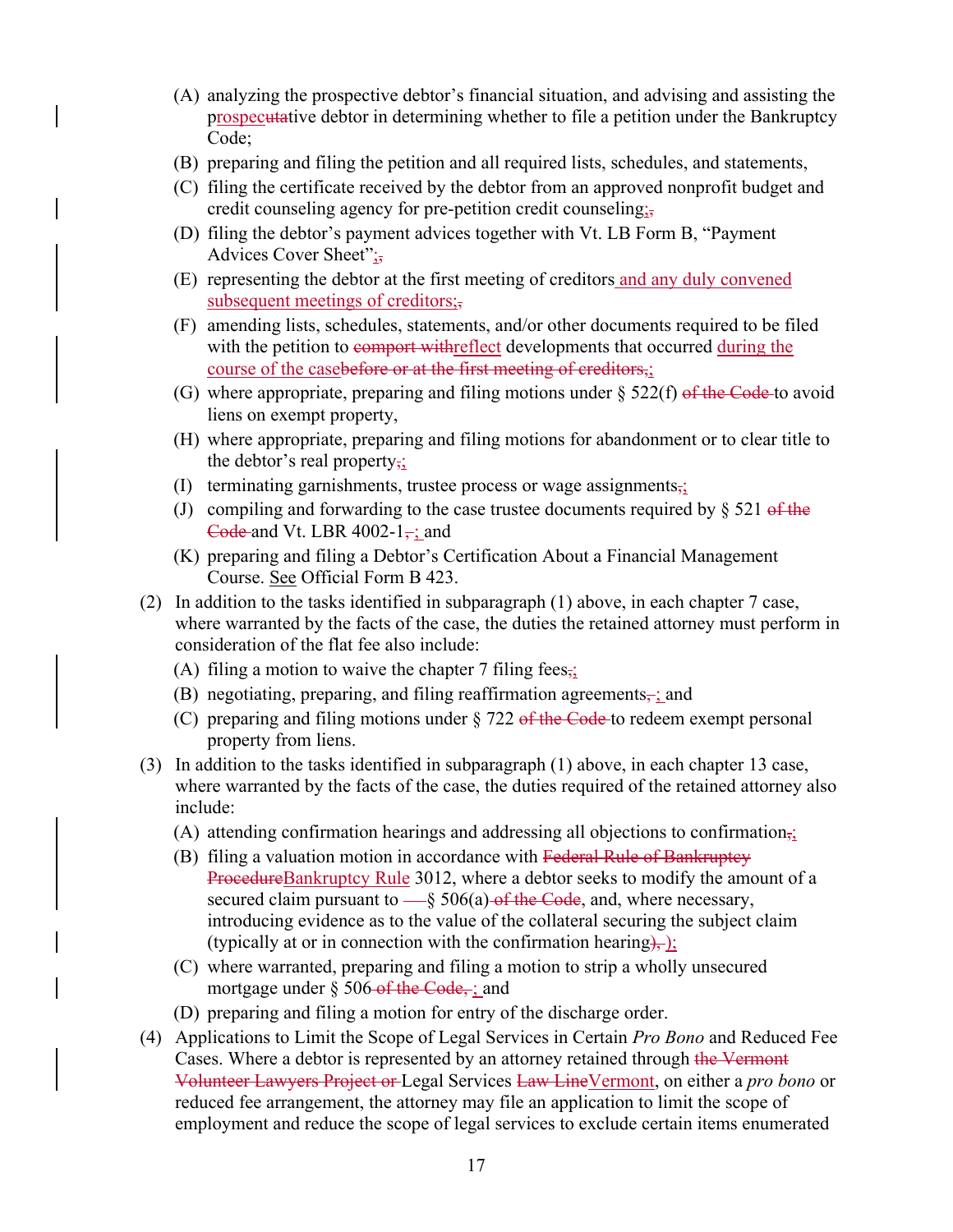in subparagraphs  $(h)(1) - (3)$  above. A debtor's attorney seeking this relief must file the application within 21 days of the filing of the petition, and must serve it on the debtor, case trustee, Legal Services Vermont, and the United States trustee.

#### **(i) Unbundled Legal Services.**

 In a chapter 7 case, the Court will allow unbundled legal services with respect to a filing fee waiver application when:

- (1) the Vermont Volunteer Lawyers Project or Legal Services Law Line Vermont has referred, and an attorney has accepted, a case for *pro bono* or reduced fee legal representation,;
- (2) the Court has set a hearing on the debtor's application for waiver of the chapter 7 filing fee in that case, ; and
- (3) a representative from the Vermont Volunteer Lawyers Project or Legal Services Law LineVermont is willing to appear at the hearing to represent the debtor with respect to the debtor's eligibility for a fee waiver.

#### **VT. LBR 2016-2. PAYMENT OF DEBTOR'S ATTORNEY'S FEES IN CHAPTER 13.**

#### **(a) Presumed Reasonable Fee in Chapter 13 Case.**

- Unless an objection is filed and sustained, or the Court *sua sponte* determines otherwise, the following debtor's attorney's fees will be presumed reasonable up to the amounts set forth in
- Vt. LB Appendix XI, and may be allowed as an administrative expense in a chapter 13 case.
- (0) a fee of up to  $$2,500$  for a simple chapter 13 case (e.g., where the plan pays only unsecured claims and attorney's fees),
- (0) a fee of up to \$3,500 for a chapter 13 case where ongoing monthly mortgage payments are paid directly (i.e., outside the plan) as follows: up to \$2,700 for pre-confirmation services, plus up to \$800 for post-confirmation services, and
- (0) a fee of up to \$4,300 for a chapter 13 case where ongoing monthly mortgage payments are paid through the plan (i.e., as Conduit Mortgage Payments, see Vt. LBR 3015-6), as follows: up to \$3,700 for pre-confirmation services, plus up to \$600 for postconfirmation services.

#### **(e)(b) Payment of Debtor's Attorney's Fees in Chapter 13 Case.**

Attorney's fees set forth in the Fed. R. Bank. P. Bankruptcy Rule 2016(b) disclosure statement that are not paid in full prior to the filing of the case must be paid through the debtor's plan and may be paid ahead of other creditors if that treatment is both set forth in the plan and approved by the Court. Any attorney's fees incurred after the initial Fed. R. Bank. P.Bankruptcy Rule 2016(b) statement is filed (1) must be disclosed promptly in an amended Fed. R. Bank. P. 2016(b)Bankruptcy Rule 2016(b) statement, (2) may be charged to the debtor only after the Court approves them, and (3) must also be paid through the plan.

#### **(f)(c) Applications for Fees in Excess of the Presumed Reasonable Fee.**

If a debtor's attorney seeks a fee higher than the presumed reasonable fee in a chapter 13 case, both the plan and the attorney's Fed. R. Bank. P. Bankruptcy Rule 2016(b) statement must include an explanation of whyset forth the reason the higher fee is warranted in the case, and the attorney must be prepared to file a fee application for the higher amount of fees. Attorneys must maintain time records and be prepared to demonstrate the reasonableness of all fees they charged to debtors regardless of whether the amount charged is below, at, or above the presumed reasonable fee set forth in this Rule.

#### **(g)(d) Other Presumed Reasonable Fees for Certain Motions.**

(1) Presumed Reasonable Fees for Certain Motions. For certain routine motions, there is a rebuttable presumption that a fee is reasonable if it does not exceed the amounts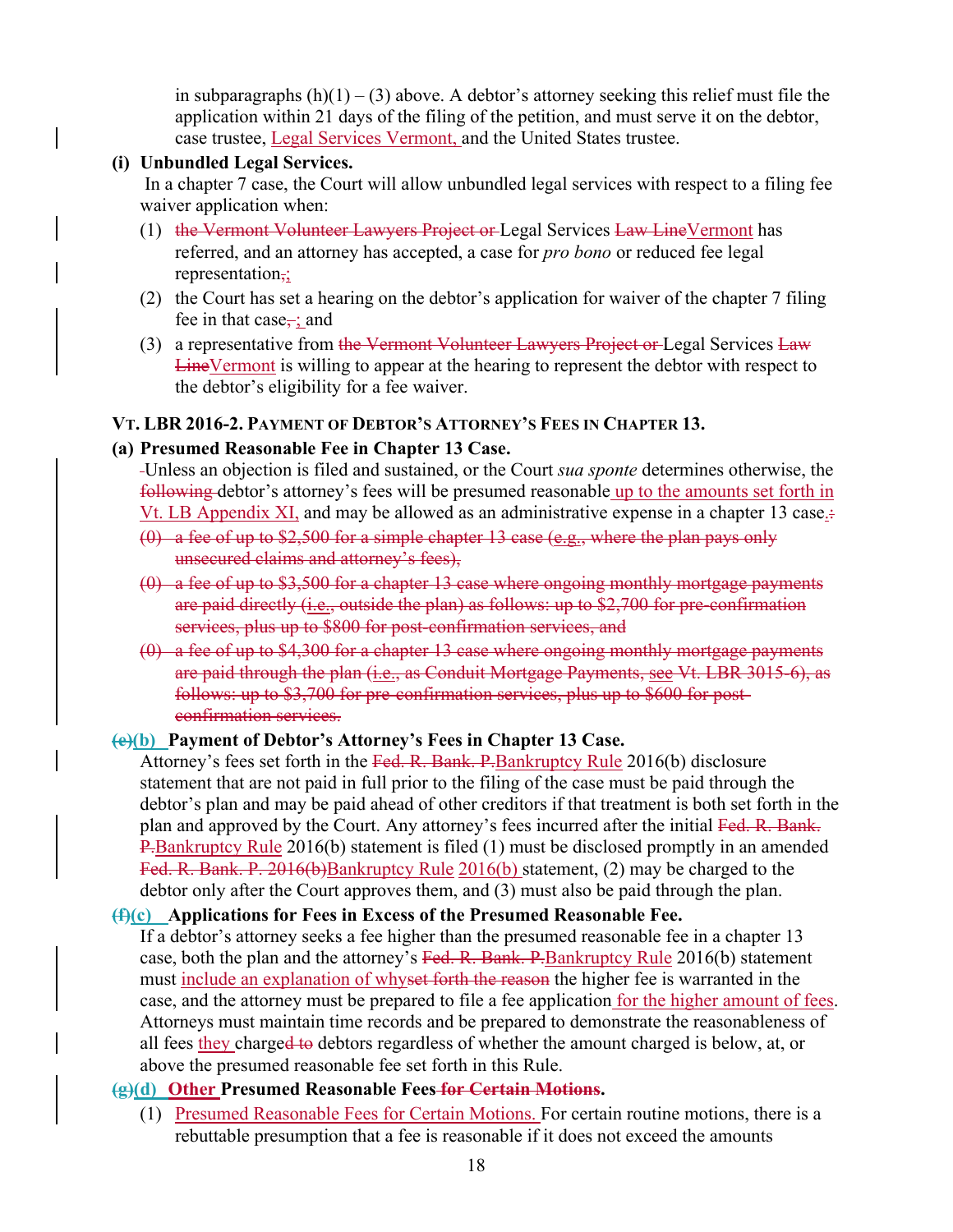specified belowin Vt. LB Appendix XI. An attorney may request fees as part of a motion or application, without a separate fee application, if where the fees do not exceed the presumed reasonable fee for that motion or application.

- (2) Motions to Modify a Confirmed Plan and Confirmation Order. The presumed reasonable fee for a motion to modify a confirmed plan and confirmation order is a fee of up to \$700.
- (3) Motions for Relief from Stay. The presumed reasonable fee for a motion for relief from stay against real estate is a fee of up to \$700 if no hearing is necessary, and a fee of up to \$950 if the movant needs to appear at a hearing to have the motion adjudicated. The presumed reasonable fee for a motion for relief from stay against assets other than real estate is a fee of up to \$500 if no hearing is necessary, and a fee of up to \$750 if the movant needs to appear at a hearing to have the motion adjudicated.
- $\frac{4}{2}$  Applicability of Fees Higher than Presumed Reasonable Fees. Counsel may seek a fee higher than the presumed reasonable fee by filing a fee application in compliance with these Rules. The availability of a presumed reasonable fee does not entitle counsel to seek a fee that exceeds the value of the time they actually spent on the motion or relieve counsel of the obligation to keep accurate, contemporaneous records of time spent.

#### **(h)(e) Duties of Applicant Seeking Compensation for Post-Petition Services.**

Except as provided in this Rule, if an attorney renders legal services post-petition, including post-mediation services related to loss mitigation, and they wish to be compensated for those services, the attorney must file:

- (1) a fee application in a form and manner consistent with these Rules $\frac{1}{2}$
- (2) an amended Fed. R. Bank. P. Bankruptcy Rule  $2016(b)$  statement,;
- (3) a motion to modify the plan to
	- (A) increase the funds being paid to the chapter 13 trustee,
	- (B) extend the term of the plan,
	- (C) include an alternate funding source, or
	- (D) diminish the dividend to some creditors, if the funds being paid into the confirmed plan are not sufficient to fund the payment of fees sought $\frac{1}{x}$
- (4) notice of motion $\frac{1}{x}$  and
- (5) a certificate of service.

#### **(i)(f) Consideration of Fees at Time of Dismissal.**

All motions to dismiss a chapter 13 case must contain a request that the Court consider whether any fees paid or due to the debtor's attorney should be disallowed based upon the timing of the dismissal (i.e., pre- or post-confirmation) and the work the attorney has performed through the date of the granting of the motion. See also Vt. LBR 1017-1(b)(1).

#### **VT. LBR 2090-1. ATTORNEYS – ADMISSION TO PRACTICE.**

#### **(a) Admission of Attorneys Generally.**

The District Court Local Rules generally govern admission of attorneys to the bar of the District of Vermont, including the Bankruptcy Court. Attorneys may apply for admission through the Bankruptcy or District Court. Once admitted to the bar of the District of Vermont, an attorney is admitted to practice for all purposes in both the Bankruptcy and District Courts. See General Order # 82. - except when inconsistent with these Rules. Additionally, attorneys must register for CM/ECF as a pre-requisite to filing documents in this Court unless, upon motion, the Court grants an attorney's motion to waives the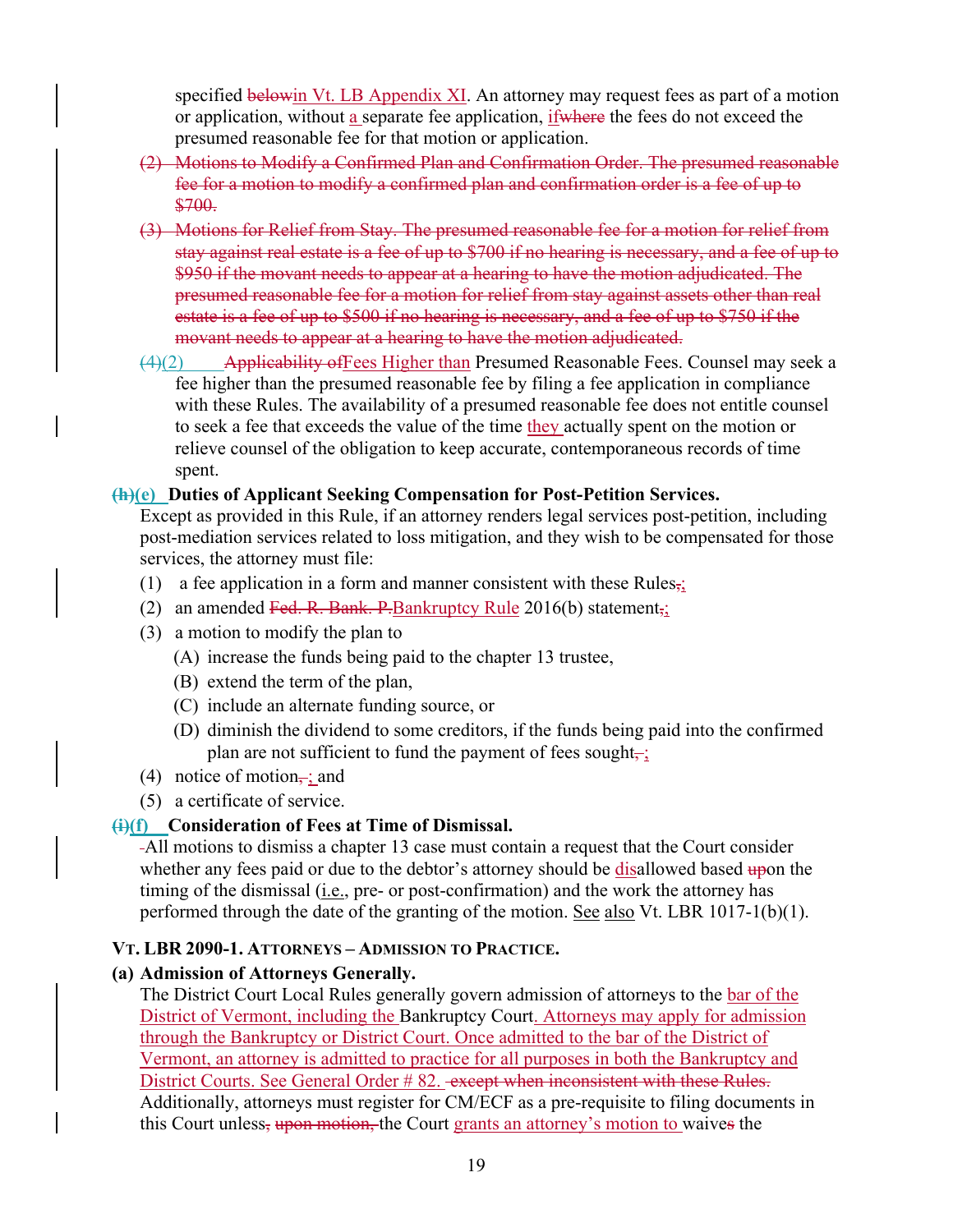registration requirement. See Vt. LBR 5005-3; see generally Vt. LBR 9011-1. Any notice of appearance filed by an attorney who is not registered for CM/ECF must include a statement of consent to service by e-mail and include the filer's e-mail address.

#### **(b) Admission of Attorneys** *Pro Hac Vice***.**

- (1) Application for Admission. Any attorney who is a member in good standing of the bar of any federal court or of the highest court of any state may apply for *pro hac vice* admission to this Court by fulfilling the following requirements:
	- (A) Motion. Only a member in good standing of the bar of the District of Vermontis Court who is professionally associated with the applicant in the subject case or proceeding may move for the applicant's *pro hac vice* admission. The movant need only serve the motion on the United States trustee and the ease debtor or plaintiff's attorney (if any).
	- (B) Supporting Affidavit. The applicant must attach to the motion an affidavit containing the following information:
		- (i) the applicant's office mailing address, e-mail address, and telephone number,;
		- (ii) a list of the courts to which the applicant has been admitted to practice, the dates of admission, and the applicant's bar identification number(s),);
		- (iii) a statement specifying whether the applicant is in good standing and eligible to practice in those courts,;
		- (iv) a statement specifying whether the applicant is currently suspended or disbarred in any jurisdiction,;
		- (v) a statement describing the nature and status of any past or pending disciplinary matters involving the applicant $\frac{1}{2}$
		- (vi) an affirmation that the applicant has read the District Court Local Rules and these Rules<sub>7</sub>;
		- (vii) a statement that the applicant has registered to use CM/ECF in this District or in another district with comparable CM/ECF training, or a statement that the applicant will complete CM/ECF training and be registered within 28 days of the Court granting *pro hac vice* admission, and that the movant will effectuate electronic filings until the applicant is so registered $\frac{1}{2}$
		- (viii)a statement designating the movant as the applicant's agent for service of process and this Court as the forum for the resolution of any dispute arising from the applicant's *pro hac vice* admission $\frac{1}{r}$  and
		- (ix) a statement that the applicant understands their obligation to file a notice with the Clerk if any fact underlying the foregoing statements changes during the pendency of the case (e.g., if the applicant is suspended or disbarred in any jurisdiction), within 14 days of such changes in circumstances.
	- (C) Fee. The current rate established for the *pro hac vice* admission fee must be paid to "U.S. Bankruptcy Court" and must accompany the motion. The fee is nonrefundable. The Clerk will shall waive the admission fee for admission of federal government counsel.
- (2) Revocation. The Court may revoke *pro hac vice* admission for good cause at any time, including for an attorney's failure to disclose a material change to the affirmations made in support of the attorney's application for *pro hac vice* admission *pro hac vice*.
- (3) Local Counsel. Unless excused by the Court for good cause, an attorney admitted *pro hac vice* must remain at all times associated in the action with a member of the bar of this Court ("local counsel") upon whom all process, notices, and other papers must be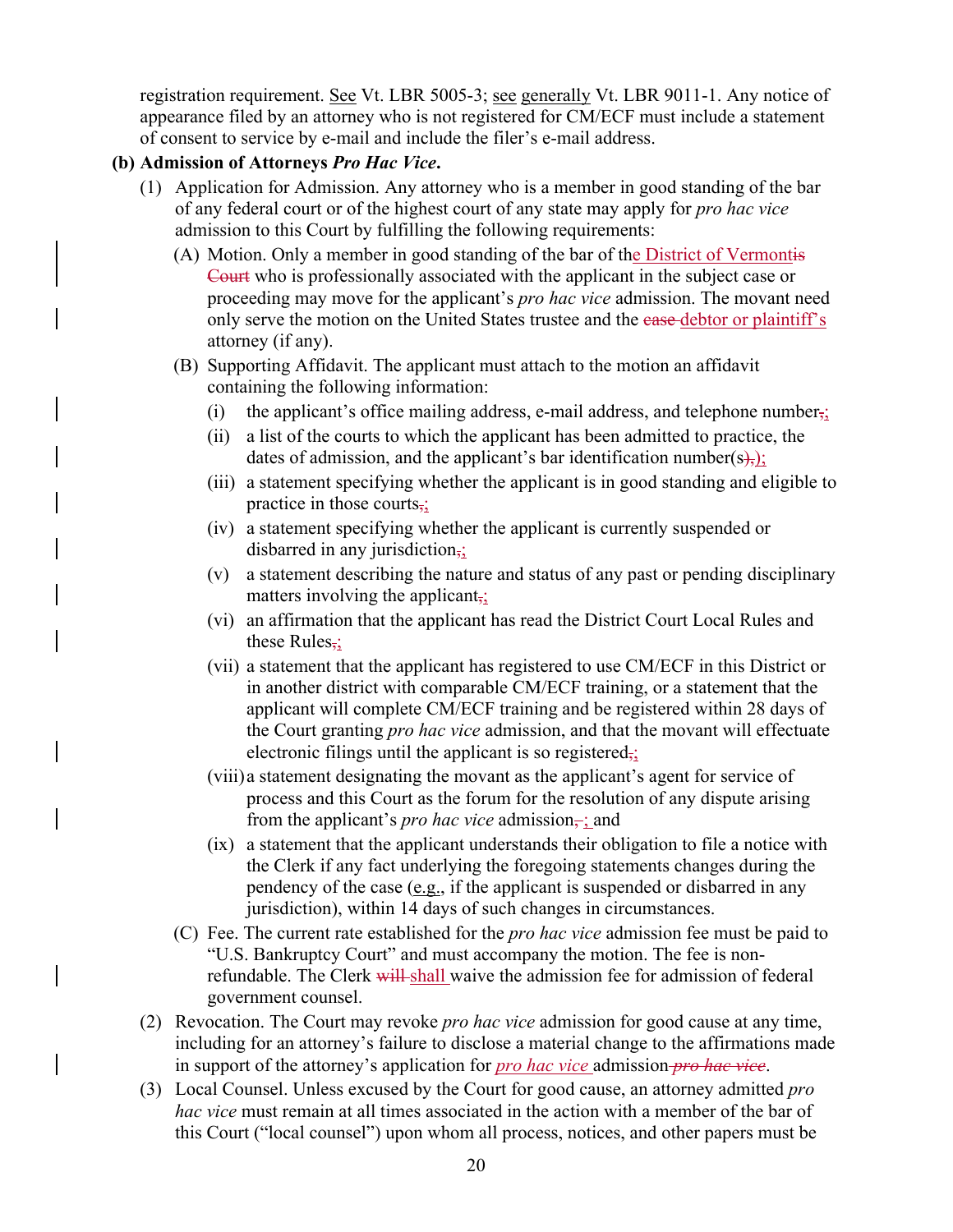served, who must sign all filings, and whose attendance is required at all hearings. An attorney may be local counsel without having an office or residence in Vermont.

- (4) Filing Documents Prior to Entry of Order Granting *Pro Hac Vice* Admission. An attorney who is not admitted in this Court may file documents once the *pro hac vice* application is filed (and prior to entry of the order granting *pro hac vice* admission), but the time period for the opposing party to file the responsive pleading does not commence until local counsel files a notice of appearance.
- (5) *Pro Hac Vice* Admission for State Government Counsel. Any state government attorney who desires to appear in a case or proceeding pending before this Court may apply for admission under this Rule.
- (6) When *Pro Hac Vice* Admission Not Requiredaiver. An attorney need not be admitted *pro hac vice* to file (A) a motion for relief from stay under § 362-of the Code, (B) a proof of claim, or (C) a motion to redact a proof of claim. However, unless waived by the Court, *pro hac vice* admission is required if litigation is necessary to adjudicate any of these matters.

#### **(c) Legal Interns and Law Clerks.**

- (1) Eligibility to Appear. A person who is not yet licensed to practice law in Vermont, but who meets the eligibility requirements for legal interns described in Rules 21 and 22 of the Rules of Admission to the Bar of the Vermont Supreme Court, may appear as legal counsel in this Court if:
	- (A) the legal intern is supervised by an attorney who meets the initial requirements set forth in subparagraph  $(c)(2)(A)$  below;
	- (B) the supervising attorney files an application on behalf of the legal intern that comports with the requirements set forth in Rule 23(a) of the Rules of Admission to the Bar of the Vermont Supreme Court; and
	- (A) the Court grants the application.Initial Requirements. An eligible legal intern (see Rule 21 of the Rules of Admission to the Bar of Vermont Supreme Court) may appear on behalf of a party if the intern

 $(C)$ 

- (2) Supervising Attorney.
	- (A) Initial Requirements. The supervising attorney must:
		- (i) satisfy the qualification requirement described in Rule 24(b) of the Rules of Admission to the Bar of the Vermont Supreme Court;
		- (ii) be a member in good standing of the bar of the District of Vermont; and

(iii) be professionally associated with the legal intern

- (B) Ongoing Obligations. The supervising attorney must:
	- (i) perform the duties of supervision described in Rule 24(c) of the Rules of Admission to the Bar of the Vermont Supreme Court; and
	- $(i)$  promptly notify this Court in writing if the legal intern's eligibility to appear as legal counsel has terminated under subparagraph (c)(3)(C) below or becomes aware that the legal intern is otherwise ineligible under the Rules of Admission to the Bar of the Vermont Supreme Court. files with this Court:

(ii)

(2) the client's written consent to the legal intern's appearance as legal counsel (however, legal interns employed by state government agencies other than the Office of the Defender General are excused from compliance with this requirement),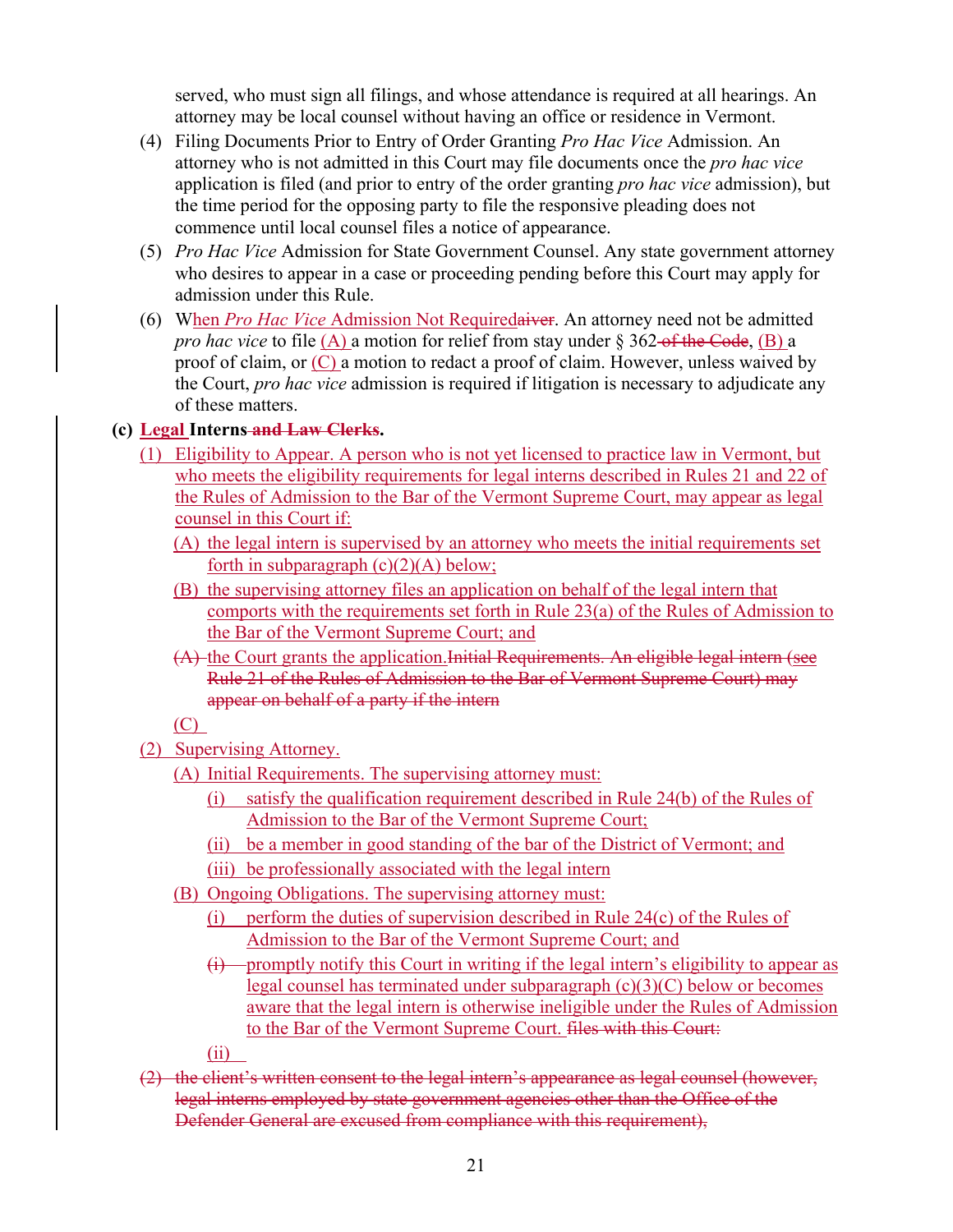- (3) the supervising attorney's written consent to the intern's appearance as legal counsel,
- (4) the supervising attorney's certification of compliance with these Rules and of professional liability insurance coverage for the actions of the intern; such certification having been filed with the subject court (however, legal interns employed by state government agencies are excused from compliance with this requirement),
- (5) the intern's certification of compliance with these Rules and a written agreement to be bound by the Rules of Professional Conduct, and
- (6) receives permission from this Court.
- (7) Supervising Attorney. The attorney who supervises a legal intern must
- (8) be admitted to the Vermont Bar for not less than 3 years before the commencement of supervision, unless for good cause, the Board of Bar Overseers or waives this requirement, see Rule 24 of the Rules of Admission to the Bar of Vermont Supreme Court,
- (9) assume professional responsibility for the legal intern's work,
- (10) assist the legal intern as necessary,
- (11) introduce the legal intern to the Court at the legal intern's first appearance before the Court,
- (12) appear with the legal intern at all court appearances involving a contested matter, and
- (13) appear with the legal intern at all court appearances unless
- (14) the supervising attorney's appearance is expressly waived by the Court, and
- (15) the client's written consent includes consent to appearance by the legal intern without the presence of the supervising attorney.
- (3) Authorized ActivitiesLimitations. A legal intern may not:
	- (A)  $-$  perform activities except as A legal intern is authorized t authorized in Rule 24(d)– (e) of the Rules of Admission to the Bar of the Vermont Supreme Court;
	- (B) be compensated except as permitted by Rule 24(f) of the Rules of Admission to the Bar of the Vermont Supreme Court; or
	- $(A)(C)$  appear as a legal intern for longer than one year after the Court grants their application, unless the Court grants an extension.  $\theta$
	- ( ) prepare and sign, with the co-signature of the supervising attorney, petitions, complaints, answers, motions, briefs, and other documents in connection with the pending matter, and

with supervision, conduct any trial, argument, or hearing in the pending matters, before this Court.

#### **VT. LBR 2090-2. ATTORNEYS – DISCIPLINE AND DISBARMENT.**

When circumstances warrant discipline <u>for conduct</u> in this Court, this Court will enforce the disciplinary rules set forth in the District Court Attorney Disciplinary Rules.

#### **VT. LBR 2091-1. ATTORNEYS – WITHDRAWALS.**

#### **(a) Withdrawal of Attorney for the Debtor.**

Except as described in paragraph (b) below, an attorney who has appeared as attorney of record for a debtor may withdraw only upon order of the Court. No order of withdrawal will be issued without a hearing unless the Court, in its discretion, waives the hearing upon receipt of a written stipulation for attorney withdrawal signed by both the attorney and debtor. An order granting withdrawal of debtor's attorney must be served on all other parties in the case or proceeding in the manner set forth in paragraph (c) below.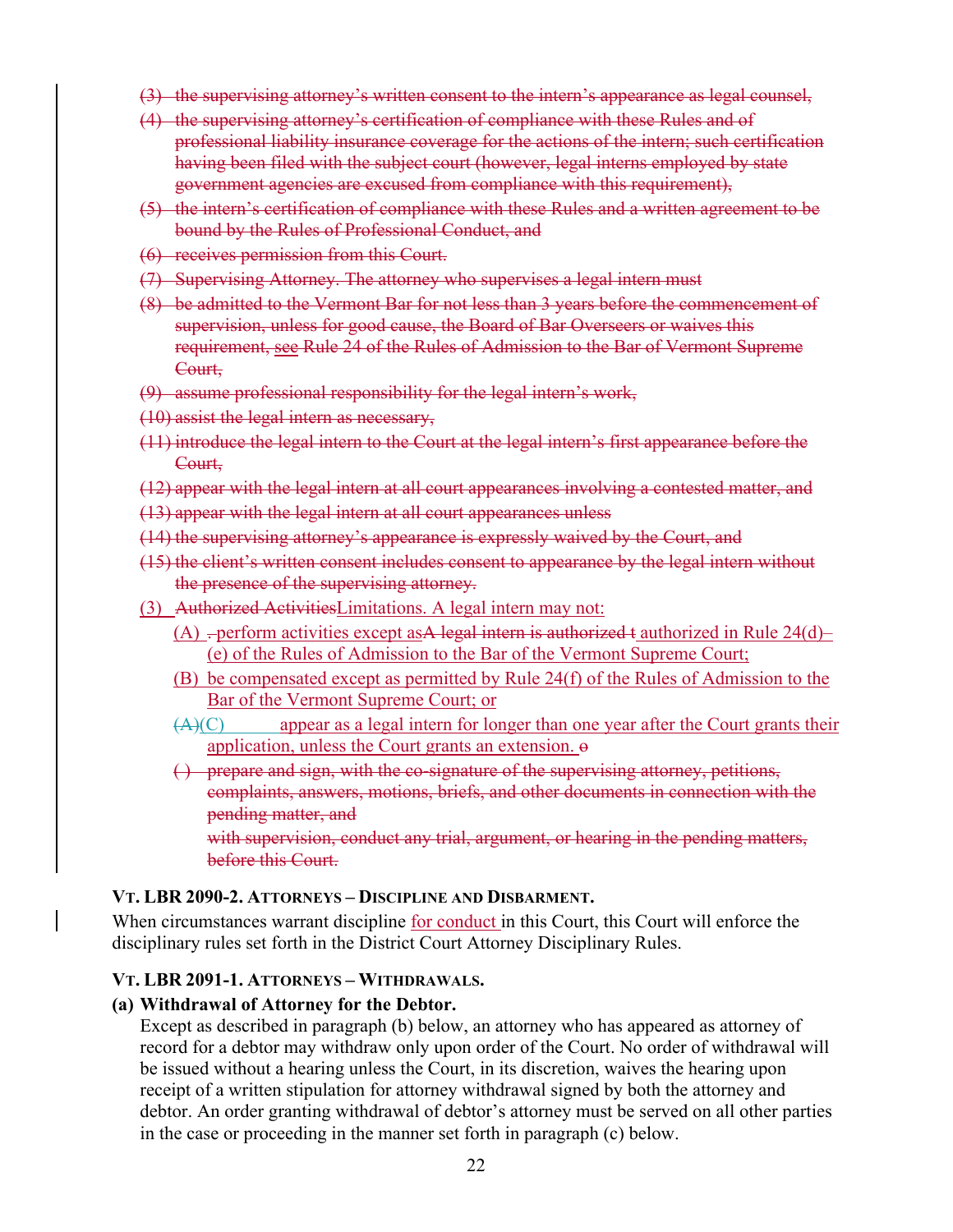#### **(b) Substitution of Attorney for the Debtor.**

The Court may issue an order allowing substitution of attorney for the debtor without a hearing if a stipulation or substitution of counsel agreement (with the signature of the debtor, the withdrawing attorney, and the substituting attorney) is filed with the application for withdrawal. However, in its discretion, the Court may schedule a hearing to determine whether to approve the substitution (e.g., where the substitution request is filed within  $\frac{1}{7}$  $d$ aysseven days of a hearing on a contested matter or within  $\frac{1}{4}$  daysseven days of a trial). If issued, the order granting the substitution must be served on all other parties in the case or proceeding in the same manner as is set forth in paragraph (c) below. An attorney commencing employment in the case as substitute counsel must immediately file a Fed. R. Bankr. P. Bankruptcy Rule 2016(b) disclosure statement and otherwise fully comply with Vt. LBR 2016-1 and these Rules.

# **(c) Withdrawal or Substitution of other Attorneys.**

- (1) Notice of withdrawal or substitution of attorneys, other than debtor's counsel, is effective upon filing and must be served upon all parties in the case or the proceeding, the case trustee, and the United States trustee.
- (2) An attorney need not seek Court approval to withdraw from representing a creditor if the attorney has appeared solely for the purpose of filing a proof of claim,  $a$ -motion for relief from stay-under § 362 of the Code, a reaffirmation agreement, or lease an assumption of lease.

# **PART III – CLAIMS AND DISTRIBUTION TO CREDITORS AND EQUITY INTEREST HOLDERS; PLANS**

# **VT. LBR 3001-1. CLAIMS AND EQUITY SECURITY INTERESTS – NO ASSET CASES.**

Every chapter 7 case will be treated as a "no asset case" unless and until the case trustee files a "Notice of Asset Case." Upon the case trustee's filing of this notice, the Court will set a deadline for the filing of proofs of claim and issue a "Notice to File Claims" as required by Federal Rule of Bankruptcy ProcedureBankruptcy Rule 2002(e). Proofs of claim filed in chapter 7 cases not designated as asset cases will be accepted by the Clerk for filing, but no action will be taken upon them unless and until a Notice of Asset Case is filed.

# **VT. LBR 3002.1-1. HELOC CREDITOR NOTICE OF MORTGAGE PAYMENT CHANGE. (a) Annual Statements.**

Notwithstanding the general requirement of Bankruptcy Rule 3002.1(b)(1) that a creditor whose claim is secured by a chapter 13 debtor's principal residence must file and serve a notice each time the amount of the mortgage payment on its claim changes, if the secured claim is based on a home equity line of credit (a "HELOC"), then the holder of that claim (the "HELOC Creditor") shall be excused from complying with that requirement if:

- (1) the monthly payment amount does not increase or decrease by more than \$10 in any single month;
- (2) the HELOC Creditor sends an annual statement within the same one-month period each year; and
- (3) the annual statement includes:
	- (A) a reconciliation statement showing the amounts of any monthly over- or underpayments over the course of the prior year;
	- (B) if there was a net over-payment for the prior year, the amount and application of the over-payment, the current balance the HELOC Creditor is holding, the location of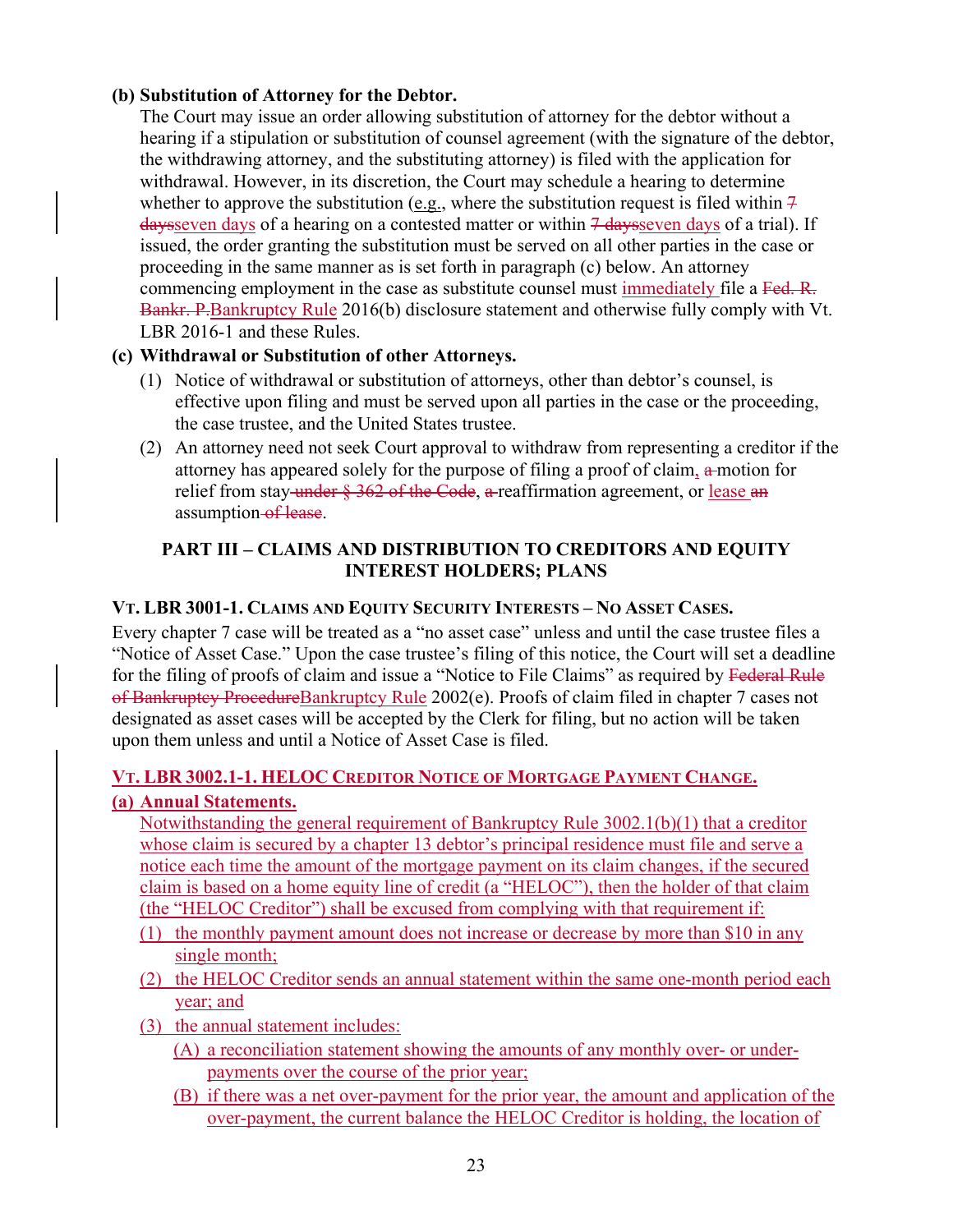the funds, and how the HELOC Creditor proposes to apply the over-payment against the current year's amounts due; and

(C) if there was a net under-payment for the prior year, an invoice for the amount necessary to satisfy that under-payment.

# **(b) Late Fees; Default.**

If the HELOC Creditor chooses to send an annual statement in lieu of notices of each payment change, then it may not assess any late fee, or declare the debtor to be in default, as a result of any shortfall in the monthly payment, if the debtor's payment was at least as much as was set forth on the last annual statement or a subsequent separate notice of payment change.

## **VT. LBR 3002.1-2. OBJECTIONS TO NOTICE OF MORTGAGE PAYMENT CHANGE IN CONDUIT MORTGAGE PAYMENT CASES.**

# **(a) Objection Pending.**

If, pursuant to Bankruptcy Rule 3002.1(b), the debtor or trustee files a timely objection to a notice of payment change filed by the holder of a claim secured by a security interest in the debtor's principal residence (the "Mortgage Creditor") in a Conduit Mortgage Payment case (as that term is defined in Vt. LBR  $3015-6(a)(1)$ ), then, until the Court rules on the objection:

- (1) the debtor is not required to increase the plan payment;
- (2) neither the debtor nor the trustee is required to increase the monthly disbursement to the Mortgage Creditor;
- (3) the Mortgage Creditor may not declare a default or otherwise seek to enforce its rights against the debtor based on the debtor or trustee's failure to make the increased mortgage payment; and
- (4) the trustee shall continue to make payments in the pre-notice amount and retain any additional sums if the debtor voluntarily increases the plan payment pending the Court's ruling.

# **(b) Objection Overruled.**

If the Court overrules the objection and allows the payment change, then:

- (1) within 14 days of entry of that order, the debtor shall file a motion to modify the plan and confirmation order with a proposed modified plan curing any post-petition mortgage default, increasing the monthly mortgage payment going forward, and adjusting the terms of the plan and amount of plan payments accordingly; and
- (2) the Mortgage Creditor may not declare a default or otherwise seek to enforce its rights against the debtor while the debtor's motion to modify plan is pending, so long as the debtor timely filed that motion.

# **(c) Objection Sustained.**

If the Court sustains the objection and disallows the payment change, then if the debtor voluntarily increased the plan payment while the objection was pending pursuant to subparagraph (a)(4) above, the trustee will apply any such retained sums either  $(1)$  as sums due under the confirmed plan (thus reducing the term of the plan) or (2) to the funds to be distributed to the general unsecured creditors (thus increasing the dividend to that class of creditors), as the debtor elects.

# **VT. LBR 3002.1-3. MOTIONS DECLARING DEBTOR CURRENT ON MORTGAGE.**

# **(a) Contents of Motion.**

Every motion declaring debtor current filed to comply with the requirements of Bankruptcy Rule 3002.1(f) and (h) shall: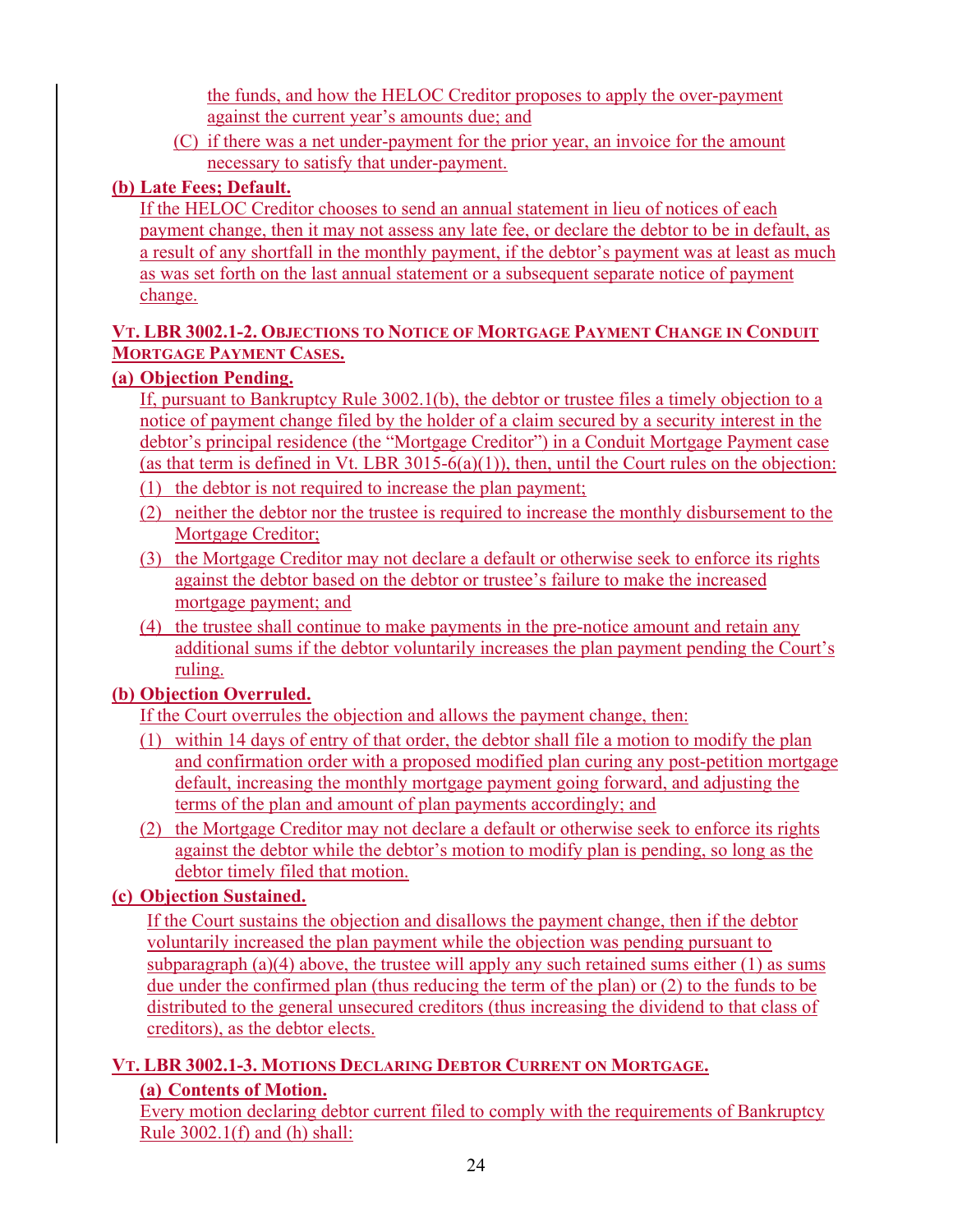- (1) inform the Mortgage Creditor (as that term is defined in Vt. LBR 3002.1-2(a)) of its obligation to file and serve a response under Bankruptcy Rule 3002.1(g) that includes the information specified in paragraph (b) below; and
- (2) include in the proposed order (A) a directive to enter on the Mortgage Creditor's (or its servicer's) books an entry reflecting the date and content of the Court order, including any corrective entry necessary to align its books with the Court order, and (B) an injunction against the Mortgage Creditor sending inaccurate notices.

## **(b) Contents of Response.**

- Every response filed by a Mortgage Creditor, or its servicer, to comply with the requirements of Bankruptcy Rule 3002.1(g) shall contain the following information:
- (1) whether it agrees the debtor has paid in full the amount required to cure any pre-petition default;
- (2) whether the debtor is otherwise current on all post-petition payments, including any fees, charges, escrow, expenses, or costs associated with the mortgage loan due through the date of the response;
- (3) any unpaid principal balance owed as of that date;
- (4) any escrow account balance as of that date;
- (5) any suspense or other unapplied account balances as of that date; and
- (6) any fees, expenses, or charges that have been allowed but are unpaid as of that date.

# **(c) Duty to File Motion.**

- (1) Conduit Mortgage Payment case. The trustee shall file any motion to declare debtor current required by Bankruptcy Rule 3002.1 in a Conduit Mortgage Payment case (as that term is defined in Vt. LBR  $3015-6(a)(1)$ .
- (2) Non-Conduit Mortgage Payment case. The debtor's counsel (or the debtor, if *pro se*) may file any motion to declare debtor current required by Bankruptcy Rule 3002.1 in a non-Conduit Mortgage Payment case, i.e., a case where the debtor has made the mortgage payments directly to the Mortgage Creditor or its servicer during the chapter 13 case.

# **VT. LBR 3007-1. CLAIMS – OBJECTIONS.**

# **(a) Attachment of Proof of Claim to Objection.**

Every objection to claim must include, as an exhibit, a copy of the proof of claim to which it objects as an exhibit.

# **(b) Objections to Claims in Non-Subchapter V Chapter 11 Cases.**

Objections Except with respect to subchapter V cases, objections to claims in a chapter 11 cases must be filed and served prior to the hearing held to consider and approve a disclosure statement, unless the Court orders otherwise.

# **(c) Objections to Claims in Subchapter V Chapter 11 Cases.**

Objections to claims in chapter 11 subchapter V cases must be filed and served no later than 30 days after the claims bar date set by the Court as stated in the subchapter V scheduling order entered in the case, unless the Court orders otherwise.

## **VT. LBR 3012-1. VALUATION OF COLLATERAL, ALLOWANCE OF SECURED CLAIMS, AND ESTABLISHMENT OF INTEREST RATE IN CHAPTER 12 AND 13 CASES.**

# **(a) Creditor's Proof of Claim.**

A creditor's proof of claim shall control for purposes of establishing both the amount of a creditor's allowed secured claim and the interest rate to be paid on that allowed secured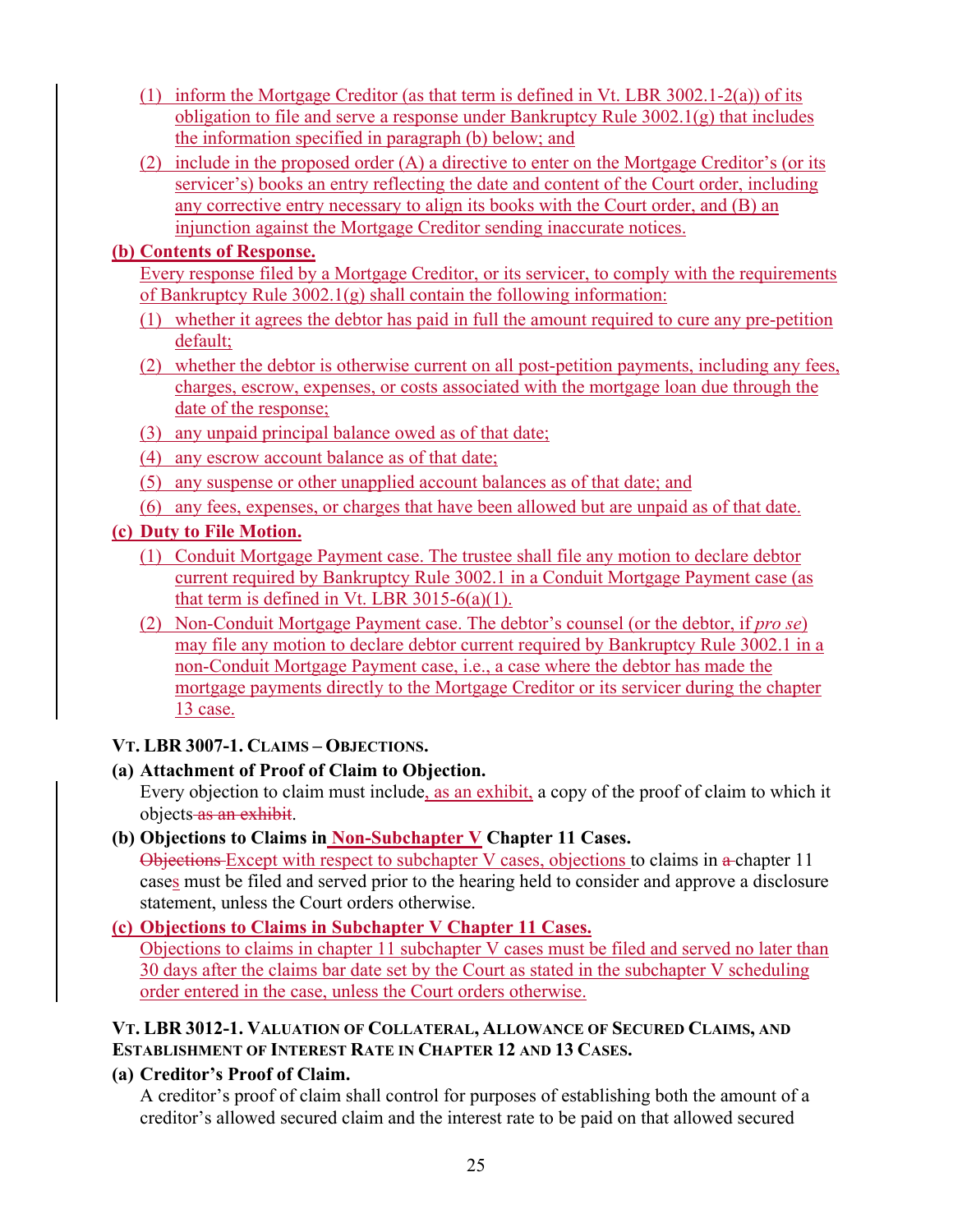claim, unless (1) the debtor's plan provides otherwise and is confirmed, or (2) the debtor files a motion, to allow the secured claim in a different amount or with a different interest rate, and the Court grants that motion.

## **(b) Debtor's Motion to Establish Amount of Secured Claim and Interest Rate.**

If a creditor fails to file a timely proof of claim,  $t$ The debtor, pursuant tounder  $\S$  506(a) of the Code, may seek to have the a creditor's secured claim allowed in a differentan amount that corresponds to the debtor's assessment of the value of the collateral or with a differentn interest rate different from the contractual interest rate, as set forth below.

- (1) Through the Chapter 13 Plan. In a chapter 13 case, the debtor must propose the allowed amount of a secured claim and the interest rate to be paid on that claim, in Part 3.2 of Official Form 113. See generally Vt. LBR 3015-1(a) (describing requirement that all chapter 13 plans be filed on Official Form 113). There, the debtor must identify the collateral, set forth the debtor's estimate of the collateral's value, explain the basis for the debtor's valuation, state the proposed amount of the allowed secured claim, state the proposed interest rate, and explain the basis for the proposed interest rate if it is different from what the creditor asserts. The debtor must also describe and provide attach proof of the creditor's interest in the collateral. The debtor must also file the plan separately as an embedded motion. See Vt. LBR 3015-1(b).
- (2) Through an Amendeda Modified Chapter 13 Plan. If the debtor fails to seek valuation of the collateral and allowance of a secured creditor's claim in Part 3.2 of Official Form 113 prior to confirmation of the plan, the debtor must file a motion to amend-modify the plan, to assert this relief pursuant tounder  $\S$  506(a) of the Code.
- (3) In a Chapter 12 easeCase. The debtor may establish the amount of an allowed secured claim in a chapter 12 case either through the plan or by motion. If in the plan, the debtor must include a conspicuously identified provision (i) setting forth the debtor's valuation of the collateral securing the claim, and (ii) proposing the allowed amount due of, and interest to be paid on the secured claim, pursuant tounder  $\S 506(a)$  of the Code. Whether the debtor seeks this relief through the chapter 12 plan or a motion, the debtor must set forth all information required in a chapter 13 case, as specified above, and must serve the plan or motion on the creditor in the manner required by the Federal Rules of Bankruptcy ProcedureRules.

## **(c) Rebuttable Presumption of Valuation of Motor Vehicles.**

The value of motor vehicle collateral will be presumed to be the midpoint between the National Automobile Dealers Association average trade-in value and clean retail value unless (1) the parties agree to a different value, (2) the debtor or secured creditor presents an appraisal which the other party does not dispute, or (3) a different value is fixed by the Court after an evidentiary hearing held specifically to determine the value of that vehicle.

## **(d) Other Collateral Valuation.**

The debtor must specify the basis of each proposed valuation of collateral set out in Part 3.2 of Official Form 113 and attach documents that support the proposed valuation. See Vt. LBR 3015-1(a).

## **VT. LBR 3013-1. MOTION TO STRIP LIEN OR MORTGAGE THAT IS WHOLLY UNSECURED IN CHAPTER 12 AND 13.**

## **(a) Motion to Strip a Wholly Unsecured Lien or Mortgage under § 506(a).**

A motion under  $\S 506(a)$  in a chapter 13 case of the Code must be made in Part 3.2 (of Official Form 113 and noted on Part 1.1) of the debtor's plan Official Form 113. See Vt. LBR 3015-1 $(a)$ ; see also Official Form 113.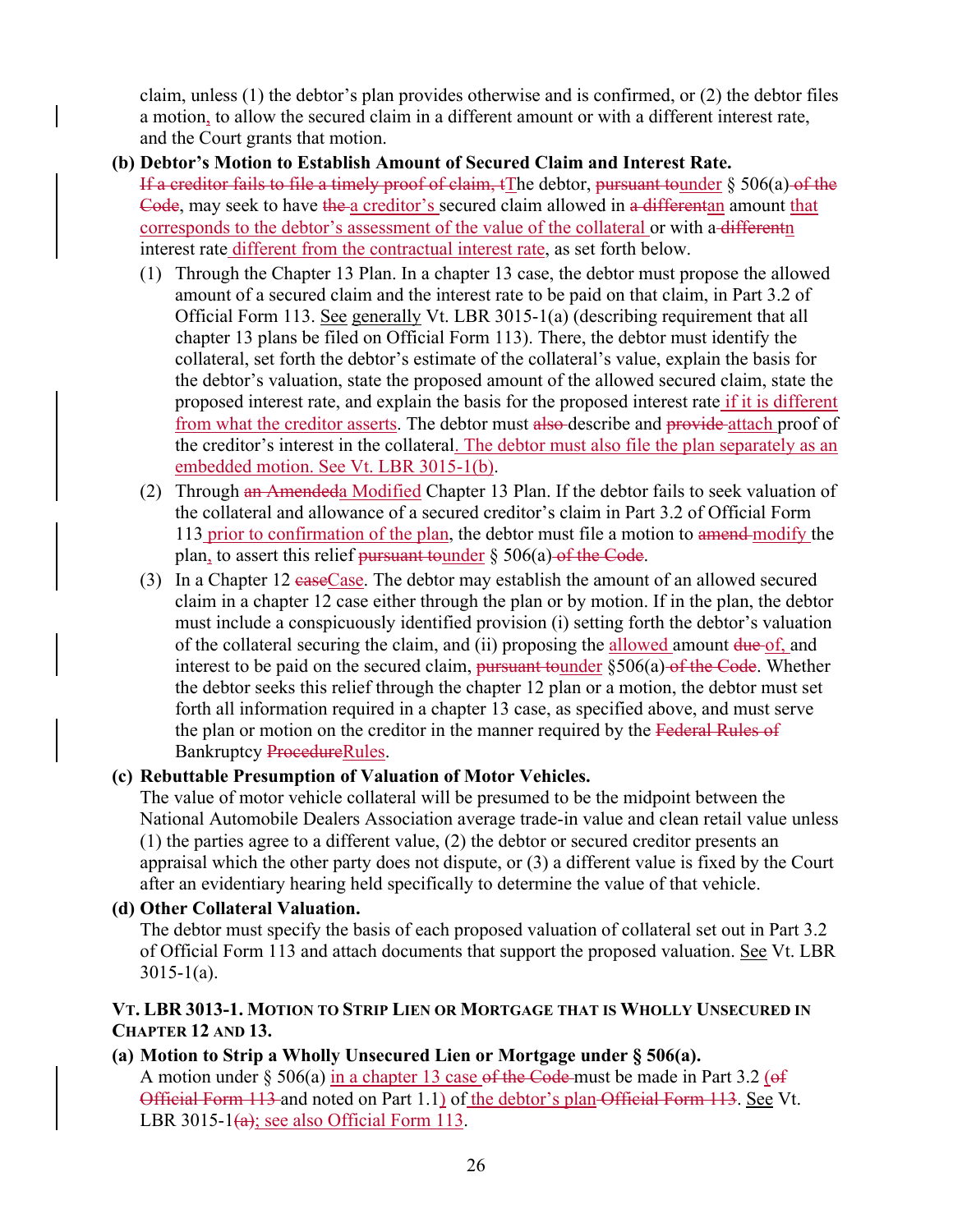## **(b) Contents of the Motion.**

In addition to the information required by Part 3.2 of Official Form 113, the debtor must attach to the motion:

- (1) a copy of the lien or mortgage that contains the recording information–;
- (2) a clear description of the property subject to the lien or mortgage in question<sub> $\overline{12}$ </sub>
- (3) the document upon which the debtor is relying to establish the value of the property $\frac{1}{2}$ and
- (4) a document setting forth the name and address of each entity that holds a lien of record against the property, the recording reference for each lien (including town, book, page, and date of recording), and the amount of the claim secured by each lien.
- **(c) Orders Granting Motions to Strip Mortgages or Other Liens in Chapter 12 and 13.**  Unless the Court approves different terms after notice to the lien holder or mortgagee and the chapter 12 or 13 trustee, in addition to the confirmation order, the debtor must file a proposed order stripping a lien or mortgage that:
	- (1) specifies that the lien or mortgage is stripped only if the plan is completed,;
	- (2) states if the case is dismissed, the order granting the motion to strip the lien or mortgage is void $\frac{1}{2}$ ;
	- (3) provides the order is conditional and is of no effect unless it contains a certification by the chapter 12 or 13 trustee that the debtor satisfied all of their obligations in the case and the case was not dismissed $\div$ ; and
	- (4) include the following trustee certification language:

*Certification of Chapter 12/13 Trustee* 

*I, [name], the Chapter 12/13 Standing Trustee for the District of Vermont, hereby certify under penalty of perjury under the laws of the United States of America that the Debtor has completed his/her Chapter 12/13 Plan.* 

Dated:  $\qquad \qquad$  *Dated:*  $\qquad \qquad$  *Signature*]  *Chapter 12/13 Trustee*

## **VT. LBR 3013-2. CLASSIFICATION OF CLAIMS AND INTERESTS IN CHAPTER 12.**

Secured and Priority Claims. The chapter 12 trustee must pay all secured and priority claims the amount indicated in the proof of claim unless either the creditor affirmatively consents to a different treatment or an objection to the claim is filed and sustained. If a priority or secured creditor does not file aWhere no proof of claim for a secured or priority debt is filed, the chapter 12 trustee must pay the amount provided in the plan.

## **VT. LBR 3013-3. CLASSIFICATION OF CLAIMS AND INTERESTS IN CHAPTER 13.**

Secured and Priority Claims. The chapter 13 trustee must pay all secured and priority claims in the amount indicated in on the proof of claim unless either the creditor affirmatively consents to a different treatment or an objection to the claim is filed and sustained. If a priority or secured creditor does not file aWhere no proof of claim for a secured or priority debt is filed, the chapter 13 trustee must pay the amount provided in the plan.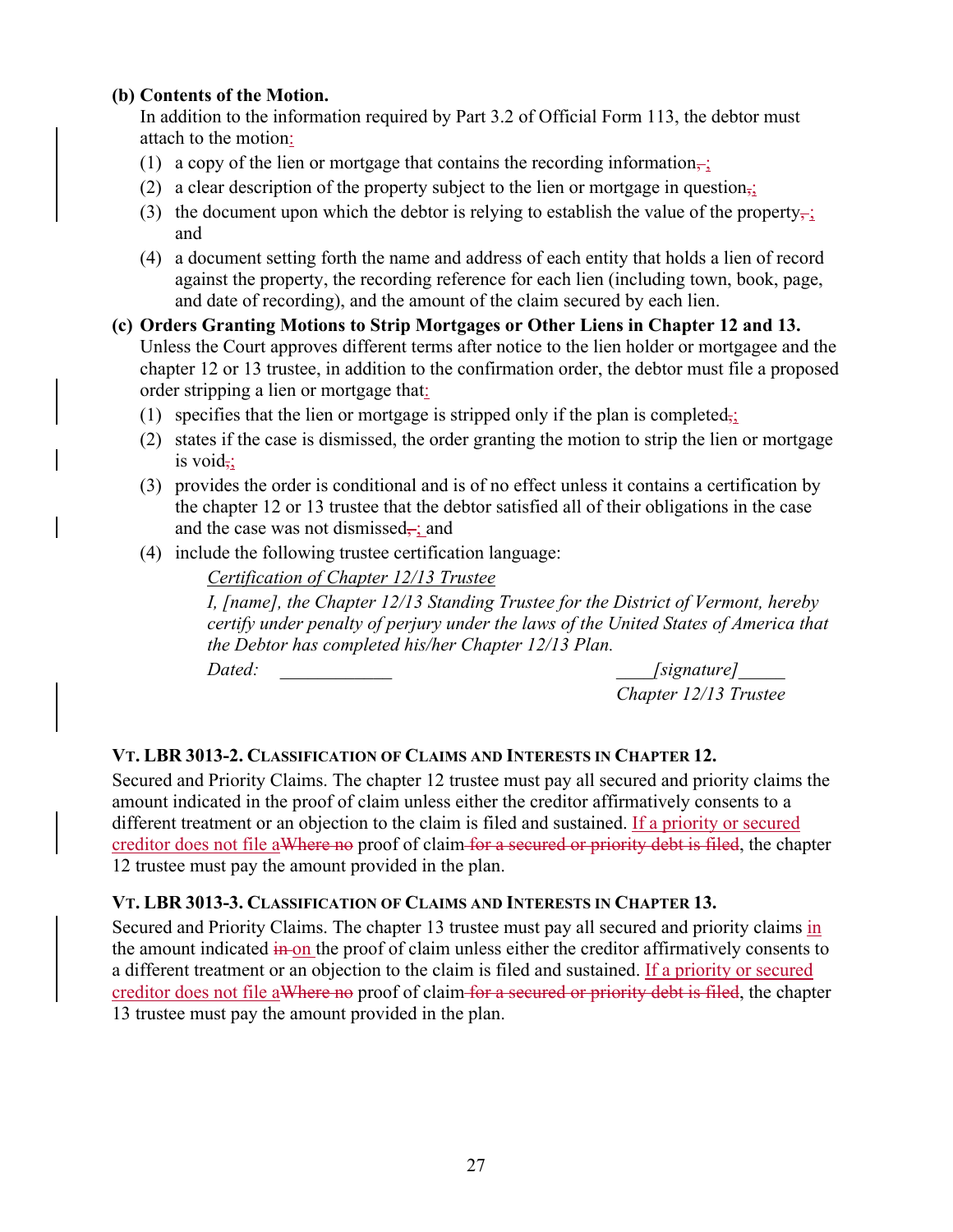# **VT. LBR 3014-1. § SECTION 1111(B) ELECTION IN CHAPTER 11.**

## **(a) Election in Chapter 11 Non-Subchapter V Cases.**

Except with respect to subchapter V cases, aA class of secured creditors may make an election under  $\S 1111(b)$  of the Code-up to 14 days before the confirmation hearing, unless the Court sets a different date.

## **(b) Election in Chapter 11 Subchapter V Cases.**

In subchapter V cases, a class of secured creditors may make an election under § 1111(b) not later than 30 days after the debtor files a subchapter V plan.

## **VT. LBR 3015-1. PLAN REQUIREMENTS IN CHAPTER 13.**

## **(a) Required Form.**

All chapter 13 plans must be filed on Official Form 113, unless the debtor obtains leave of the Court to file the plan in a different format. Whenever these Rules discuss a chapter 13 plan or specify a "part" of a plan they are referring to Official Form 113.

## **(b) Embedded Motions.**

- (1) Debtors must check the applicable box in Part 1 of the plan and complete the relevant sections in Part 3 of the plan, i.e., on Official Form 113, when. seeking to:
	- (A) avoid judicial liens or nonpossessory, nonpurchase money security interests that impair their exemption under  $\S 522(f)$  of the Code,;
	- (B) determine the value of collateral and fix the amount of the creditor's claim secured by that collateral under  $\S 506(a)$  of the Code,;
	- (C) strip one or more liens on their property,;

 $\overline{(C)(D)}$  otherwise modify the payment of the claim from the terms in the parties' contract (e.g., extend repayment period, reduce interest rate); or

 $(D)(E)$ surrender collateral and terminate the automatic stay against that collateral. must check the applicable box in Part 1 of the plan and complete the relevant sections in Part 3 of the plan, i.e., on Official Form 113. These Rules refer to these requests for relief in a Plan as "embedded motions."

- (2) Additionally, to obtain relief through an embedded motion, debtors must file the plan in CM/ECF a second time, in lieu of filing a separate motion for the specific relief, and attach a notice of motion (specifying the page and part of the plan requesting the relief), a certificate of service, and a proposed order for that specific relief. See Fed. R. Bankr. P. 7004.
- (3) The hearing date for an embedded motion must either precede or coincide with the hearing date for confirmation of the plan.

# **(c) Minimum Monthly Payments.**

Unless the Court orders otherwise for good cause shown, the minimum monthly plan payment is \$50.

## **(d) Sale Plans.**

A plan that is funded in whole or in part from the sale of property is called a "sale plan." Sale plans must (1) provide that the sale(s) will close within 1 year of confirmation of the plan, unless the Court approves a later closing date, and (2) specify details of the sale(s) in Part 2.4 of the plan. When Once the debtor has a fully executed contract of sale, the debtor must file a separate motion to approve the sale and then file a report of sale within 14 days of after the closing.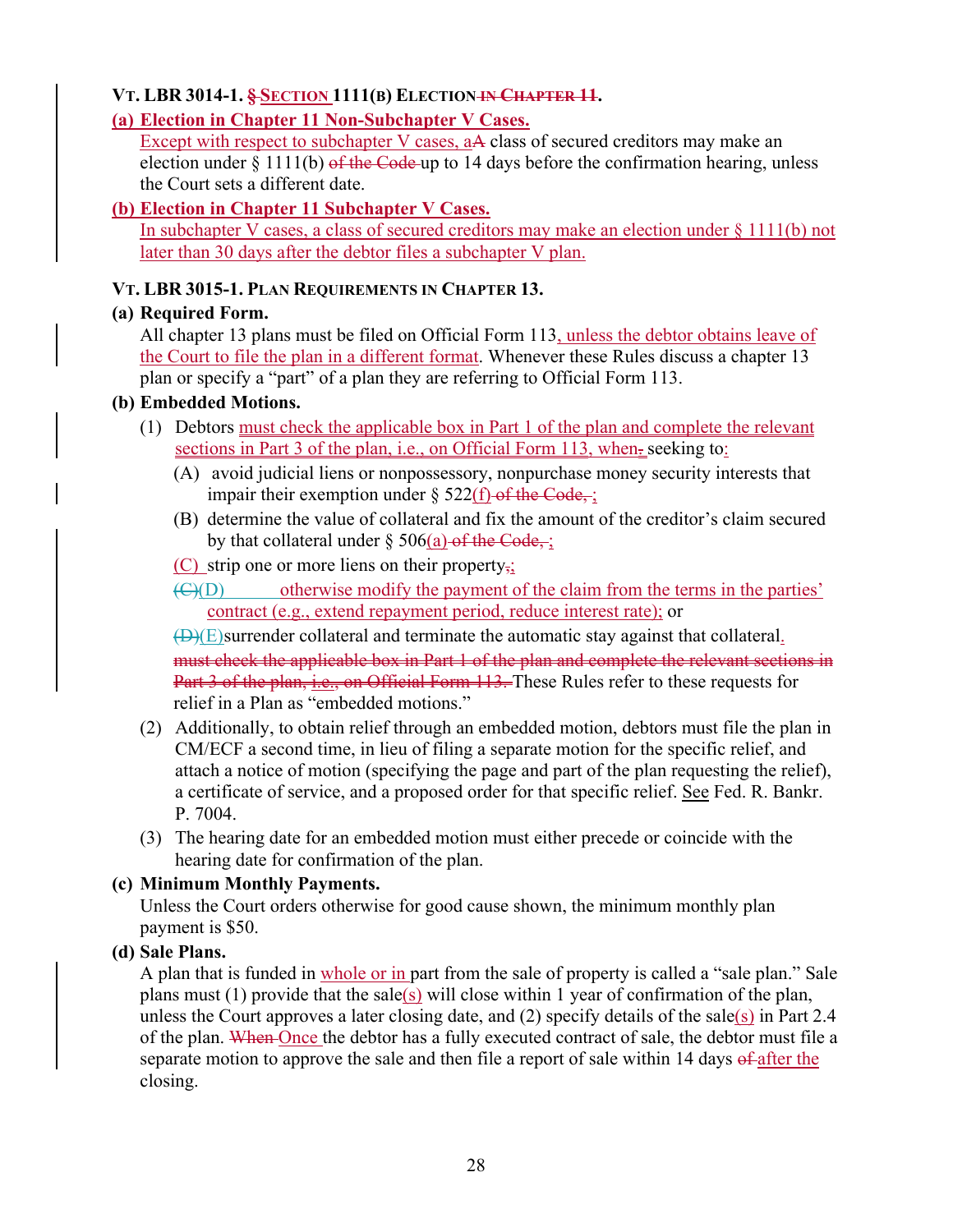## **(e) Treatment of Pre-Petition Claims.**

All allowed pre-petition claims must be paid through the plan, regardless of a creditor's preference or the dischargeability of the debt.

### **(f) Disclosure and Payment of Attorney's Fees.**

All unpaid pre-petition debtor's attorney's fees must be disclosed in the Bankruptcy Rule 2016(b) statement, included in the plan, and paid through the plan. All post-petition debtor's attorney's fees must be approved by the Court and paid through the plan. See Vt. LBR 2016-2.

### **(g) Service of Plans.**

The Clerk will serve all plans via CM/ECF or first-class mail. The debtor is responsible for any elevated service required under the Federal Rules of Bankruptcy Procedure Rules for the relief sought in embedded motions.

#### **(h) Amended Plans.**

The debtor may file an amended plan, along with all necessary amended schedules supporting it, no later than  $\frac{7}{4}$  daysseven days prior to the confirmation hearing date. The debtor must serve the amended plan on all parties whose treatment is diminished from the treatment set forth in the original plan.

### **(i) Motion to Enlarge Time to File Plan.**

If a debtor files a motion to enlarge the time to file the plan and seeks to file the plan fewer than  $\frac{1}{4}$  days seven days before the date set for the initial meeting of creditors, the debtor must obtain the trustee's consent.

## **VT. LBR 3015-2. TIMING AND LOCATION OF CONFIRMATION HEARINGS IN CHAPTER 13. (a) The Court's § 1324(b) Determination is a Rebuttable Presumption.**

Based on the geography of Vermont, the travel distances between some towns and the federal courthouses within the state, the success of the prior practice of holding the initial meetings of creditors and confirmation hearings on the same day, and the adverse economic impact that would result otherwise, the Court determines it is in the best interest of all parties to continue the practice of holding chapter 13 meetings of creditors on the same day, and at the same location, as chapter 13 confirmation hearings. This determination is creates a rebuttable presumption that any party may challenge by written objection on 14 days' notice to all parties in interest.

## **VT. LBR 3015-3. OBJECTIONS TO CONFIRMATION IN CHAPTER 13.**

## **(a) Creditor's Duty to Review and Opportunity to Object to Plans.**

Creditors must promptly review all plans and amended plans and present any objections in a timely manner.

## **(b) Timely Objections.**

Parties are encouraged to file written objections to the confirmation of a chapter 13 plan at least  $7$  days seven days before the date set for the initial confirmation hearing, and by 10 a.m. on the last business day before the hearing on confirmation of an amended plan. All objections, whether written or not, must be made no later than the date set for the initial confirmation hearing, unless (1) the trustee and debtor consent to a later objection deadline, or (2) the objecting party shows good cause for filing the objection at a later date and that  $\theta$ party is prejudiced by the tardyits filing of a late objection will not prejudice any party.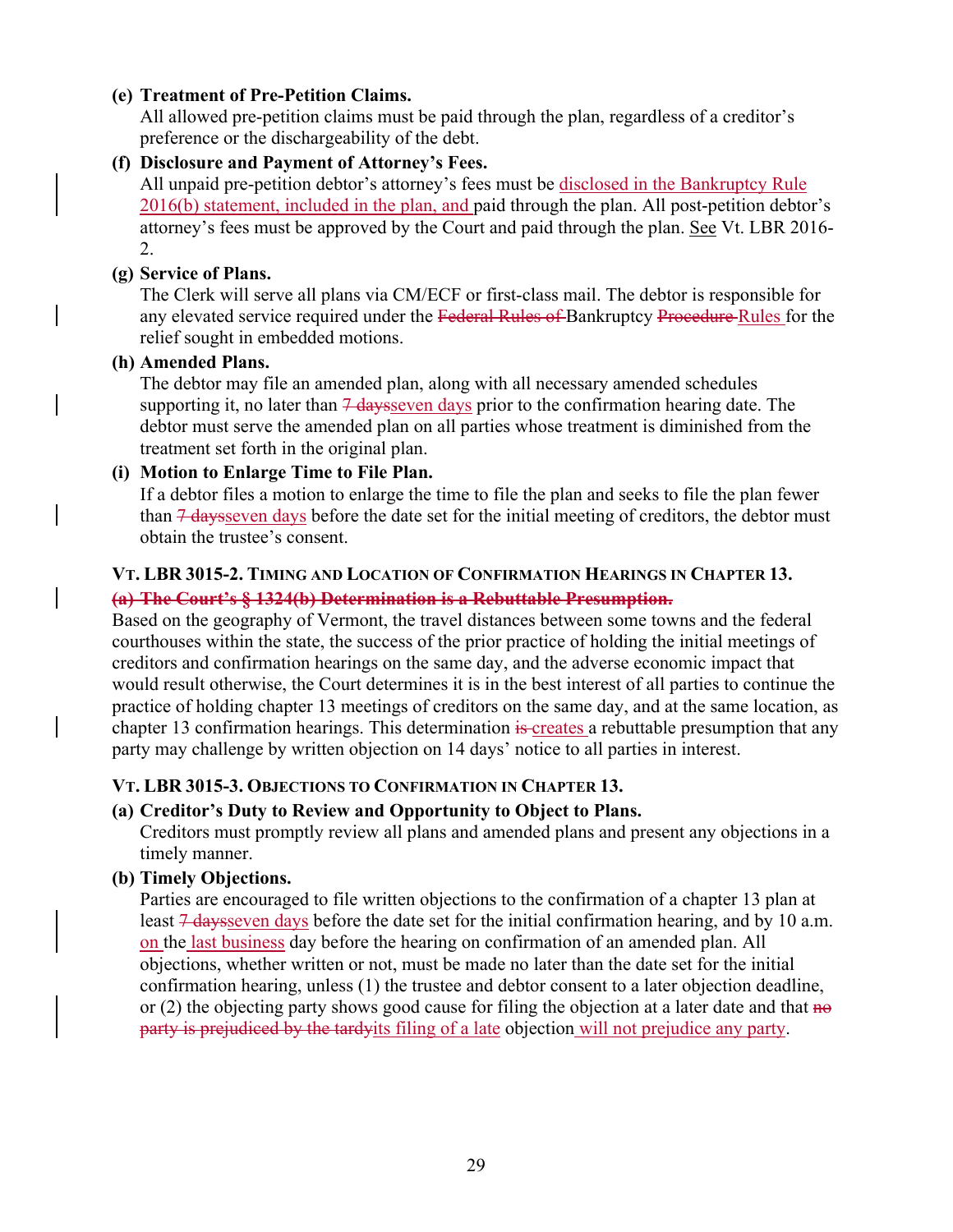## **VT. LBR 3015-4. ADDITIONAL, SEPARATE, PROPOSED ORDERS REQUIRED FOR EMBEDDED MOTIONS IN CHAPTER 13.**

A party who files an embedded motion must also file a proposed order granting that relief pursuant tounder Vt. LBR 3015-1(b)(2). The proposed order must make specific reference to the page and part of the plan where the relief was sought.

## **VT. LBR 3015-5. CONFIRMATION ORDERS IN CHAPTER 13.**

Confirmation orders shall set forth the terms of the plan approved at the confirmation hearing, and may include minor adjustments and additions provided all affected parties consent to them. Orders confirming sale plans must identify the property to be sold (*i.e.*, the physical address for real property, a vehicle identification number for a vehicle) and the deadline for completing the  $\text{ sale}(s)$ .

## **VT. LBR 3015-6. CONDUIT MORTGAGE PAYMENT PLANS IN CHAPTER 13.**

## **(a) Definitions.**

For purposes of this Rule, the following terms have the stated meanings:

- (1) A "Conduit Mortgage Payment" is the Regular Monthly Mortgage Payment the debtor is obligated to pay to the mortgage creditor post-petition (as defined below), which the trustee disburses pursuant to the terms of this Rule.
- (2) A "Conduit Mortgage Payment Plan" is a plan which states in Part 3.1 of Official Form 113 that the trustee will make ongoing monthly mortgage payments on one or more mortgages.
- (3) The debtor is "Delinquent" when the debtor owes the Mortgage Creditor any past due payments or other charges as of the Filing Date. This term does not include a failure to make Regular monthly Mortgage Payments that  $\theta$  earned due of lawe been – and were – timely paid after the Filing Date.
- (4) The "Filing Date" is the date the case was filed under or converted to chapter 13.
- (5) A "Mortgage Creditor" is an entity entitled to enforce an allowed claim secured by a properly perfected mortgage on the debtor's principal residence, or the servicer for that entity, as determined by which entity files a proof of claim for the mortgage debt. Whenever this Rule refers to notice on the Mortgage Creditor, or requires the Mortgage Creditor to file a document, those references also include the Mortgage Creditor's attorney.
- (6) The "Post-Petition Mortgage Arrearage" is the sum of past due Regular Monthly Mortgage Payments the debtor owes to a Mortgage Creditor that first came due after the Filing Date.
- (7) The "Pre-Petition Mortgage Arrearage" is the sum of regular monthly mortgage payments the debtor owes to a Mortgage Creditor that could last be timely paid prior to the Filing Date.
- (8) A "Regular Monthly Mortgage Payment" is
	- (A) the sum of the principal, interest, taxes, insurance, administrative fees, and any other charges properly escrowed, charged, or assessed under a promissory note, and secured by a properly perfected mortgage on the debtor's principal residence, that is due each month; or
	- (B) a monthly amount of no less than the sum of the taxes, insurance, administrative fees, and anticipated interest and principal, that is proposed in conjunction with the debtor's participation in this Court's mortgage mediation program, provided that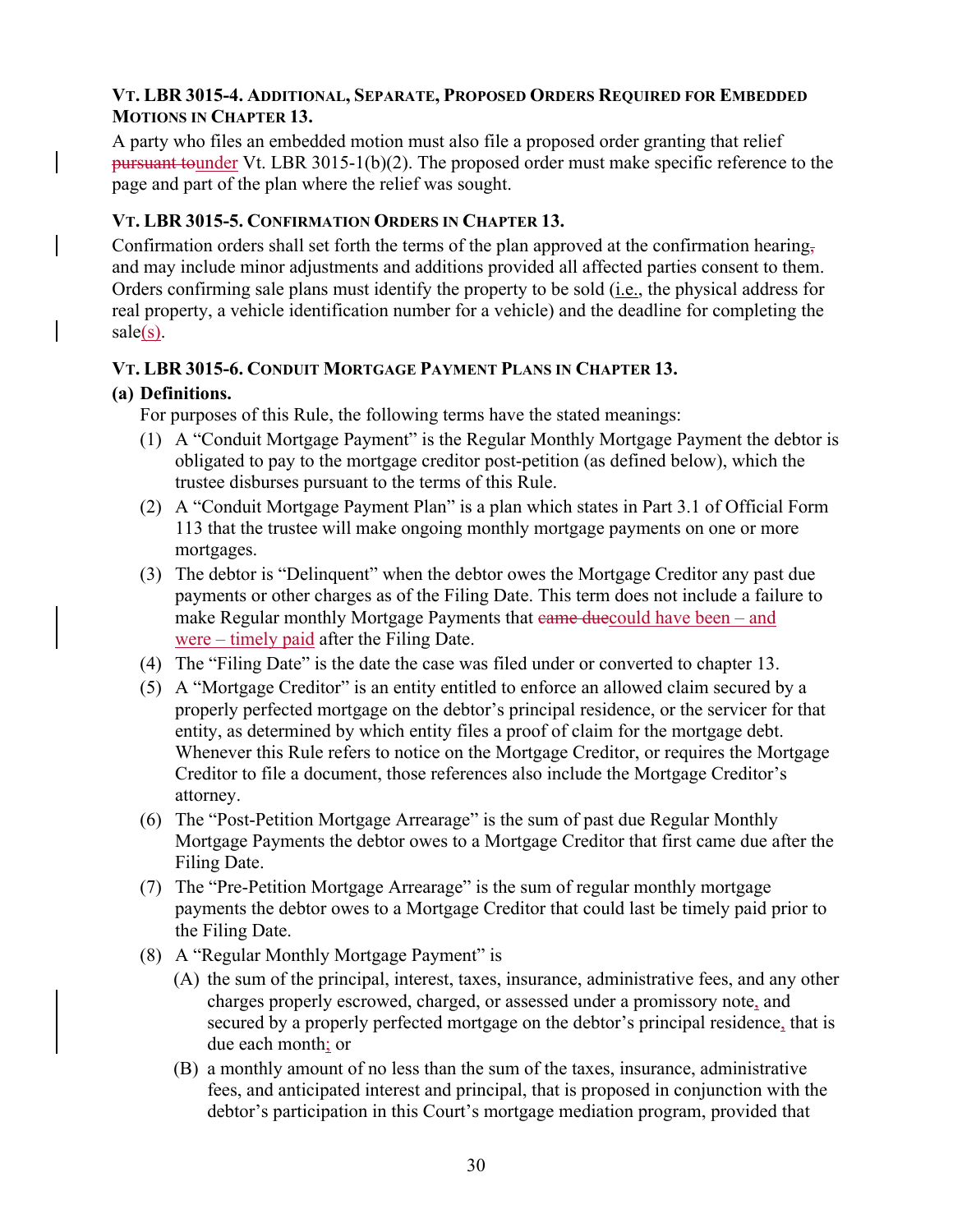any plan proposing to use a regular monthly mortgage payment, defined under this Rule, may only be confirmed by the Court if

- (i) after notice and opportunity to object, the Mortgage Creditor does not object, and
- (ii) the debtor's plan provides that the debtor will promptly modify this figure to match the outcome of mortgage mediation if the mediation yields a different regular monthly mortgage payment.
- (9) A "Waiver Order" waives the requirement for a debtor to make Conduit Mortgage Payments and will only be granted upon a showing of cause based upon exigent circumstances.

## **(b) Post-Petition Mortgage Payments.**

- (1) When the Debtor is Not Delinquent. A debtor who is not Delinquent is not required to make Conduit Mortgage Payments, but may elect to do so.
- (2) When the Debtor is Delinquent. A debtor who is Delinquent is required to make Conduit Mortgage Payments unless the debtor obtains a Waiver Order.

## **(c) Duties of the Debtor.**

In Conduit Mortgage Payment cases, the debtor must:

- (1) file a wage withholding authorization, Vt. LB Form Y-8, within 14 days of the Filing Date, unless the Court grants the debtor's motion for waiver of the wage withholding requirement $\div$ ;
- (2) promptly modify the amount of plan payments to comport with changes in the Monthly Mortgage Payment<sub>-</sub>;
- (3) promptly object to the Mortgage Creditor's proof of claim if the debtor has cause to believe the amounts or computations on the proof of claim are inaccurate,  $\ddot{\ }$ ; and
- (4) immediately file, and serve on the trustee, a copy of the acceptance of a trial payment plan ("TPP") so the trustee has the information he needs necessary to disburse Conduit Mortgage Payments in a manner consistent with the terms of the TPP.

## **(d) Duties of the Trustee.**

In Conduit Mortgage Payment cases, the trustee must:

- (1) disburse payments to the Mortgage Creditor within 30 days of the date the Mortgage Creditor files a proof of claim (and not disburse any payments if the Mortgage Creditor has not filed a proof of claim), unless the Court orders otherwise; by the earlier of within 30 days of the date the Mortgage Creditor files a proof of claim or 30 days after confirmation of the plan, unless the Court orders otherwise. (See Standing Order #18-01, effective Feb. 13, 2018).
- (2) promptly adjust the amount of the plan payment  $\frac{1}{2}$  in his records when the Regular Monthly Mortgage Payment increases, either on stipulation between the trustee and the debtor or pursuant to a Court order,;
- (3) disburse only full payments to the Mortgage Creditor and immediately notify (by e-mail) the debtor, the debtor's attorney (if any), and the Mortgage Creditor when there are insufficient funds to make full and timely payment $\frac{1}{r}$ ;
- (4) include a statement on the voucher of each payment  $he$  the trustee sends to a Mortgage Creditor that specifies:
	- (A) the debtor's name, the case number, and the last four digits of the Mortgage Creditor's account number<sub> $\frac{1}{2}$ </sub> and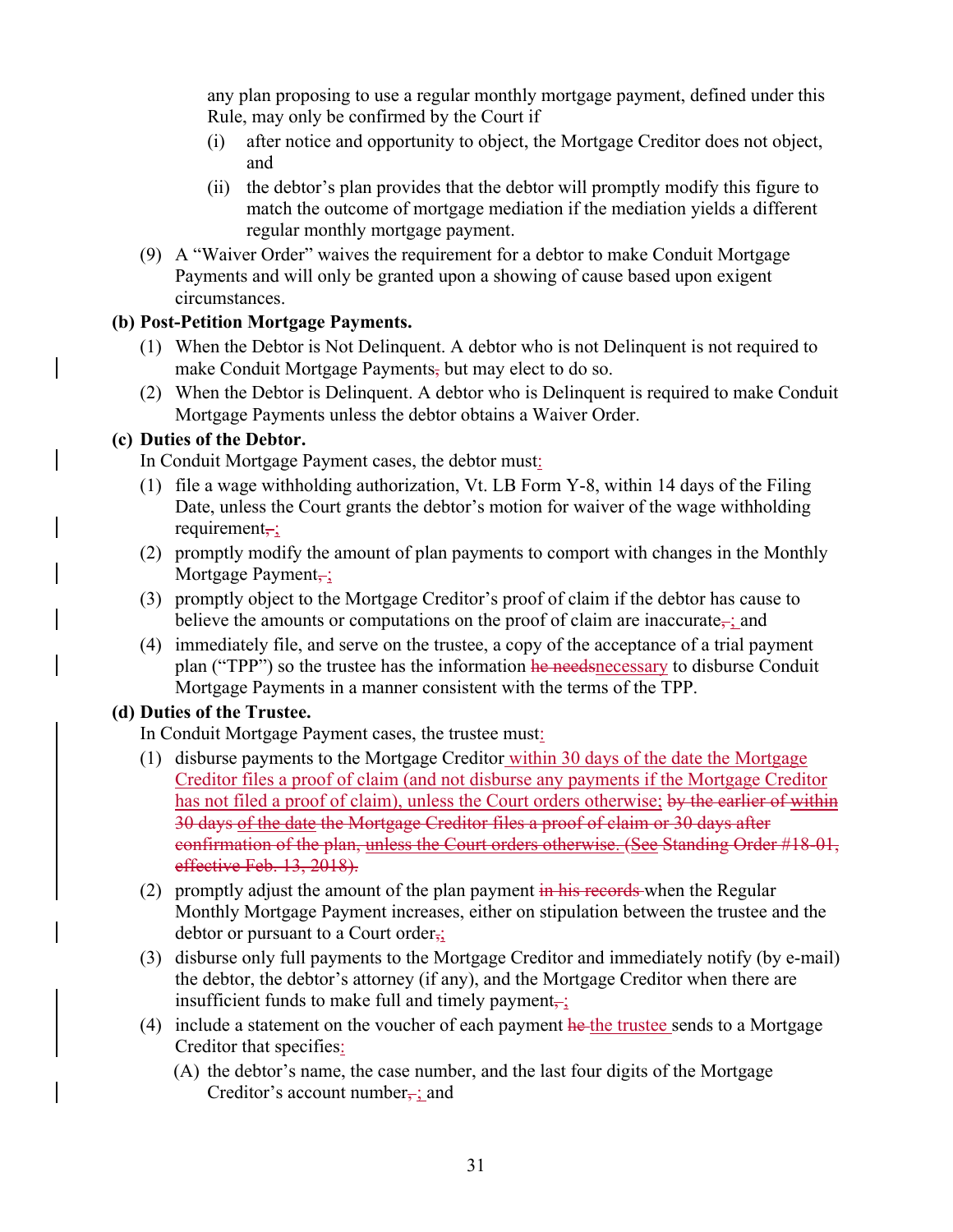- (B) the amount allocable to the Conduit Mortgage Payment and the amount allocable to the Pre-Petition Mortgage Arrearage,
- (5) file and serve upon all parties in interest a notice of delinquency (specifying the due date, number of missed payments, and the amount needed to cure the plan payment default) within 14 days of the debtor's first instance of plan payment default; and
- (6) file and serve upon all parties in interest a motion to dismiss the case if  $(A)$  the debtor does not cure the plan payment default or file a motion to modify the plan within 30 days of the trustee's notice of delinquency, (B) the debtor defaults on plan payments again, or (C) the trustee determines other grounds warrant dismissal of the case.

#### **(e) Duties of the Mortgage Creditor.**

In Conduit Mortgage Payment cases, the Mortgage Creditor must:

- (1) apply each Conduit Mortgage Payment disbursed by the trustee to the earliest outstanding post-petition payment due under the plan, as specified on the voucher narrative accompanying the payment,;
- (2) forbear from assessing a late fee unless the tardiness of the payment was caused by the debtor's failure to make a full or timely plan payment to the trustee $\frac{1}{2}$ ;
- (3) upon request, promptly provide an annual payment history to the trustee or debtor;; and
- (4) upon request, promptly provide to the trustee or debtor copies of all documents it has sent, and sends, to the debtor post-petition, including correspondence, statements, payment coupons, escrow notices, default notices, and any other documents, which disclose changes in (A) the name or identity of the Mortgage Creditor, (B) the monthly payment amount, (C) the interest rate or escrow requirements, or (D) the address to which mortgage payments are to be sent.

#### **(f) Jurisdiction.**

This Court retains jurisdiction over all orders entered pursuant to this Rule.

#### **VT. LBR 3015-7. CONFIRMATION HEARINGS IN CHAPTERS 12 AND 13.**

#### **(a) Filings Considered.**

The Court will not consider any document filed after 10:00 am on the last business day preceding the date of the confirmation hearing.

### **(b) Required Attendance.**

Absent exigent circumstances and a prior Court order, the debtor and the debtor's attorney (if any), are required toshall attend the confirmation hearing. The debtor must be in the courtroom promptly at the commencement of the confirmation hearing calendar. A debtor's failure to attend a confirmation hearing may result in dismissal of the case without further notice or hearing.

#### **(c) Requests to Postpone the Initial Confirmation Hearing.**

A motion or stipulation to postpone an initial confirmation hearing, along with all necessary consents, must be filed at least  $7$  daysseven days prior to the initial confirmation hearing date and served on all creditors. The initial confirmation hearing will proceed unless the Court enters an order granting the continuance and canceling the initial confirmation hearing.

#### **(d) Requests to Postpone a Continued Confirmation Hearing.**

Any motion or stipulation to postpone a continued confirmation hearing, along with any necessary consents, must be filed by 10:00 am on the last business day preceding the continued confirmation hearing date, and set forth good cause for the continuance. See Vt. LBR 9011-4(e) & (f); <u>see also</u> Vt. LBR 9013-1(f), (j).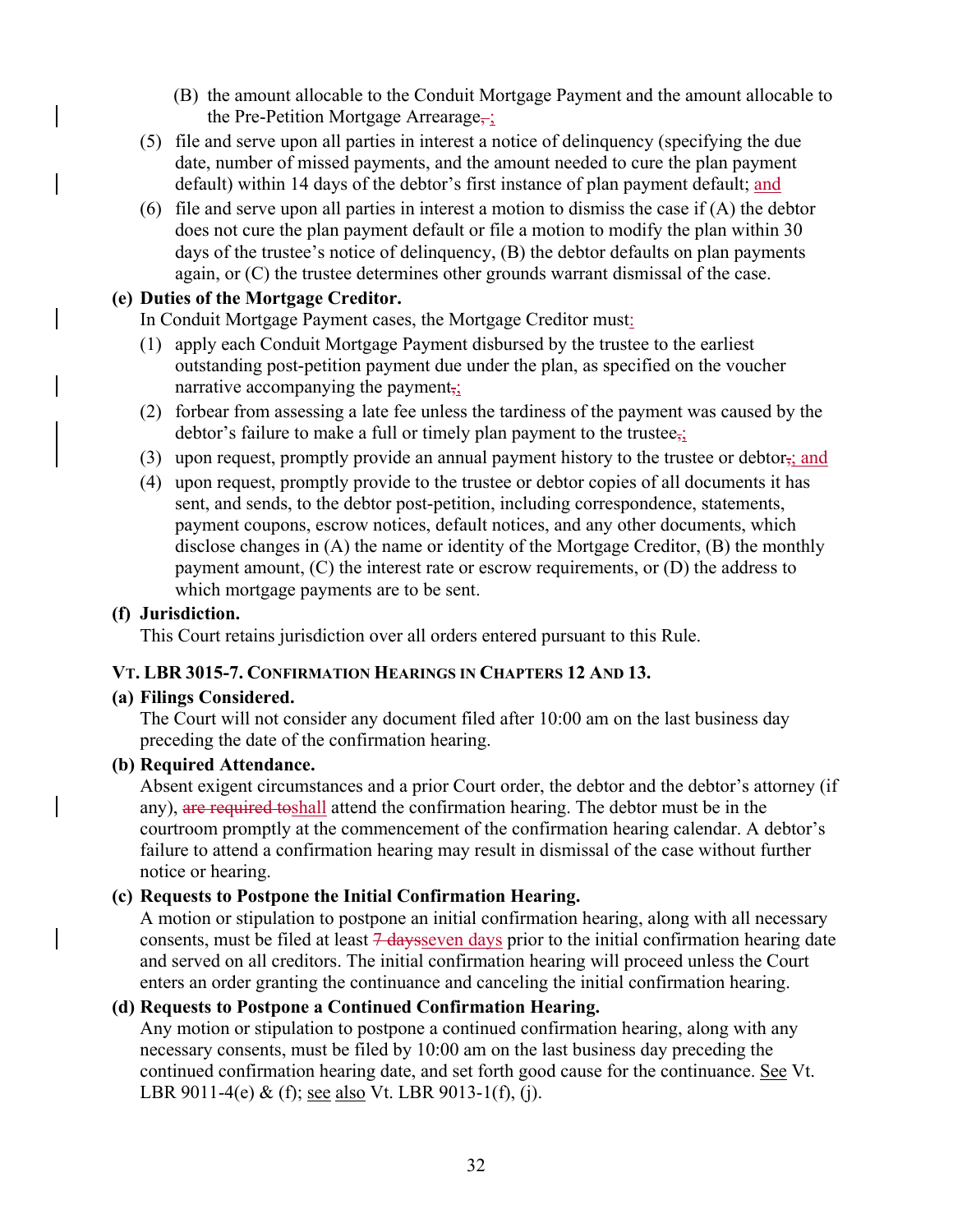## **VT. LBR 3015-8. MOTIONS TO MODIFY CONFIRMED CHAPTER 12 AND 13 PLANS.**

## **(a) Modification of a Confirmed Chapter 12 or 13 Plan.**

A debtor, trustee, or holder of an allowed unsecured claim may file a motion to modify a confirmed plan any time before the completion of payments under the plan.

## **(b) Contents of a Motion to Modify Plan.**

A motion to modify plan must clearly set forth (1) the date of plan confirmation, (2) the specific provisions of the plan (identified by part or paragraph) being modified, (3) the differing treatment of the affected parties under the proposed modified plan, (4) the circumstances that created the need to modify the confirmed plan, (5) the facts that demonstrate the modified plan is feasible, and (56) the factors that demonstrateing that the proposed modified plan meets the remaining confirmation requirements of the Bankruptcy Code. Movants are encouraged to attach spreadsheets or other documents to the motion to modify to supplement the narrative in the motion, especially if that documentation would support the motion to modify generally or demonstrate the feasibility of the modified plan.

## **(c) Additional Filing Requirements for a Motion to Modify Plan.**

- (1) A party who files a motion to modify a chapter 12 or 13 plan must clearly specify in the motion the changes the debtor proposes in their modified plan.
- (2) A party who files a motion to modify a chapter 13 plan must file:
	- (A) a proposed modified plan using Official Form 113 and specify at the top of that form (next to the box checked to identify it as an amended plan): (i) which part of the plan is being modified, (ii) the name of each creditor whose claim is affected, and (iii) the nature and extent of the proposed changes to each affected claim (i.e., each such creditor's treatment under the original plan and as modified); and
	- $(A)(B)$  a proposed order using Vt. LB Form F-13. a chapter 13 plan must also and simultaneously file clean and redlined copies of the proposed modified plan, along with a proposed order using Vt. LB Form F. If the movant seeks to modify a chapter 13 plan, file the proposed modified plan must be filed on Official Form 113 and must, on the top of that form (next to the box checked to identify it as an amended plan), specify the part of the plan being modified, the name of each creditor whose claim is affected, and the nature and extent of the proposed changes to the affected claim (i.e., what each such creditor's treatment was under the original plan and what it is under the modified plan), and must also file a proposed order using Vt. LB Form F-13.
- (3) A party who files a motion to modify a chapter  $12$  plan a chapter  $12$  plan must file a: also and
	- (A) a simultaneously file clean and redlined copies copy of the proposed modified plan;
	- (B) a redlined copy of the proposed modified plan that conspicuously indicates which part of the plan is being modified, with any deletions struck through and any modifications or additions in red and underlined; and
	- (C) a  $\frac{1}{2}$  a  $\frac{1}{2}$  along with ap-proposed order using Vt. LB Form F-12.
- (0) -12. (See Standing Order #18-01, effective Feb. 13, 2018).

## **VT. LBR 3016-1. AMENDED DISCLOSURE STATEMENTS AND PLANS IN CHAPTER 11.**

Whenever a party files an amended disclosure statement or plan, that party must file both a clean copy and a redlined version of the amended document, clearly designating all additions and deletions. See Vt. LBR 3015-8(c)(3).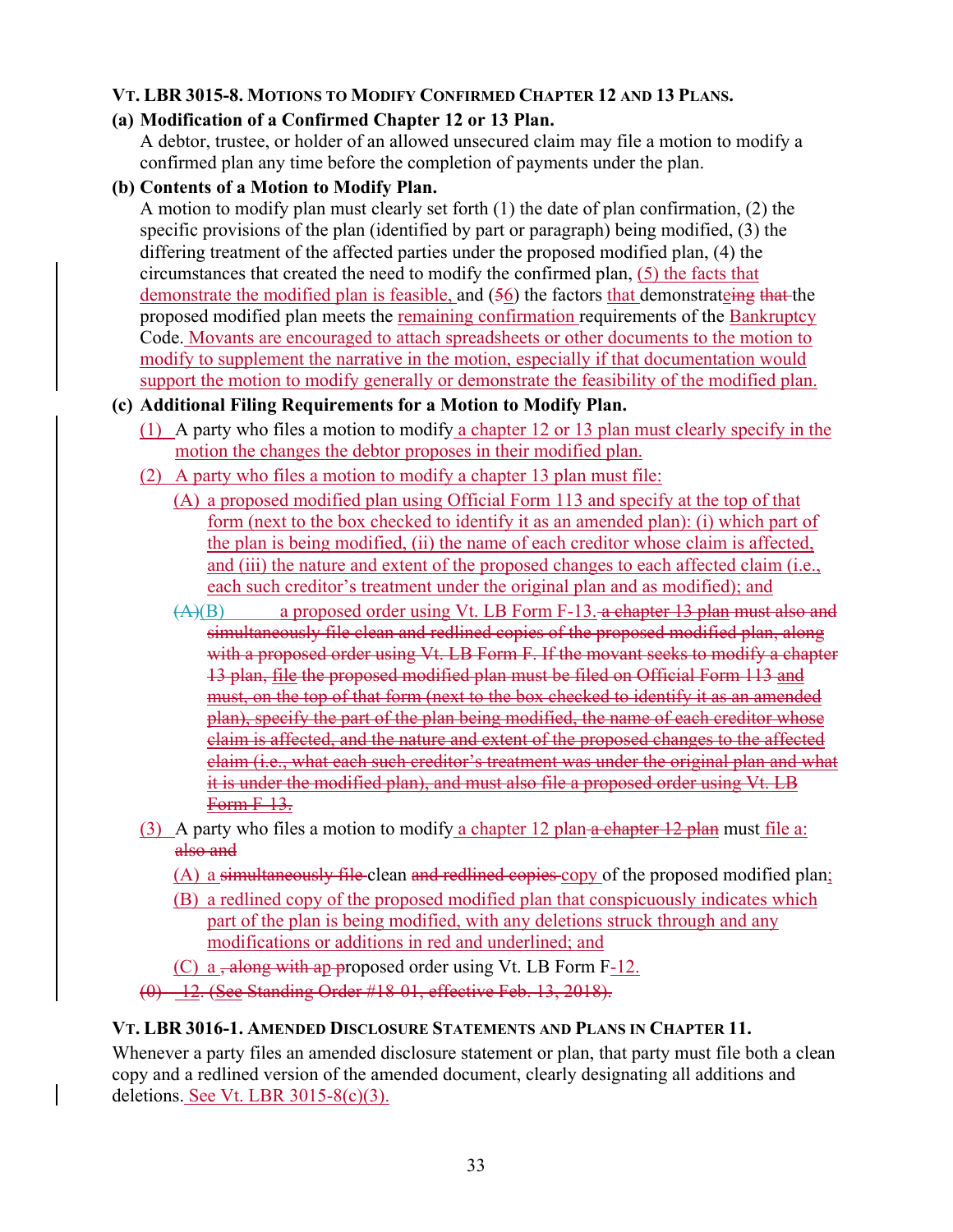## **VT. LBR 3017-1. APPROVAL OF DISCLOSURE STATEMENT IN CHAPTER 11.**

A proposed order for approval of a disclosure statement must be presented on Vt. LB Form P or substantially conform to Form P.

# **VT. LBR 3018-1. BALLOTS IN ALL CHAPTER 11 CASES.**

The On each blank ballot it issues to a creditor, the chapter 11 plan proponent must: (a) place affix the corresponding master mailing list label or otherwise include the creditor's typewritten name and address identical to that specified on the master mailing list; or (b) include the creditor's typewritten name above a section for the creditor to provide their current mailing address on each blank ballot it issues. The plan must inform creditors of their obligation to send completed ballots to the plan proponent or its designee, and not to the Clerk.

## **VT. LBR 3018-2. PRE-FILING SOLICITATION, ACCEPTANCE, AND REJECTION OF CHAPTER 11 PLAN IN ALL CHAPTER 11 CASES.**

A summary of all plan acceptances and rejections solicited before the commencement of a case must be filed with the Clerk contemporaneously with the petition and accompanied by copies of all materials used in soliciting acceptances or rejections. On request of a party in interest or the United States trustee, the Court will hold a hearing to determine if the solicitation process complied with  $§$  1126(b) of the Code.

## **VT. LBR 3018-3. CERTIFICATION OF ACCEPTANCE AND REJECTION OF PLAN IN CHAPTER 11.**

Not fewer than 3 business daysthree business days before the confirmation hearing, a plan proponent must file with the Clerk a summary report of all voted ballots. The summary must certify the amount and number of allowed claims of each class accepting or rejecting the plan and the amount of allowed interests of each class accepting or rejecting the plan (hereinafter, "Summary Ballot Report and Certification"). See Vt. LB Form G. The Court, debtor-inpossession, chapter 11 trustee (if any), the United States trustee, and the attorney for any committee may request copies of the voted ballots the plan proponent received and, upon request, the plan proponent must promptly provide the requesting party with copies of the ballots. The Court may rely on the Summary Ballot Report and Certification to determine if the plan has been accepted or rejected. Unless the Court waives this requirement, the confirmation hearing will not commence unless the plan proponent has timely filed the Summary Ballot Report and Certification.

# **VT. LBR 3020-1. CONFIRMATION OF CHAPTER 11 PLANS.**

## **(a) Confirmation Requirements.**

The plan proponent has the burden of proof at the confirmation hearing. At least 3 business daysthree business days before the confirmation hearing, the plan proponent must file the following with the Clerk:

- (1) a Summary Ballot Report and Certification,;
- (2) a motion for confirmation of the plan describing the proof that the plan proponent will offer for each of the applicable elements of  $\S 1129(a)$  of the Code, ; and
- (3) any other document the plan proponent asserts is necessary to achieve plan confirmation.

# **(b) "Cram Down" under §§ 1129(b) or 1191.**

A motion for a "cram down" pursuant tounder §§ 1129(b) or 1191 of the Code will be heard at the confirmation hearing only if a request for hearing is filed and served at least 14 days before the scheduled confirmation hearing. The movant must serve that motion on the attorney for all members of the non-accepting class (or the members of that class if they are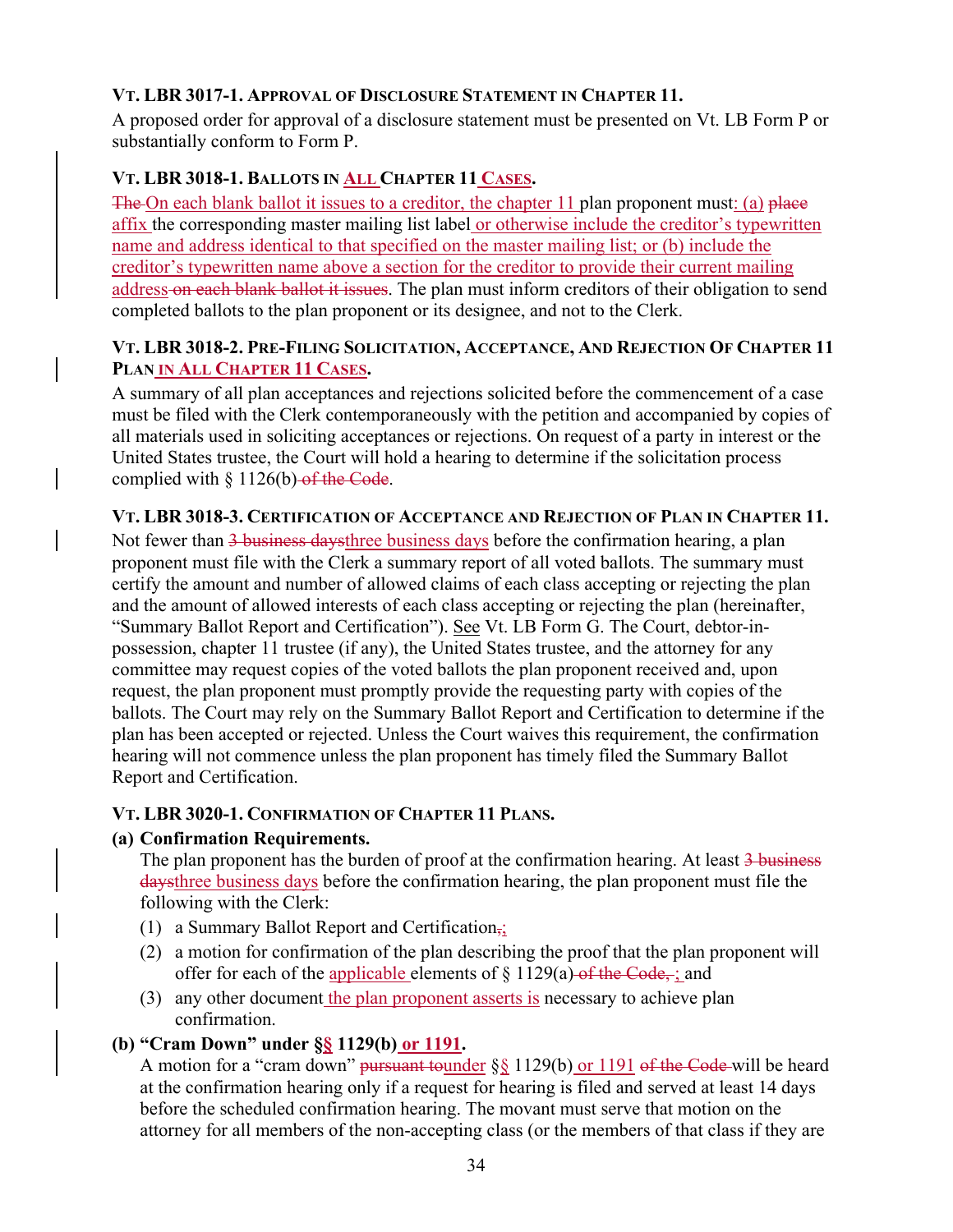not represented by counsel), the attorney for any committee (or the committee members if the committee is not represented by counsel), and the United States trustee.

## **(c) Order Confirming a Chapter 11 Plan.**

The proposed findings of fact and order confirming the plan must be in substantially the same form as the form entitled "Order Confirming Chapter 11 Plan." See Vt. LB Form H.

## **(d) Conspicuous Identification of the Plan the Court Confirmed.**

After the confirmation hearing at which the Court confirms a chapter 11 plan, the plan proponent must file a copy of the final version of the plan (with whatever revisions the Court articulated or directed at the confirmation hearing) as an attachment to the proposed confirmation order. However, the plan proponent is not required to serve a copy of the final version of confirmed chapter 11 plan with the confirmation order; a reference in the confirmation order to the docket number of the final version of the plan is sufficient.

## **VT. LBR 3022-1. FINAL REPORT AND DECREE IN CHAPTER 11.**

### **(a) Report of Substantial Consummation.**

The plan proponent, or the disbursing agent defined in the plan, must file a report of substantial consummation showing the plan proponent has satisfied the criteria of  $\S 1101(2)$ of the Code.

- (1) The plan proponent must file a motion for final decree with the report of substantial consummation and serve that motion on all creditors and parties in interest.
- (2) Unless the Court orders otherwise, the motion for final decree must shall include a request that the Court terminate jurisdiction over the case and direct the Clerk's Office to close the case. The motion must include the following exhibits: (A) the final report form in substantial compliance with paragraph (d) of this Rule,  $(B)$  photocopies of the front of each cancelled check, and (C) copies of the corresponding bank statements (with account number(s) properly redacted) which refer to those cancelled checks.
- (3) The plan proponent is not required to serve all items set forth in subparagraph  $(a)(2)$ with the motion for final decree on any party except the United States trustee.

### **(b) Time for Filing Report of Substantial Consummation in Non-Individual Debtor Chapter 11 Cases.**

The Court may require the plan proponent to file the report of substantial consummation as soon as all checks issued for the first distribution under the plan have cleared, in nonindividual chapter 11 cases. In all cases, the plan proponent must file the report of substantial consummation within 180 days after entry of a final order confirming a plan unless, upon motion filed and served within the original 180-day period and for good cause shown, the Court enlarges the time.

## **(c) Affidavit of Post-Confirmation Disbursements.**

- (1) The plan proponent or the disbursing agent defined in the plan must file with the Clerk, and serve on the United States trustee, post-confirmation operating reports as required by United States Trustee Guidelines, showing all cash disbursements for each month after confirmation of the plan.
- (2) The operating reports are due on the 20th day of the month after the month reported. The duty to file the monthly operating reports will cease upon the filing of an affidavit of substantial consummation, unless the Court orders otherwise.
- (3) The monthly operating report must disclose all disbursements by stating:
	- (A) the total amount of payments made in that month pursuant to the plan, with a subtotal of payments for each class defined in the plan, whether the total amount paid to each class is in compliance with the terms of the plan, whether the amount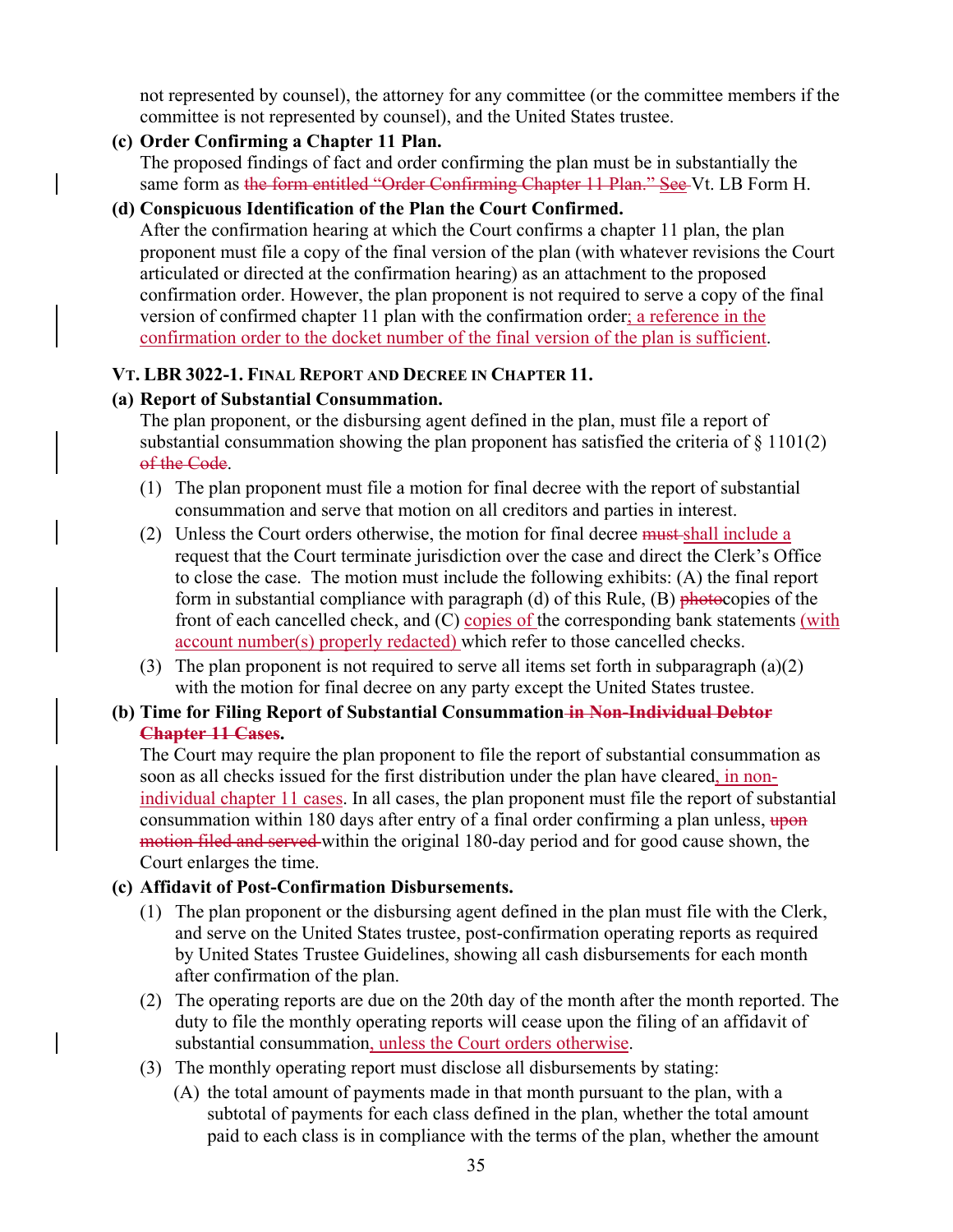paid is less than the amount required by the plan, and whether there is a good faith dispute about the amount owed<sub>7</sub>;

- (B) the administrative expenses paid $\div$ ; and
- (C) the total amount of cash disbursements made in the ordinary course of the debtor's ongoing operations (if any).

### **(d) Final Report Form.**

The final report must be in the form of an affidavit and must include, but is not limited to, the following information:

|                                                             | Allowed | Paid |      |
|-------------------------------------------------------------|---------|------|------|
| Administrative Expenses:                                    |         |      |      |
| trustee's compensation (if any)                             |         |      |      |
| trustee's attorney's compensation (if any)                  |         |      |      |
| debtor's attorney's compensation                            |         |      |      |
| other professionals' compensation                           |         |      |      |
| all other administrative expenses [specify]                 |         |      |      |
| <b>Total Administrative Expenses</b>                        |         |      |      |
| Percentage and amount of claims paid<br>(per defined class) |         |      |      |
| percentage of claims paid to class [X]                      |         | $\%$ | $\%$ |
| amount paid to class [X]                                    |         |      |      |
| <b>Total Plan Payments</b>                                  |         |      |      |

## **VT. LBR 3070-1. PLAN PAYMENTS IN CHAPTER 13.**

## **(a) Payments to the Chapter 13 Trustee.**

- (1) Chapter 13 debtors are required to: (A) make plan payments through direct wage deductions, TFS e-wage deductions (TFS), automated clearing house (ACH) payments, electronic funds transfer (EFT), or a similar payment method that results in an electronic credit to the chapter 13 trustee's account, unless the debtor obtains a Court order waiving the requirement for cause based on exigent circumstances,  $\pm$ ; and (B) specify the form of payment in Part 2.2 of the plan and Vt. LB Form 8, unless the debtor obtains a Court order waiving the requirement for cause based upon exigent circumstances.
- (2) Unless the Court waives this the above requirement, a debtor must obtain an order implementing a-direct wage withholding or a direct debitdeductions or TFS, ACH, EFT, or similar payment method to be eligible for plan confirmation.
- (3) Until a payment order is in effect, the debtor must make all plan payments in the form of a cashier's check, certified check, bank draft, or money order payable to the "Chapter 13 Trustee," and mail the payments directly to the chapter 13 trustee at the address that the trustee designates.
- (4) The face of the payment instrument, as well as any electronic payment, must include the debtor's name and bankruptcy case number.

#### **(b) Minimum Plan Payment Amount.**

Every chapter 13 plan must require the debtor to make a payment of at least \$50.00 each month the case is pending, unless the Court waives this requirement.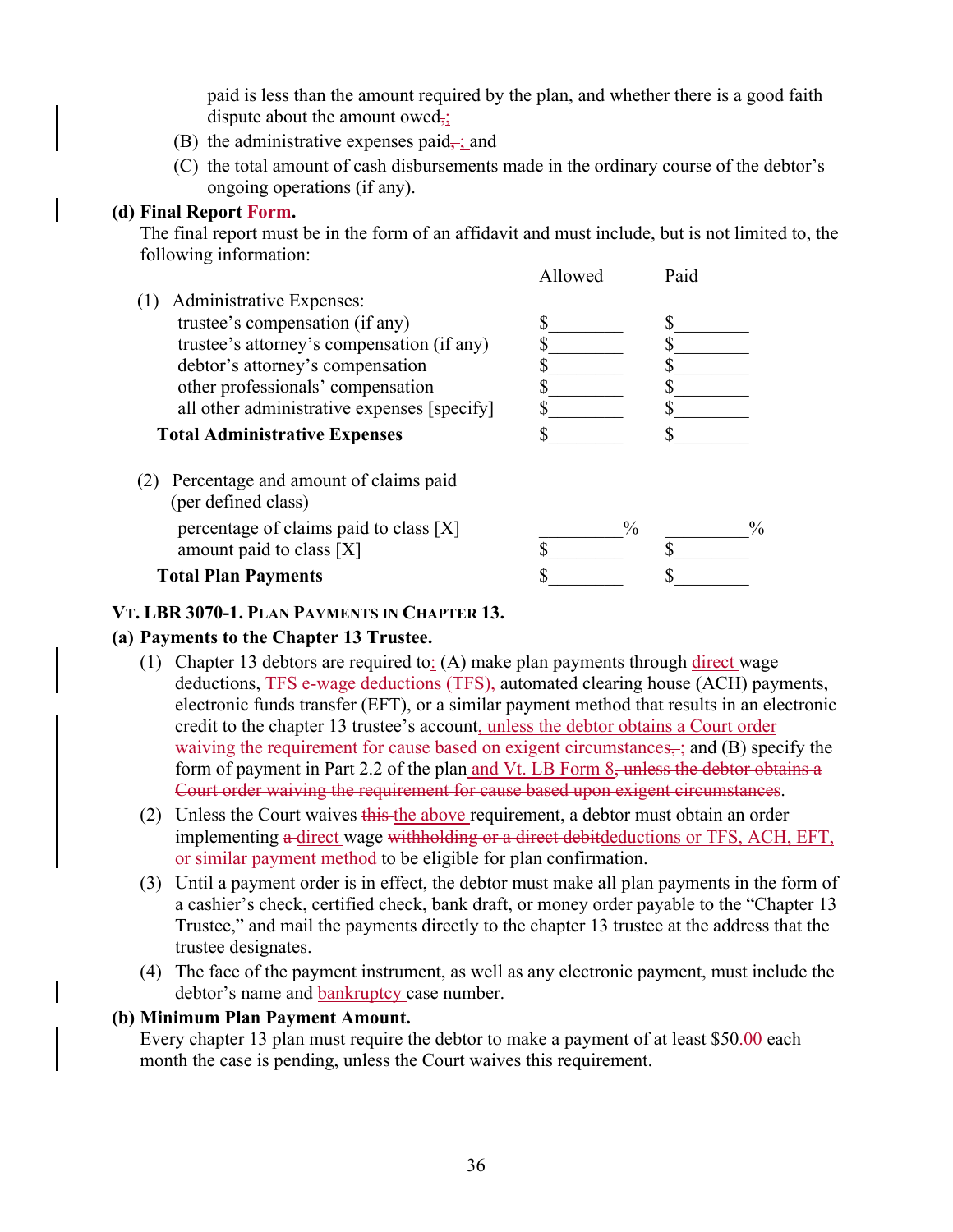#### **(c) Payment of Trustee Commission on Dismissal or Conversion.**

When a chapter 13 case is dismissed or converted to another chapter prior to confirmation of the debtor's plan, the chapter 13 trustee shall collect as compensation the percentage fee pursuant to 28 U.S.C. § 586(e) from any plan payments the debtor has made.

**VT. LBR 3071-1. SECURED CREDITORS' AND LESSORS' OBLIGATION TO PROVIDE ACCOUNT INFORMATION AND STATEMENTS TO DEBTORS POST-PETITION.** 

- **(a) Definitions.**
- **(b) For purposes of this Rule the following terms have the stated meanings:**
- **(c) "Mortgage Creditor" includes any party who has a claim secured by a mortgage on real property,**
- **(d) "Creditor" includes any party who holds a claim secured by personal property and any lessor of assumed leases on personal property,**
- **(e) "Secured Creditor" includes Mortgage Creditor and Creditor, and**
- **(f) "Other Secured Debt" includes all debts secured by property other than the debtor's primary residence or assumed leases on personal property.**
- **(g)(a) Purpose; Protection Assured to Secured Creditors and Lessors.**

Secured Creditors creditors and lessors of assumed leases are required to provide loan statements to debtors post-petition with respect to any secured-loans in each-the bankruptcy case  $\frac{1}{2}$  under which the debtor (1) the debtor retains possession of the collateral or leased property, and  $(2)$  is required to make contract installment payments directly to the Secured Creditorcreditor. The Secured Creditor creditor must also provide specific contact information to the debtor so the debtor may obtain accurate, up-to-date information on the status of the secured-loan as needed.

**(h)(b) Applicability of Rule Generally.** 

- (1) This Rule applies:  $(4A)$  in cases filed under chapters 7, 11, 12, and  $13\div(2B)$  to consumer loan relationships $\frac{1}{2}$ ; and  $(3C)$  as long as the debtor is protected by the automatic stay.
- $(1)(2)$  This Rule It does not apply: (A) to debts secured by non-consensual liens (e.g., tax liens, judgment liens, restitution liens);  $(B)$  when the collateral is vacant land or has been abandoned; or (C) when a mortgage was granted in conjunction with a commercial or business loan, notwithstanding whether the lien is on residential real property.

## **(i)(c) Applicability to Debt Secured by a Mortgage on Real Property and Monthly Statements for Debts Secured by a Mortgage on Real Property.**

The Mortgage Creditor Secured creditors whose claims are secured by a mortgage on real property must provide monthly statements to each chapter 11, 12, or 13 debtor whose plan indicates an intent to retain the Mortgage Ccreditor's collateral or whose statement of intent indicates an intent to pay the Mortgage Ccreditor. The Mortgage Ccreditor must also provide monthly statements to each chapter 7 debtor who has expressed an intent in their statement of intent (served on the Mortgage Ccreditor) to retain the Mortgage Ccreditor's collateral. The monthly statements must contain at least the following information concerning the postpetition mortgage payments the debtor will make directly to the Mortgage Ccreditor:

- (1) the date of the statement and the date the next payment is due,;
- (2) the amount of the current monthly payment and the amount of the next payment due<sub> $\overline{x}$ </sub>;
- (3) the amount of the payment attributable to escrow (if any),
- (4) the amount due for any post-petition arrears and from what date<sub> $\frac{1}{2}$ </sub>
- (5) the amount of any outstanding post-petition charges $\frac{1}{2}$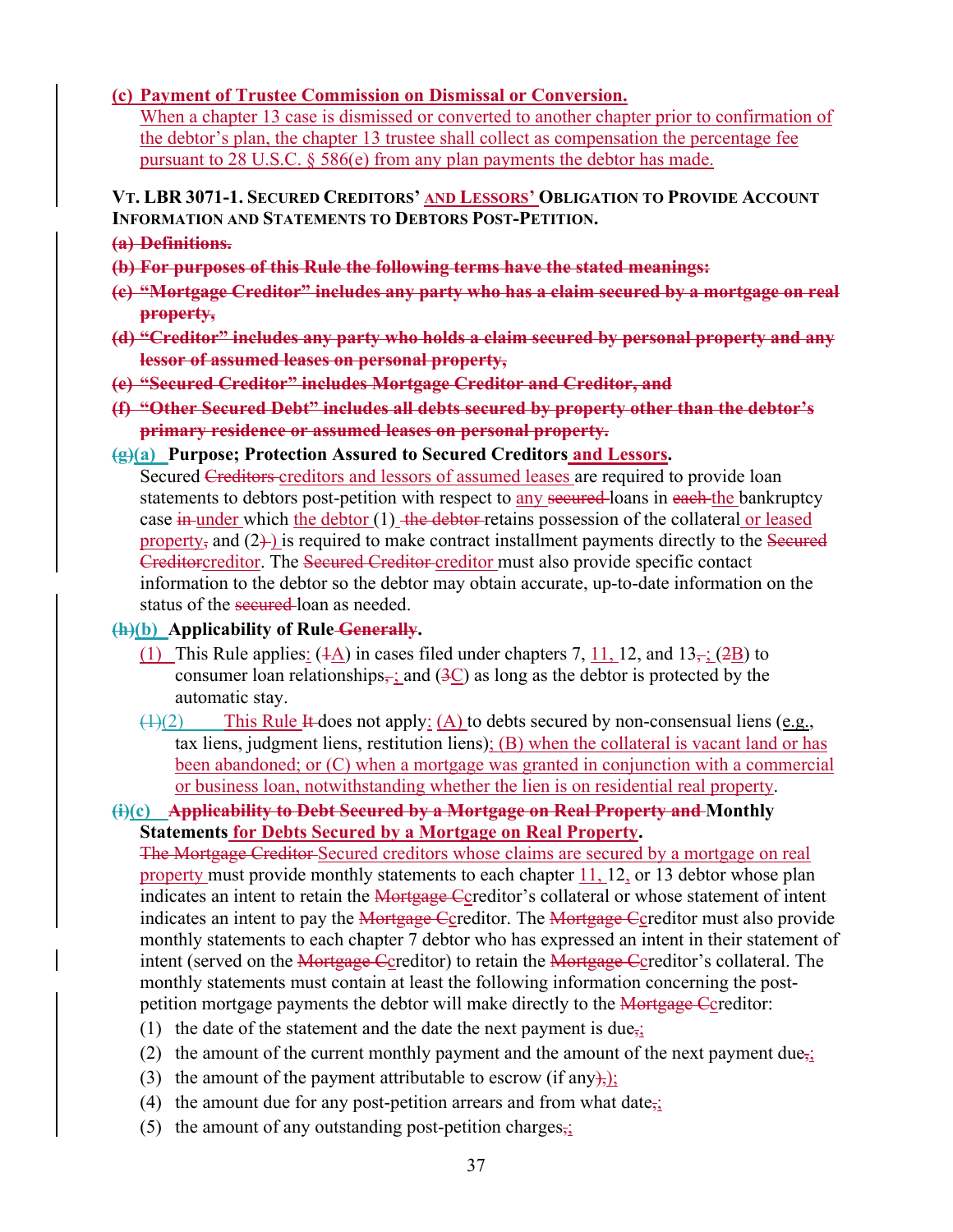- (6) any other amount(s) due (e.g., for payment of taxes, insurance, attorney's fees, and/or other expenses), together with an explanation of the "other amount due" and, if the mortgage creditor has already made a payment on that is the basis for this "other amount due," the date of such payment,;
- (7) the amount, date of receipt, and application of all payments received since the date of the last statement,;
- (8) the name and telephone number and other contact information the debtor or the debtor's attorney may use to obtain reasonably prompt information regarding the secured loan and recent transactions, ; and
- (9) the address to which the next payment is to be sent and, if the address has changed since the last statement, a conspicuous statement notifying the debtor of the change of new address.

#### **(j)(d) Additional Monthly Statement Information Required upon Request.**

Upon reasonable written request of the debtor or case trustee, the Mortgagesecured Creditor creditors whose claims are secured by a mortgage on real property must provide the following additional information to the debtor:

- (1) the principal balance of the secured loan,;
- (2) the original maturity date<sub> $\frac{1}{2}$ </sub>
- (3) the current interest rate;
- (4) the current escrow balance (if any),);
- (5) the interest paid year-to-date<sub>7</sub>; and
- (6) the property taxes paid year-to-date (if any).
- **(k)(e) Applicability toMonthly Statements for Other Secured Debts and Assumed Leases.**  Creditors Secured creditors other than those whose claims are secured by a mortgage on real property, as well as lessors of assumed leases, must provide monthly statements or other forms of invoicing (e.g., a coupon book) to each chapter 11, 12, and 13 debtor who has expressed an intent in their plan to retain the creditor's collateral or assume the lease, and who has expressed an intent to pay the Creditor-creditor directly. The Creditor-creditor must provide monthly statements or other forms of invoicing (e.g., a coupon book) to each chapter 7 debtor who has expressed an intent, in their statement of intent (served on the Creditorcreditor), to retain the Creditor's creditor's collateral or assume the lease. The monthly statements or other forms of invoicing must contain the same, or substantially similar, information as that provided pre-petition.

#### **(l)(f) Forms of Communication Generally.**

A Secured Creditor creditor will have complied with this Rule if it has transmitted the requisite monthly statements, other forms of invoicing, or additional requested information to the debtor in the manner normally used by the Secured Ccreditor. However, the Secured Ccreditor and debtor may agree to a form of communication not routinely used by the Secured Ccreditor (e.g., e-mail rather than first-class mail) to transmit documents to the debtor. It is the debtor's duty to provide the Secured Coreditor with the debtor's current address and such contact information as is necessary to facilitate receipt of documents transmitted by the Secured Ccreditor transmits to the debtor pursuant to this Rule.

#### **(m)(g) Waiver of Strict Compliance.**

If a Secured Ccreditor uses a billing system that provides monthly statements or other forms of invoicing that substantially comply with this Rule but do not fully conform to all of its requirements, the Secured Creditorcreditor may request that the debtor accept such monthly statements or other forms of invoicing. If the debtor declines to accept non-conforming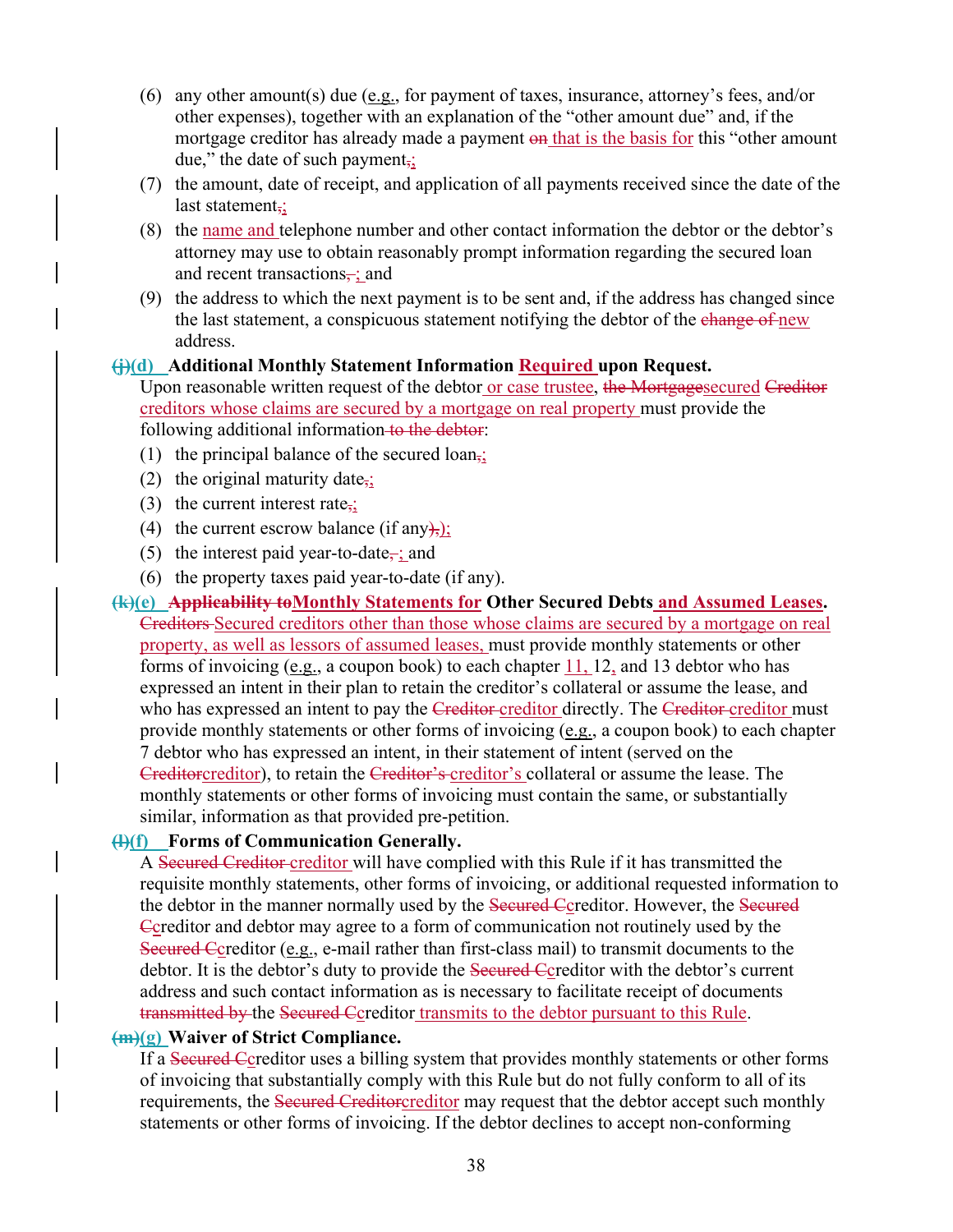monthly statements or invoices, the <del>Secured C</del>creditor may file a motion, on notice to the debtor and the debtor's attorney (if any), requesting permission to issue non-conforming monthly statements or invoices, for either a limited or unlimited time period, in full satisfaction of the Secured Ccreditor's obligation under this Rule. The Secured Ccreditor will only be eligible for a waiver if the proposed monthly statements or invoices substantially comply with this Rule and the Secured Coreditor demonstrates it would be an undue hardship to strictly comply with this Rule.

#### **(n)(h) Motion to Compel Compliance.**

A debtor may file a motion to compel a Secured Coreditor's compliance with this Rule if the debtor has evidence that a Secured Ccreditor has not complied with this Rule for at least 30 days. However, the debtor must first make a good faith effort to contact the Secured Ccreditor to determine the cause for non-compliance, including inquiring about the status of the Secured Ccreditor's efforts to provide statements in compliance with this Rule, before filing a motion to compel compliance. The debtor's motion to compel must include a description of  $(1)$  the debtor's pre-motion good faith effort $(s)$ ,  $(2)$  any response by the Secured Ccreditor, and (3) any harm the debtor has suffered as a result of the Secured Gereditor's non-compliance.

## **PART IV– THE DEBTOR: 'S DUTIES AND BENEFITS**

### **VT. LBR 4001-1. AUTOMATIC STAY – RELIEF FROM AUTOMATIC STAY.**

### **(a) Relief Debtor's Motion Through a Chapter 13 Plan.**

A debtor may request the stay be lifted in favor of a secured creditor as an embedded motion in Part 3.5 of Official Form 113. Heta debtor is the movant, the debtor must serve that motion according to the Bankruptcy Rules, and separately file a proposed order for that relief.]

#### **(b) Motion Contents of a Creditor's Motion for Relief from Stay, Generally.**

A creditor's motion for relief from stay must comply with Vt. LBR 9013-1(a)–(d) and must include the following information to the extent applicable:

- (1) a description of the property (e.g., the VIN, make, and model of a vehicle, the serial number for a mobile home or equipment, the name and docket number of a pending court action, the street address of real property, the volume/page number where title to and liens against real property are recorded);
- (2) the names and purported interests of all parties known, or discovered after reasonable investigation, who claim to have an interest in the property;
- (3) the amount of the outstanding indebtedness on each lien, the fair market value of the property, and the basis for the valuation;
- (4) legible and complete copies of all relevant liens and security agreements, or, if voluminous, the initial page and signature pages of those documents if voluminous;
- (5) evidence of perfection of the movant's lien or interest; and
- (6) copies of any prior orders of the Court upon which the motion relies.
- **(c) Additional Requirements for Motions Seeking Relief from Stay Based Upon Post-Petition Payment Default and Objections Thereto.** 
	- (1) Requirement of Pre-Motion Default Notification. If a secured creditor alleges the debtor has defaulted on any post-petition payment obligation, the secured creditor must (A) ) send the debtor and the debtor's attorney (if any), a notice of default setting forth with specificity the dates and amounts of missed post-petition payments, and (B) refrain from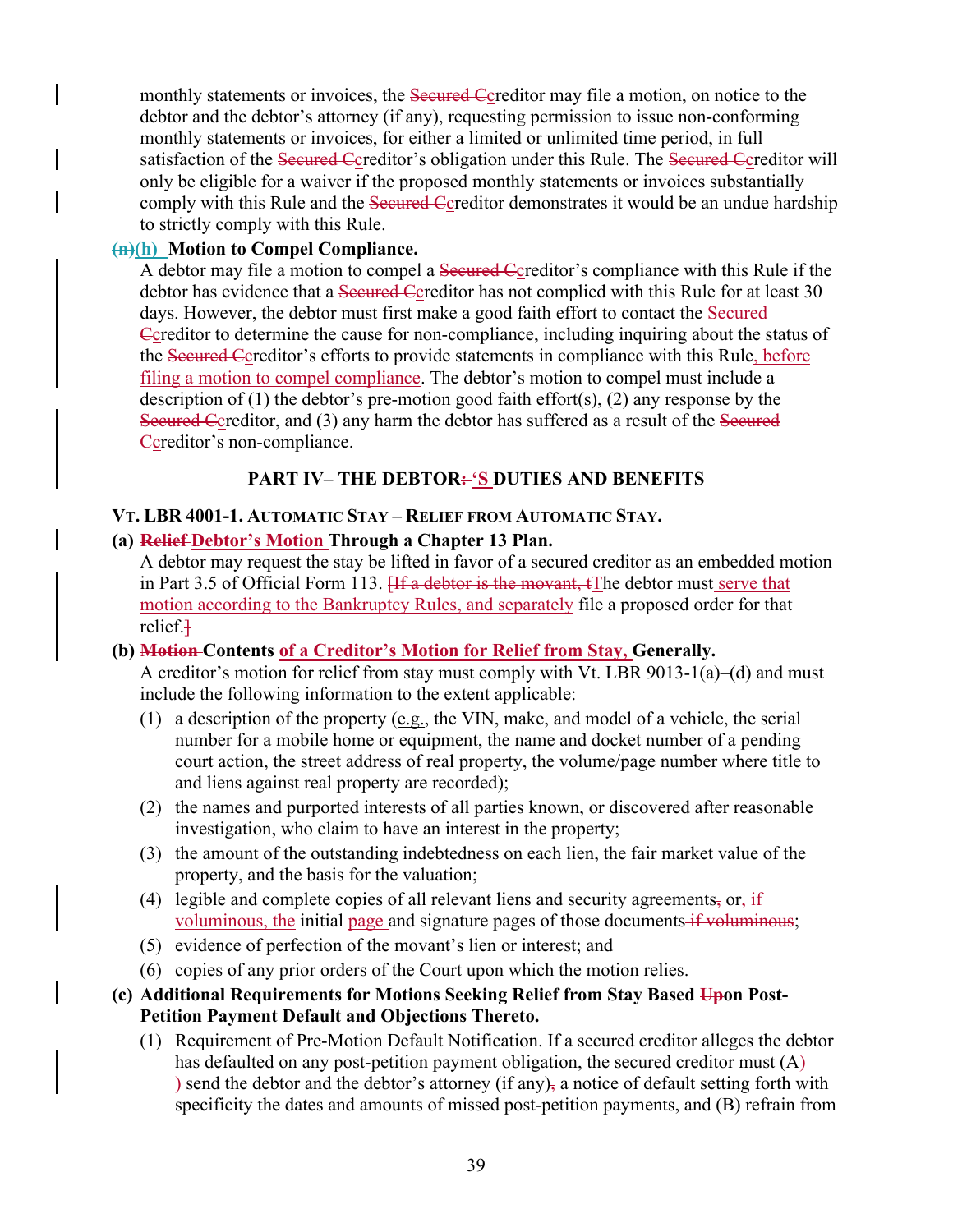filing a motion for relief from stay until at least  $\frac{7 \text{ days}}{1 \text{ days}}$  has passed since sending that notice.

- (2) Motions. When a secured creditor moves for relief from the automatic stay based upon allegations of a post-petition payment default, in addition to including the information itemized incomplying with the requirements of paragraph (b), above, the secured creditor's motion must include the following:
	- (A) in all cases, (i) a statement that the motion is based upon the debtor's default, and (ii) an affidavit specifically identifying by date and amount, the payment(s) alleged to be in default, or a printout of payments made on the trustee's website, if applicable $\div$ ;
	- (B) in a chapter 7 case, a statement that the secured creditor has responded promptly and thoroughly to the case trustee or debtor's reasonable request for account information $\div$ ; and
	- (C) in a chapter 13 case, a statement that the secured creditor has provided the debtor with the required account information and monthly statements in a timely fashion. See Vt. LBR 3071-1(e).
- (3) Objections. A debtor objecting to the secured creditor's motion must:
	- (A) state with specificity those allegations of the secured creditor that the debtor  $disputes_{\overline{z}}$ ;
	- (B) state the debtor's legal and factual basis for asserting the secured creditor is not entitled to relief from stay; and
	- (C) append to the objection an affidavit of the debtor which that states (i) the amount of each payment the debtor made, (ii) the date of each payment, (iii) the form of each payment (e.g., check, money order), (iv) the means by which each payment was transmitted (e.g., regular, first-class mail, private courier service), and (v) the address to which the debtor sent each payment. The debtor's affidavit must also include copies of records showing proof of payment(s) on the obligation or include an explanation as to why those records are not included and when they will be filed. The debtor's failure to meet these requirements constitutes cause for the Court to deny a request by the debtor for additional time to produce records and may result in the Court treating the motion as unopposed.
- (4) Secured Creditor's Additional Obligations When a Chapter 13 Debtor Objects; Consequence of Failure to Meet Additional Obligations. When a chapter 13 debtor contests either the payment default or alleges the secured creditor's misapplied eation of their payment(s), and complies with the procedure in subparagraph (3) above, the secured creditor must transmit to the debtor's counsel (or to a *pro se* debtor directly) the debtor's payment history and a detailed accounting of how the secured creditor applied the debtor's payment(s) to the outstanding obligation, within three business days  $\theta$  after the filing of the debtor's files their objection. The secured creditor must transmit this information in a manner that ensures the debtor will have a reasonable opportunity to review the information before the hearing on the relief from stay motion. If the secured creditor has not provided debtor's counsel (or *pro se* debtor) with the required account information in a timely and complete fashion, the Court may deny the relief from stay motion, deny the secured creditor's request for recovery of its attorney's fees and/or costs in connection with the motion, or grant such other relief it deems appropriate. The Court may also order the secured creditor to pay the debtor's reasonable attorney's fees (if any), for responding to the motion.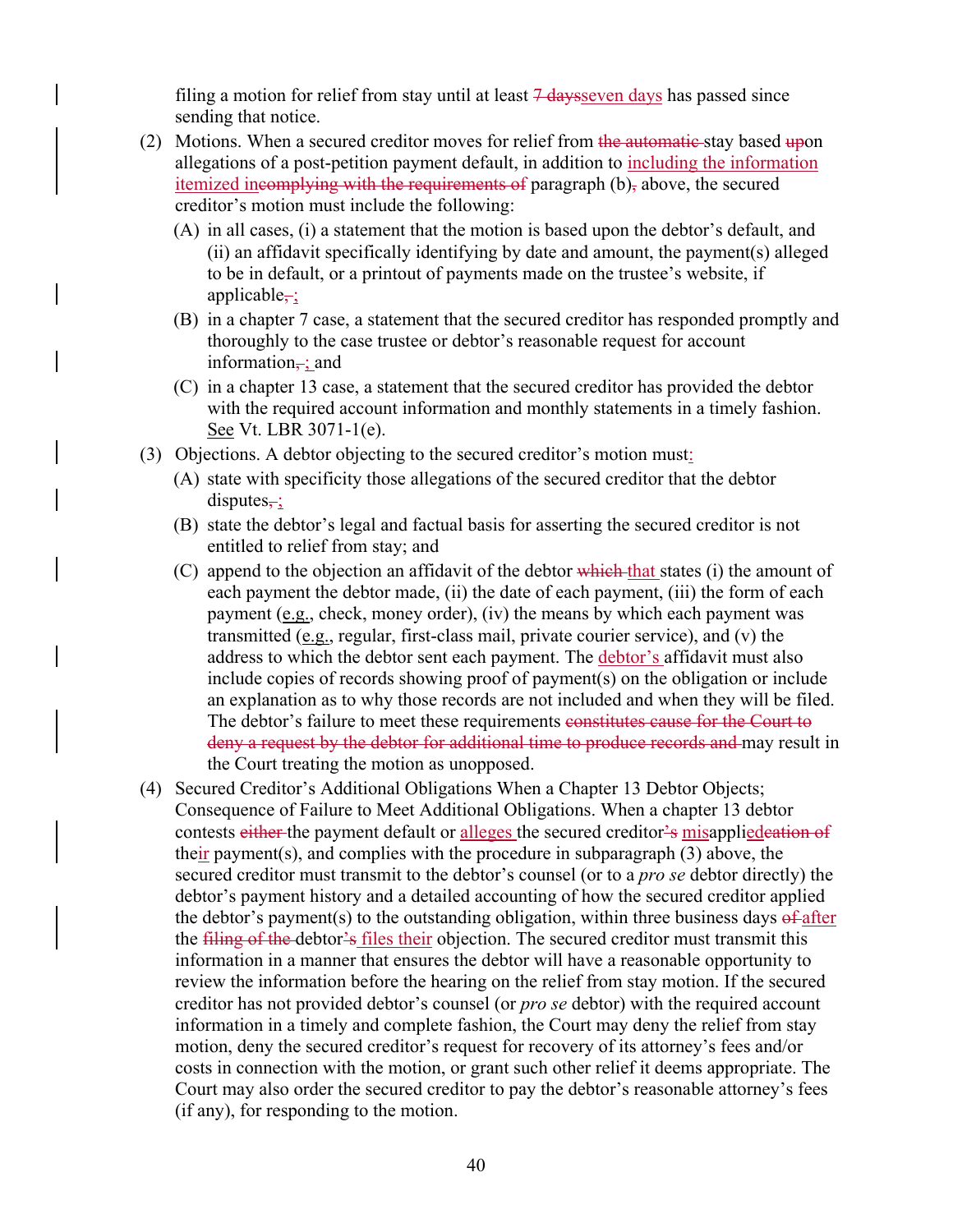### **(d) Service of Motion.**

A creditor seeking relief from stay must file a motion with a certificate of service showing service of the motion on the debtor, the debtor's attorney (if any), the case trustee (if any), any parties affected by the motion or having an interest in the property that is the subject of the motion, all parties in interest who have requested notice, and the United States trustee. See also Vt. LBR 9013-6; see also Vt. LBR 9013-1(h).

### **(e) Stipulation for Relief from Stay.**

- (1) A stipulation for relief from stay must  $(\underline{A}1)$  describe the property or interest involved,  $(2B)$  state the property's fair market value,  $(3C)$  state the basis for the valuation, and  $(4D)$ ) list all encumbrances against the property with the name of each lien holder and the amount of each lien. A stipulation for relief from stay must also include the statements, but need not include the supporting documents, required by paragraph  $(b)$ , above. No affidavit is required if there are no facts in dispute.
- $\left(\frac{1}{2}\right)$  Notice required under Vt. LBR 9013-2(c) is waived for a stipulated motion for relief from stay provided  $(1)$  all parties entitled to notice have been served with the motion, and  $(\frac{2B}{2})$  all parties in interest have filed their consent. See Vt. LBR 9011-4(e)  $&$  (f). Additionally, notice of a stipulation need not be served if the motion for relief from stay was previously noticed for hearing and no party objected or the Court overruled any objection that was filed.

#### **(f) Final Hearing.**

The Court will hold a hearing on a motion for relief from stay within 30 days of its filing except in those instances where a stipulation is filed pursuant to paragraph (e) above, or the motion is filed under the default procedure. See Vt. LBR 9013-4(b)(3). If a movant schedules a hearing on a motion for relief from stay for a date that is more than 30 days after the date the motion was filed, the movant must include an affirmative waiver of the termination of the stay after 30 days that is imposed per  $\S 362(e)$  of the Code. With such waiver, the stay will continue pending through the conclusion of a final hearing and determination on the motion under  $\S 362(d)$  of the Code. Likewise, if the parties agree to postpone the hearing, an equal extension of time will be deemed added to that 30-day period.

#### **(g) Evidentiary Hearing.**

The final hearing on a motion for relief from stay will be an evidentiary hearing unless the parties agree otherwise. Parties planning to present evidence must contact the courtroom deputy to ensure there is sufficient time for the presentation of evidence and must file and serve a Fed. R. Bankr. P. Bankruptcy Rule 9014(e) notice of evidentiary hearing at least  $\frac{7}{1}$ seven days prior to the hearing, unless the Court approves a shorter time. See Vt. LBR 9014- 1(b)(2); see also Vt. LB Form V.

#### **(h) Order Granting Relief from Stay.**

- (1) Required Language in Orders Authorizing Sale of Collateral. If the order granting relief from stay authorizes the sale of collateral, the order must specifically state that if there are surplus monies from the sale, the secured creditor must deliver those funds to the case trustee and serve the case trustee with an accounting of the sale, promptly after the sale is completed. The order must also clearly identify the collateral that is the subject of the relief from stay order and, if the collateral is real property, the description must be sufficiently detailed for filing in the land records.
- (2) Required Language Regarding Subordinate Lien Holders. Where other parties have subordinate liens on the subject property, the proposed order granting relief from stay shall include the following language, with identification of the subordinate lien holders: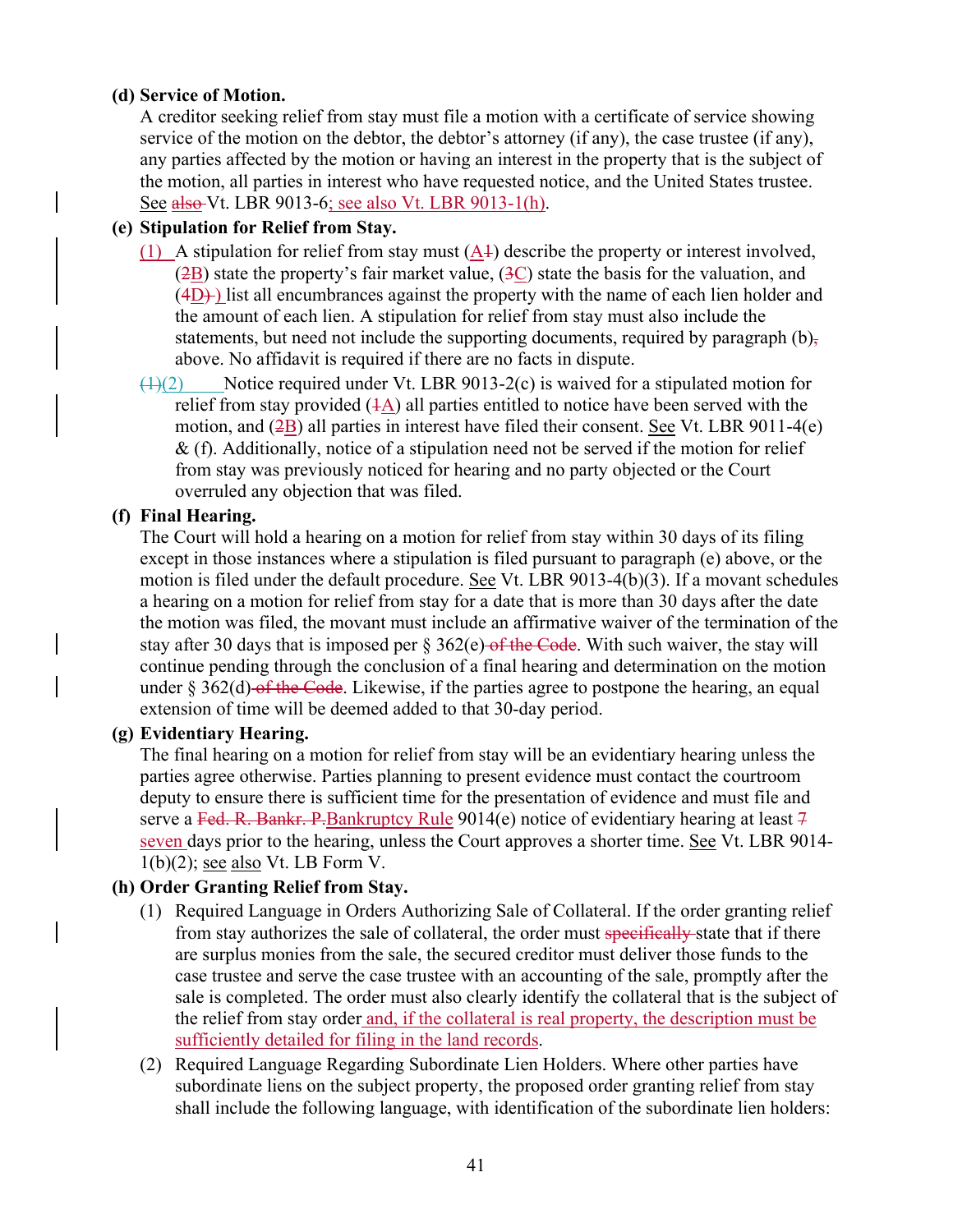*This order also grants relief from the stay to any holder of a subordinate lien against the same property, allowing such lien holder to pursue its rights, to bid at a sale, to redeem, and/or to enforce its lien in connection with any action taken by the movant against the subject property pursuant to this order. However, this Court makes no determination as to the validity, priority, or amount of the subordinate liens.* 

(3) Separate Order Required. Whenever relief from stay is sought, the movant must file a separate proposed order granting that relief, except as otherwise set forth in these Rules. See Vt. LBR 9013-1(f). Relief from stay (whether absolute or conditional) is not available through an ordering paragraph in a plan confirmation order or any order which grants other relief.

## **(i) Conditional Relief from Stay.**

If an order granting conditional relief from stay, or a stipulation for conditional relief from stay, does not state how much time a debtor has to rebut the factual assertions in an affidavit of default filed in furtherance of the order, then the debtor will have  $\frac{7 \text{ days}}{2 \text{ days}}$  to rebut an affidavit of default. If the order (or stipulation) provides for a different time period, then the order (or stipulation) will control.

### **VT. LBR 4001-2. AUTOMATIC STAY – DEBTOR'S ASSERTION OF EXCEPTION FOR LEASE OF RESIDENTIAL PROPERTY UNDER § 362(L).**

- **(a) Filing of the Initial Certification, Official Form 101A, and Delivery of Payment of One Month's Rent.** 
	- (1) Where If a state court judgment of eviction has been entered against a debtor prepetition, the debtor resides in that property as of the petition date, and the debtor seeks the benefit of the automatic stay with regard towishes to remain in that residential leased property post-petition, and the debtor resides in that property as of the petition date, the debtor must include with their bankruptcy petition:
		- (A) an Official Form 101A ("Initial Statement About an Eviction Judgment Against You") with the "Certification About Applicable Law and Deposit of Rent" section of the form completed,  $\div$ ;
		- (B) a copy of the pre-petition judgment of eviction;
		- $(B)(C)$ a copy of the lease or rental agreement, or an affidavit from the debtor specifying the monthly rent amount $\div$ ; and
		- $\langle \Theta | D \rangle$  a sum equal to the monthly rental obligations due under the applicable rental agreement, payable to the debtor's lessor (i.e., the landlord), in the form of a bank check, attorney trust account check, or money order.
	- (2) If a debtor delivers the rent payment to the Clerk, but fails to file either a copy of the judgment of eviction or Official Form 101A, the Clerk will return the rent payment to the debtor with a notice informing the debtor that the Clerk will not accept or process the rent payment unless and until it is accompanied by the judgment of eviction and Official Form 101A.
	- $\left(\frac{3}{2}\right)$  When a debtor's case is filed electronically, the rent payment must be delivered to the Clerk by hand delivery, first-class mail, or private courier service within 3-three business days after filing the petition. If the Clerk receives the rent payment within the that 3three-day period, the Clerk will treat the rent payment as if received with the petition (provided Official Form 101A and a copy of the judgment of eviction were filed with the petition).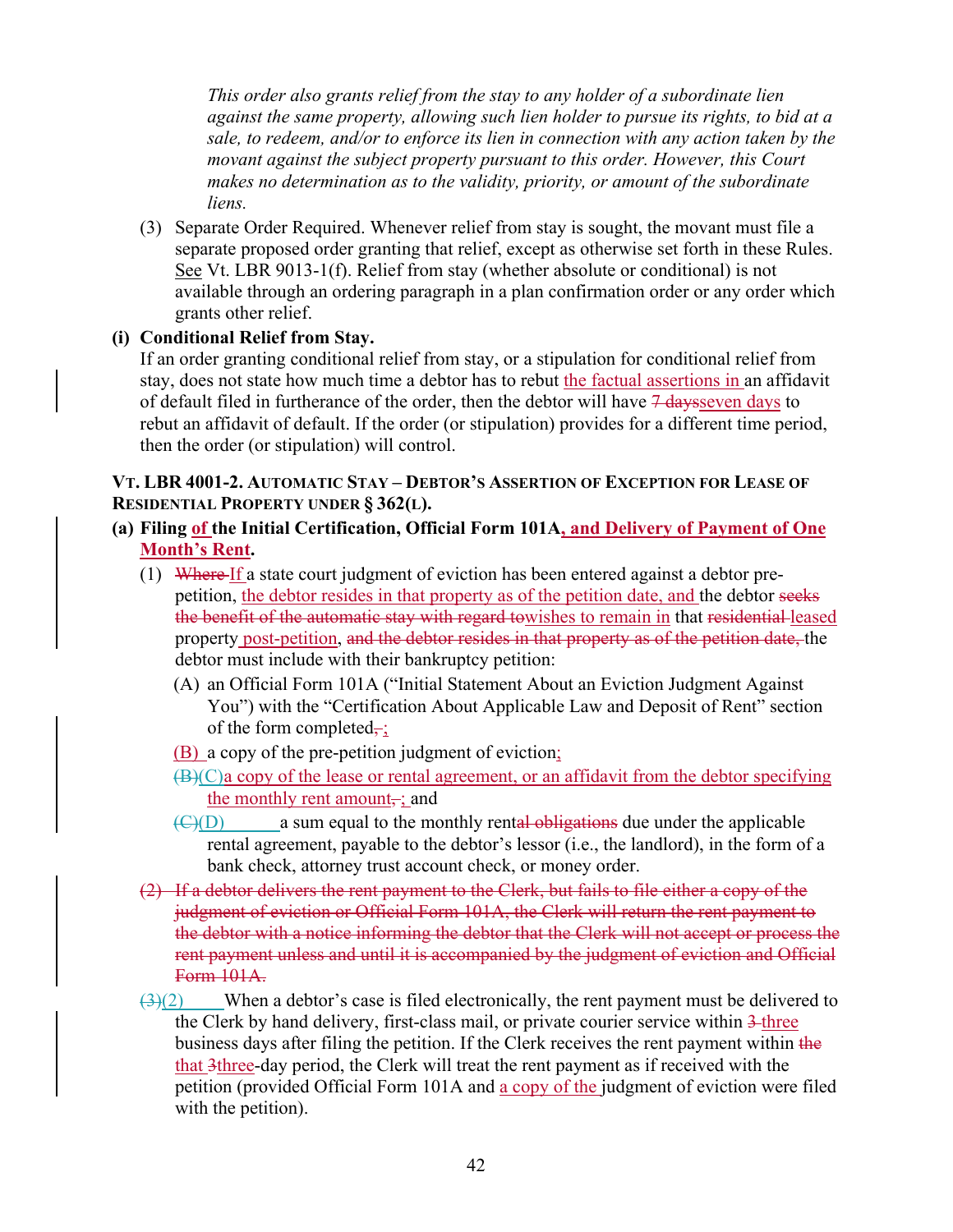- (3) If a debtor timely delivers the rent payment to the Clerk, but the filing is deficient due to the debtor's
	- (A) failure to file a copy of the judgment of eviction,
	- (B) failure to file Official Form 101A,
	- (C) delivery of a rent payment that is less than the amount due, or
	- (D) delivery of a rent payment that is not valid tender (e.g., a check that is unsigned or not payable to the lessor),

then the Clerk will note the deficiency on the docket and immediately return the rent payment to the debtor with a deficiency notice informing the debtor that the Clerk will not accept or process the rent payment unless the debtor cures the filing deficiency, by filing the required documents and/or delivering the proper payment, within seven days of the petition date.

**(b) If the debtor fails to timely deliver the rent payment, as specified above, the Clerk will note this filing deficiency on the docket. Thereafter, the Clerk will promptly serve upon both the debtor and the lessor a certified copy of the docket entry indicating the debtor's failure to make the requisite rent deposit and indicating the applicability of the exception to the stay under § 362(b)(22) of the Code. (There is no fee due for the issuance and service of these certified copies.)** 

## **(c)(b) Clerk's Notification upon Receipt of Official Form 101A and Payment of One Month's Rent.**

When If the debtor delivers to the Clerk receives Official Form 101A together with the required copy of the judgment of eviction and the proper rent payment, the Clerk will

- (1) issue a notice to the lessor, stating that the Clerk has received  $(A)$  the debtor's Official Form 101A, (B) a copy of the judgment of eviction, and (C) rent payment, and enclose copies of each with the notice;
- (2) set a deadline of  $\frac{7 \text{ days}}{2}$  days after service of notice to the lessor within which time the lessor may either (A) consent to the inapplicability of the stay exception under § 362(b)(22) of the Code, or (B) object to the accuracy of one of the debtor's statementsan averment made by the debtor in Official Form 101A or the sufficiency of the debtor's payment, and request the entry of an order stating that the  $\S 362(b)(22)$ exception does apply; and
- (3) notify the lessor that if the lessor files its consent, the Clerk will promptly transmit the rent payment to the lessor, and if the lessor objects, the Clerk will promptly set a hearing.

## **(d)(c) Lessor's Consent, Objection, or Non-Response to Official Form 101A.**

- (1) Consent. If a lessor files its consent to a debtor's certification in Official Form 101A, the consent must include a verification of the amount due for the one-month rental period and specify the address to which the lessor requests the Clerk send the rent payment-be sent. Upon receipt of the lessor's consent, the Clerk will promptly transmit the rent payment to the lessor at the address the lessor provided.
- (2) Objection. If the lessor objects to any statement in the debtor's certification (Official Form 101A), the Clerk will set a hearing on the objection, to be held within as soon as possible and no later than 10 days of after the lessor filedfiling of the objection. The lessor's objection must identify which statement(s) in the debtor's certification the lessor disputes and whether the lessor objects to the sufficiency of the debtor's payment. If the Court overrules the lessor's objection(s), the Court will enter an order finding the debtor is entitled to the stay and the Clerk will promptly transmit the rent payment to the lessor.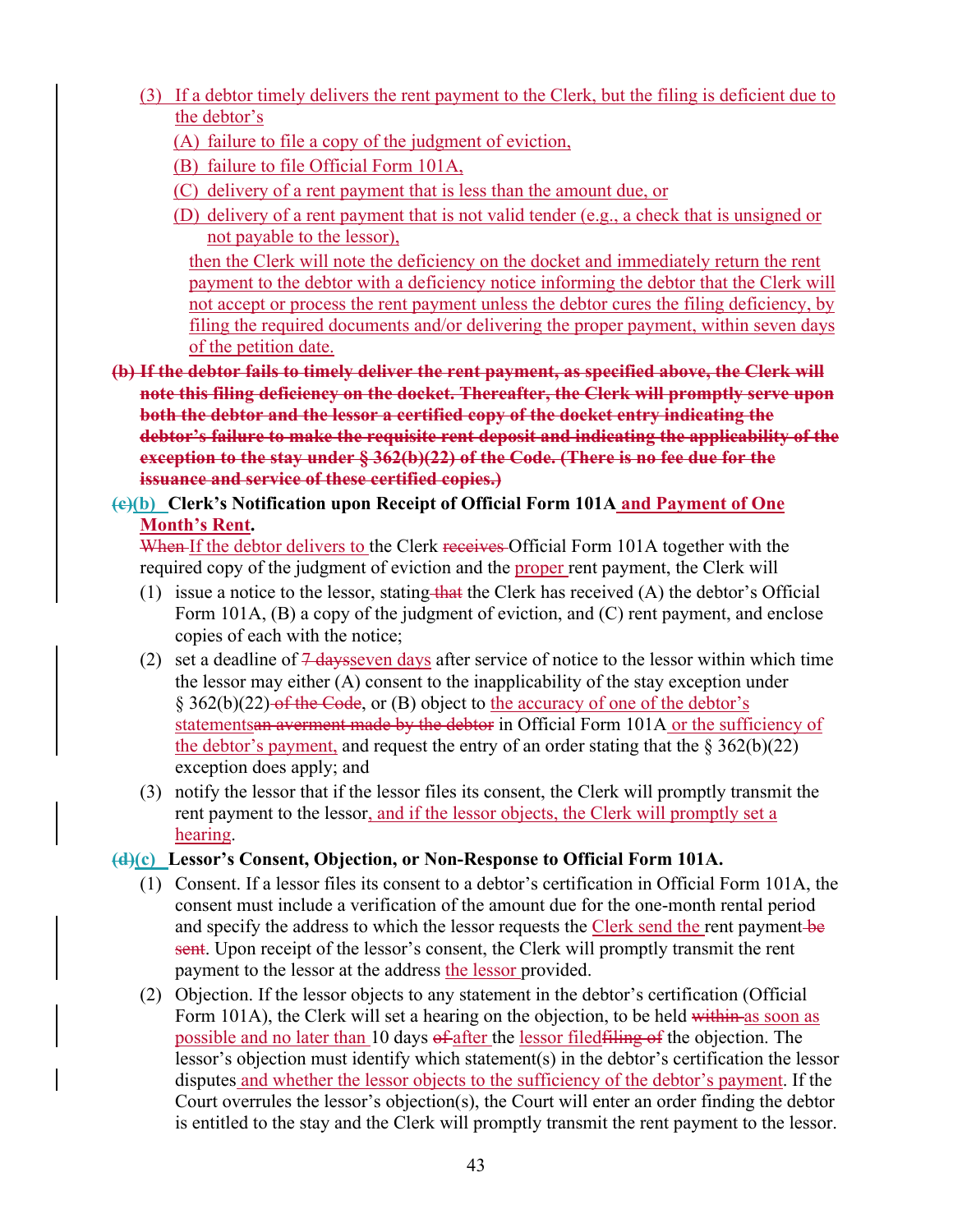(3) Non-Response. If the lessor fails to file either a consent or an objection within the 7seven-day period set by the Court, unless the Court finds otherwise, the lessor will be treated as if it waived the opportunity to object. Promptly thereafter, the Clerk will transmit the rent payment to the lessor.

### **(e)(d) Filing the Second Certification, Official Form 101B.**

- (1) Within 30 days of filing the petition, the debtor must file with the Clerk, and serve on the lessor, Official Form 101B ("Statement About Payment of an Eviction Judgment Against You") indicating the debtor has cured, under applicable non-bankruptcy law, the entire monetary default that was the basis of the issuance of the judgment of eviction. The debtor must file Official Form 101B regardless of whether the lessor objected to Official Form 101A.
- (2) However, if the lessor is a public housing entity, the debtor does not need to file Official Form 101B or pay the pre-petition arrears that were the basis for the eviction judgment.

#### **(f)(e) Lessor's Objection to Official Form 101B.**

If the lessor files an objection to any of the debtor's statements in Official Form 101B, the Clerk will set a hearing on the objection, to be held within as soon as possible and no later than 10 days after of the lessor filed filing of the objection. The lessor's objection must identify which statement(s) in the debtor's certification the lessor disputes.

### **(g)(f) Debtor's Failure to Timely Deliver Payment of One Month's Rent or Timely File Official Form 101A or 101B.**

If a debtor fails to timely deliver the proper rent payment, or to timely file Official Form101A along with all required and completed documents, as specified in paragraph (a) above, the petition, or fails to timely file Official Form 101B as specified in paragraph (d) above, within 30 days of filing the petition, then the Clerk will note that filing deficiency on the docket. Thereafter, the Clerk will promptly serve upon the debtor and the lessor a certified copy of the docket entry indicating the absence of the form(s) and indicating the debtor failed to comply with the applicableility statute, and declaring of the exception to the automatic stay under specified in § 362(b)(22) applies of the Code. See also 11 U.S.C.  $\frac{8}{5}$  $§$  362(1)(4)(A). (No fee will be due for these certified copies.)

#### **VT. LBR 4001-3. AUTOMATIC STAY – CONTINUATION; IMPOSITION; VERIFICATION.**

#### **(a) Motion for Continuation of Automatic Stay.**

A party in interest seeking to continue the automatic stay pursuant tounder  $\S 362(c)(3)$  of the Code must file a motion for that relief using Vt. LB Form A-1 within 14 days of the filing of the petition and contact the courtroom deputy to schedule an evidentiary hearing with  $7\text{-}$ seven days' notice. See Vt. LBR 9014-1(b)(2). The movant must serve the motion and notice of hearing on the debtor, the debtor's attorney (if any), the case trustee, the United States trustee, and all creditors. The movant and aAny other party in interest who wishes to join or oppose the motion must file a Fed. R. Bankr. P. Bankruptcy Rule 9014(e) notice of evidentiary hearing (using Vt. LB Form V) no later than 3-three business days before the hearing.

#### **(b) Motion for Imposition of Automatic Stay.**

A party in interest seeking to impose the automatic stay pursuant to under  $\S 362(c)(4)$  of the Code must file a motion for that relief using Vt. LB Form A-2 within 30 days ofas soon as possible after the filing of the petition and contact the courtroom deputy to schedule an evidentiary hearing with  $7\frac{2}{5}$  seven days' notice. See Vt. LBR 9014-1(b)(2). The movant must serve the motion and notice of hearing on the debtor, the debtor's attorney (if any), the case trustee, the United States trustee, and all creditors.) The movant and aAny other party in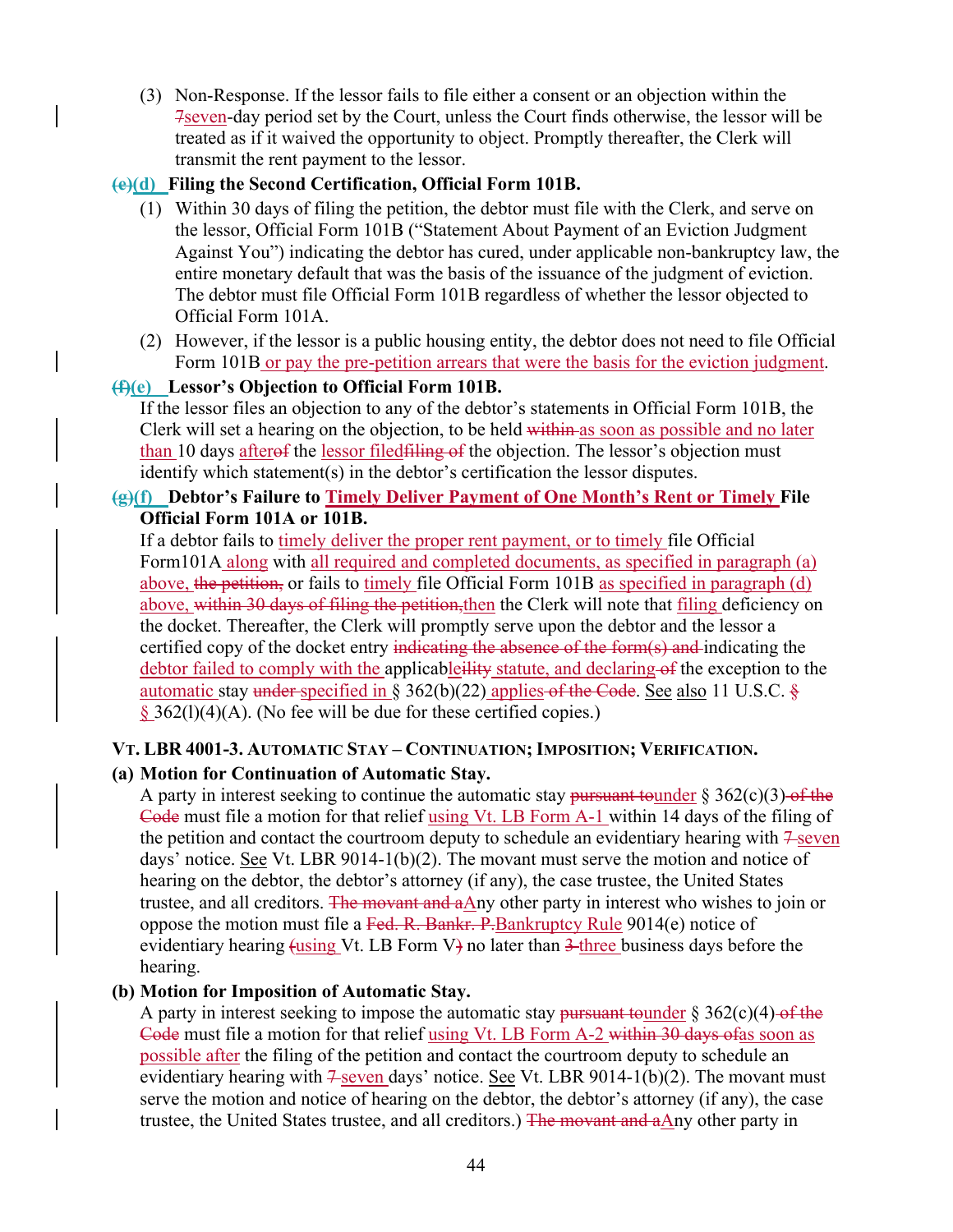interest who wishes to join or oppose the motion must file a Fed. R. Bankr. P. Bankruptcy Rule 9014(e) notice of evidentiary hearing (using Vt. LB Form  $V<sub>1</sub>$ , no later than  $3$ -three business days before the hearing.

#### **(c) Motion for Verification that Automatic Stay Is Not in Effect.**

A party in interest may file a motion and obtain an order pursuant tounder  $\S 362(c)(4)$  of the Code, verifying the automatic stay is not in effect. The movant must serve that motion on the debtor, the debtor's attorney (if any), the case trustee, the United States trustee, and all creditors, and may notice that motion under the default procedure. See Vt. LBR 9013-  $4(b)(5)$ .

#### **VT. LBR 4001-4. CASH COLLATERAL.**

#### **(a) Contents of Motion for Use of Cash Collateral.**

A debtor's motion for use of cash collateral pursuant tounder  $\S 363$  of the Code must (1) describe the adequate protection the debtor is offering the secured creditor, (2) summarize all appraisals and projections upon which the debtor is relying to compute the amount of adequate protection, (3) identify the amount and source of the cash collateral the debtor seeks to use, and (4) provide at least 14 days' notice of the hearing for a final order authorizing use of cash collateral.

#### **(b) Interim Hearing on Use of Cash Collateral.**

Before the required 14-day notice period expires, a debtor may request an interim hearing to obtain Court authorization to use just the amount of cash collateral necessary to avoid immediate and irreparable harm to the estate, pending a final hearing. The debtor's motion for interim relief must set forth (1) facts demonstrating the debtor is at risk of immediate and irreparable harm, and (2) a detailed itemization of the amount of cash the debtor requests and how the debtor proposes to use it. In exigent circumstances, the Court may authorize the interim hearing be conducted by telephoneremotely. See Vt. LBR  $5007-1(c)$ . The debtor must serve all secured creditors who have an interest in the collateral with notice of the interim hearing in the manner the Court directs. See also Vt. LBR 9075-1 (providing instructions for handling emergency matters).

#### **(c) Final Hearing on Use of Cash Collateral.**

A final hearing on a motion to use cash collateral may not be held fewer than 14 days after service of the motion. Moreover, the final hearing may be cancelled if the Court approved the debtor's request for use of cash collateral following an interim hearing on the motion at which all parties in interest were present and the debtor does not seek authorization to use additional cash collateral. In addition to the noticing requirements under the Bankruptcy Code and the Federal Rules of Bankruptcy ProcedureRules, the debtor must serve notice of the final hearing on all parties on the master mailing list and any other party who has an interest in the cash collateral.

#### **(d) Stipulation for Use of Cash Collateral.**

A stipulation for use of cash collateral must include the information required under paragraphs (a) and (b), above. Notice required under Vt. LBR 9013-2 is waived for stipulated motions for use of cash collateral when (1) all parties entitled to notice have been served with the motion, and (2) all parties in interest stipulate to the relief.,  $s$ See Vt. LBR 9011-4(e),  $\&$ (f).

#### **VT. LBR 4001-5. OBTAINING CREDIT.**

#### **(a) Generally.**

Debtors A debtor seeking to obtain credit must follow the procedure set forth in Vt. LBR 4001-4 unless they are chapter 13 debtors seeking to borrow funds (1) to purchase or lease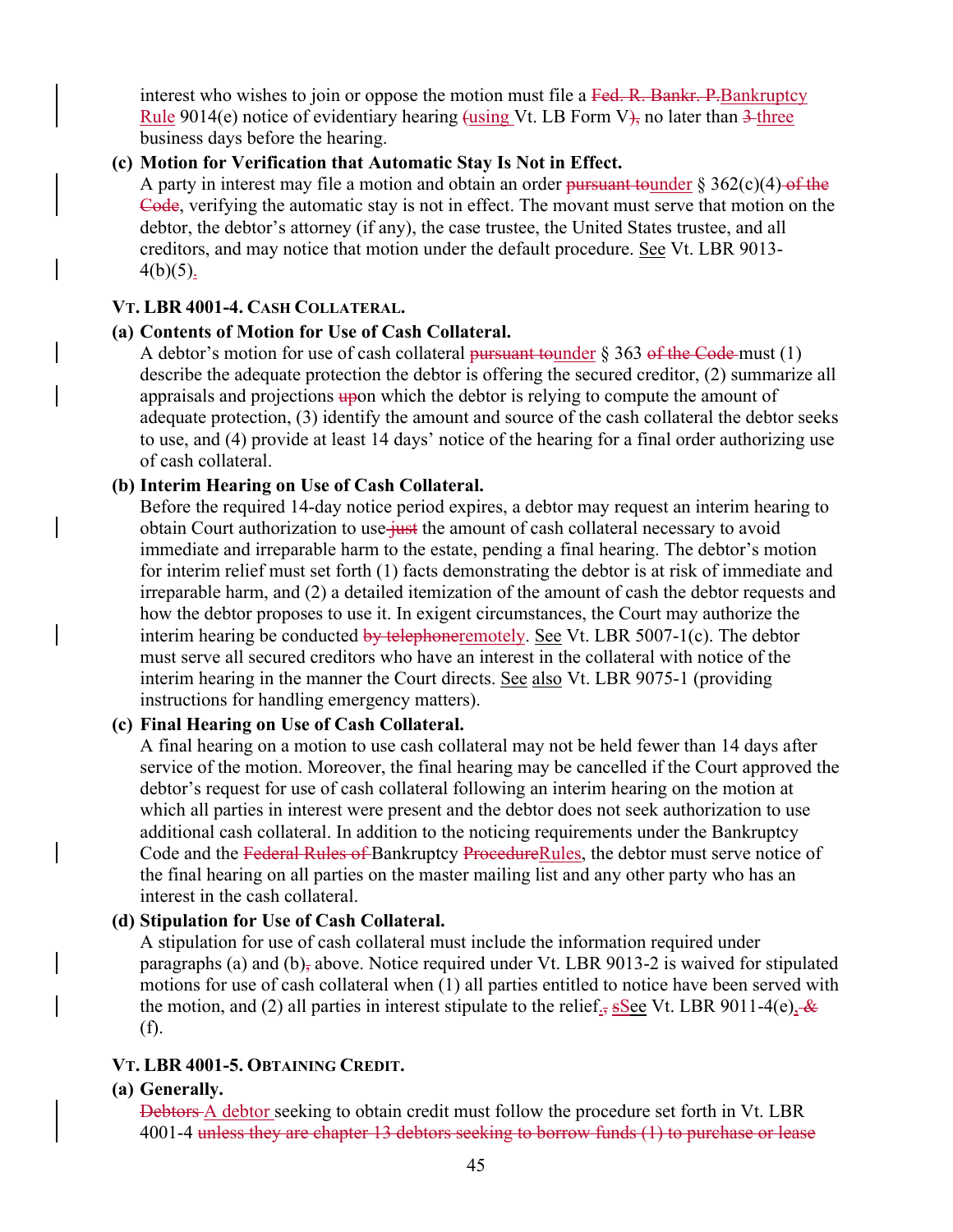motor vehicles, see paragraph (b), below, or (2) for extraordinary expenses related to their health and general welfare, see paragraph (c), belowexcept as set forth below.

- **(b) Chapter 12 or 13 Trustee Approval Process.** 
	- (1) Once their plan is confirmed, a chapter 12 or 13 debtor may obtain credit with trustee approval if the debtor seeks to:
		- (A) borrow no more than \$18,000 to purchase, or spend no more than \$300 per month to lease, a motor vehicle;
		- (B) borrow or spend no more than \$7,000 for an extraordinary expense that is (i) reasonable and (ii) necessary to maintain the health and general welfare of the debtor and/or the debtor's dependents; or
		- (C) borrow no more than \$20,000 to purchase farm equipment in a chapter 12 case.
	- (2) The debtor shall seek trustee approval using the trustee's loan approval request form (see Vt. LB Form Y-3) signed by the debtor and the debtor's attorney (if any). If a chapter 12 debtor seeks trustee approval under this Rule to purchase farm equipment, the loan approval request form must also be signed by all secured creditors whose interests will be affected by the borrowing.
	- (3) If the trustee determines the request will not require a material modification of the debtor's budget and is in the best interest of the debtor and the bankruptcy estate, the debtor may obtain the credit upon the trustee's filing of an approved request form that comports with the signature requirements set forth in subparagraph (b)(2) above.
	- (4) The debtor is not required to serve notice of the request on any other parties or obtain an order of the Court if using this process and seeking to borrow or spend no more than authorized under this Rule.

# **(c) Court Approval Process.**

- (1) Once their plan is confirmed, a chapter 12 or 13 debtor may obtain credit with Court approval if the debtor seeks to:
	- (A) borrow more than \$18,000 to purchase, or spend more than \$300 per month to lease, a motor vehicle;
	- (B) borrow or spend more than \$7,000 for an extraordinary expense that is (i) reasonable and (ii) necessary to maintain the health and general welfare of the debtor and/or the debtor's dependents;
	- (C) borrow more than \$20,000 to purchase farm equipment in a chapter 12 case; or
	- (D) any circumstance described in subparagraph (b)(1) above, including when the debtor previously sought trustee approval and the trustee denied the debtor's request.
- (2) The debtor shall seek Court approval by filing a motion that sets forth the amount requested and the nature of the expenditure, and a budget showing the debtor can afford the monthly payments on the loan, as well as:
	- (A) for a motion to borrow or spend funds for a motor vehicle:
		- (i) a description of the motor vehicle, including the make, model, year, and VIN;
		- (ii) the motor vehicle's purchase/lease price and the name of the seller/lessor;
		- (iii) the proposed lender of the funds and the financing terms; and
		- (iv) a description of how the debtor proposes to make any down payment on the purchase/lease of the motor vehicle;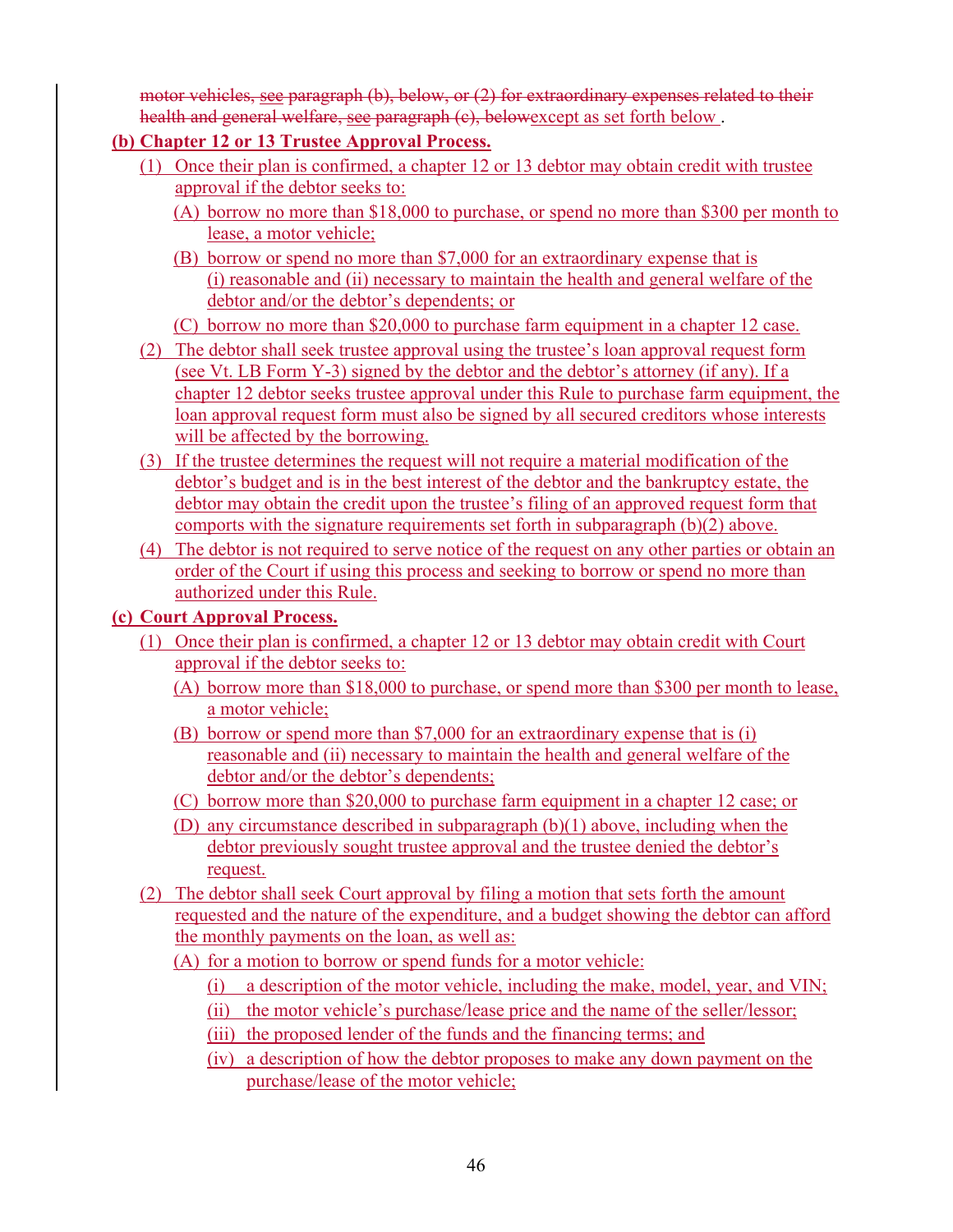- (B) for a motion to borrow or spend funds for an extraordinary expense, an explanation of why the debtor believes the expenditure is both reasonable and necessary for the health and general welfare of the debtor and/or the debtor's dependents; and
- (C) for a motion where the debtor previously sought trustee approval but the trustee denied the debtor's request, a copy of the trustee's denial.
- (3) The debtor shall serve notice of the motion on the trustee and all creditors.

#### **(b) Purchase or Lease of a Motor Vehicle During a Chapter 13 Case.**

After a debtor's chapter 13 plan has been confirmed, that debtor may borrow funds to purchase or lease a motor vehicle only if they obtain approval of the chapter 13 trustee or the Court, in accordance with the following procedures:

- (1) A debtor who (1) seeks to borrow \$18,000 or less for the purchase of a vehicle, or (2) to spend \$300 or less per month for the lease of a vehicle, must seek the chapter 13 trustee's approval using a loan approval request form. See Vt. LB Appendix VII (Trustee's Loan Approval Request Form). The debtor and the debtor's attorney (if any), must sign the request form. If the chapter 13 trustee determines the request will not require a material modification of the debtor's budget and is in the best interest of the debtor and the bankruptcy estate, the debtor may obtain the credit upon the chapter 13 trustee's filing of an approved request form. The debtor is not required to serve any notice of the request on creditors if using this procedure.
- (2) A debtor who (1) seeks to borrow more than \$18,000 to purchase a vehicle, or (2) to spend more than \$300 per month for the lease of a vehicle, or (3) pursue a smaller request which the chapter 13 trustee declined to approve, must file a motion. A debtor's motion to borrow must include:
	- $(A)$  a description of the motor vehicle the debtor seeks to purchase (including the make, model, year, and VIN),
	- (B) the motor vehicle's purchase price and name of seller,
	- (C) the proposed lender of the funds,
	- (D) the terms of financing,
	- (E) a description of how the debtor proposes to make any down payment on the purchase or lease of the motor vehicle, and
	- (F) if the chapter 13 trustee has denied the debtor's request, a copy of the trustee's denial.

The debtor must serve notice of the motion for Court approval on the chapter 13 trustee and all creditors.

**(c) A Debtor's Request to Borrow Funds for an Extraordinary Expenditure to Support the Debtor's Health and General Welfare During a Chapter 13 Case.** 

During the pendency of a chapter 13 case, a debtor may borrow and/or spend funds for an extraordinary expense if (1) it is necessary to maintain the health and general welfare of the debtor and/or the debtor's dependents, (2) it is reasonable, and (3) the debtor has obtained the approval of the chapter 13 trustee or the Court in accordance with the following procedures:

(1) The debtor must seek the chapter 13 trustee's approval using a loan approval request form Vt. LB Appendix VII, if the debtor seeks to borrow a sum that does not exceed \$7,000. The debtor and the debtor's attorney (if any), must sign the request form. If the chapter 13 trustee determines the request will not require a material modification of the debtor's budget, and is in the best interest of the debtor and the bankruptcy estate, the debtor may obtain the credit upon the chapter 13 trustee's filing of an approved request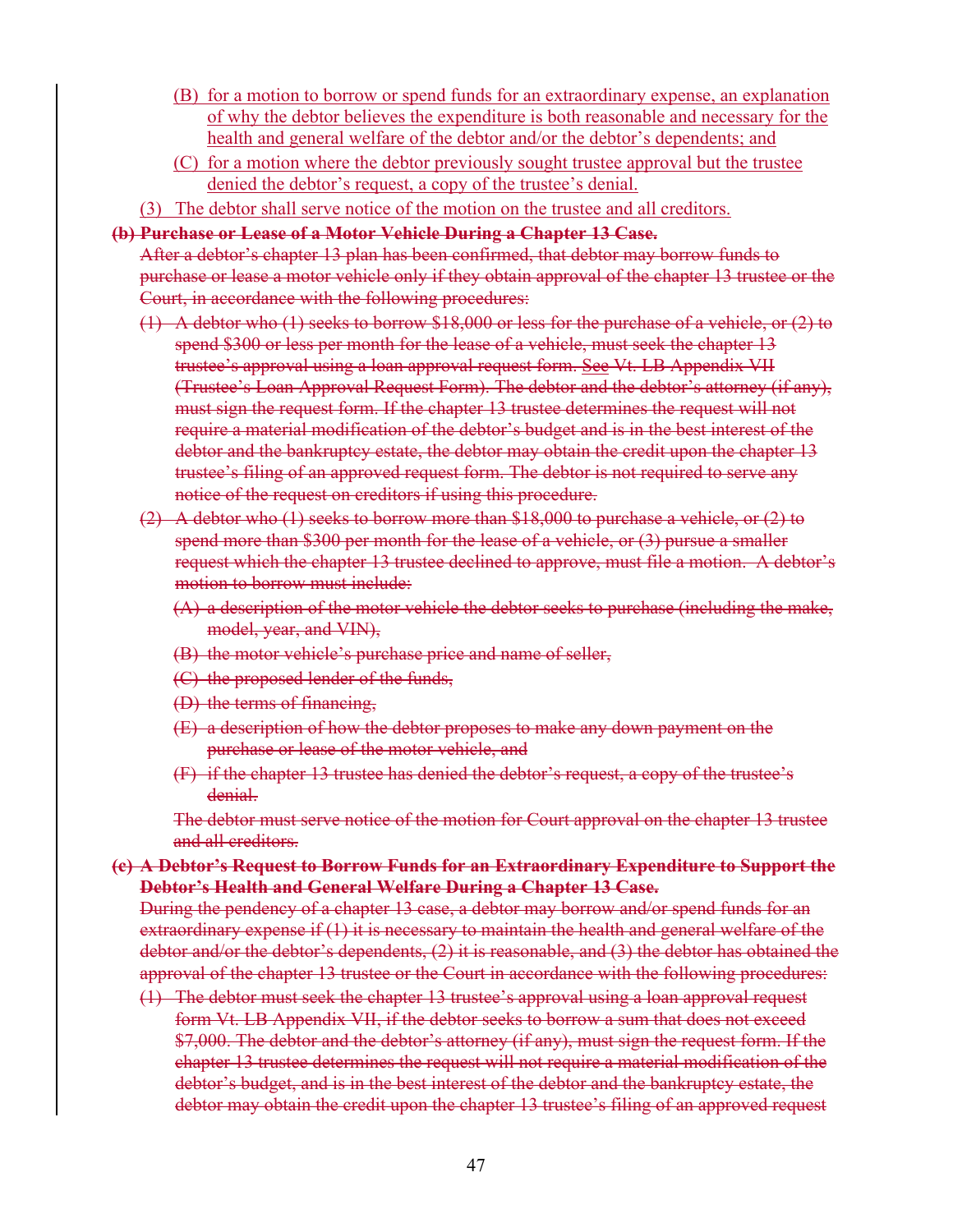form. The debtor is not required to serve any notice of the request on creditors if using this procedure.

(2) The debtor must file a motion seeking the Court's approval when (1) the debtor seeks to borrow more than \$7,000, or (2) the debtor wants the Court to review the chapter 13 trustee's denial of the debtor's borrowing request. The motion must set forth with specificity the nature of the expenditure, and explain why the debtor believes the expenditure is both reasonable and necessary for the health and general welfare of the debtor and/or the debtor's dependents. If the chapter 13 trustee has denied the debtor's request, the debtor must also file a copy of the trustee's denial with the motion. The debtor must serve notice of this motion for the Court approval on the chapter 13 trustee and all creditors.

# **VT. LBR 4001-6. USE, SALE OR LEASE OF ESTATE PROPERTY.**

See Vt. LBR 6004-1.

## **VT. LBR 4001-7. MORTGAGE MEDIATION PROGRAM.**

## **(a) Availability of Mediation in Bankruptcy Cases.**

- (1) At any time prior to discharge, an individual debtor or a creditor holding a claim secured by real property owned by an individual debtor, may file a motion for mortgage mediation/loss mitigation (hereinafter  $\frac{m}{n}$  motion for mediation  $\frac{m}{n}$ ,  $\frac{m}{n}$ ), pursuant to this Rule, in any bankruptcy case filed in this District. See Vt. LB MM Form #1. A party may seek mediation with respect to any mortgage on the debtor's primary residence provided (A) the property has four units or less, and (B) mediation would be available in a case pending in state court.
- (2) The motion for mediation must state why mediation would be useful to the parties and how it would benefit the estate. If the United States holds the mortgage, the movant must also specify the federal statute and/or regulation authorizing mediation. The movant must serve the motion, notice of motion, and a proposed order using Vt. LB MM Form #3 on all creditors who could claim an interest in the property, the case trustee, and the mediator, if known.
- (3) Any objection to the motion for mediation must state either why mediation is not likely to be useful to the parties or of benefit to the estate, or why such mediation would not be available in state court.
- (4) Unless the creditor consents, mediation will not be permitted if:
	- (A) mediation of the subject mortgage has already been completed or was begun and abandoned by the debtor in the instant bankruptcy case or a pending state foreclosure action;,
	- (B) modification of the mortgage is essential to the confirmation of a plan and the debtor failed to file a motion for mediation prior to the confirmation hearing,  $\frac{1}{2}$
	- (C) the parties have filed a stipulation in the bankruptcy case with respect to the debtor's obligations under the subject mortgage,;
	- (D) the United States holds the mortgage and the mediation is not authorized under the federal statutes or regulations governing servicing of the loan–; or
	- (E) the creditor obtained relief from stay on the subject property.

## **(b) Mediation Guidelines.**

(1) Mediators shall have broad discretion over mediations conducted pursuant to this Rule and shall be responsible for completing mediations as expeditiously as practicable based on the circumstances of each case.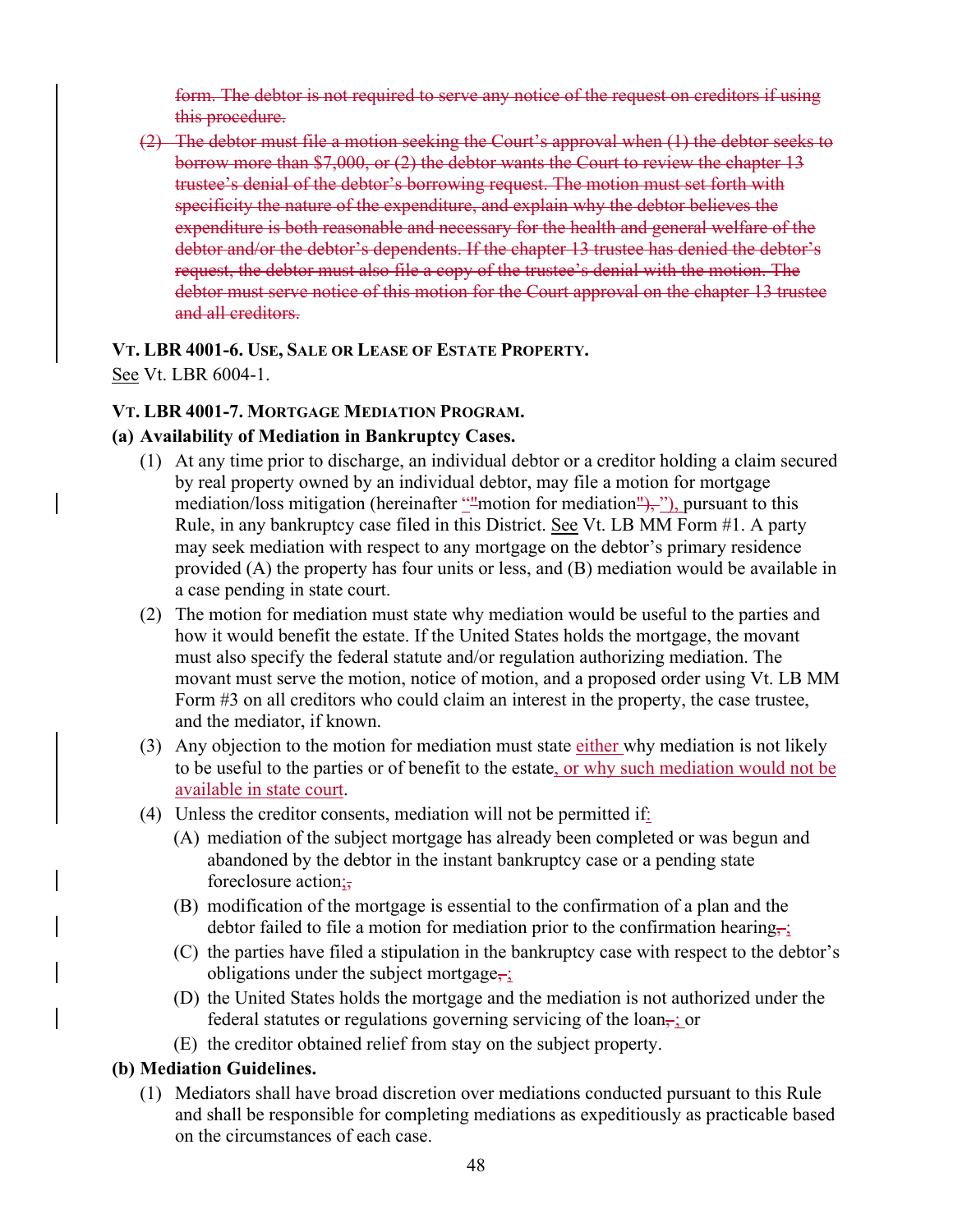- (2) The parties engaged in mediation under this Rule shall cooperate in good faith, under the direction of the mediator, and produce all documents and information required by this Rule in a timely manner.
- (3) The creditor must consider all available foreclosure prevention tools and loss mitigation options, including but not limited to reinstatement, loan modification, forbearance, short sale, and surrender.
- (4) Where If the creditor claims that a pooling and servicing or other similar agreement does not authorize loan modification, the creditor must provide the debtor and mediator with a copy of that agreement. All such agreements are confidential and shall not be filed in the case or included in the mediator's report.
- (5) The following persons must participate in any mediation conducted under this Rule:
	- (A) the debtor and the attorney for the debtor (if any);
	- (B) the attorney for the creditor (if any), ); and
	- (C) the creditor, or a person designated by the creditor or its servicer who
		- (i) has authority to agree to a proposed settlement, loan modification, or relief from stay, and
		- (ii) has real-time access during the mediation to the creditor's account information and to the records relating to consideration of the options available.
- (6) Subject to the mediator's approval, the case trustee and any party that holds a lien on the subject property may also participate.
- (7) Mediations conducted under this Rule will take place in a mutually convenient location, by telephone or video conferencing, as determined by the mediator.
- **(c) Eligibility to Serve as a Mediator in Bankruptcy Court Mediations.**

To serve on the panel of Court-appointed mediators, an attorney must meet the minimum certification requirements of the Vermont state court mediation program and have significant bankruptcy experience.

#### **(d) Time Frame for the Mediation Process.**

- (1) The parties and mediator shall comply with the following pre-mediation timeline:
	- (A) the parties shall stipulate to the selection of a mediator within  $\frac{1}{4}$  days seven days of the creditor-mortgagee's participation in the case as evidenced by the earlier of the creditor-mortgagee's filing of (i) a proof of claim or (ii) notice of appearance in the case (either by counsel or *pro se*), except the parties may instead file a stipulation stating they prefer to attempt to negotiate a loan modification directly without a mediator and reserving the option to seek appointment of a mediator at a later date;
	- (B) if the parties are unable to stipulate to the selection of a mediator, or deferment of a mediator's appointment, within  $7$  daysseven days of the events specified in subparagraph  $(d)(1)(A)$  above, the debtor shall file an application requesting that the Court designate a mediator; and
	- (C) the mediator's appointment shall be effective as of the date the mediator is designated on the docket; and
	- (D) upon the mediator's appointment, the moving party shall forward to the mediator a copy of (i) the motion for mediation, (ii) all documents filed in support of that motion, and (iii) the promissory note and mortgage that are the subject of the mediation.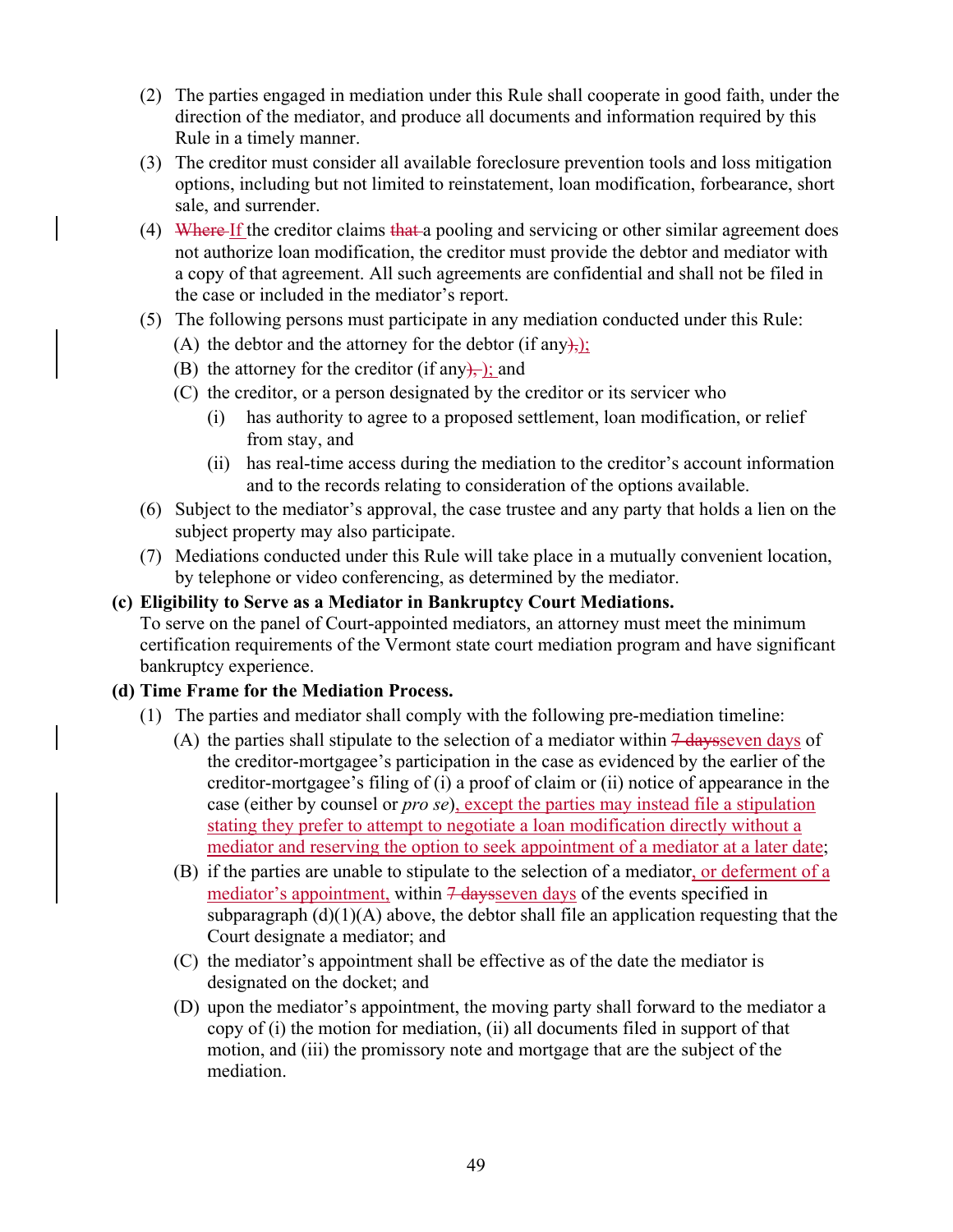- (2) The mediator shall make initial contact with the parties to formulate a preliminary schedule for the mediation process within  $\frac{7}{7}$  days of the mediator's appointment.
- (3) The mediation shall be completed within 120 days of the mediator's appointment and the mediator shall file a final report of mediation within  $\frac{1}{4}$  days seven days of completing the mediation. See Vt. LB MM Form #12.
	- (A) If the mediation results in a successful loan modification, the parties shall promptly file a motion for approval of a loan modification. See Vt. LB Form W-3 Motion for Approval of Mortgage Modification.
	- (B) If, during the course of mediation, the creditor decides not to modify the loan, the creditor must provide a written explanation at the time of denial that includes the input figures it used in calculating eligibility for a modification. If the debtor believes the creditor denied the modification in bad faith or reached a conclusion based on erroneous facts or calculations, the debtor may file a motion to compel the creditor to participate in further mediation within 14 days' notice of the creditor's denial.
- (4) If the mediation will not be completed within 120 days of the mediator's appointment, the mediator shall file an interim report of mediation no later than  $\frac{7}{4}$  days seven days after the expiration of that 120-day period. See Vt. LB MM Form #12. The interim report shall describe the status of the mediation, explain why mediation is not yet completed, and state the date by which the mediator expects the mediation will be completed.
- (5) If the mediator fails to file a final or interim report of mediation within the time periods specified in subparagraphs  $(c)(3)$  and  $(c)(4)$  above, the mediator and the parties shall appear at a status hearing to explain why mediation has not been completed and when they expect to complete it.
- (6) The entry of the debtor's discharge shall not be delayed due to an open mediation in their case, unless the Court orders otherwise after a motion and hearing (or stipulation of the parties).
- (7) The mediator shall serve a copy of the final report of mediation on the Vermont Attorney General.

## **(e) Required Documents.**

Unless the debtor obtains an order stating otherwise, the debtor must produce all documents the creditor reasonably requests and provide copies of those documents to the mediator.

## **(f) The Mediation Fee.**

- (1) The mediator is entitled to a fee  $\frac{64,990}{2}$  per mediation up to the amount set forth in Vt. LB Appendix XI. This fee covers all services of the mediator including, but not limited to, holding pre-mediation telephone conference(s), communicating with the parties, filing interim and final reports, and conducting the mediation session(s).
- (2) The fee for the mediator shall be allocated equally among the parties to the mediation except that the case trustee shall not be required to pay any portion of the mediator's fee.
- (3) If the mediator or a party to the mediation seeks to change the amount or allocation of the fee for the mediation, that person must shall file a motion showing cause for such relief on 14 days' notice to all parties to the mediation and the case trustee.

## **(g) Post-Final Report Requirements and Obligations.**

(1) Within 14 days of the filing of the final report of mediation, the party who filed the motion for mediation must file (A) a motion to declare mediation closed with a proposed order attached (Vt. LB MM Form #11), or (B) a stipulation requesting that mediation not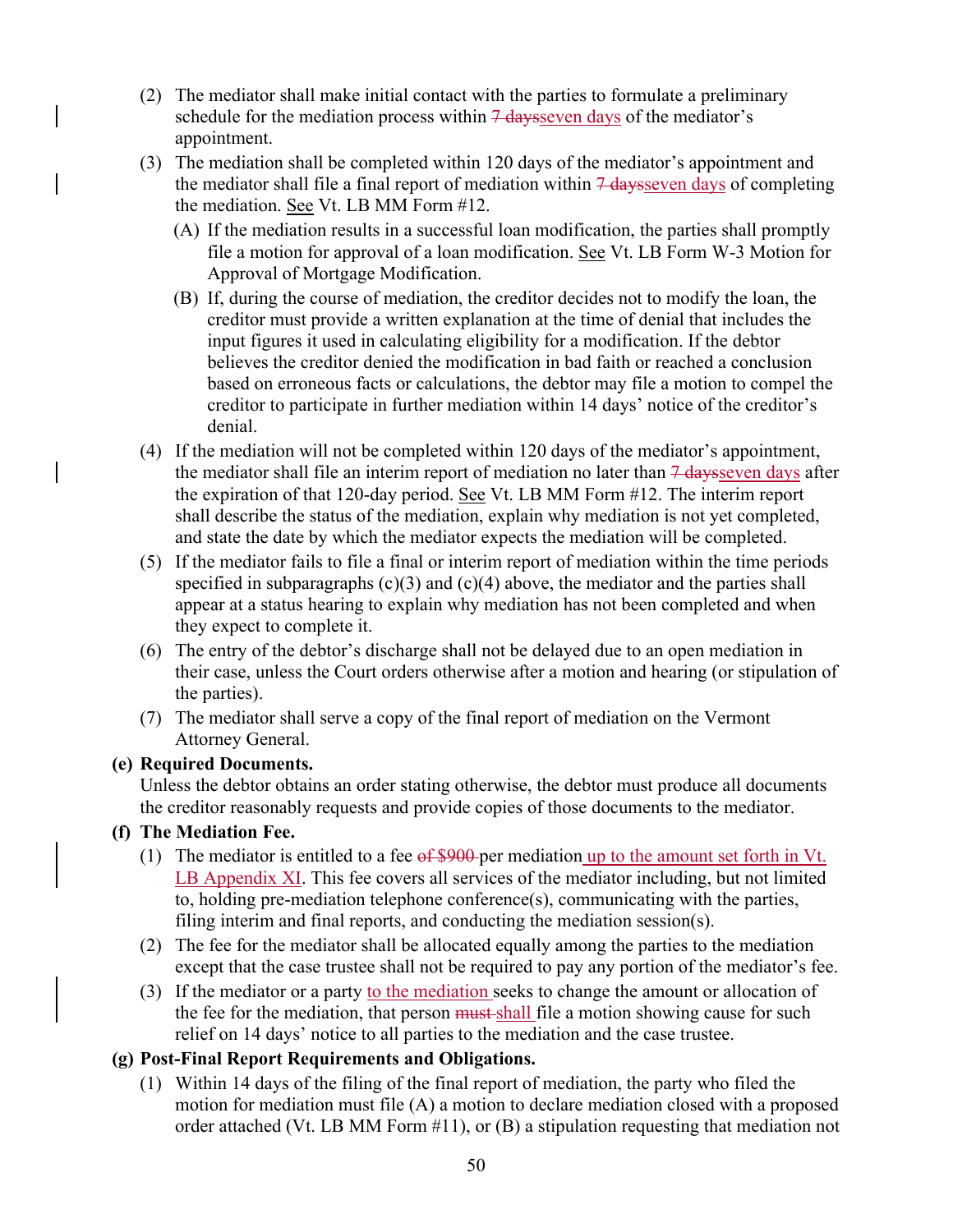be closed until a particular date or the occurrence of a particular event (e.g., the approval of a temporary payment plan or execution of a final modification agreement).

(2) If the party who filed the motion for mediation fails to timely file a motion to close mediation, or if at any time during the mediation process the party who initiated the mediation is not complying with this Rule, the mediator or any party to the mediation may file a motion to close mediation. See Vt. LB MM Form #11.

### **(h) Mediator Prohibited from Testifying About the Mediation.**

Mediators may not be required to testify in any action relating to any mortgage or debt that was at issue in a mediation conducted pursuant to this Rule.

#### **(i) Retention of Jurisdiction.**

This Court retains jurisdiction to interpret and enforce any agreement or result obtained through mediation conducted pursuant to this Rule.

**(j) Service.** 

Whenever a debtor is required to serve a creditor under this Rule, the debtor must serve the creditor at the address set forth on the creditor's proof of claim, if a proof of claim has been filed.

## **VT. LBR 4002-1. DEBTOR'S DUTIES – GENERALLY.**

## **(a) Certificate from Approved Nonprofit Budget and Credit Counseling Agency.**

- (1) General Requirement. A debtor who is an individual must file with the petition a certificate from an approved nonprofit budget and credit counseling agency evidencing the debtor's completion of the mandatory credit counseling course and compliance with the requirements of  $\S 109(h)(1)$  of the Code. See also 11 U.S.C.  $\S 111$ .
- (2) Temporary Waiver. In order to obtain a temporary waiver of  $\S$  109(h)(1)-of the Code, the debtor must attach a separate sheet to the petition explaining (a) the efforts they debtor made to timely obtain briefing about credit counseling, (b) why the debtor was unable to obtain the certificate before filing for bankruptcy, and (c) the exigent circumstances that forced the debtor to file for bankruptcy without the credit counseling certificate. The Court may hold an expedited hearing on 3 business daysthree business days' notice to the debtor, debtor's attorney (if any), case trustee, United States trustee, and any other interested parties that filed a notice of appearance in the case. If the Court grants a debtor's request for temporary waiver, the debtor will have 30 days to obtain credit counseling and file a certificate evidencing compliance with the requirements of §  $109(h)(1)$  of the Code. The debtor may move for an additional 15-day extension upon a showing of cause. A debtor's failure to file a certificate from an approved nonprofit budget and credit counseling agency within the additional time allowed by the Court subjects the case to dismissal without further notice or hearing.
- (3) Permanent Waiver. If a debtor seeks a permanent waiver of  $\S$  109(h)(1) of the Code, the debtor must file a motion that includes an affidavit setting forth facts in support of the request, and must serve the motion on the case trustee, all creditors, and the United States trustee. See Vt. LBR 9013-4(10).
- **(b) Filing Payment Advice Cover Sheet.**  See Vt. LBR 1007-1(d).

## **(c) Document Production Prior to the First Meeting of Creditors.**  See also Vt. LBR 2003-1(b).

(1) If a debtor is unable to file the schedules, statements, and other required documents at least <del>7 days</del> seven days before the date of the first meeting of creditors (see subparagraphs  $(c)(2)$ –(4) below), the debtor must notify all creditors of this fact. With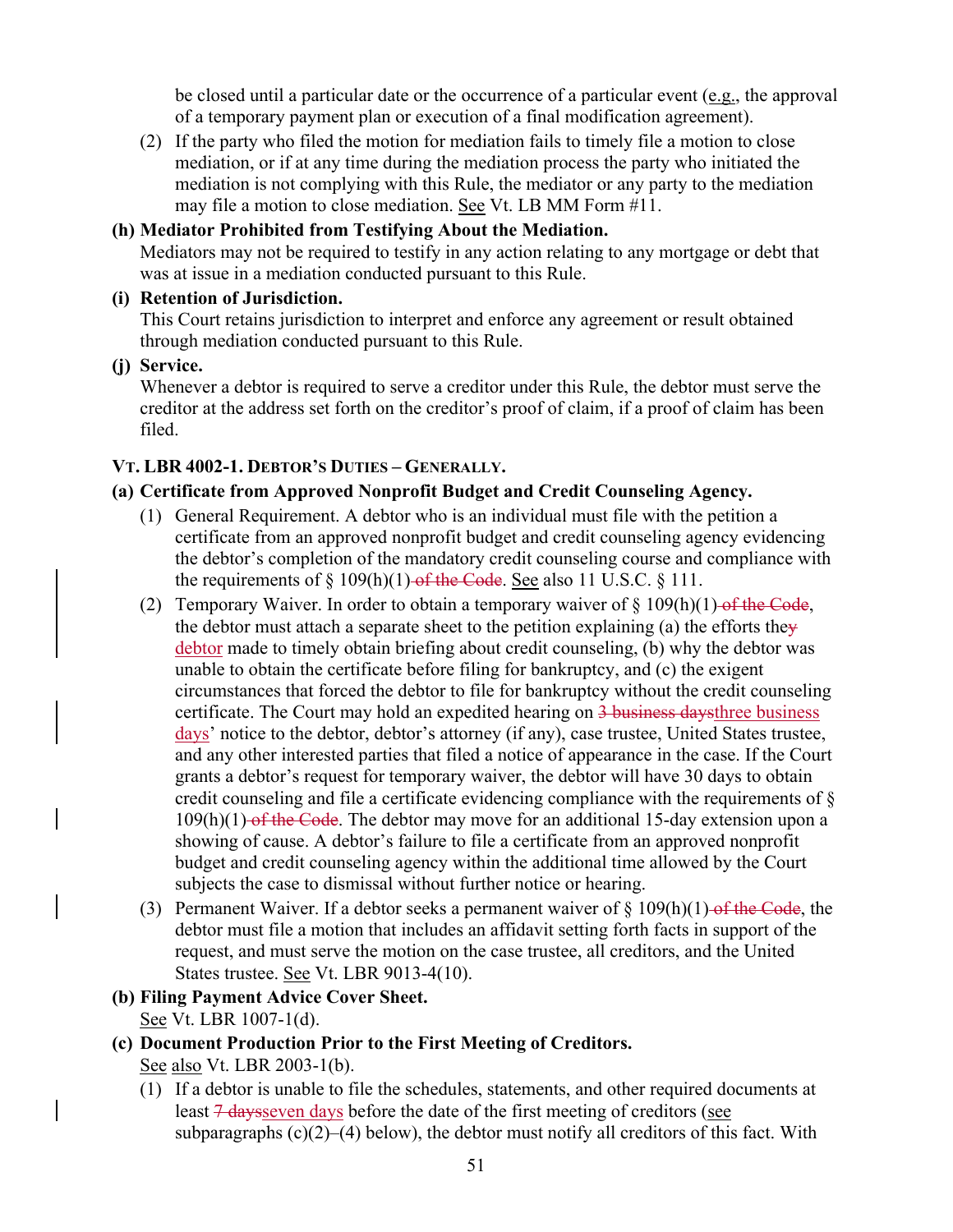the case trustee's consent, the debtor may reschedule the meeting of creditors to the next available date. However, if the debtor is unable to obtain the trustee's consent to reschedule the meeting, the debtor and the debtor's attorney (if any), must appear at the originally scheduled meeting of creditors.

- (2) In all chapter 7 cases, to the extent applicable, the debtor must provide the case trustee with the following documents at least  $7$  days seven days before the first scheduled meeting of creditors:
	- (A) for each residence, condominium, cooperative apartment, mobile home, lot, real property or time-share the debtor ownsed or listedset forth on the debtor's schedules:
		- (i) a copy of the deed and all mortgage deeds showing recording information or stock certificates,;
		- (ii) recent evidence of value (e.g., tax bill, grand list value) and copies of all appraisals performed within the last three years $\div$ ; and
		- (iii) current mortgage statements, including the pay-off figure as of the most recent mortgage statement;
	- (B) for each motor vehicle, snow machine, all-terrain vehicle, trailer, boat, airplane, piece of equipment or machinery, or other personal property that is titled or registered, which the debtor owns or listed on the bankruptcy schedules:
		- (i) a copy of the current title or, if none, a copy of the current registration,;
		- (ii) if the asset is collateral for a secured debt, the most recent statement of balance due from the secured creditor $\frac{1}{x}$ ; and
		- (iii) a copy of the most recent appraisal or valuation;
	- (C) for each bank account in which the debtor had an interest within three months of the bankruptcy filing, copies of the monthly bank statements for the three-month period prior to and through the date of filing;
	- (D) for any personal injury lawsuit or other lawsuit or cause of action in which the debtor has an interest or believes they may have an interest, as of the date of the bankruptcy filing, including all those set forth on Official Form 106 A/B or Official Form 206 A/B of the debtor's schedules:
		- (i) the name and address of the attorney representing the debtor in the action $\frac{1}{x}$  and
		- (ii) a copy of the complaint and any correspondence with respect to the status of the action, or a brief statement of the cause of action, and the anticipated parties if no lawsuit has yet been commenced;
	- (E) copies of completed federal and state income tax returns, including all schedules and attachments, for the two years prior to the year of the filing of the bankruptcy case, see also Vt. LBR 4002-2;
	- (F) for all asset transfers within one year prior to the bankruptcy filing, any documents evidencing those transfers, including copies of the bills of sale, closing statements, deeds, and divorce decrees;
	- (G) for all retirement plans, annuities, or life insurance policies in which the debtor had an interest within one year prior to the bankruptcy filing:
		- (i) a statement of current value, ; and
		- (ii) statements showing all activities in each retirement plan, annuity, or insurance policy for the 12 months prior to bankruptcy the filing date;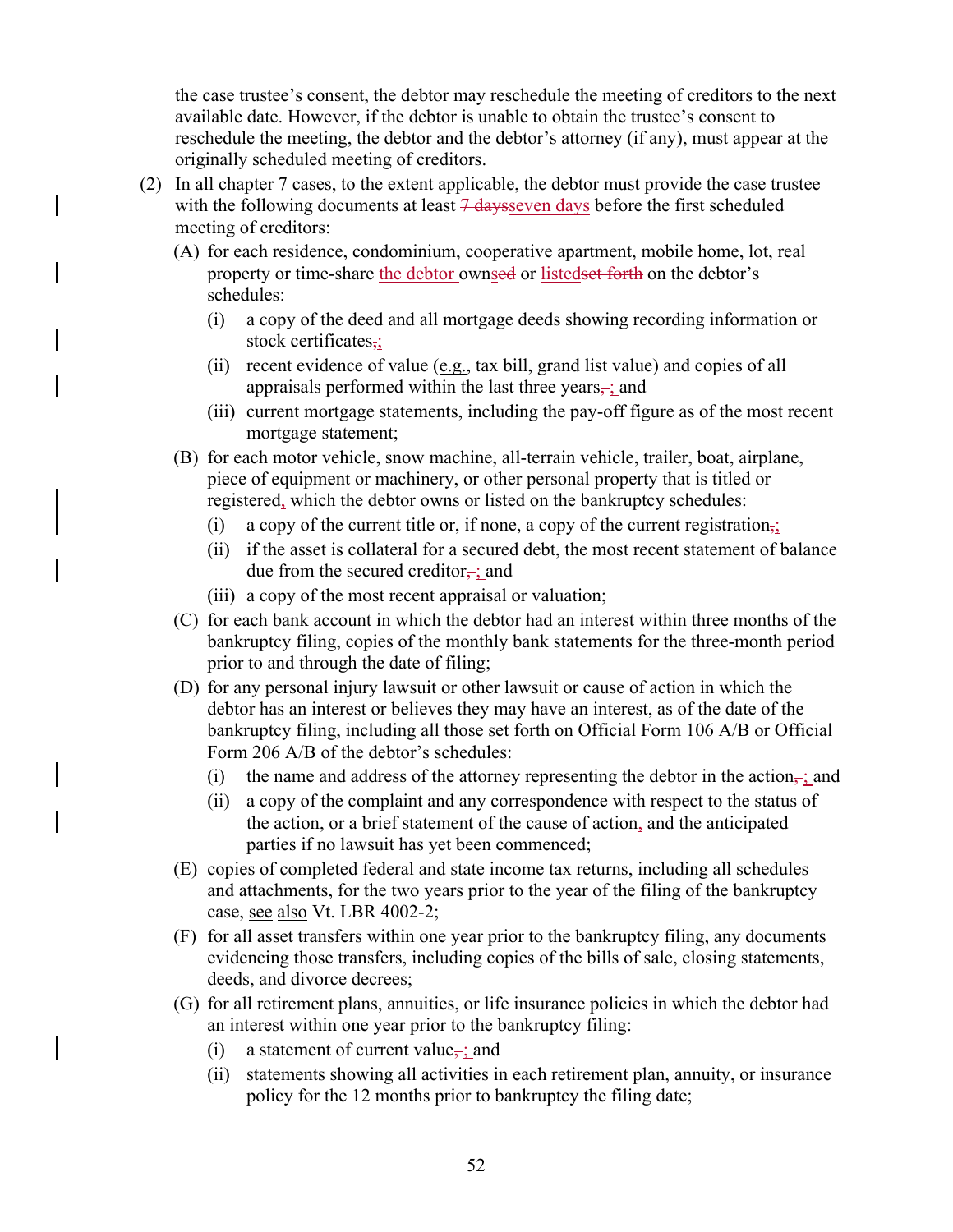- (H) a copy of any decree of divorce entered within one year of the bankruptcy filing and any State of Vermont Form 813A "Financial Affidavit" or 813B "Financial Affidavit of Property and Assets" filed during the course of the divorce proceedings, or equivalent inventory documents; and
- (I) copies of all child support orders currently in effect or pending before any court.
- (3) In chapter 13 cases, to the extent applicable, the debtor must provide the trustee, at least 7 daysseven days before the first scheduled meeting of creditors: the documents set forth in subparagraph (2) above, as well as proof of insurance on all improved real estate, mobile homes, motor vehicles, boats, and business assets. If any of these assets are not insured, the debtor must also provide a written statement indicating which assets are not insured and explaining why.
- (4) The debtor must also provide any additional documents (or copies thereof) as the case trustee reasonably requests and which the debtor has available.
- (5) The debtor (or the debtor's principal in entity cases) must also bring the following documents to the meeting of creditors: (A) a government-issued photo identification card, and (B) the debtor's social security card. If the debtor does not have a social security card, then the debtor must bring one of the following documents, containing the debtor's social security number, to the meeting of creditors: a medical insurance card, a recent payment advice, a current W-2 form, a current IRS Form 1099, or an original Social Security Administration report.
- (6) Individual chapter 11 debtors must provide to the United States trustee, at least  $\frac{1}{7}$ daysseven days before the date of the first scheduled meeting of creditors, the same documents that individual chapter 7 and 13 debtors must provide to the case trustee.

## **(d) Chapter 11 Debtor's Books and Records.**

Upon filing a bankruptcy petition, a chapter 11 debtor must close and preserve its present books of account, close all bank accounts, and open and maintain new books of account and bank accounts. If a chapter 11 debtor operates as a debtor-in-possession, it must document all income, expenditures, receipts, and disbursements, and other necessary financial information in the new books of account, and designate the account holder on all bank accounts and checks as a "debtor-in-possession."

#### **(e) Chapter 11 Debtor's Monthly Operating Reports.**

- (1) Each-All chapter 11 debtors must file original, signed monthly operating reports as required by  $-\xi$  1106 of the Code on the forms designated by the United States trustee.
- (2) Small business chapter 11The debtors, and all *pro se* chapter 11 debtors, must also send theeach original, signed monthly operating report, along with the corresponding bank statements and copies of cancelled checks (with account numbers redacted), to the United States trustee.
- (3) Non-small business chapter 11 debtors represented by counsel must comply with 28 C.F.R. Part 58, which requires debtor's counsel to retain the original, signed monthly operating reports.
- $(1)(4)$  If the Court has directed the appointment of a chapter 11 operating trustee under § 1104, such operating trustee shall comply with all applicable If a chapter 11 trustee has been appointed, that trustee shall be responsible for filing the monthly operating reports requirementsand serving the original reports with supplemental supporting records.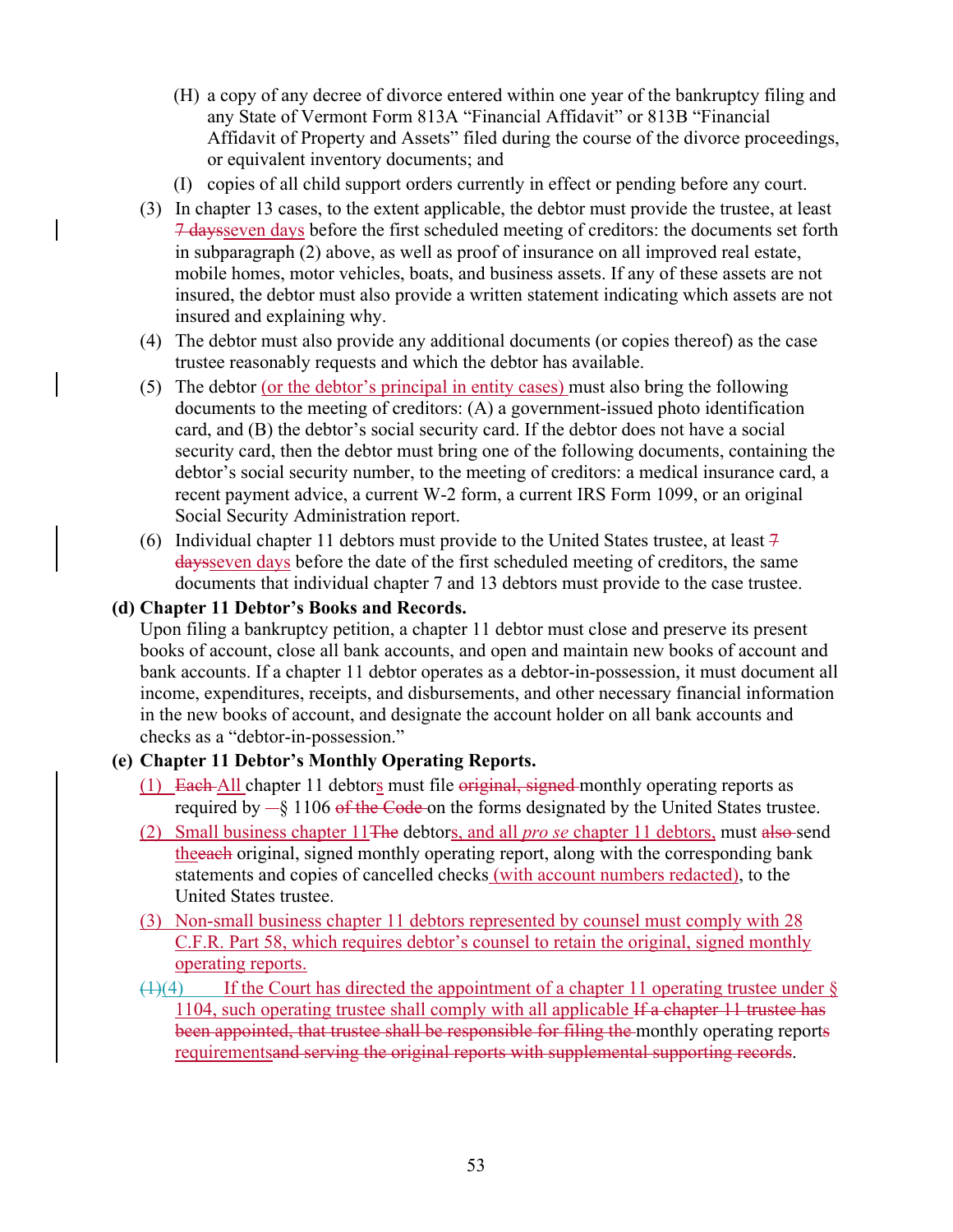## **(f) United States Trustee Operating Guidelines.**

A chapter 11 debtor must comply with all operating guidelines issued by the United States trustee, unless the Court, for good cause shown and after proper notice, modifies or waives the debtor's obligation to do so.

### **VT. LBR 4002-2. DEBTOR'S DUTIES – FURTHER REQUIREMENTS REGARDING TAX RETURNS.**

### **(a) Creditor's Request for Tax Return.**

A creditor may request a copy of a debtor's federal income tax return for the most recent tax year ending immediately before the commencement of the debtor's case. The request must

- (1) comply with  $\S$  521(e)(2)(A)(ii) of the Code,
- (2) be made in writing and either be on, or substantially conform with Vt. LB Form L-1 ("§ 521(e)(2) Request for Copy of Debtor's Tax Returns"),
- (3) be filed and served no fewer than 14 days before the meeting of creditors, and
- (4) contain a certificate of service affirming when and how the creditors served the request on the debtor, the debtor's attorney (if any), the joint tax filer (if any), the case trustee, and the United States trustee.

### **(b) Debtor's Response to Request for Tax Return.**

- (1) Compliance. It is the debtor's responsibility to redact all personally data-identifiableers information in a tax return prior to delivering it to the requesting creditor. See Vt. LBR 5001-3(b). After complying with the creditor's request for a tax return, the debtor must file a certification of compliance that substantially conforms to Vt. LB Form L-1  $\frac{16}{5}$ "§ 521(e)(2) Request for Debtor's Debtor's Tax Returns."
- (2) Objection. If a debtor disputes the requesting party is a creditor in the debtor's case, or disputes the requesting creditor's right to see their debtor's tax return, the debtor may file an objection to the request, provided they do so at least  $\frac{7 \text{ days}}{2 \text{ days}}$  prior to the meeting of creditors.
- (3) Consequences of Failure to Respond; Motion to Compel. If a debtor neither complies with nor objects to a creditor's request for a copyies of a tax return, the requesting creditor may file a motion to compel the debtor to supply the requested tax return. If the Court deems a hearing is necessary, it will hold an expedited hearing on 3 business daysthree business days' notice to the parties. A motion to compel must include:
	- (A) the date of the creditor's request,
	- (B) an affirmation made pursuant to 28 U.S.C. § 1746 that (i) the creditor's request was timely and procedurally sufficient, and (ii) the creditor has not received a copy of the tax return it requested $\frac{1}{2}$
	- (C) a description of the creditor's status in the case,:
	- (D) a description of the specific tax information sought $\frac{1}{2}$ ;
	- (E) a statement that the creditor cannot obtain the information from any other source, ; and
	- (F) a statement explaining  $why$  the creditor's needs for the tax return.

#### **(c) Request that a Debtor File Copies of Tax Returns with Court.**

If, pursuant tounder  $\S$  521(f) of the Code, a party in interest or the United States trustee seeks to compel an individual debtor to file copies of their tax returns with the Court, that party or trustee must file a motion on notice to the debtor, the debtor's attorney (if any), the case trustee, and the United States trustee.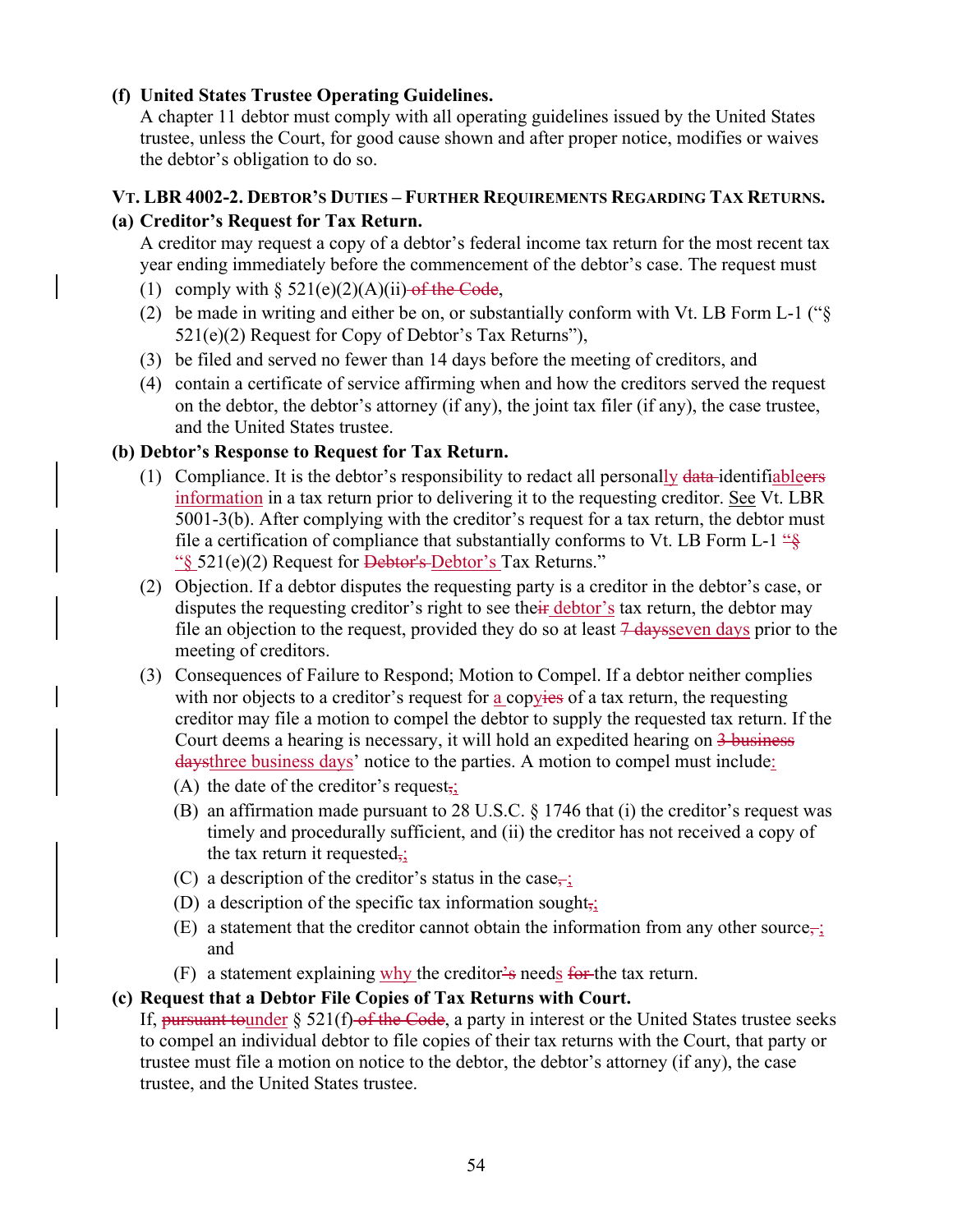### **(d) Request for Access to Tax Returns Filed with Court.**

If a debtor stipulates to a party in interest having access to the debtor'sir tax returns, no hearing is required. In the absence of the debtor's consent, the movant must serve the motion on the debtor, the debtor's attorney (if any), the case trustee, and the United States trustee, pursuant to the conventional noticing procedure. See Vt. LBR 9013-3. A motion requesting access to tax returns must

- (1) describe the movant's status in the case,
- (2) specify the tax return sought,
- (3) contain a statement that the movant cannot obtain the information from any other source, and
- (4) contain a statement explaining the movant's need for the tax return.

#### **(e) Duties of Chapter 11 Small Business Debtors.**

A chapter 11 debtor must file a paper copy of its most recent federal income tax return with the Court. These tax returns will not be accessible to the public and will be available only to parties in interest and upon motion. See also Vt. LBR 5003-4. A chapter 11 small business debtor must also deliver a copy of their tax return to the United States trustee and to the case trustee (if any).

### **VT. LBR 4002-3. CURRENT CONTACT INFORMATION.**

#### **(a) Debtors.**

Throughout a bankruptcy case, the debtor has a continuing duty to keep the Clerk's Office informed of the debtor'siff current mailing address. If a debtor's address changes during the course of the bankruptcy case, the debtor must promptly file a statement of address change with the Clerk. See Vt. LB Form M.

#### **(b)** *Pro Se* **Parties.**

A debtor or creditor who appears in a bankruptcy case without an attorney (i.e., a *pro se* party) must comply with paragraph (a) above, and also provide the Clerk's Office with a current telephone number (if any), and a current e-mail address (if any). If the mailing address, telephone number, or e-mail address changes during the course of the debtor's bankruptcy case, the *pro se* party must promptly file a statement of change with the Clerk. See Vt. LB Form M.

#### **VT. LBR 4003-1. EXEMPTIONS.**

Property claimed as exempt in Official Form B106C ("Schedule C: The Property You Claim as Exempt (Individuals)") of a bankruptcy petition must be specific; general descriptions, such as "automobile," "various," or "common stock" are not sufficient. The debtor must also set forth on Official Form B106C the statutory citations including the relevant subsections authorizing an exemption together with the value claimed as exempt. In a joint case, the debtors must separately identify the exemptions claimed by each debtor. See Vt. LBR 1015-1(a)(1).

#### **VT. LBR 4003-2. AVOIDING JUDICIAL LIENS THAT IMPAIR AN EXEMPTION.**

- **(a) Motion to Avoid a Judicial Lien under § 522(f) of the Code in a Chapter 7 or 12 Case.**  In a chapter 7 case, a motion to avoid a judicial lien that impairs an exemption must be filed before the case is closed. In a chapter 12 case, this type of motion must be filed in time to be heard at or before the date of the confirmation hearing. In both instances, t<sup>The debtor</sup> must attach to the motion a copy of the judgment order with proof of perfection and include in the motion:
	- (1) a clear description of the property subject to the lien in question,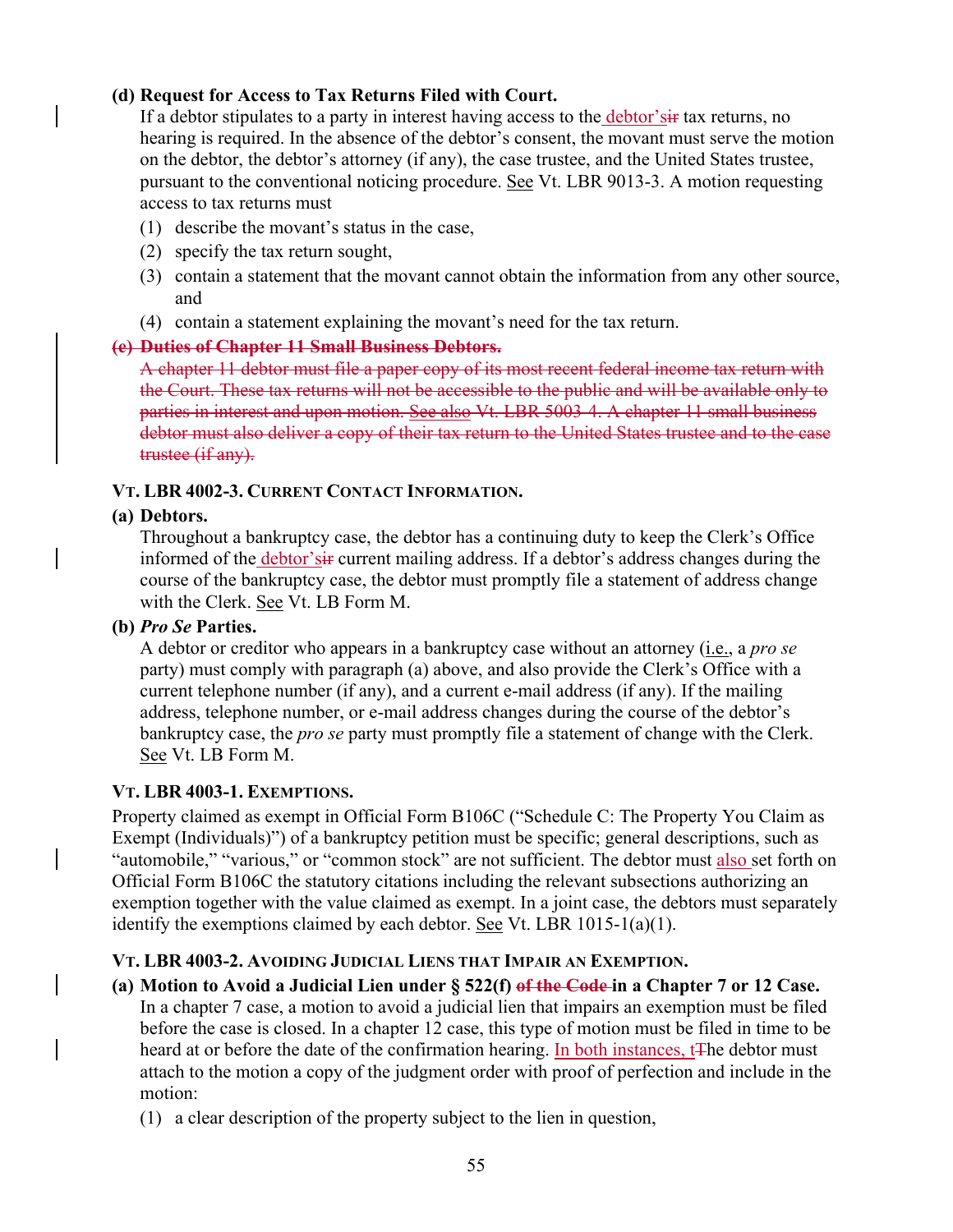- (2) the value of the property,
- (3) the basis for the property valuation,
- (4) the name and address of each entity that holds a lien of record against the property and the recording reference for each lien (including town, book, page and date of recording),
- (5) the amount due on each lien,
- (6) the amount of the claimed exemption, and
- (7) the basis for alleging the lien to be avoided is a judicial lien.

#### **(b) Identification of Judicial Liens Subject to Avoidance in a Chapter 12 Plan.**

In a chapter 12 case, the debtor must (1) identify in the chapter 12 plan any judicial lien they seek to avoid under § 522(f), (2) include in their list of unsecured debt the amount of the claim underlying that lien, and (3) include that claim in their projection of the minimum dividend for general unsecured creditors. The debtor must specify the treatment of the lien and underlying debt in both the chapter 12 plan and the confirmation order.

**(b)(c) Motion to Avoid a Judicial Lien under § 522(f) of the Code in a Chapter 13 Case.**  In a chapter 13 case, aA motion under  $\S$  522(f) in a chapter 13 case to avoid a judicial lien which impairs an exemption must be made in Part 3.4 (and noted on Part 1.1) as part of the chapter 13debtor's plan. See Vt. LBR 3015-1; see also Official Form 113.

#### **(d) Contents of the Motion to Avoid a Judicial Lien in a Chapter 13 Case.**  In addition to the information required by Part 3.4 of Official Form 113, t<sub>The debtor must</sub> docket the plan a second time and designate it as a "motion to avoid lien," and attach to the following documents as exhibitsmotion:

- (1) a copy of the judgment order with proof of perfection,
- (2) a certificate of service,
- (3) a proposed order, and

(4) a notice of motion setting the hearing for a date prior to the plan confirmation date if possible.

#### **(c) Identification of Judicial Liens Subject to Avoidance in a Chapter 12 Plan.**

In a chapter 12 case, the debtor must (1) identify in the chapter 12 plan any judicial lien they seek to avoid pursuant to  $\S$  522(f) of the Code, (2) include in their list of unsecured debt the amount of the claim underlying that lien, and (3) include that claim in their projection of the minimum dividend for general unsecured creditors. The debtor must clearly specify the treatment of the lien and underlying debt in both the chapter 12 plan and the confirmation order.

#### **(d)(e) Orders Granting Motions to Avoid Judicial Liens in Chapter 12 and 13 Cases.**

Unless the Court approves different terms after notice to the lien holder and the case trustee, every proposed order avoiding a judicial lien under  $\S$  522(f) of the Code-must

- (1) specify that the lien is avoided only if the case is not dismissed,
- (2) state that if the case is dismissed, the order granting the motion to avoid the lien is void,
- (3) state that the order is conditional and of no effect unless it contains a certification by the case trustee that the debtor satisfied all of their obligations in the case and the case was not dismissed, and
- (4) include the following trustee certification language if the case is pending under chapters 12 or 13 as of the date the proposed order is filed:

*Certification of Chapter 12/13 Trustee* 

*I, [name], the Chapter 12/13 Standing Trustee for the District of Vermont, hereby certify under penalty of perjury under the laws of the United States of America that the Debtor has completed his/her Chapter 12/13 Plan.*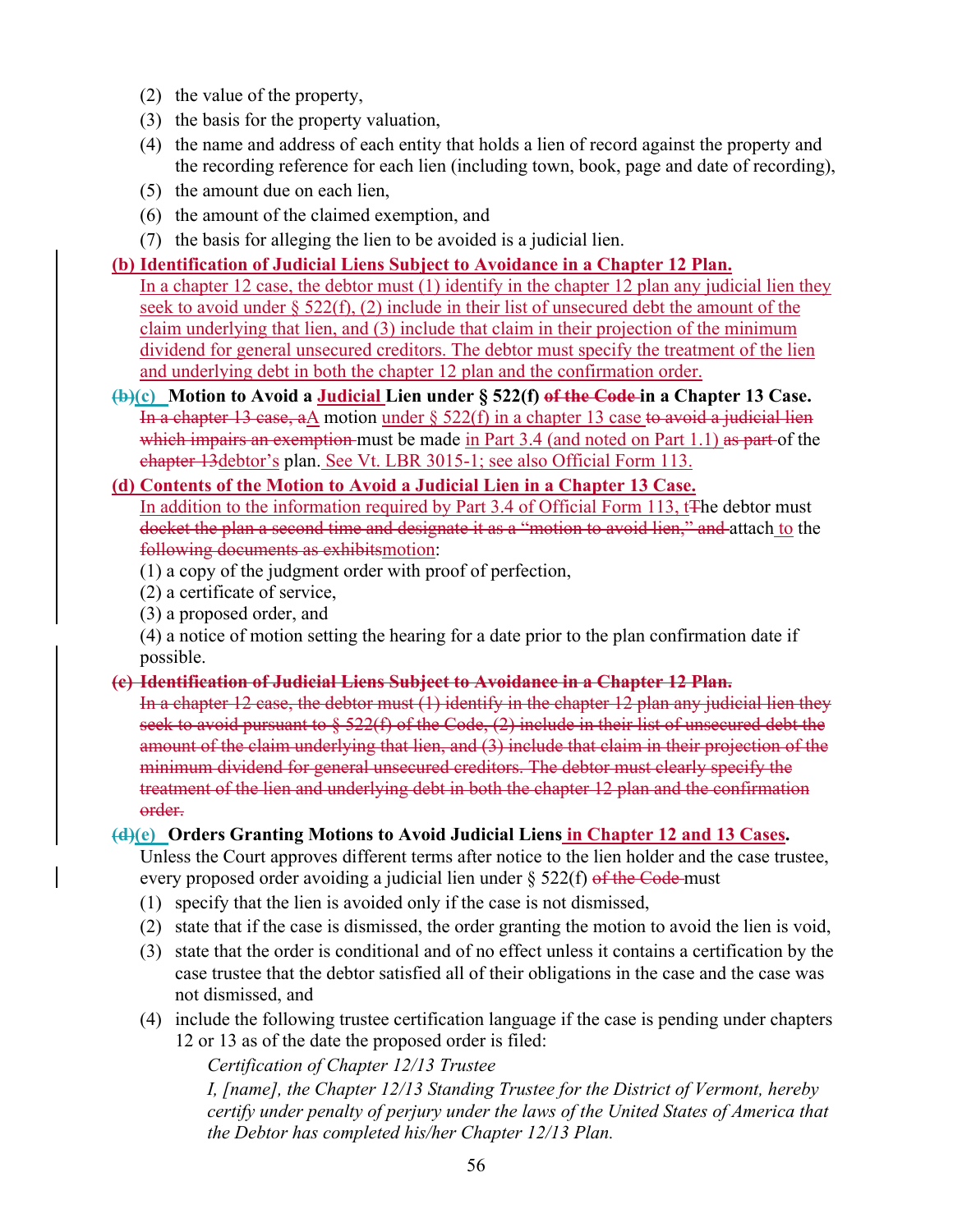*Dated:*  $\qquad \qquad$  [signature]  *Chapter 12/13 Trustee* 

#### See also Vt. LBR 3013-1.

#### **VT. LBR 4004-2. DISCHARGES.**

See also Vt. LBR 7041-1.

**(a) Official Form 423 Required to be Filed Beforeand Motion for Entry of Discharge in Individual Chapter 7, 11, and 13 Cases.** 

Before entry of the discharge order, every individual chapter 7, 11, and 13 debtor must file Official Form 423 ("Certification About a Financial Management Course,") to evidence completion of the post-petition financial management course, unless the agency which administered the course has already filed the required certificate.

- (1) Deadline for Filing Official Form 423. In a chapter 7 case, each individual debtor must file Official Form 423 within 60 days after the first date set for the meeting of creditors. In chapter 11 or 13 cases, each individual debtor must file Official Form 423 either by the date the last payment is due under the debtor's confirmed plan or the date the debtor files a motion for entry of a discharge order, whichever is earlier. If an individual debtor fails to timely file the Official Form 423, the debtor's case may be closed without entry of a discharge order.
- (2) Motion to Enlarge Filing Deadline. If, prior to the closing of a case, an individual debtor who has failed to timely file Official Form 423 seeks to file Official Form 423, that debtor must first file a motion to enlarge the time *nunc pro tunc*. The motion must demonstrate cause to enlarge the time and be accompanied by the debtor's affidavit or certification, made under penalty of perjury, explaining the reason for the failure to timely file Official Form 423.
- **(b) Certification of Compliance and Motion for Entry of Discharge Order in Chapter 13.**  In order to obtain a discharge under  $\S$  1328(a), a chapter 13 debtor must file a certification of compliance with 28 U.S.C. § 1746 and a motion requesting the entry of a discharge order.
	- (1) Contents of Motion. In the motion, the debtor must affirm they
		- (A) have made all payments required under the confirmed chapter 13 plan;
		- (B) have fully complied with the terms of the confirmed plan;
		- (C) have completed a post-petition instructional course concerning personal financial management as described in § 111 and filed a copy of Official Form 423, (see paragraph (a) above), either prior to or with the certification and motion;
		- (D) either
			- (i) were not required by any judicial or administrative order or law to pay a domestic support obligation during the pendency of the chapter 13 case,
			- (ii) were required to pay a domestic support obligation during the chapter 13 case and have made all required payments on said obligation due through the date of the motion;
		- (E) have not received a discharge in a chapter 7, 11, or 12 bankruptcy case during the four-year period preceding the date that the debtor filed the present chapter 13 case, and have not received a discharge in any prior chapter 13 case during the two-year period before the debtor filed the present case; and
		- (F) either have not claimed a homestead exemption in excess of the cap described in  $\S 522(q)(1)$  or have no reason to believe there is any pending investigation or proceeding in which the debtor may be found guilty of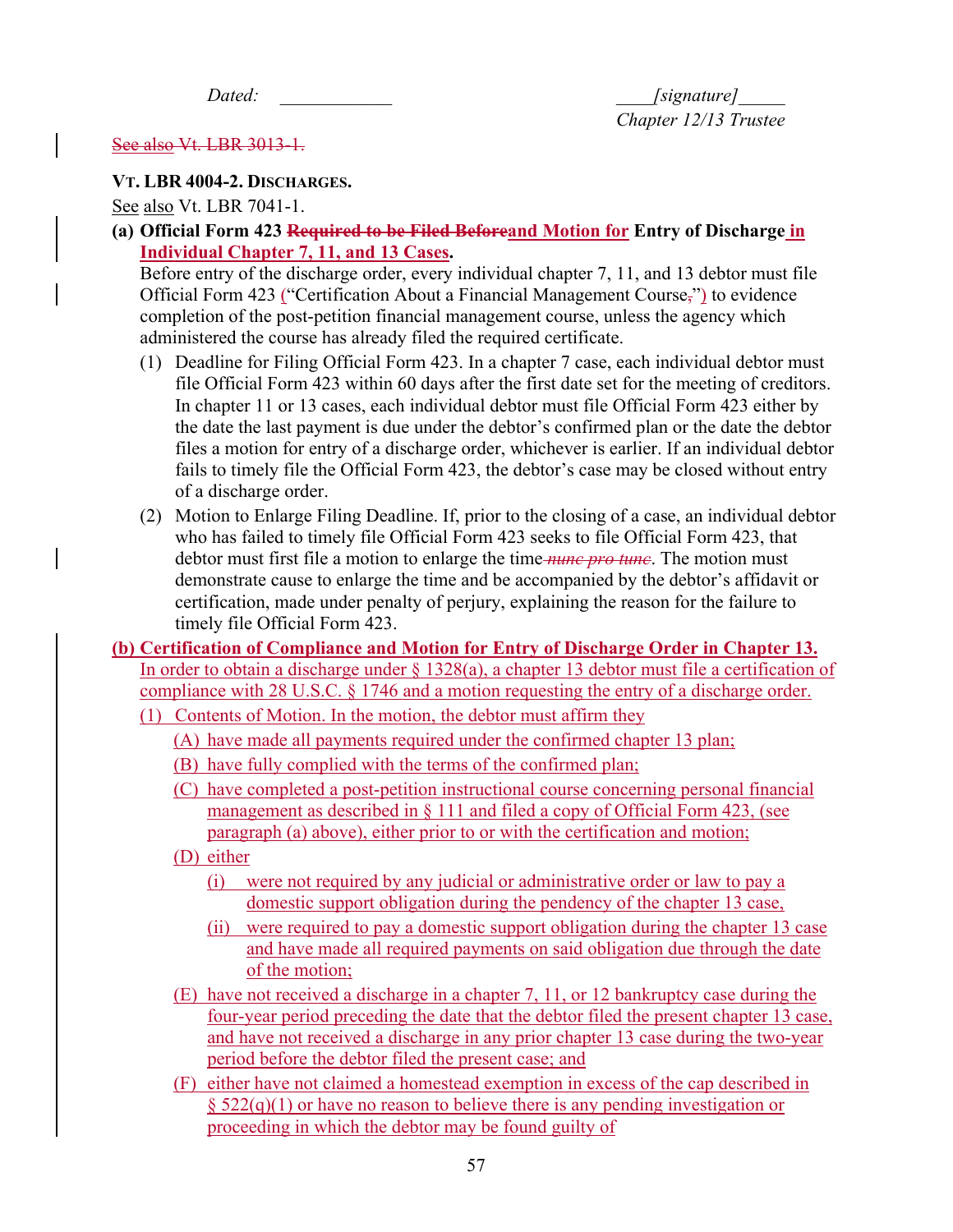- (i) a felony involving the abuse of bankruptcy law,
- (ii) a violation of federal or state securities law,
- (iii) fraud, deceit or manipulation in a fiduciary capacity involving the purchase or sale of any securities,
- (iv) a civil offense under 18 U.S.C. § 1964,
- (v) or a criminal act, any intentional harm to another, or willful or reckless misconduct that caused serious physical injury or death to another individual in the preceding 5 years.
- (2) Service of the Debtor's Certification and Motion. The debtor must serve the certification and motion on any party to whom a debtor owes a domestic support obligation(s), the chapter 13 trustee, the United States trustee, and any parties who have appeared in the case. See also Vt. LBR 9013-4(b)(13).
- (3) Consequences of Failure to File the Certification and Motion. If the debtor fails to timely file the certification and motion, the debtor will not be eligible for a bankruptcy discharge in the case.
- (4) Debtor Attorney's Certification. If an individual chapter 13 debtor was represented by an attorney in the case, the debtor's attorney must (A) certify that they have explained the requirements for a discharge to the debtor, (B) certify that to the best of their knowledge the debtor qualifies for a discharge under  $\S$ § 521, 1308, and 1328(a), (g)(1), and (h), and (C) file their certification with the debtor's certification and motion. See Vt. LB Form O-2.
- **(b)(c) Certification of Compliance and Motion for Entry of Discharge Order in Individual Chapter 12 Cases pursuant to § 1228(a).**

In order to obtain a discharge under  $\S 1228(a)$  of the Code, every individuala chapter 12 debtor must file a certification of compliance with 28 U.S.C. § 1746 and a motion for entry of a discharge order.

- (1) Contents of Motion. In the motion, the individual chapter 12 debtor must affirm they
	- (A) have made all payments required under the confirmed chapter 12 plan;
	- (B) have fully complied with the terms of the plan;
	- (C) either,
		- (i) were not required by any judicial or administrative order or law to pay a domestic support obligation during the pendency of the chapter 12 case, or
		- (ii) were required to pay a domestic support obligation during the chapter 12 case and made all required payments on the obligation due through the date of the motion, and
	- (D) either have not claimed a homestead exemption in excess of the cap described in §  $522(q)(1)$  of the Code, or if so, have no reason to believe there is any pending investigation or proceeding in which the debtor may be found guilty of
		- (i) a felony involving the abuse of bankruptcy law,
		- (ii) any violation of federal or state securities law,
		- (iii) fraud, deceit or manipulation in a fiduciary capacity involving the purchase or sale of any securities,
		- (iv) any civil offense under 18 U.S.C. § 1964, or
		- (v) a criminal act, intentional harm to another or willful or reckless misconduct that caused serious physical injury or death to another individual in the preceding 5 years.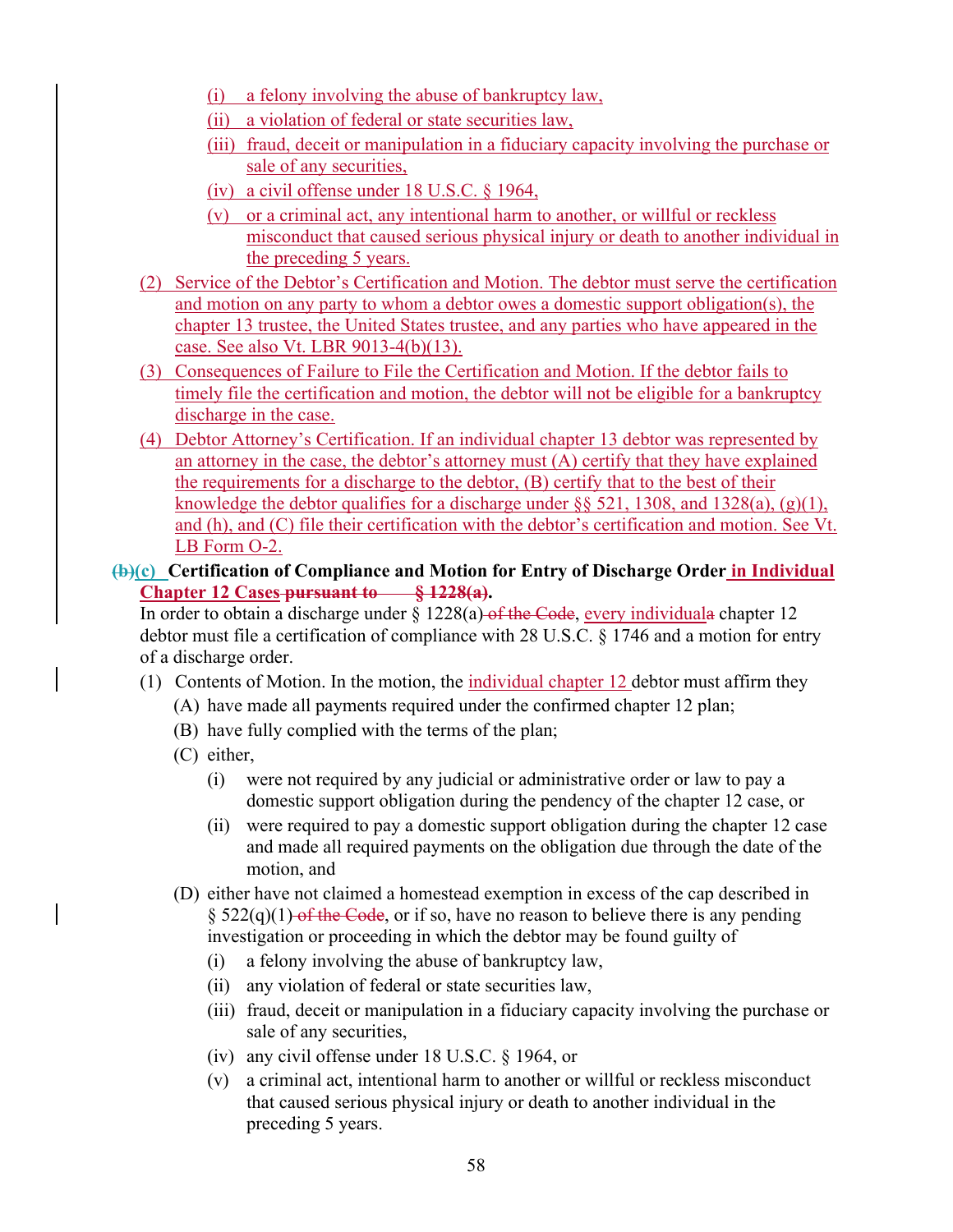- (2) Service of the Debtor's Certification and Motion. The debtor must serve the certification and motion  $\frac{u}{v}$  any party to whom the debtor owes a domestic support obligation, the chapter 12 trustee, and any parties who have appeared in the case. See also Vt. LBR 9013-4(b)(12).
- (3) Consequences of Failure to File the Certification and Motion. If the debtor fails to timely file the certification and motion, the debtor will not be eligible for a bankruptcy discharge in the case.
- (4) Debtor's Attorney's Certification. If an individual chapter 12 debtor was represented by an attorney in the case, the debtor's attorney must (A) certify that they explained the requirements for a discharge to the debtor, (B) certify that to the best of their knowledge the debtor qualifies for a discharge under  $\S$ § 521 and 1228(a) and (f) of the Code, and (C) file their certification with the debtor's certification and motion. See Vt. LB Form O-1.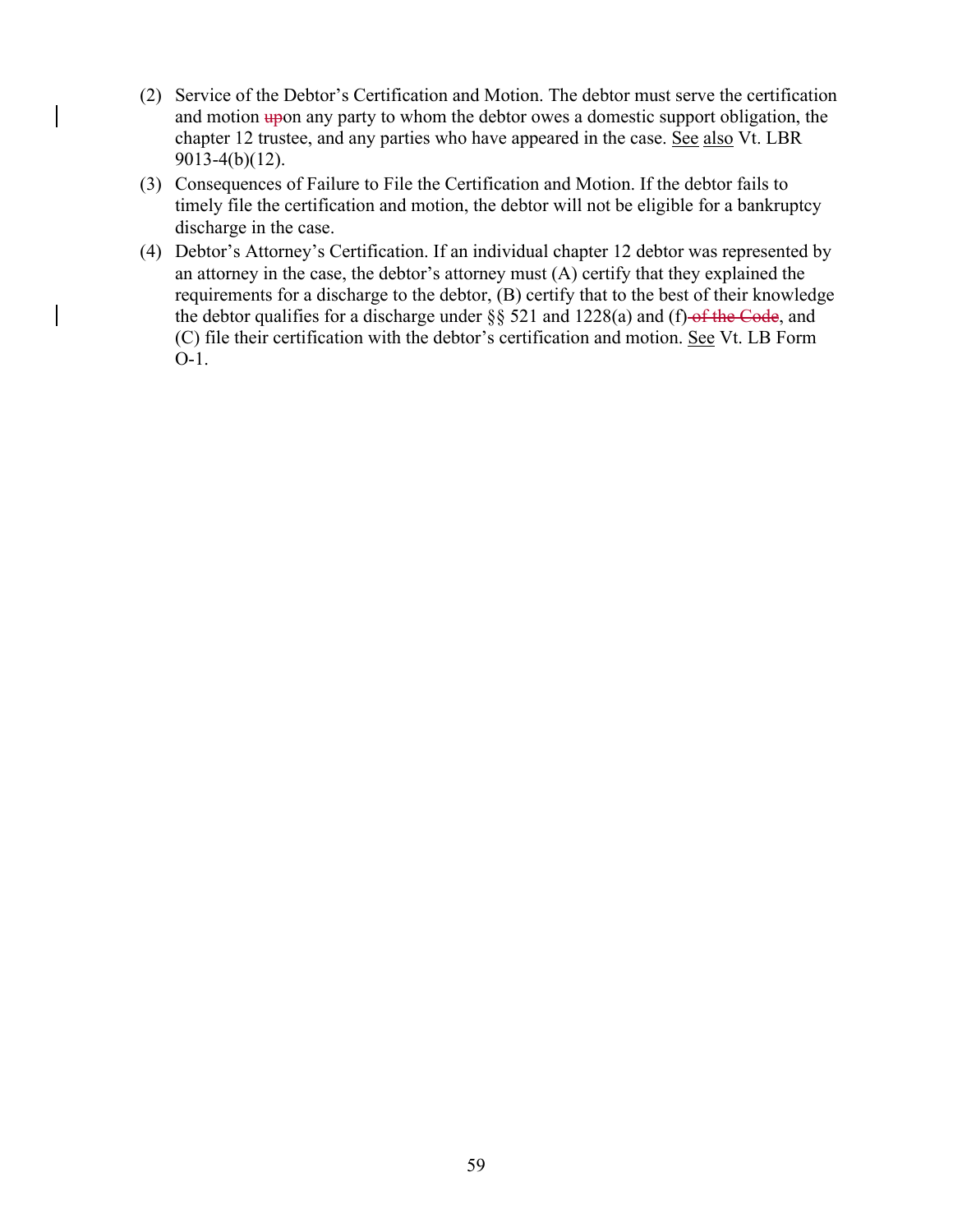- **(c) Certification of Compliance and Motion for Entry of Discharge Order pursuant to § 1328(a).**
- **(d) In order to obtain a discharge under § 1328(a) of the Code, a chapter 13 debtor must file a certification of compliance with 28 U.S.C. § 1746 and a motion requesting the entry of a discharge order.**
- **(e) Contents of Motion. In the motion, the debtor must affirm they**
- **(f) have made all payments required under the confirmed chapter 13 plan;**
- **(g) have fully complied with the terms of the confirmed plan;**
- **(h) have completed a post-petition instructional course concerning personal financial management as described in § 111 of the Code and filed a copy of Official Form 423, (see paragraph (a) above), either prior to or with the certification and motion;**
- **(i) either**
- **(j) were not required by any judicial or administrative order or law to pay a domestic support obligation during the pendency of the chapter 13 case,**
- **(k) were required to pay a domestic support obligation during the chapter 13 case and have made all required payments on said obligation due through the date of the motion;**
- **(l) have not received a discharge in a chapter 7, 11, or 12 bankruptcy case during the fouryear period preceding the date that the debtor filed the present chapter 13 case, and have not received a discharge in any prior chapter 13 case during the two-year period before the debtor filed the present case; and**
- **(m)either have not claimed a homestead exemption in excess of the cap described in 522(q)(1) of the Code or have no reason to believe there is any pending investigation or proceeding in which the debtor may be found guilty of**
- **(n) a felony involving the abuse of bankruptcy law,**
- **(o) a violation of federal or state securities law,**
- **(p) fraud, deceit or manipulation in a fiduciary capacity involving the purchase or sale of any securities,**
- **(q) a civil offense under 18 U.S.C. § 1964,**
- **(r) or a criminal act, any intentional harm to another, or willful or reckless misconduct that caused serious physical injury or death to another individual in the preceding 5 years.**
- **(s) Service of the Debtor's Certification and Motion. The debtor must serve the certification and motion upon any party to whom a debtor owes a domestic support obligation(s), the chapter 13 trustee, the United States trustee, and any parties who have appeared in the case. See also Vt. LBR 9013-4(b)(13).**
- **(t) Consequences of Failure to File the Certification and Motion. If the debtor fails to timely file the certification and motion, the debtor will not be eligible for a bankruptcy discharge in the case.**
- **(u) Debtor Attorney's Certification. If an individual chapter 13 debtor was represented by an attorney in the case, the debtor's attorney must (A) certify that they have explained the requirements for a discharge to the debtor, (B) certify that to the best of their knowledge the debtor qualifies for a discharge under §§ 521, 1308, and 1328(a), (g)(1), and (h) of the Code, and (C) file their certification with the debtor's certification and motion. See Vt. LB Form O-2.**
- **(v)(d) Motion for Entry of Hardship Discharge in Chapter 12 and 13 Cases pursuant to §§ 1228(b) or 1328(b) of the Code.**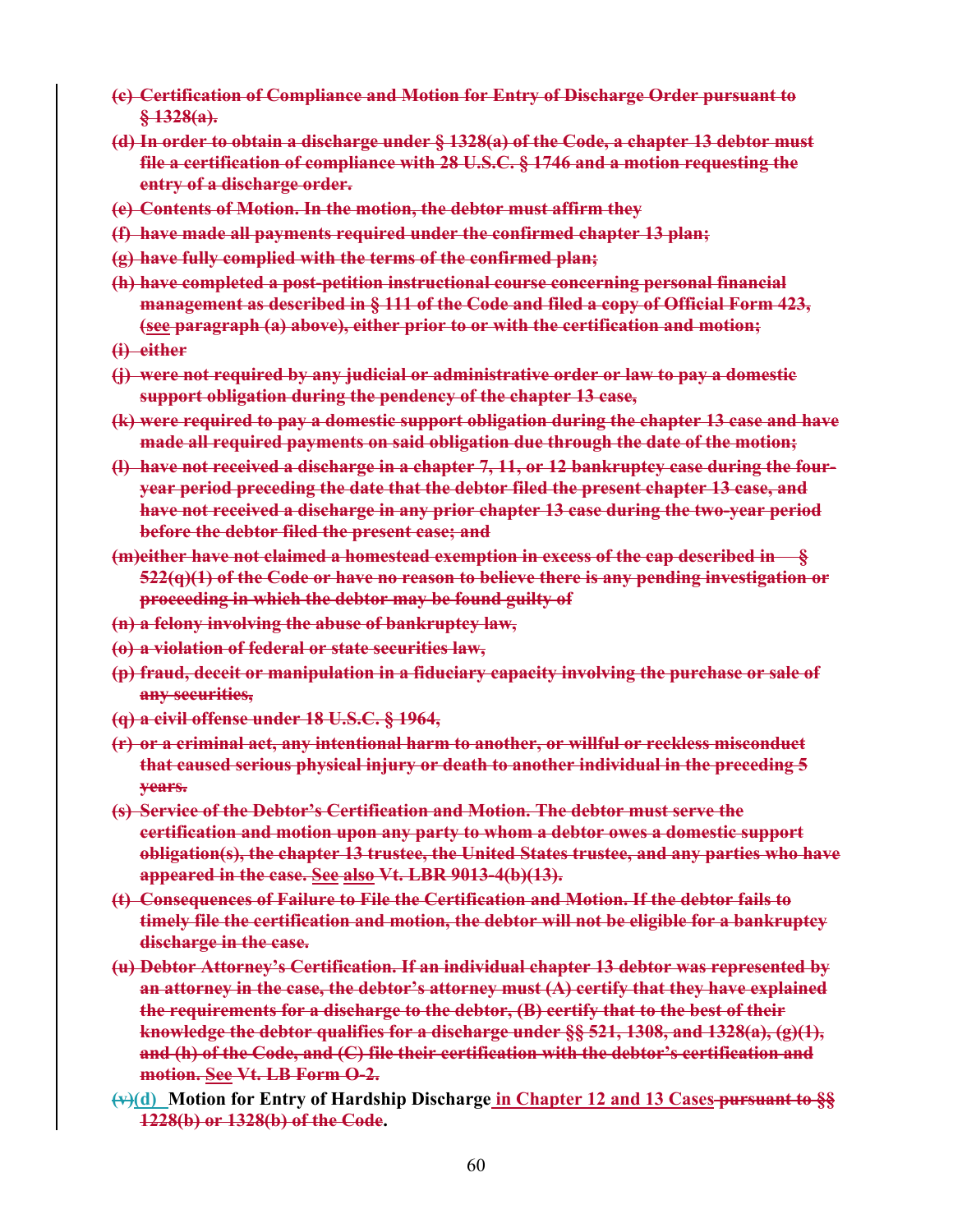If a chapter 12 or chapter 13 debtor is unable to make all of the payments required by their confirmed plan and wishes to obtain a discharge, they may file a motion for a hardship discharge under  $\S 1228(b)$  or  $\S 1328(b)$  as applicable. See Vt. LBR 9013-4(b)(12) & (13).

# **VT. LBR 4008-1. REAFFIRMATIONS.**

# **(a) General Requirements.**

Reaffirmation agreements must comply with  $\S$  524(k) of the Code, be filed on Official Form 2400A ("Reaffirmation Documents"), and include a completed Official Form 427 ("Cover Sheet for Reaffirmation Agreement"). See also Vt. LB Appendix III ("Reaffirmation Agreement Flow Chart"); Vt. LB Appendix IV ("Reaffirmation Agreement Checklist"). The party seeking approval of a reaffirmation agreement must file and serve both Official Form 2400A and Official Form 427 on the debtor, the debtor's attorney (if any), and the United States trustee.

# **(b) Additional Requirement When Debtor Identifies a Third Party as Additional Source of Funds.**

If a debtor seeking to overcome a presumption of undue hardship files a written statement that identifies a third party as an additional source of funds for making the payments under the reaffirmation agreement, that third party must either appear and present testimony affirming their ability and commitment to provide such additional funding or file an affidavit or certification made under penalty of perjury indicating:

- (1) their relationship to the debtor,
- (2) their ability and willingness to assist the debtor $\overline{\mathbf{r}}$ ;
- (3) their commitment is voluntary, and is not a guarantee or promise of payment in favor of the creditor $\frac{1}{x}$ ; and
- (4) their assistance may be a basis for the Court's approval of the reaffirmation agreement.

## **(c) When a Motion and Order are Not Required.**

No motion for approval of a reaffirmation agreement is necessary to reaffirm a debt  $(1)$ ) secured by real property, or (2) held by a credit union (as "credit union" is defined in  $\frac{8}{5}$  $\S 19(b)(1)(A)(iv)$  of the Federal Reserve Act, codified at 12 U.S.C.  $\S 461(b)(1)(A)(iv)$ .

## **VT. LBR 4070-1. INSURANCE.**

Unless specifically waived by the Court, a debtor in a chapter 11, 12, or 13 case must (a) have insurance on all property of the estate and continue to maintain that insurance throughout the duration of the case, (b) within  $\frac{7 \text{ days}}{2}$  days of a request, present proof of insurance to a creditor whose claim is secured by a lien on the subject property, and (c) present proof of insurance to the case trustee or United States trustee before or at the first meeting of creditors. See also Vt. LBR 4002-1(c).

## **VT. LBR 4071-1. VIOLATION OF THE AUTOMATIC STAY OR DISCHARGE INJUNCTION.**

A party that asks the Court to seeking the imposettion of sanctions to punish a party who violatedion of the automatic stay or the discharge injunction must (a) serve the party against whom sanctions are sought a notice of intent to seek sanctions at least  $7$  days seven days before they file the motion for sanctions, (b) file and contemporaneously serve notice of the motion for sanctions, and (c) present sufficient evidence to warrant imposition of sanctions against that party. Ordinarily this relief will not be granted without an evidentiary hearing, however, if the Court determines, in its discretion, that the record contains sufficient information to warrant relief, the Court may grant the motion for sanctions without a hearing.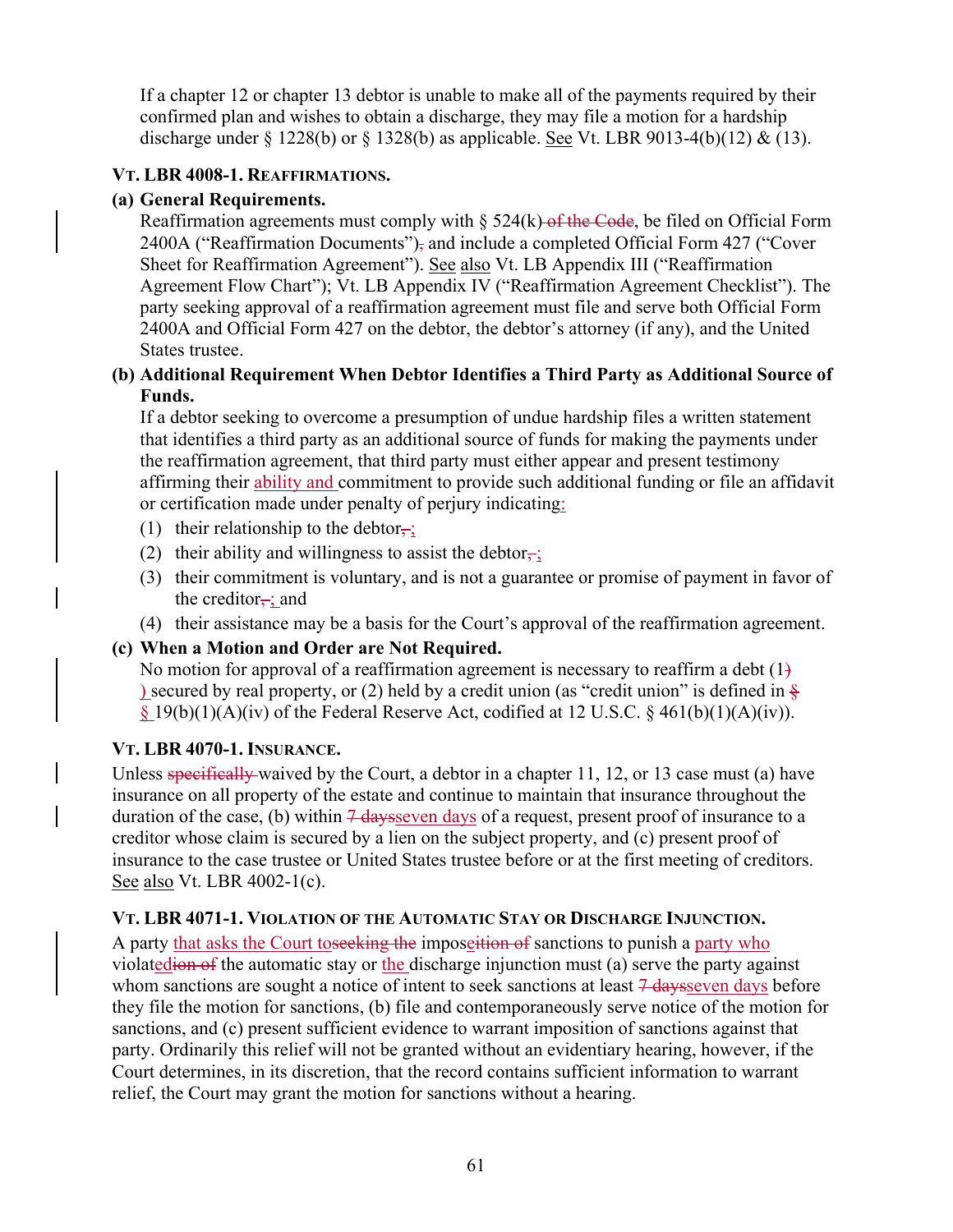# **PART V– COURTS AND CLERK**

### **VT. LBR 5001-2. CLERK – OFFICE HOURS; LOCATION; WEBSITE.**

### **(a) Hours and Place for On-Site Filing and Access to Records.**

Petitions and all other documents may be filed or reviewed on-site in the Bankruptcy Clerk's Office located at 11 Elmwood Avenue, Burlington, Vermont. Petitions and all other documents may also be reviewed in the U.S. District Court Clerk's Office at 151 West Street, Rutland, Vermont. Office hours in both locations are Monday through Friday, 8:30 a.m. to 5:00 p.m., except on federal holidays.

### **(b) Mailing Address, Physical Location, and Telephone Number.**

The mailing address for the Clerk's Office is P.O. Box 1663, Burlington, VT 05402-1663. The physical location of the Clerk's Office is 11 Elmwood Avenue, Room 240, Burlington, VT 05401. The telephone number for the Clerk's Office is (802) 657-6400.

#### **(c) Website.**

The Court's website, http://www.vtb.uscourts.gov, provides information about the Clerk's Office, these Rules, general information about bankruptcy, issued decisions of this Court, instructions for how to schedule a hearing, and instructions about how to file cases electronically and use CM/ECF. All information provided on the Court's website may be viewed on-line in the Clerk's Office during normal business hours. See paragraph (a) above.

### **VT. LBR 5001-3. CLERK – PUBLIC ACCESS TO RECORDS.**

### **(a) Hours of Electronic Filing and Public Access to Court Electronic Records.**

The Clerk accepts electronically filed documents, and provides access to these documents on the Court's website via Public Access to Court Electronic Records ("PACER"), 24 hours per day, 7 <del>days</del> seven days per week. At any time, PACER subscribers may read, download, store, and print the full content of all filed documents remotely, except for documents that haveto which the Court has restricted access been sealed pursuant to a Court order (sometimes referred to as "documents under seal"). See Vt. LBR 5003-49018-1. Court records regarding closed  $\theta$  and pending cases are also available through CM/ECF. Federal law prohibits use of the information posted on CM/ECF or otherwise made available by the Clerk's Office in any ways that violates any person's privacy.

#### **(b) Personally Data Identifiableers Information.**

- (1) Requirement to Redact. In compliance with the policy of the Judicial Conference of the United States and the E-Government Act of 2002, and in order to promote electronic access to case files while also protecting personal privacy and other legitimate interests, parties must refrain from including, or must partially redact where inclusion is necessary, the following personal identifiers from all evidence presented at hearings and from all documents filed with the Clerk, including exhibits, whether filed electronically or non-electronically, unless otherwise ordered by the Court.:
	- (A) Names of Minor Children. If the existence of a minor child is required to be disclosed in a court filing or at a court hearing, the child must be identified only by his or hertheir initials.
	- (B) Dates of Birth. If an individual's date of birth is required to be disclosed in a court filing, only the year of birth should be disclosed.
	- (C) Social Security Numbers. If an individual's social security number is required to be included in a court filing, only the last four digits of that number should be used. The only exception is Official Form 121, which the debtor must submit rather than file. See Vt. LBR 5001-3(b).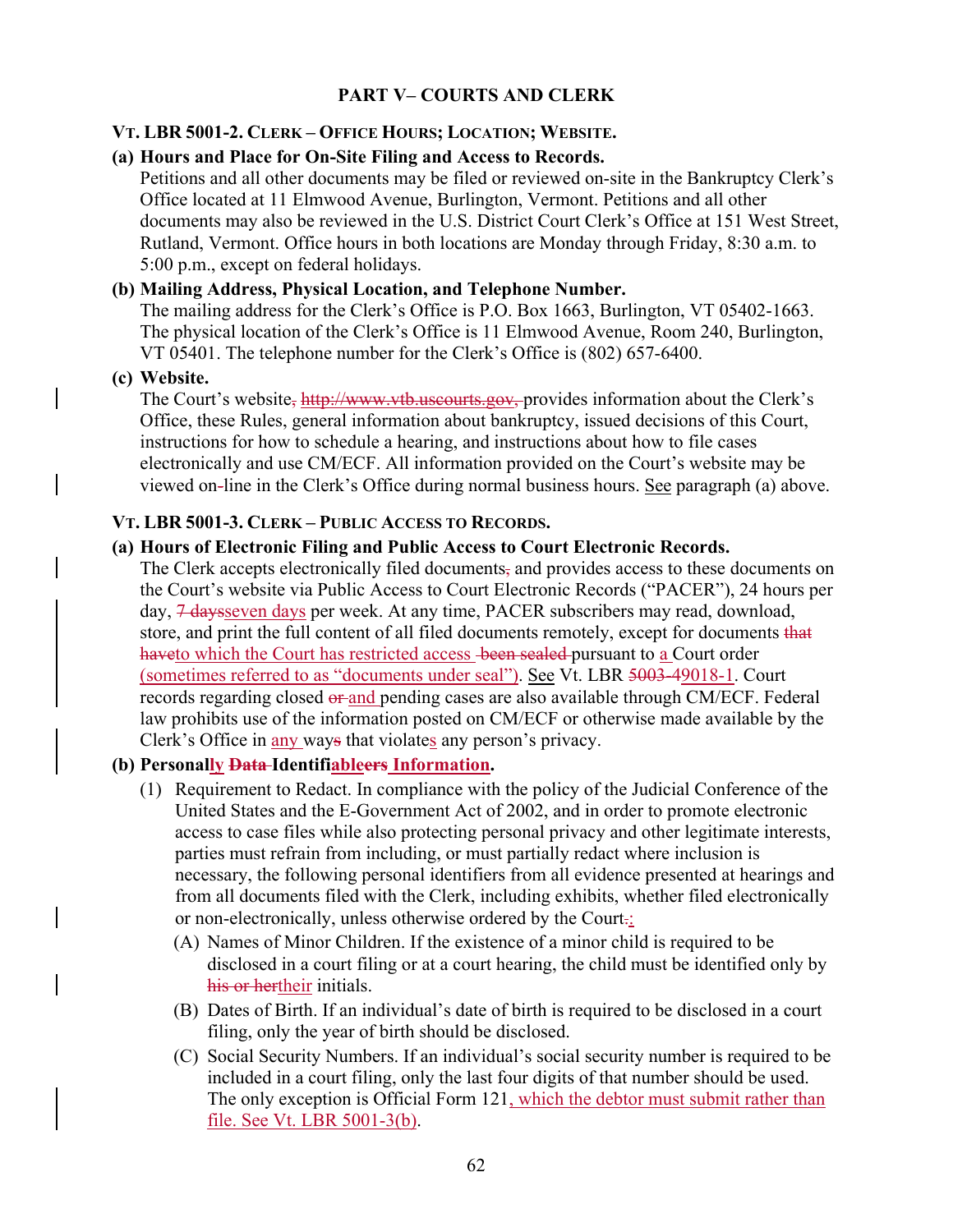- (D) Taxpayer Identification Numbers. The taxpayer identification number of any nondebtor identified in a debtor's filings must be redacted to reflect only the last four digits.
- (E) Financial Account Numbers. If financial account numbers are required to be disclosed in a court filing or at a court hearing, only the last four digits  $\frac{\text{only}}{\text{only}}$  of each account number should be disclosed, unless the Court specifically orders otherwise.
- (2) Filer Responsible for Redacting. In all instances, the responsibility for redacting personal data identifierspersonally identifiable information rests with the party who files the document or introduces the testimony that includes that information. As a corollary, the responsibility for protecting personal information of the debtor and preventing dissemination of personal information relating to individuals and others affiliated with the debtor, rests with the party who files the document or presents the testimony that contains information about those individuals.
	- (A) The Clerk will not review each document filed to verify redaction of personal data identifierspersonally identifiable information. However, to the extent the Clerk observes that a filed document contains personal data identifierspersonally identifiable information, the Clerk will restrict access to that document.
	- (B) When the Clerk restricts access to a document due to the inclusion of personal data identifierspersonally identifiable information, the Court will issue an order directing the party who filed the document to
		- (i) file a motion to redact, accompanied by a \$25 fee, and a copy of the document in redacted form by a date certain, and
		- (ii) appear at a hearing to show cause why sanctions should not be imposed for the party's inclusion of personal data identifiers personally identifiable information in the document (the "Redaction Order"). Potential sanctions include monetary penalties and the striking of the document from the Court record.
	- (C) If an individual or entity asserts harm based upon the publication of  $personal data$ identifierspersonally identifiable information in a bankruptcy case or proceeding, or by a party's failure to redact a document in response to a Clerk's notice, the complaining party may bring a motion for sanctions in the case or proceeding.
	- (D) If the document with personal identifier information may be filed by one of multiple parties (e.g., a proof of claim may be filed by the creditor, debtor, or trustee), any one of those parties may file a motion for redaction in response to the Redaction Order. If the movant is not the party who filed the document, the movant may ask the Court to waive the fee as authorized by the Miscellaneous Fee Schedule. See generally 28 U.S.C. 1930.
- (3) Request for Redacted Information. If a party determines they need redacted information, the party may contact the debtor's attorney (or *pro se* debtor) to request it. If the debtor or debtor's attorney does not grant the request, the party may then file a motion requesting the Court to compel the debtor to provide the requested information to the party. The motion must set forth why the party needs the redacted information, whether it is available to them from other sources, and what efforts they made to obtain it from the debtor and when.

#### **VT. LBR 5003-1. CLERK – DUTY TO MAINTAIN RECORDS.**

## **(a) General Duty to Maintain All Records.**

The Clerk will maintain all official records of the Court. All documents filed after April 1, 2002 are maintained as electronic records. If a party presents a document for filing either in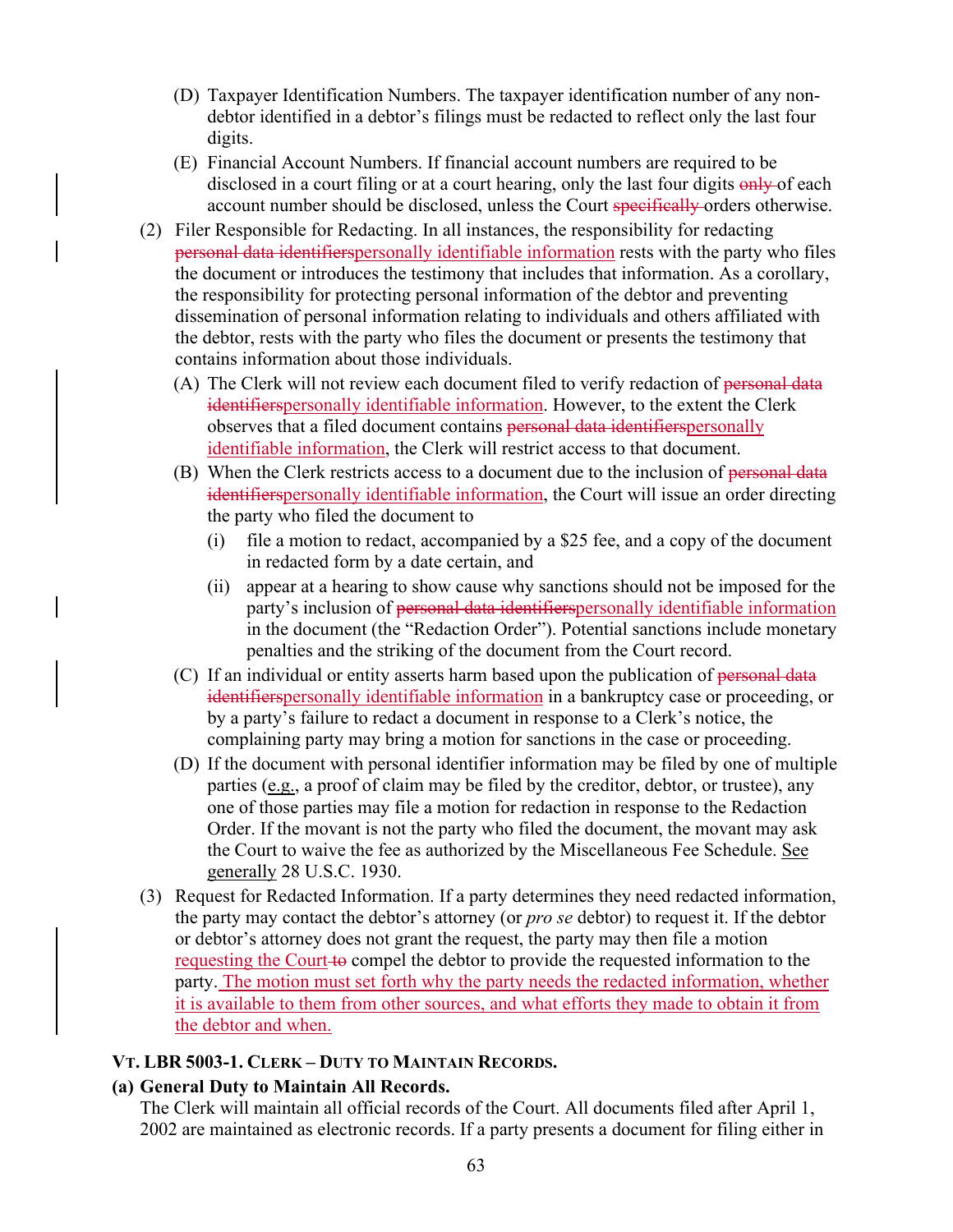paper format or via e-mail, the Clerk will scan it into the electronic records, maintain it in electronic form, and dispose of the paper or e-mail version.

#### **(b) Official Form 121, Statement About Your Social Security Numbers.**

The Clerk retains every Official Form 121 that parties submit for a minimum of 5-five years. The Official Form 121 is not to be filed, and therefore will not become part of, any bankruptcy case record. See also Vt. LBR 9011-2(b).

#### **VT. LBR 5003-2. CLAIMS REGISTER.**

The claims register is maintained and accessible electronically. A creditor may file a claim using CM/ECF without retaining counsel if the creditor registers for limited participation in CM/ECF. Instructions on limited participant CM/ECF registration are available on the Court's website, http://www.vtb.uscourts.gov.

#### **VT. LBR 5003-4. REQUIREMENTS FOR FILING AND SEALING DOCUMENTS.**

#### **(a) Order Required to Seal Documents.**

All official records in possession of the Clerk are public documents available for inspection both at the Clerk's Office and electronically, unless the Court orders otherwise. See also Vt. LBR 5001-3(a). By Court order, cases, documents, and proceedings may (1) be excluded from the public record, (2) have restricted access, or (3) be sealed. Orders sealing documents shall specify when, under what circumstances, and by what procedure they will be unsealed and made available to the public.

#### **(b) Motion Required.**

A party requesting that the Court seal or restrict access to a document pursuant to § 107(b) or (c) of the Code and Federal Rule of Bankruptcy Procedure 9018 must file a motion to seal. See paragraph (c), below. In either instance, the motion must specify the statutory basis for the request to seal as set forth in  $\S 107(b)(1)$  of the Code and the date when and circumstances under which the seal, if granted, can be removed. The movant must serve the motion on the United States trustee.

#### **(c) Document for Which Sealing is Sought.**

The movant must contact the Clerk's Office to arrange delivery of the document that party would like to have sealed (for the Court's *in camera* review and final determination whether an order will be issued authorizing the sealing of the document).

#### **(d) The Effect of Electronic Filing.**

A motion to seal shall be filed electronically and as part of the public record. But see Vt. LBR 9013-1(g) (regarding *ex parte* motions). The Court's order authorizing the filing of a document under seal will also be filed electronically and will become part of the public record. However, the document authorized to be filed under seal will be inaccessible to the public or any party other than those designated in the order.

#### **VT. LBR 5003-53. DEPOSIT AND INVESTMENT OF REGISTRY FUNDS.**

#### **(a) Receipt of Funds.**

- (1) A party must obtain a Court order prior to delivering funds to the Clerk  $\frac{6}{100}$  for  $\frac{1}{100}$  wish to deposit those funds in the Court's registry.
- (2) The party making the deposit or transferring funds to the Court's registry must serve the order permitting the deposit or transfer on the Clerk and any affected parties.
- (3) Unless this Rule provides otherwise, all monies ordered to be paid to the Court in any pending or adjudicated case must be deposited with the Treasurer of the United States in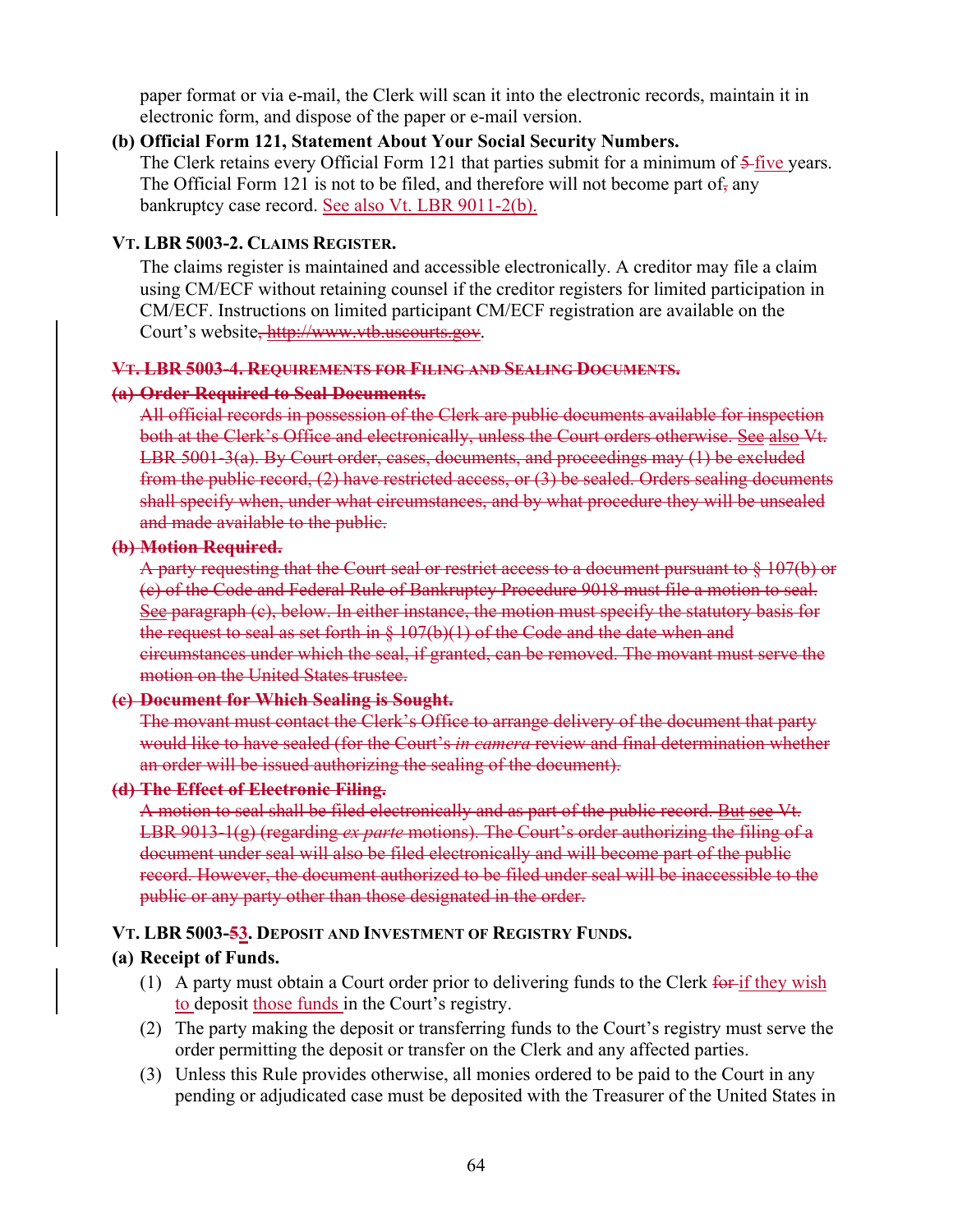the name and to the credit of this Court pursuant to 28 U.S.C. § 2041 through depositories designated by the Treasury to accept such deposit on this Court's behalf.

## **(b) Investment of Registry Funds.**

- (1) WhereWhen, by order of the Court, funds on deposit with this Court are to be placed in an interest-bearing account, the Court Registry Investment System ("CRIS"), administered by the Administrative Office of the United States Courts under 28 U.S.C. § 2045, will be the only investment mechanism authorized.
- (2) The Director of Administrative Office of the United States Courts is designated as the custodian for CRIS. The director or the director's designee will perform the duties of the custodian. Funds held in CRIS remain subject to the control and jurisdiction of this Court.
- (3) Money from each case deposited in CRIS will be pooled together with those other funds on deposit with the Treasury to the credit of other courts in CRIS and used to purchase Government Account Series securities through the Bureau of Public Debt. These funds will be held at the Treasury, in an account in the name and to the credit of the Director of Administrative Office of the United States Courts. The pooled funds will be invested in accordance with the principles of the CRIS Investment Policy, as approved by the Registry Monitoring Group.
- (4) An account for each case will be established in CRIS titled in the name of the case giving rise to the investment in the fund. Income generated from fund investments will be distributed to each case based on the ratio each account's principal and earnings has to the aggregate principal and income total in the fund. Reports showing the interest earned and the principal amounts contributed in each case will be prepared and distributed to each court participating in CRIS and made available to litigants and/or their counsel.

## **(c) Deduction of Fees.**

- (1) The custodian must deduct the investment services fee for the management of investments in CRIS, and the registry fee for maintaining accounts deposited with this Court.
- (2) The investment services fee is assessed from interest earnings to the pool according to the Bankruptcy Court Miscellaneous Fee Schedule and is to be assessed before a pro rata distribution of earnings to court cases. See generally 28 U.S.C. §1930.
- (3) The registry fee is assessed by the custodian from each case's pro rata distribution of the earnings and is to be determined on the basis of the rates published by the Director of the Administrative Office of the United States Courts as approved by the Judicial Conference of the United States.

# **VT. LBR 5005-1. FILING DOCUMENTS – FORMAT REQUIREMENTS.**

Documents and attachments filed in this Court, whether filed electronically or non-electronically, should comply with the following presentation criteria.

## **(a) Size and Format.**

Filings and attachments must conform to these specifications:

- (1) be on an  $8\frac{1}{2}$ " x 11" page<sub>7</sub>;
- (2) be plainly legible, whether typed, handwritten, or duplicated $\frac{1}{2}$ ;
- (3) have margins of no less than  $\frac{3}{4}$ , exclusive of page numbers<sub>7</sub>;
- (4) be consecutively paginated, with page numbers centered on the bottom of the page<sub> $\frac{1}{2}$ </sub>
- (5) use 1.5 or 2.0 line spacing for text, 1.0 or 1.15 for quoted material and footnotes<sub> $\frac{1}{2}$ </sub>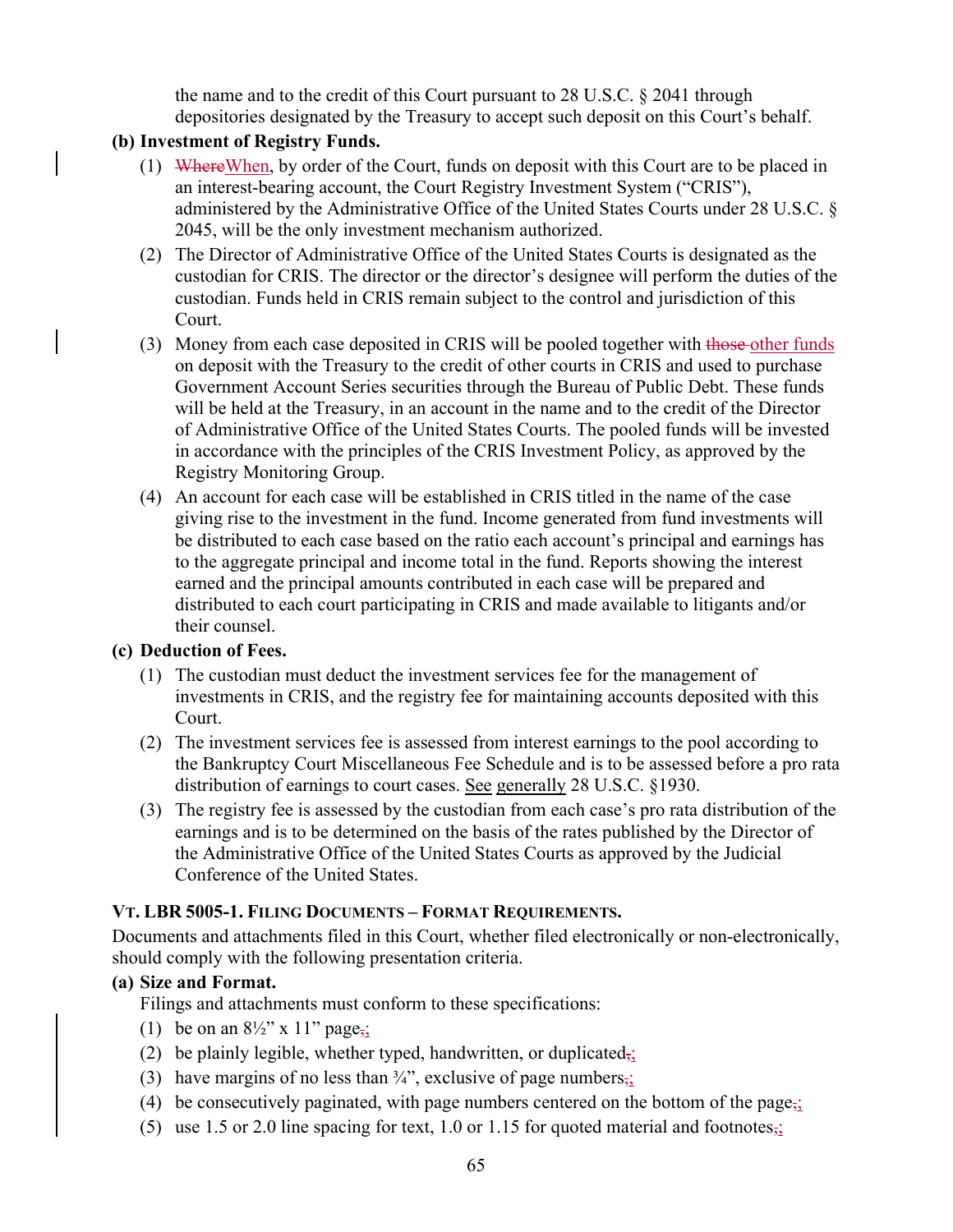- (6) use footnotes sparingly $\div$ ;
- (7) except for master mailing lists and petitions, all paper filings that contain multiple pages must be stapled or otherwise attached, but not permanently bound, see Vt. LBR 1002- 1(c) (specific petition requirements), 1007-3(c) (specific master mailing list requirements), ; and
- (8) all electronically filed documents must be filed in portable document format (PDF) and, whenever possible, in a searchable format, see Vt. LBR 1007-3(d) (master mailing list must be in ASCII format as a text file (\*.txt)).

### **(b) Identification of Attorney and Party Being Represented.**

The attorney's name, current office address, e-mail address, telephone number, and the name of the party the attorney is representing, must appear below the signature line of all filings. Where the Official Form asks for the attorney's bar number, the attorney should use their state bar number.

#### **(c) Identification of Filings.**

All filings must contain:

- (1) the caption of the case, including the debtor's full name as stated on the petition and the chapter under which the case is currently pending, but excluding the debtor's social security number. <u>See</u> Vt. LBR 1005-1 (petition caption),
- (2) the case number, except for documents filed with or before the petition, when no case number has yet been assigned,;
- (3) a title describing the filing's contents and/or the relief sought $\frac{1}{2}$ ;
- (4) the name of the party on whose behalf it is filed<sub> $\frac{1}{2}$ </sub>
- (5) signatures that comply with the current requirement regarding original, e-mail, and electronic filing,  $\frac{1}{2}$  and
- (6) the title, role, or function in the case of all persons named in the filed document.

## **(d) Affidavits.**

An affidavit must identify the filing to which it relates by indicating that document's title and date of filing. An affidavit must be filed in support of any motion or other document seeking a factual determination by the Court.

#### **(e) Documents in Removed Actions and Records Transmitted from Another Court.**  This Rule does not apply to documents filed in actions removed to this Court or to records another court has transmitted to this Court.

## **(f) Parties Must File Official Forms Without Deletion or Modification.**

Parties may not delete or modify the text of an Official Form to reduce the scope of information provided without prior Court approval. However, no Court approval is necessary to supplement or provide additional information beyond what is required on the Official Forms.

## **VT. LBR 5005-2. FILING DOCUMENTS – GENERALLY.**

## **(a) CM/ECF.**

Parties Attorneys are strongly encouraged to file all petitions, pleadings, and other documents by electronic means directly into CM/ECF. Instructions and procedures for electronic filing via CM/ECF are posted on the Court's website, http://www.vtb.uscourts.gov, and are available from the Clerk's Office upon request. All documents filed electronically must be filed, signed, and verified in accordance with these Rules. See also Vt. LBR 1002-1(a); Vt. LBR 9011-2(c); Vt. LBR 9011-4.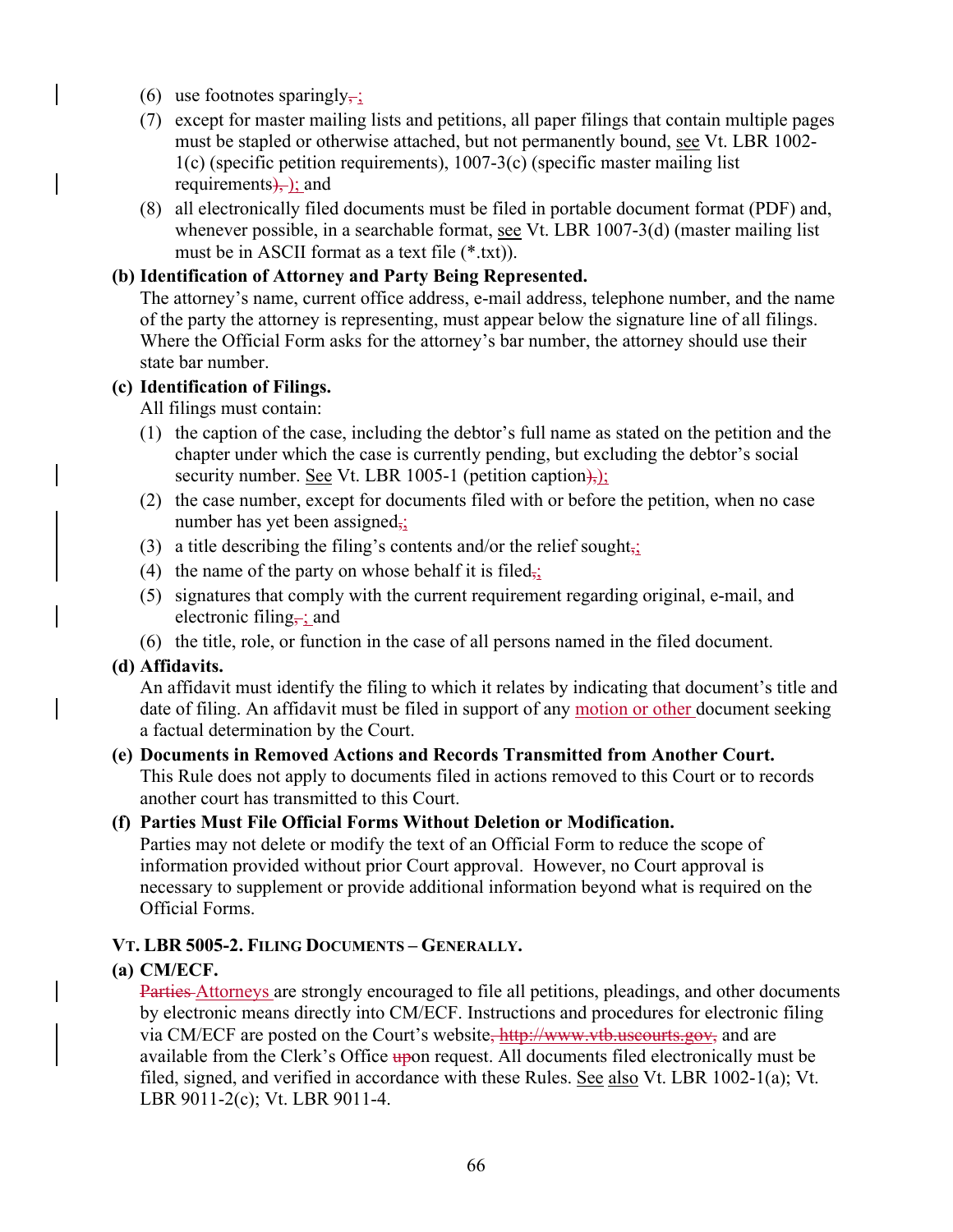### **(b) Consequences of Electronic Filing.**

Electronic transmission of a document to the Clerk through CM/ECF, combined with the transmission of a notice of electronic filing (hereinafter "NEF"), constitutes the filing of the document for all purposes of the Federal Rules of Bankruptcy RulesProcedure and these Rules, and constitutes entry of the document on the docket kept by the Clerk pursuant to Federal Rule of Bankruptcy ProcedureBankruptcy Rule 5003(a).

### **(c) Official Record and Deemed Filing Date.**

- (1) Electronic Filings. A document filed electronically shall be maintained by the Clerk as the official record and the filing party is bound by the document as filed. A document filed electronically is deemed filed at the date and time entered into CM/ECF. See also Vt. LBR 1002-1(a).
- (2) E-Mail Filings. A document submitted transmitted for filing via e-mail is deemed filed as of the date and time the Clerk enters it into CM/ECF, not the time the filer sent, or the Clerk received, the e-mail. The party is bound by the document as e-mailed. See also Vt. LBR 1002-1(b).
- (3) Non-Electronic Filings. Paper filings submitted transmitted by mail or delivered directly in person to the Clerk are deemed filed as of the date and time the Clerk enters them into CM/ECF, not the time the Clerk receives them. The party is bound by the document as submittedtransmitted. See also Vt. 1002-1(c).

See generally Vt. LBR 1002-1 (deemed filing date for petition); Vt. LBR 9075-1(b)(1) (filing requirements for emergency filings).

### **(d) Relief Due to Technical Failures.**

A party whose electronic filing is rendered untimely as a result of a technical failure may seek relief from the Court.

# **VT. LBR 5005-3. FILING DOCUMENTS VIA CM/ECFCM/ECF – REGISTRATION REQUIREMENTS.**

## **(a) Registration and Passwords for Electronic Filings.**

Attorneys admitted to the bar of this Court (including those admitted *pro hac vice*) must register to use CM/ECF. United States trustees and their assistants, bankruptcy administrators and their assistants, private trustees, creditors, and others as the Court deems appropriate, may also register to use CM/ECF. See generally Vt. LBR 2090-1(b) (*pro hac vice* admission).

- (1) Attorneys. Attorneys must register using the form prescribed by the Clerk, which requires the registrant's name, address, telephone number, e-mail address, and both (A) a declaration that the attorney is admitted to the Bar of this Court, and (B) consent to service through CM/ECF. Further, prior to electronically filing documents in this Court, each attorney must enter a current e-mail address into his or hertheir CM/ECF user profile. The maintenance and control of the "Email Information" section of a user's CM/ECF account (in the "Utilities" menu of CM/ECF) is the responsibility of the registered user. The information entered into this section will govern how a user will receive e-mail notifications and to which e-mail address(es) notifications will be sent.
- (2) Non-Attorneys. Upon Court approval, and after being trained by a member of the Clerk's staff, a party to a pending case, proceeding, or motion who is *pro se* may register to use CM/ECF in that particular matter. Registration is in the form prescribed by the Clerk and requires identification of the case, proceeding, or motion in which the party seeks to participate electronically, as well as the party's name, address, e-mail address, and telephone number. If, during the course of the case, proceeding, or motion, the party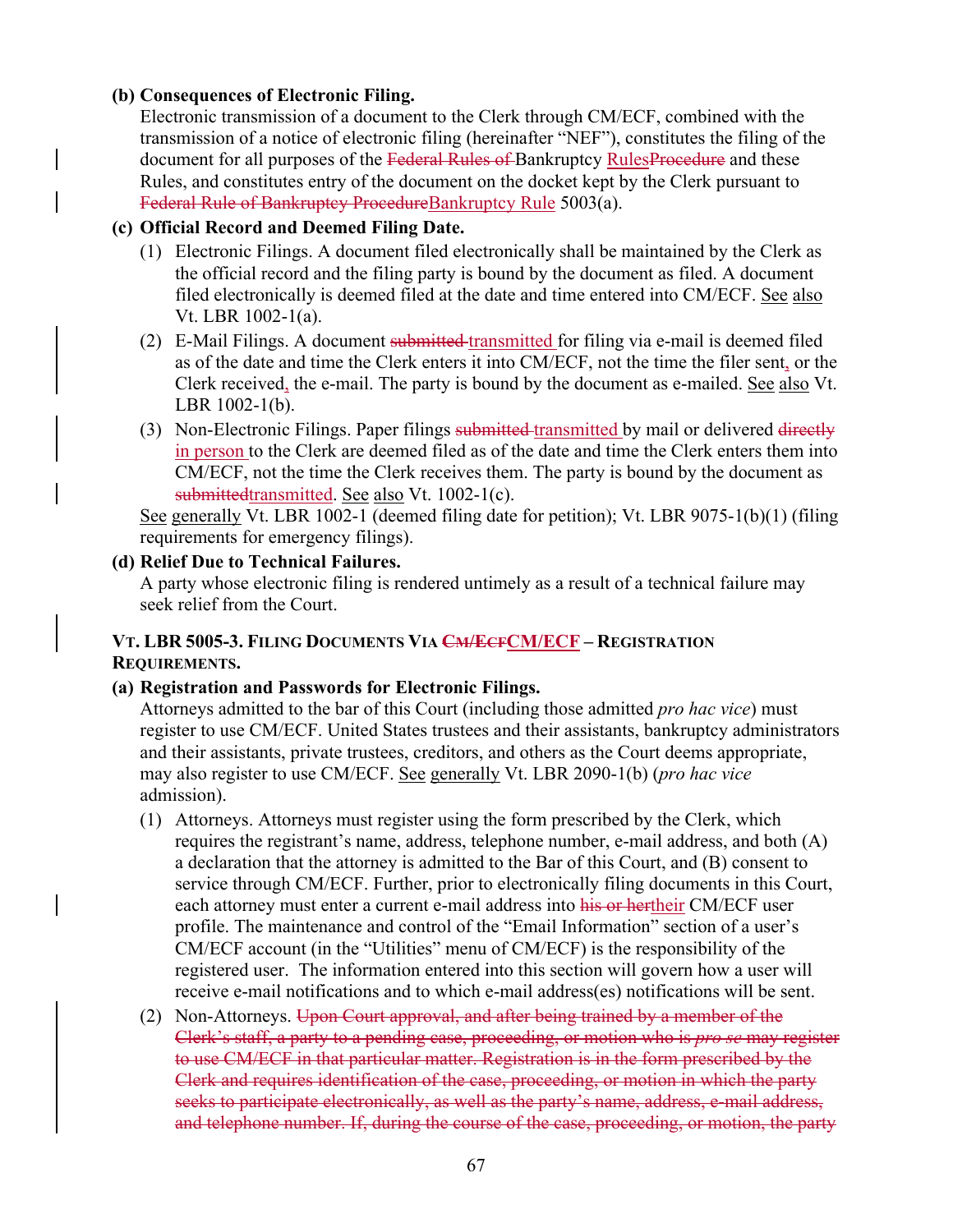retains an attorney who appears on the party's behalf, the attorney must file a notice of appearanceNon-attorneys may file electronically by means other than CM/ECF. See Vt. LBR 5005-4.

(3) Limited Appearance Exception. Any party or attorney may file a notice of appearance, request for notice in a case, proof of claim, motion to redact a proof of claim, notice of transfer of claim, withdrawal of claim, or motion for relief from stay without registering to use CM/ECF. See also Vt. LBR 2090-1(b)(6).

### **(b) Waiver of Service and Notice by Mail.**

Registration with the Clerk to file documents through CM/ECF constitutes consent to receive notices electronically and waiver of the right to receive notices via personal service or service by first-class mail, other than service of a summons and complaint under Bankruptcy Rule 7004 (1) consent to electronic service, (2) a waiver of the right to personal service or service by first-class mail, except for service of a summons and complaint under Federal Rule of Bankruptcy Procedure 7004, (3) consent to receive notices electronically, and (4) a waiver of the right to receive notice by first-class mail. Waiver of service, and notice, by mail applies to all documents filed in the case, including notice of entry of an order or a judgment under Federal Rule of Bankruptcy ProcedureBankruptcy Rule 9022. Pleadings and other documents filed electronically are deemed served upon all CM/ECF participants who are parties to the case or proceeding unless the NEF indicates otherwise. While non-registered attorneys may be served via e-mail, they will not receive automatic e-mail notification through CM/ECF.

#### **(c) Passwords and Their Security.**

Once a party completes the registration process, the registrant will receive a user log-in and password. Persons registered to use CM/ECF must protect the security of their passwords and immediately notify the Clerk if they learn their password has been compromised. CM/ECF access may be revoked and other sanctions imposed if a registered user fails to comply with this obligation.

## **VT. LBR 5005-4. FILING DOCUMENTS VIA OTHER ELECTRONIC MEANS.**

#### **(a) E-Mail Transmission of Documents for Filing Documents by E-Mail.**

- (1) The Clerk accepts documents by e-mail for filing. However,The Court prefers attorneys file documentsing via CM/ECF, rather than e-mailing them to the Clerk for filing, and requires non-attorneys who wish to file documents electronically to transmit their documents to the Clerk via e-mail is preferred. The appropriate e-mail address to use for this purposee-mail filings is efiling@vtb.uscourts.gov. See also Vt. LBR 1002-1(b); Vt. LBR 9011-4(d).
- (2) If a *pro se* debtor files a petition, schedule, or statement by e-mail, the debtor must affix the required signature as specified in Vt. LBR 9011-4(c).
- (3) Documents e-mailed to the Clerk for filing must be in the form of PDF attachments to the transmittal e-mail and, whenever possible, be in a searchable format. Parties who  $s$ ubmit transmit documents for filing by via e-mail are required to simultaneously serve all parties in interest via e-mail and immediately thereafter e-mail a certificate of service (as a PDF attachment) to the Clerk. Exhibits to pleadings, motions, and other documents that are submitted transmitted for filing by via e-mail must be clearly marked as exhibits. If documents are e-mailed, the original of those documents should not be transmitted to the Clerk by any other means.
- (4) *Pro se* parties who transmit documents for filing via e-mail must call the Clerk's Office, either immediately before or immediately after the e-mail transmission, to notify the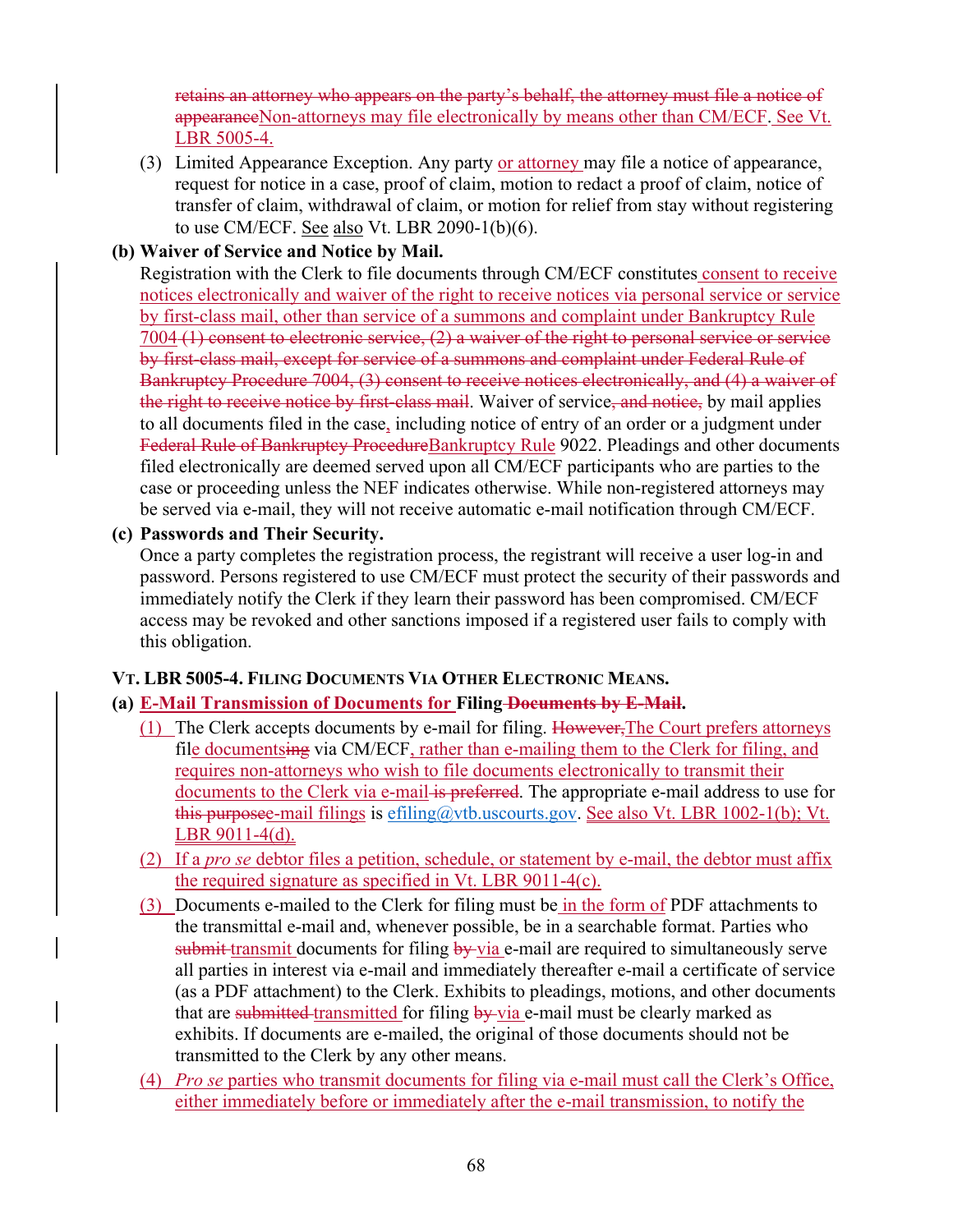Clerk's Office of the e-mail filing. This is important because documents are not deemed filed until the Clerk's Office enters them on the docket. See also Vt. LBR 5005-2(c)(2).

(5) Court fees that are due at the time of e-mail filing must be paid pursuant to the provisionsas set forth in paragraph (c) of this Rule.

# **(b) See also Vt. LBR 1002-1(b); Vt. LBR 9011-4(d).**

## **(c)(b) Service of Documents on the United States Trustee.**

The United States trustee receives electronic notice of all electronically filed documents. The only documents which must be served on the United States by first-class mail or hand delivery are monthly operating reports. See Vt. LBR 4002-1(e) (directing that paper copies with original signatures be served on the United States trustee). The United States trustee will not accept service of any documents by fax or e-mail except as set forth in these Rules. But sSee Vt. LBR 90183-1( $\frac{g}{3}$ ) (requiring motions to seal-restrict access to Court records be served on the United States trustee via e-mail).

## **(d)(c) Form of Payment.**

Any fees due in connection with electronically filed documents must be paid by credit card or through www.pay.gov or, if www.pay.gov is not available, then by credit card. See Vt. LBR 5081-1(b).

### **VT. LBR 5007-1. RECORD OF PROCEEDINGS AND TRANSCRIPTS; ENSURING PRIVACY IN TRANSCRIPTS.**

## **(a) Recording of Proceedings and Hearings.**

Except as provided in paragraph (b) of this Rule, all trials and court proceedings, other than emergency hearings, will be recorded by an electronic recording system.

## **(b) Audio Record of Court Hearings and Applications to Restrict Access.**

- (1) Digital audio recordings are available on PACER for all hearings and trials conducted since November 1, 2011. The recording of each hearing appears on the docket as a PDF document with an embedded MP3 file. These recordings are available no later than the close of business the day following conclusion of the hearing, and usually within two hours of the conclusion of the hearing. The official record of any Court hearing is the written transcript. See Vt. LBR 5007-1(d).
- (2) An attorney (or *pro se* party) involved in a hearing may request that public access to the digital audio recording of the hearing be restricted by filing an application that shows good cause for restriction, at least 24 hours prior to the commencement of the hearing. The motion must be served on notice to all attorneys and *pro se* parties involved in the hearing, as well as the case trustee and the United States trustee. The burden is on the applicant to demonstrate grounds, pursuant tounder § 107-of the Code, that which warrant restricting access to the audio recording of the hearing.

## **(c) Telephonic Remote and Emergency Hearings.**

Hearings may be held by telephoneremotely, or in exigent circumstances on after limited or no notice, in exigent circumstances with Court approval. See, e.g., Vt. LBR 5071-1(d); Vt. LBR 9075-1. A party who wants a transcript of a telephonic or emergency hearing which the Court would not otherwise record must (1) provide either a court reporter or other means of recording the hearing, (2) notify the Clerk in advance of the hearing of the party's intent to record the hearing, and (3) file a transcript of the hearing within 7 days of the conclusion of the hearing.

## **(d) Official Written Transcript.**

When a court reporter has recorded a hearing, a party must contact the court reporter directly to request a copy of the official transcript of the hearing. When Since this Court uses an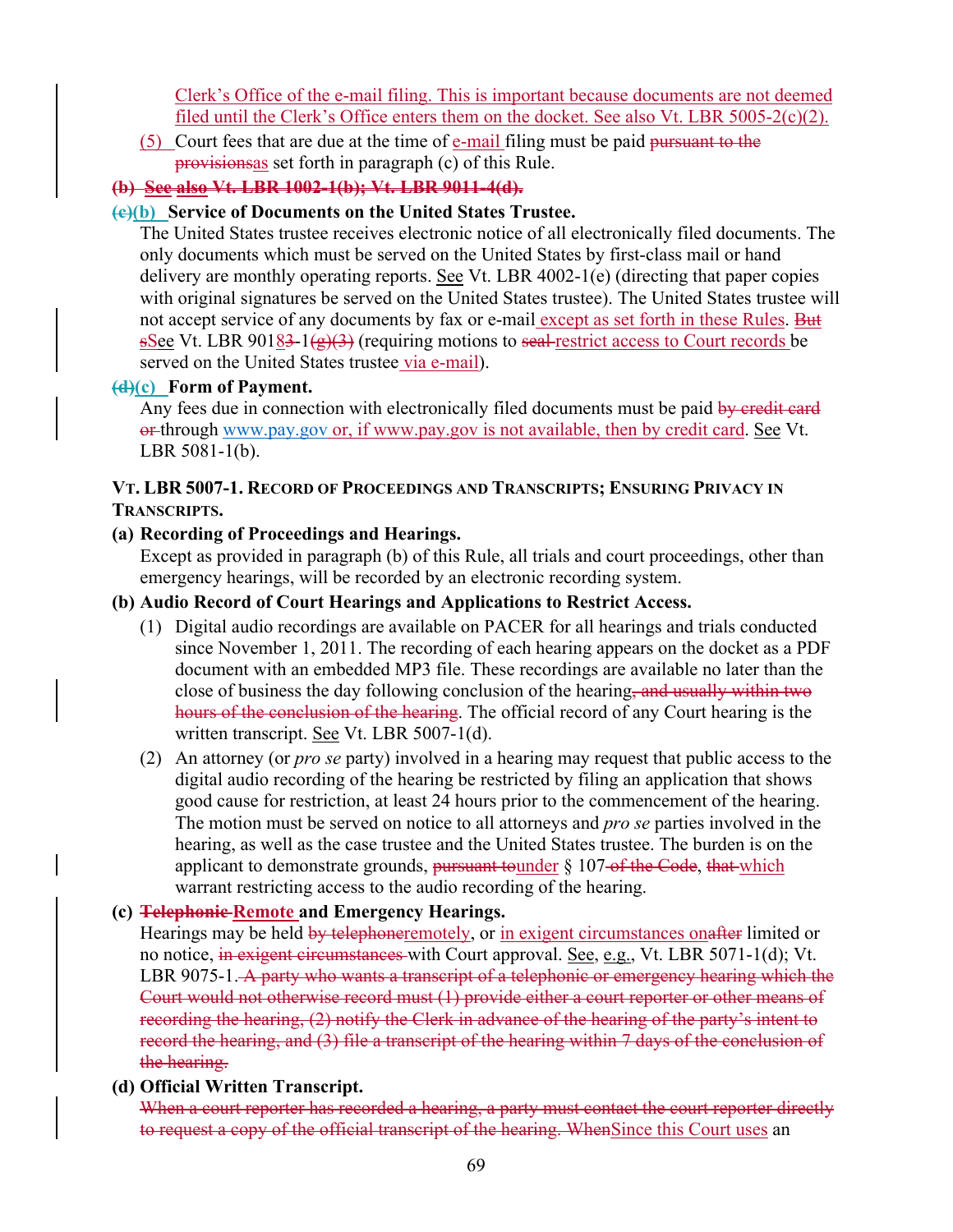electronic recording system has been used to record all hearings, a party must may request an official transcript directly tofrom a transcription service of its their choice. The Clerk will provide a recording of the hearing to the designated transcription service, upon the transcription service's request. In either instance, tThe requesting party requesting the transcript  $(1)$  will be responsible for paying all expenses for preparing the transcript, and  $(2)$ must file a copy of the transcript with the Clerk promptly upon receipt. If the Court deems a transcript of a hearing is necessary, the Court may order the transcript and assign the transcription cost to the parties.

## **(e) Procedures for Protecting Privacy.**

See also Vt. LBR 5001-3(b).

- (1) Temporary Restriction Period. Transcripts filed with the Clerk will, temporarily, be restricted to court users and case participants only. This temporary restriction period affords attorneys and any *pro se* parties involved in the hearing the opportunity to review the transcript to determine if redaction of personal data identifierspersonally identifiable information is necessary to protect the privacy of witnesses or parties. The temporary restriction period will expire 21 days after the date the transcript was filed, unless upon motion, and a finding of good cause, the Court orders the restriction period enlarged or reduced.
- (2) Information Subject to Redaction. The personal data identifierspersonally identifiable information a party may seek to redact include:
	- (A) names of minor children,;
	- (B) dates of birth $\frac{1}{2}$ ;
	- (C) home addresses of individuals other than the debtor $\frac{1}{x}$ .
	- (D) social security numbers,;
	- (E) taxpayer identification numbers $\div$ ; and
	- (F) financial account numbers.
- (3) Filing a Request for Redaction. Upon review of the transcript, and dDuring the temporary restriction period, a party seeking a redaction must file a request for redaction with the Clerk and serve a copy on the transcriber. See Vt. LB Form R. On the request for redaction form, the party must identify the category or type of information to be redacted and provide the location of the information in the transcript. Parties should not include the specificative the information sought to bethey seek to have redacted since the request for redaction is a public filing.
- (4) Form of Redaction. The transcriber must redact personal data identifiers personally identifiable information in the following manner:
	- (A) names of minor children must be limited to their initials $\frac{1}{2}$ ;
	- (B) dates of birth must be limited to the year of birth $\frac{1}{2}$ ;
	- (C) home addresses of non-debtor individuals must be limited to city and state $\overline{\phantom{a}}$ ;
	- (D) social security numbers must be limited to the last four digits $\frac{1}{2}$ ;
	- (E) taxpayer identification numbers must be limited to the last four digits $\frac{1}{2}$ ; and
	- (F) financial account numbers must be limited to the last four digits.
- (5) Applications to Redact Other Information. A party seeking to redact information other than that listed in subparagraph (4) above, must file an applicationa motion demonstrating good cause for that relief and serve their application on those attorneys and *pro se* parties who were present at the hearing from which the transcript was produced, as well as the case trustee and United States trustee. See Vt. LBR 5003-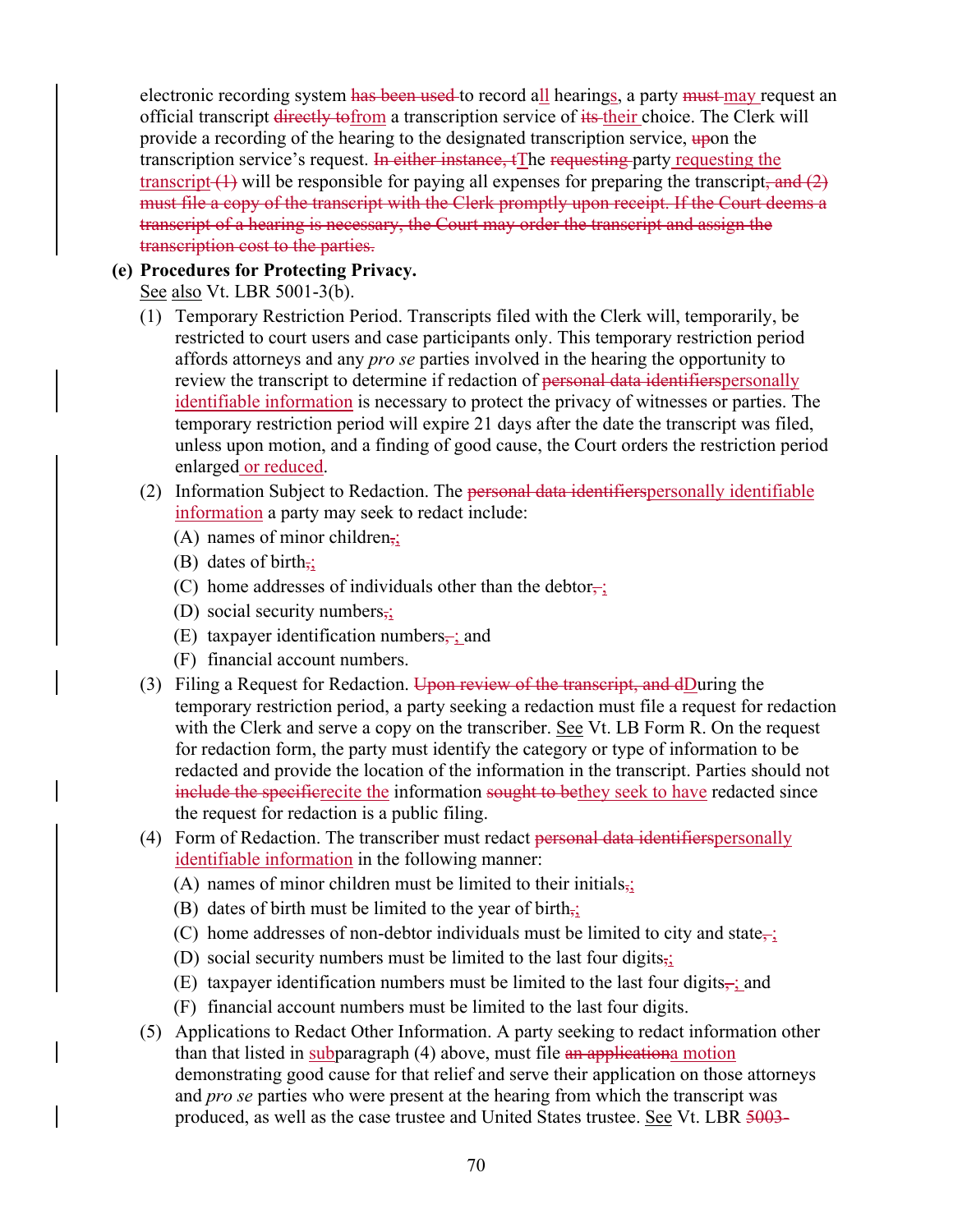49018-1 (articulating requirements for filing documents under sealmotions to restrict access to Court records).

- (6) Lifting of Temporary Restriction.
	- (A) No Application to Redact Filed. If no application to redact is filed within the temporary restriction period, the Court will conclude the parties to the hearing have no objection to the transcript. In that event, when at the expiration of the temporary restriction period ends, the Court will lift $_{\overline{r}}$  the temporary restriction on the transcript will be lifted, making and the transcript will then be available to the public, unless the Court determines *sua sponte* that part or all of the restriction should remain in place.
	- (B) Application to Redact Filed. If an application to redact is filed, the temporary restriction on the transcript will not be lifted until the later of the completion of the redactions by the transcriber, the Court's ruling on the application to redact, or other order of the Court related to the transcript.
- **(f) Parties' Responsibilities as to Personally Data Identifiable Informationers.** 
	- (1) Limiting Inclusion of Personally Data Identifiables in Hearings. Attorneys should make all reasonable efforts to avoid introducing personal identifier information into the record.
	- (2) Other Responsibilities. It is the responsibility of the parties at a hearing to (A) monitor the docket of the case to be aware when the transcript is filed, and (B) file a timely objection to the inclusion of any personal data identifiers personally identifiable information in the record.
	- (3) Sanctions. A party who causes personal data identifiers personally identifiable information to be included in the record may be required to pay the cost of any redactions and shall be subject to such other sanctions as the Court deems appropriate under the circumstances.

#### **VT. LBR 5010-1. REOPENING CASES.**

#### **(a) Generally.**

A party who files The movant must serve a motion to reopen a case, and must serve give notice of the motion, in the same manner as any other contested matter, except when the motion seeks to reopen a case for the sole purpose of filing Official Form 423.

#### **(b) Motion to Reopen a Case to File Official Form 423.**  See Vt. LBR 4004-2(a); <u>Vt. LBR 9013-4(b)</u>(36).

#### **VT. LBR 5070-1. COURT CALENDARS AND SCHEDULING HEARINGS.**

#### **(a) Who Schedules the Hearings.**

The courtroom deputy will schedule pre-trial conferences, hearings on motions to dismiss adversary proceedings, oral argument on motions for summary judgment, evidentiary hearings, trials, hearings on the adequacy of a disclosure statement or confirmation of a plan in chapter 11 cases, and all emergency motions. Attorneys must schedule all other hearings through CM/ECF.

#### **(b) Where the Hearing Should be Set.**

When setting a hearing, the movant must select the location where the meeting of creditors is scheduled (Rutland or Burlington), unless the interested parties agree otherwise, or the Court determines exigent circumstances warrant a different location.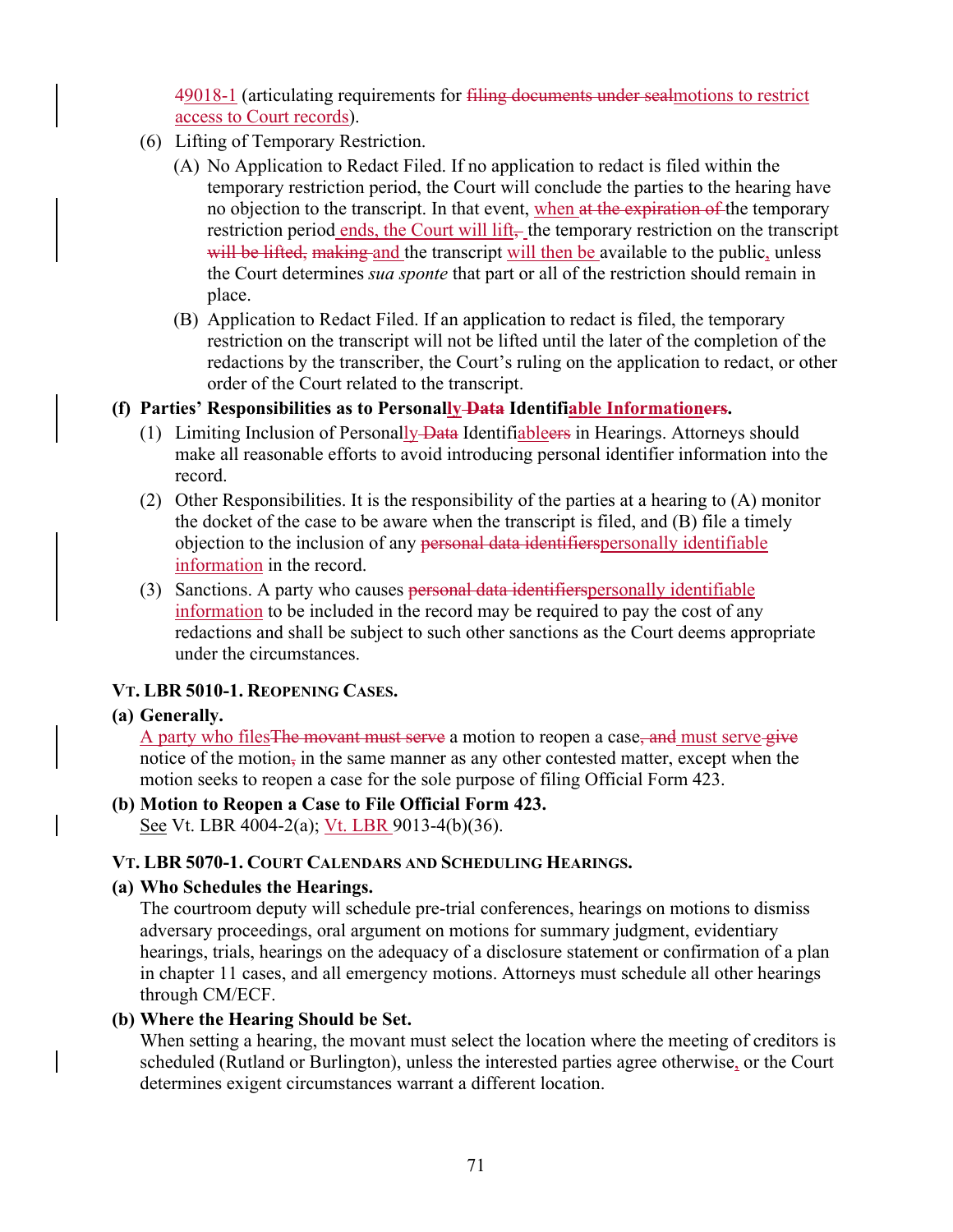#### **(c) Use of Technology at a Hearing.**

Counsel must make arrangements through the courtroom deputy if they wish to use the courtroom technology or other audio-visual aid, and must make the request sufficiently in advance of the hearing to allow for set-up of the requested equipment during hours when the Court is not in session.

**(d) Procedure for, and Limitations on, Telephonic Remote Participation in Court Hearings and Conferences.** 

In order to participate remotely in a Court hearing or conference by telephone, a party must obtain Court approval through the courtroom deputy at least one full business day prior to the hearing or conference, and must meet the criteria set forth in Appendix IX to these Rules. To ensure adequate audio quality of hearings and conferences, each party participating by telephone must use a land-line. A party will only be permitted to participate in a hearing or conference, through a cell phone or other electronic device, if they obtain Court approval, after a showing of exigent circumstances. See also Vt. LBR 5007-1(c); Vt. LBR 7016-1(c).

### **VT. LBR 5071-1. CONTINUANCES.**

No continuance, postponement, or rescheduling will be granted except upon a motion or stipulation showing good cause and upon such terms and conditions as the Court may impose. Agreement of counsel alone does not constitute good cause. A request for a continuance based on a conflicting engagement must be accompanied by proof that the other matter was scheduled first and must be filed timely with the Clerk. A motion to continue a trial must contain a certification that the moving party has notified opposing counsel of the request for a continuance. See generally Vt. LBR 9013-2(f).

## **VT. LBR 5072-1. COURTROOM DECORUM.**

- **(a) In order to maintain the decorum of the courtroom and dignity of the proceedings, attorneys (and parties representing themselves) must:** 
	- (1) treat all persons in the courtroom with dignity and respect,;
	- (2) address all persons by their surname during all court hearings,;
	- (3) refrain from any oral confrontation or direct dialogue between opposing attorneys or among parties,;
	- (4) stand whenever addressing the Court unless appearing remotely $\frac{1}{2}$ ;
	- (5) make all objections to questions posed by opposing counsel with specificity prior to offering any argument or explanation of same<sub>52</sub>
	- (6) obtain Court approval before approaching the witness box, bench, or court reporter during the testimony of a witness,;
	- (7) be seated in the courtroom before their case is called and prepared to proceed when their case is called $\div$ ;
	- (8) refrain from talking while court is in session<sub>5</sub>;
	- (9) dress professionally, advise their clients to dress appropriately for court hearings, and remove overcoats before taking a seat in the courtroom $\frac{1}{x}$ ; and
	- (10) be attentive to the court hearings and refrain from reading newspapers or books while court is in session.
	- See also Vt. LBR 5073-1 (restriction of electronic devices).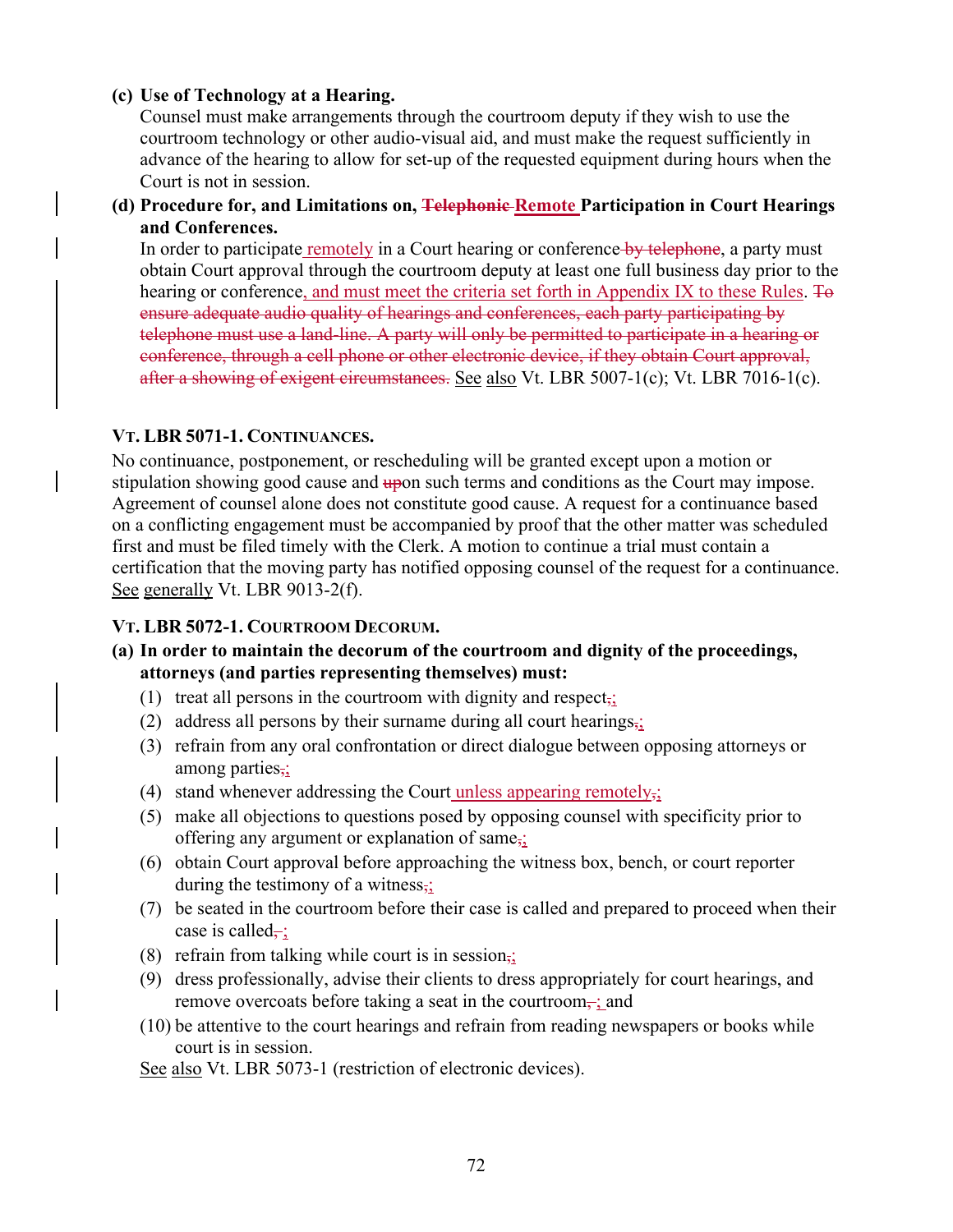# **VT. LBR 5073-1. DEVICES PROHIBITED IN COURTHOUSE; BROADCASTING BY THE COURT.**

# **(a) Prohibition against Certain Devices.**

The use of electronic devices is expressly prohibited in any court facility, except with the Court's permission. Failure to follow this Rule will be grounds for refusal of admission to court facilities and may subject the offender to (1) detention, arrest, and prosecution as provided by law, or (2) sanctions imposed by the Court.

# **(b) Limited Permission for Attorneys.**

Attorneys may bring electronic devices into the courtroom, if necessary for effective participation in a hearing, but must obtain Court approval to bring such devices into the courtroom for any other purpose. An attorney may use an electronic device for work purposes while in the courtroom if the device is silent and does not interfere with the attorney being ready to proceed when his or hertheir matter is called. However, if use of the device disrupts or delays court proceedings, the Court may impose such sanctions, as it deems appropriate. Further, if the permitted device has the capability of functioning as a prohibited device  $(e.g.,)$  one that can take photographs), the attorney must disclose this capability to a court security officer and refrain from using it in the courthouse unless the Court grants the attorney specific permission to do so.

# **(c) Recording and Broadcasting by the Court.**

Upon motion and for good cause, the Court may permit electronic or photographic preservation of evidence and perpetuation of the record. The Court may also permit broadcasting, televising, or photographing of investiture, naturalization, or ceremonial proceedings, however, the broadcasting or televising of legal proceedings is prohibited.

# **VT. LBR 5081-1. FEES – FORM OF PAYMENT.**

# **(a) Payments from Debtors.**

A debtor must pay the bankruptcy petition filing fee with cash, certified check, bank draft, or money order. For fees due other than for the filing of a bankruptcy petition, the Clerk may accept payments from debtors via in the form of personal checks, credit cards, debit cards, or Pay.gov, but the Clerk has both the discretion and authority to reject any of these forms of payment from debtors. See Vt. LBR 1006-1(a).

## **(b) Acceptable Forms of Payment.**

Except as provided by paragraph (a) above, any of the following are acceptable forms of payment from any party: cash, check, money order, debit card, credit card, or Pay.gov.

# **(c) Payment by Credit Card.**

To pay court fees by credit card, one may (1) physically present a credit card to the Clerk, (2) provide a written statement authorizing the Clerk to charge a fee to that party's credit card and request the Clerk to phone the party to obtain the credit number and other relevant information, or (3) process the credit card online through Pay.gov. Credit card information provided in accordance with this Rule will remain confidential; authorization is required for each transaction.

# **(d) Request for Refund of Overpayment by Credit Card.**

If a filing party pays the incorrect fee, the party may seek a refund upon application to the Court setting forth the amount of the overpayment and the basis for the request.

## **(e) Effect of Non-Payment.**

Except where the Court orders otherwise, the Clerk will not be required to render service for which a fee is prescribed by statute or rule unless the fee is paid in advance.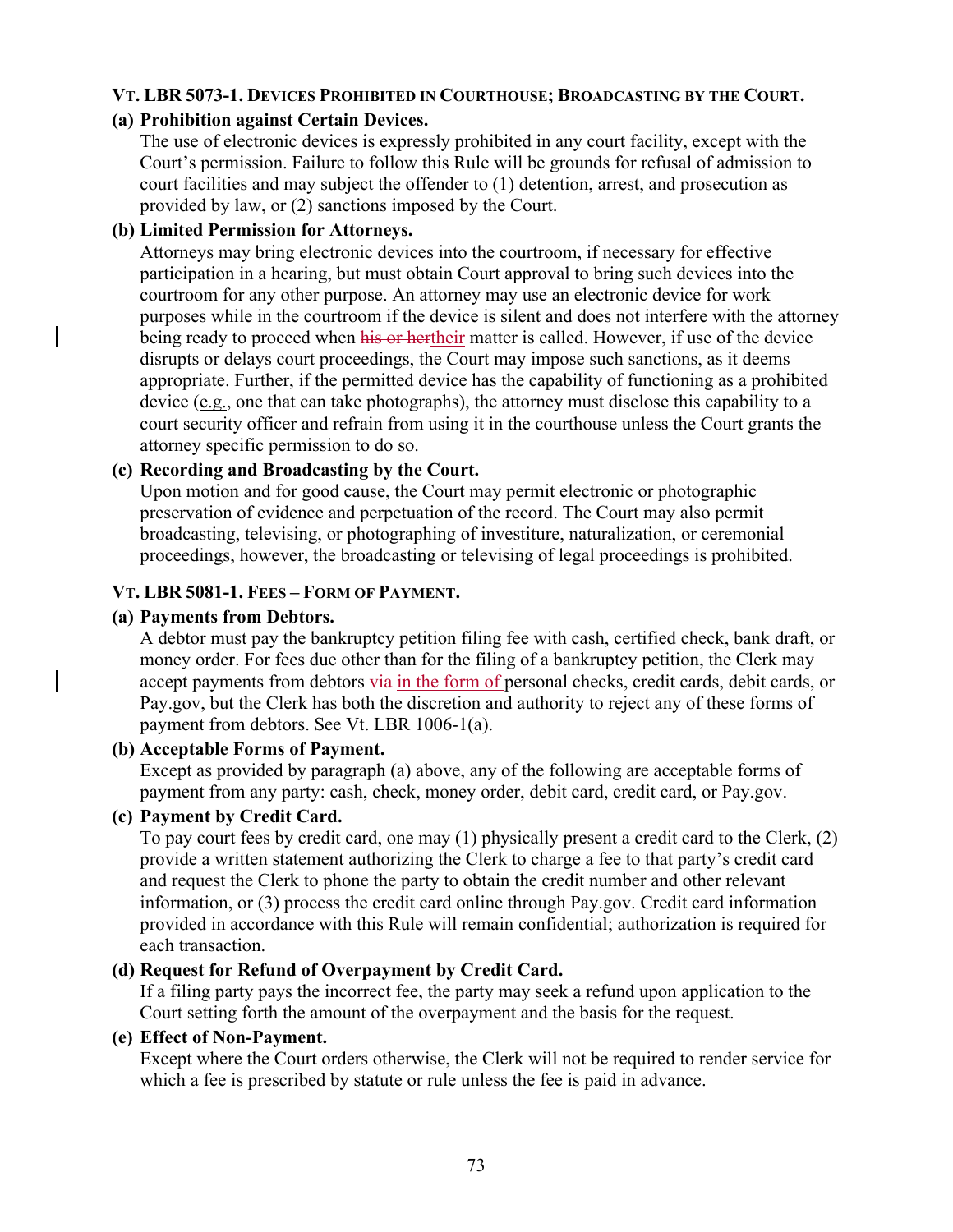### **(f) Payment of Filing Fee in Installments; Waiver of Filing Fee; Waiver of Other Fees.**  Applications for permission to pay the filing fee through installment payments must comply with Federal Rule of Bankruptey ProcedureBankruptcy Rule 1006(b). See Vt. LBR 1006-1(b). Applications for a waiver of the filing fee must comply with Federal Rule of Bankruptcy ProcedureBankruptcy Rule 1006(c). See Vt. LBR 1006-1(c). Where If the Court grants an individual chapter 7 debtor a fee waiver and other bankruptcy court fees subsequently become due, the Court will consider waiving the other fees only upon an affirmative showing of debtor may seek a waiver of those fees by demonstrating continued eligibility for a waiver of court fees. See 28 U.S.C.  $\frac{1}{2}$  § 1930(f).

# **VT. LBR 5091-1. JUDGE'S SIGNATURE.**

Any order the Judge signs and files electronically signed and filed electronically has the same force and effect as if the Judge had affixed an original signature to a paper copy version of the order and the Clerk had entered it on the docket in a non-electronic manner. See also Vt. LBR  $9036-1(e)$ .

# **PART VI – COLLECTION AND LIQUIDATION OF THE ESTATE**

# **VT. LBR 6003-1. FIRST DAY MOTIONS.**

# **(a) Notice of Preliminary Hearing on First Day Motions.**

A chapter 11 debtor seeking relief at the outset of the case must provide notice of the preliminary hearing on first day motions to the United States trustee, the subchapter V trustee (if any), the committee of unsecured creditors (if any), and if nothere is no committee, then to the 20 largest unsecured creditors), as well as to any other parties directly affected by the motions. If the debtor seeks to have these hearings held on shortened notice, or as remote hearings, the debtor must label the motion as an emergency motion, must promptly contact the courtroom deputy to set a hearing date and verify the hearings may be held remotely, and may serve notice by electronic mail, hand delivery, or such other means as the Court approves. See also Vt. LB Appendix IX.

## **(b) Notice of Final Hearing on First Day Motions.**

The debtor must serve notice of the final hearing on first day motions on all creditors, unless the Court orders otherwise.

## **VT. LBR 6004-1. SALE OF ESTATE PROPERTY.**

## **(a) Sales Free and Clear of Liens.**

A party seeking to sell property free and clear of liens under  $\S 363(f)$  of the Code must file a motion and obtain a Court order approving the sale.

- (1) Contents of Motion. The motion must include:
	- (A) a detailed description of all property to be sold $\frac{1}{2}$ .
	- (B) an itemized valuation of all property to be sold together with the basis for each valuation.:
	- (C) a list of the holders and amounts of all secured claims against each property to be sold such that the Court may determine whether the proposed sale price for each property is sufficient to pay the loans secured by each such property,;
	- (D) the terms of the bidding, including acceptable methods of bidding (e.g., whether and how parties may bid via telephone or electronic means remotely during the  $\arctan\frac{1}{2}$ ;
	- (E) the date, time, and location of the hearing to approve the sale procedure, if applicable,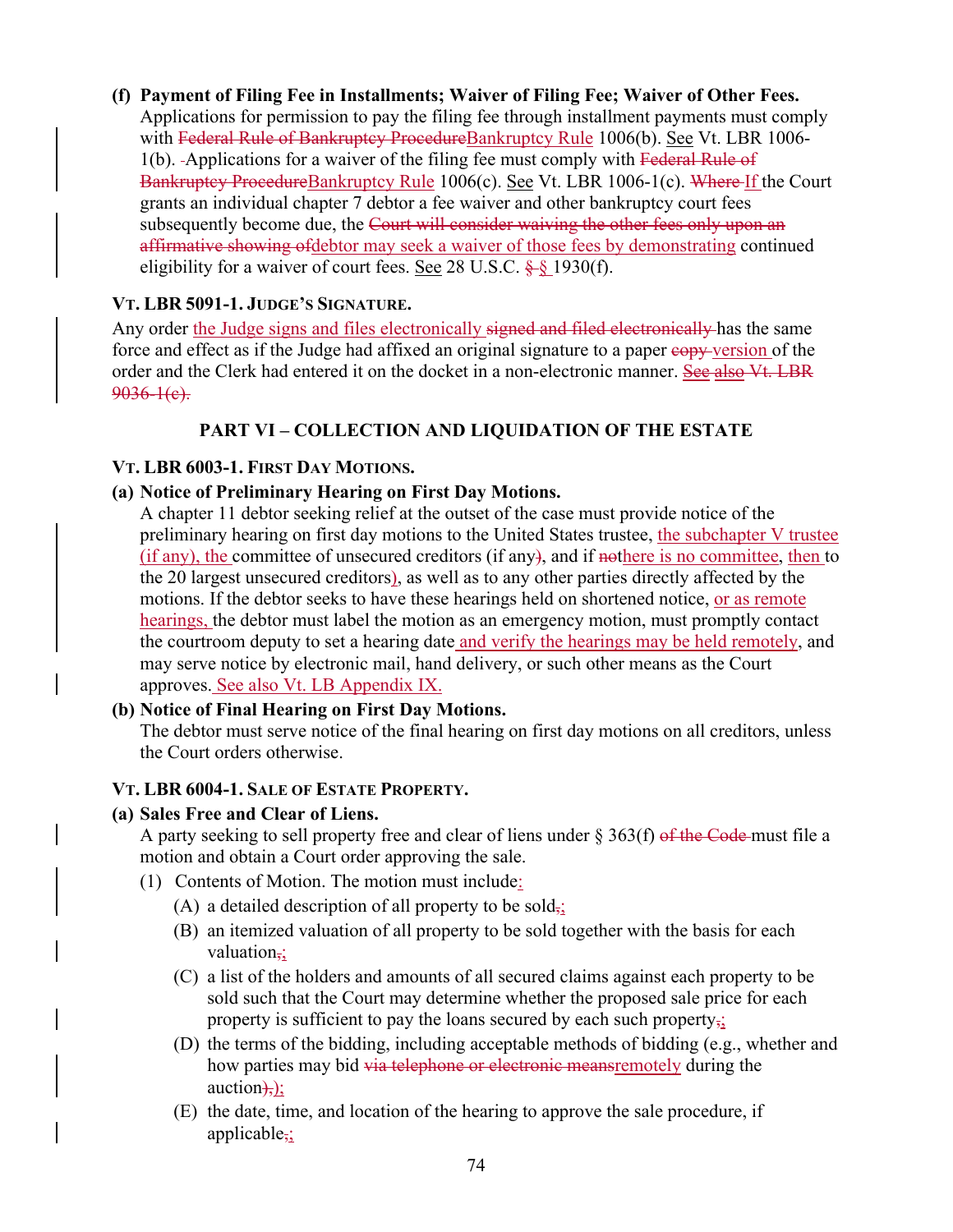- (F) the date, time, and location of the proposed sale<sub> $\overline{z}$ </sub>;
- (G) the date, time, and location of the hearing to approve the results of the sale, if applicable,
- (H) a list of all methods used to advertise the sale $\div$ ;
- (I) a description of the due diligence undertaken to identify and provide notice to (i) all parties with an interest in the property being sold, and (ii) all potential bidders $\frac{1}{x}$  and
- (J) an affirmation that the proposed sale complies with  $\S 363(f)$  of the Code, with a specific-detailed explanation of how it complies.
- (2) Notice. The notice of sale must set forth the information outlined in subparagraph (1) above and may do so in summary form. The notice of sale must also make clear the sale is subject to Court approval and that even if the case trustee deems a bid to be the highest and best bid, the Court may still deny approval of the bid if  $\#$  the Court finds the bid is not in the best interest of the estate or finds it is not in compliance with the Bankruptcy Code or the Federal Rules of Bankruptcy ProcedureRules. The notice of sale and notice of motion must be served on all secured creditors, the United States trustee, all parties who have (or are identified on public record as claiming to have) an interest in the property being sold, all other parties listed on the master mailing list, and all parties that the movant, through due diligence, determines to be potential bidders.
- (3) Hearing to Approve Proposed Sale Procedures. If a movant seeks Court approval of a proposed sale procedure (e.g., proposed bidding procedure for an auction to be conducted at a subsequent hearing), a hearing to approve the proposed sale procedure must be set at least  $\frac{7}{5}$  seven days before the proposed sale, unless the Court approves a shorter time. The movant must set a hearing to approve the sale within  $\frac{2}{5}$  seven days of completion of the sale, unless the Court approves a longer time.
- (4) Potential Consequence of Noncompliance. Failure to comply with the requirements of this Rule may result in the sale being denied or postponed, and any costs incurred by other parties due to the movant's noncompliance may being assessed against the movant or movant's counsel.

#### **(b) Other Sales Outside the Ordinary Course of Business.**

The debtor-in-possession or case trustee may seek approval of a sale outside the ordinary course of business through a notice of intent to sell, if the movant is not seeking to sell property free and clear of liens, and the aggregate value of the estate's property being sold is less than \$2,500. A motion to sell, or notice of intent to sell, outside the ordinary course of business must include:

- (1) the type of sale and a list of all known prospective purchasers,;
- (2) the terms of sale, including but not limited to  $(A)$  the location and condition of the items to be sold, (B) bidding procedures, (C) the minimum bid, if any, and whether the sale is subject to higher and better offers, (D) the funds required to be paid at the time the sale is approved, (E) the form of funds required at the time of approval and time of closing of the sale, and  $(F)$  a proposed date for both the approval and closing of the sale<sub>5</sub>;
- (3) identification of the property (e.g., the VIN, make, model, and serial number of a vehicle; volume/page number and town where ownership of real property is recorded; street address of real property), as applicable,
- (4) the names and purported interests of all parties known, or discoverable after reasonable investigation, to claim an interest in the property,;
- (5) the fair market value of the property, the basis for that valuation, and the amount and holder of any outstanding indebtedness secured by the property $\frac{1}{2}$ .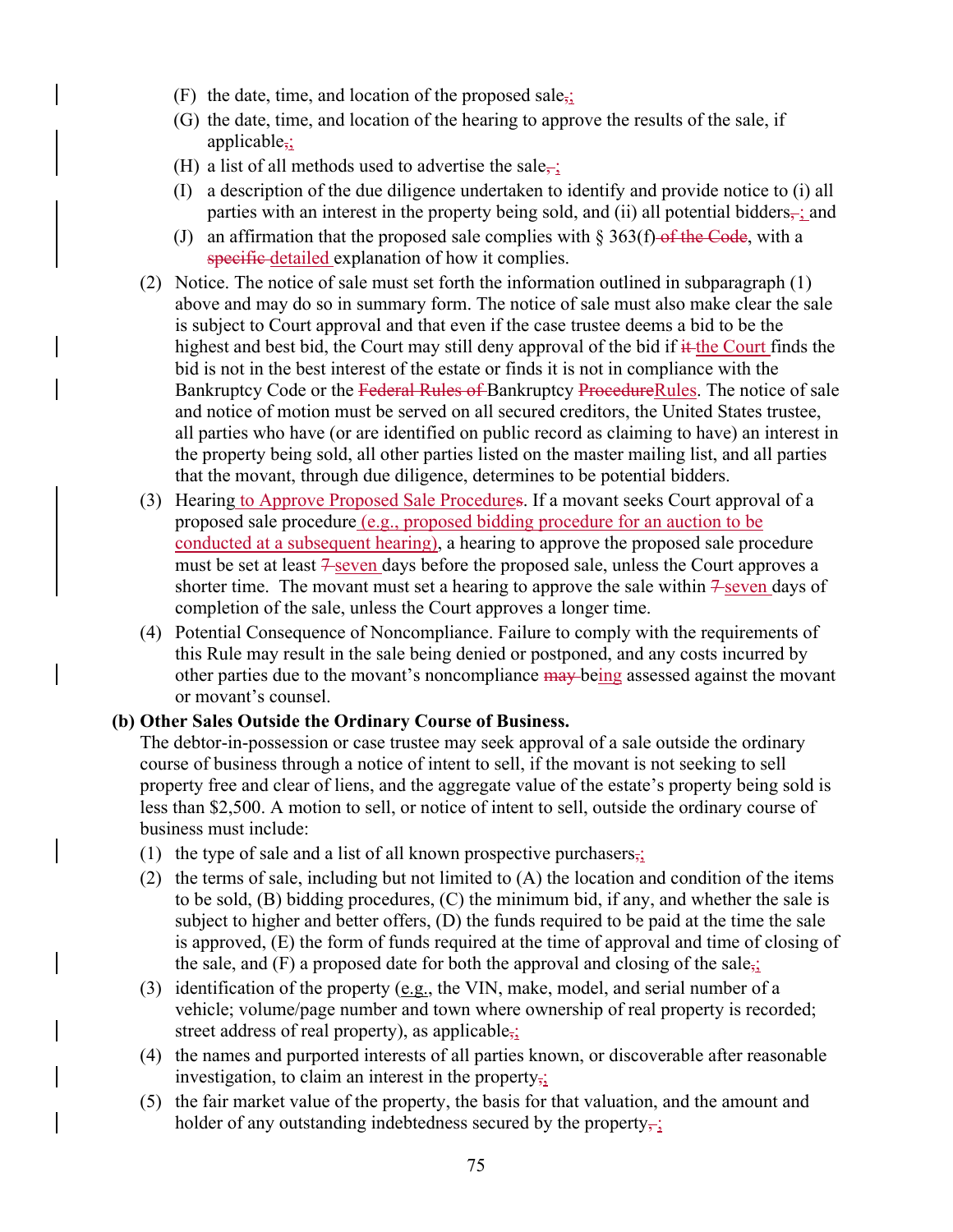- (6) a copy of the contract-or a summary of the terms of sale, ; and
- (7) any other information that provides due process to all parties in interest and is likely to maximize the sale price.

# **(c) Form of Orders Approving Sales.**

**(c) All proposed orders approving sales must state the name and address of the buyer, identify the property sold, specify the amount paid, and disclose the net proceeds to the estate. If the terms of sale do not match exactly the terms set forth on the notice of sale, the proposed order must identify and explain the differences.** 

# **(d) Orders Based on Notice of Intent to Sell and Order.**

The Court will enter an order approving the case trustee's sale of estate property when the trustee files a proposed order filed in conjunction with a notice of intent to sell, as referenced in paragraph (b) above, provided only if the proposed order:

- (1) contains all the information set forth in the notice $\overline{\mathbf{r}}$ ;
- (2) indicates no objections were filed within the time required under the applicable Federal Rules of Bankruptcy ProcedureRules, ; and
- (3) contains sufficient specificity to enable the Court to determine whether all statutory requirements of § 363(b)(1) of the Code-have been met.

### **(e)(a) Form of Orders Approving Sales.**

**(f)(a) All orders approving sales must state the name and address of the buyer, identify the property sold, specify the amount paid, and disclose the net proceeds to the estate. If the terms of sale do not match exactly the terms set forth on the notice of sale, the proposed order must identify and explain the differences.** 

#### **(g)(e) Sale or Refinance of Property in Chapter 12 and 13 Cases.**

- (1) Approval Procedures. No sale or refinance of the debtor's principal residence or other real property may take place while a chapter 12 or 13 case is pending unless:
	- (A) the Court approves the sale or refinance after notice to all parties in interest, see Fed. R. Bankr. P.  $2002(a)(2)$ , ; or
	- (B) the debtor obtains the chapter 12 or 13 trustee's approval using the procedure described in subparagraph (2) below.
- (2) Chapter 12 or 13 Trustee's Approval.
	- $\overline{(C)(A)}$  If the debtor wishes to use the proceeds of a sale or refinance of real or personal property to fund a chapter 12 or 13 plan, the debtor may request a "Certificate of Approval" from the chapter 12 or 13 trustee on  $\frac{7 \text{ days}}{\text{seven days}}$ notice to all parties in interest as long asonly if at least one of the following conditions is met:
		- (i) to the extent there are net proceeds, all net proceeds will be dedicated to fund the chapter 12 or 13 plan–;
		- (ii) the confirmed chapter 12 or 13 plan provides a dividend of no less than 15% to all unsecured creditors holding allowed claims, ; or
		- (iii) to the extent the confirmed chapter 12 or 13 plan does not provide at least a 15% dividend to all unsecured creditors holding allowed claims, the net proceeds of the sale or refinance are used to create such a dividend, and any net proceeds the debtor seeks to retains mustmay be claimed exempt as permitted byunder applicable law.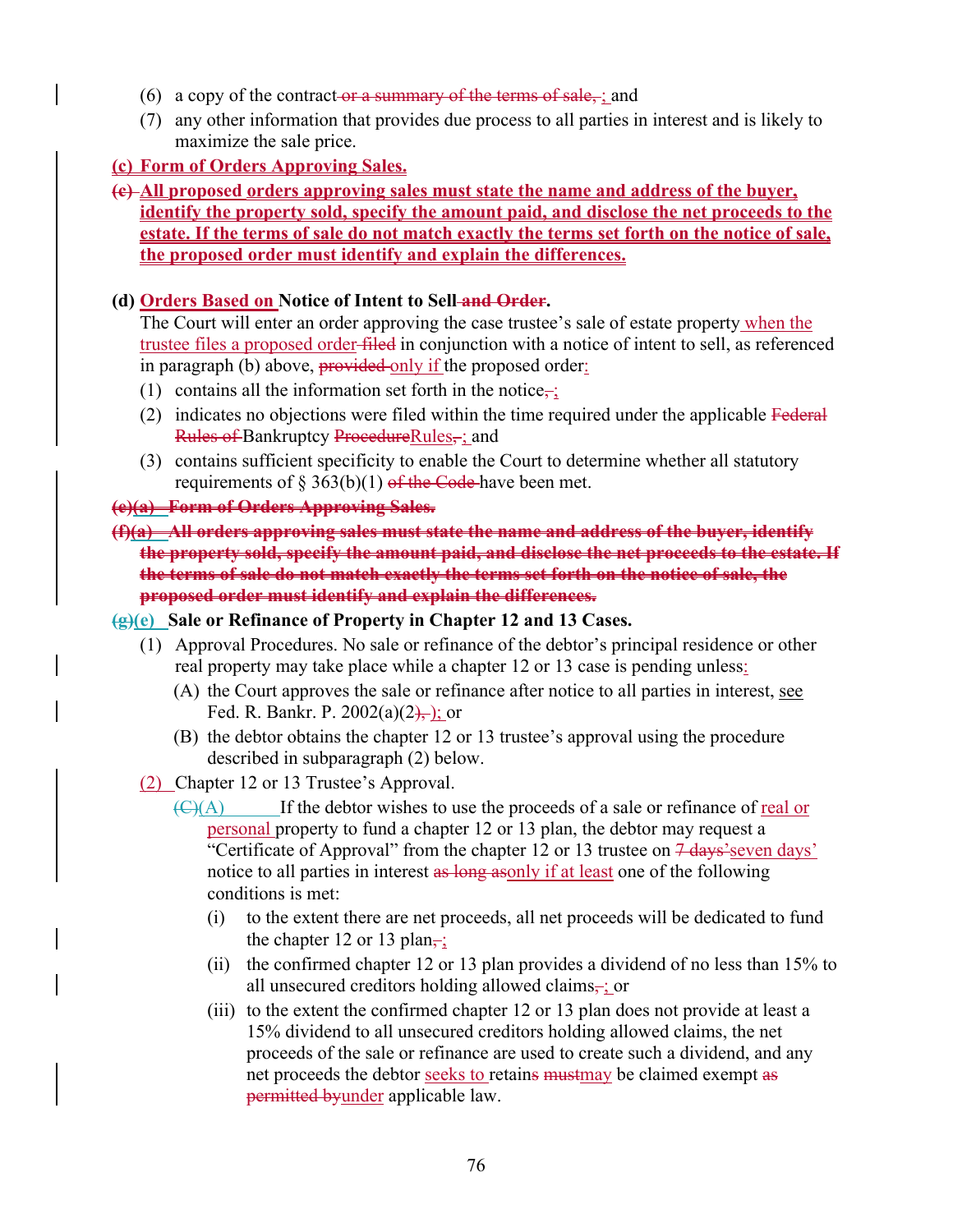- $(\bigoplus)(B)$  The debtor's request for a Certificate of Approval must (i) indicate which of the three conditions will be met if the sale or refinance is approved, (ii) list all debts secured by the property to be sold, and (iii) itemize how the debtor proposes to distribute the proceeds. If no objections is a timely filed, then after the expiration of the notice period, the chapter 12 or 13 trustee may issue a Certificate of Approval authorizing the debtor to use the net proceeds of the sale or refinance of the property to fund the chapter 12 or 13 plan in accordance with the debtor's request. If a timely objection is filed, the elerk-Clerk's Office will set the matter fora hearing on the debtor's request.
- $\left(\frac{2}{3}\right)$  Sale Plans. Even if the chapter 12 or 13 plan sets forth the contents of the sale motion (as required by paragraph (a) or (b) above), the chapter 12 or 13 plan is confirmed, and the confirmation order includes reference to the sale, the debtor must still file a separate motion to approve the sale, and obtain an order granting that motion, prior to consummating the sale.
- $\left(3\right)(4)$  Broker's Commissions; Closing Costs. When a chapter 12 or 13 plan calls for the sale of real or personal property and a broker's commission is payable as part of the sale, the broker may collect a commission of up to 6% (or up to 10% for vacant land or commercial property) of the sale price without a Court order, absent unusual circumstances. If there are unusual circumstances, the debtor must disclose them to the Court and the trusteemust be made aware of them prior to the sale, if known, and in any event prior to disbursement of the commission. Customary closing costs do not need prior Court approval for disbursement, provided they have been set forthdisclosed in the plan or proposed order authorizing the sale.
- (4)(5) Payment of Secured Claims. If there is a mortgage or other claim secured by the property being sold, and the order approving sale directs the debtor to pay that secured claim it is to be paid from the sale proceeds, then the chapter 12 or 13 trustee shall pay any pre-petition arrearage owed to that secured creditor, and the debtor shall pay the balance due that the secured creditor must be paid directly, except that any pre-petition arrearage must be paid through the chapter 12 or 13 trustee, unless the Court orders authorizes a different treatment of the secured claim.

#### **(h)(f) Mortgage Modification in Chapter 12 and 13 Cases.**

- (1) Approval Procedures. No mortgage, whether secured by the debtor's principal residence or other real property, may be modified by agreement of the parties while a chapter 12 or 13 case is pending unless:
	- (A) the parties to the mortgage file a modification agreement, signed by both the  $debtor(s)$  and the lender, ; and
	- (B) the mortgage modification agreement includes a provision that  $\underline{it}$  is not effective without Court approval $\div$ ; and
	- (C) either:
		- (i) the Court grants a motion approving the mortgage modification agreement, after notice to the debtor(s), lender, and the case trustee,  $-$ or
		- (ii) the Court approves a stipulation modifying the mortgage, which has a copy of the fully executed mortgage modification agreement attached, or
		- (iii) the Court approves the mortgage modification agreement as part of the plan confirmation process.
- (2) Debtor's Retention of Funds Available as a Result of the Modification. If a debtor files a motion to approve a mortgage modification and seeks to retain the difference between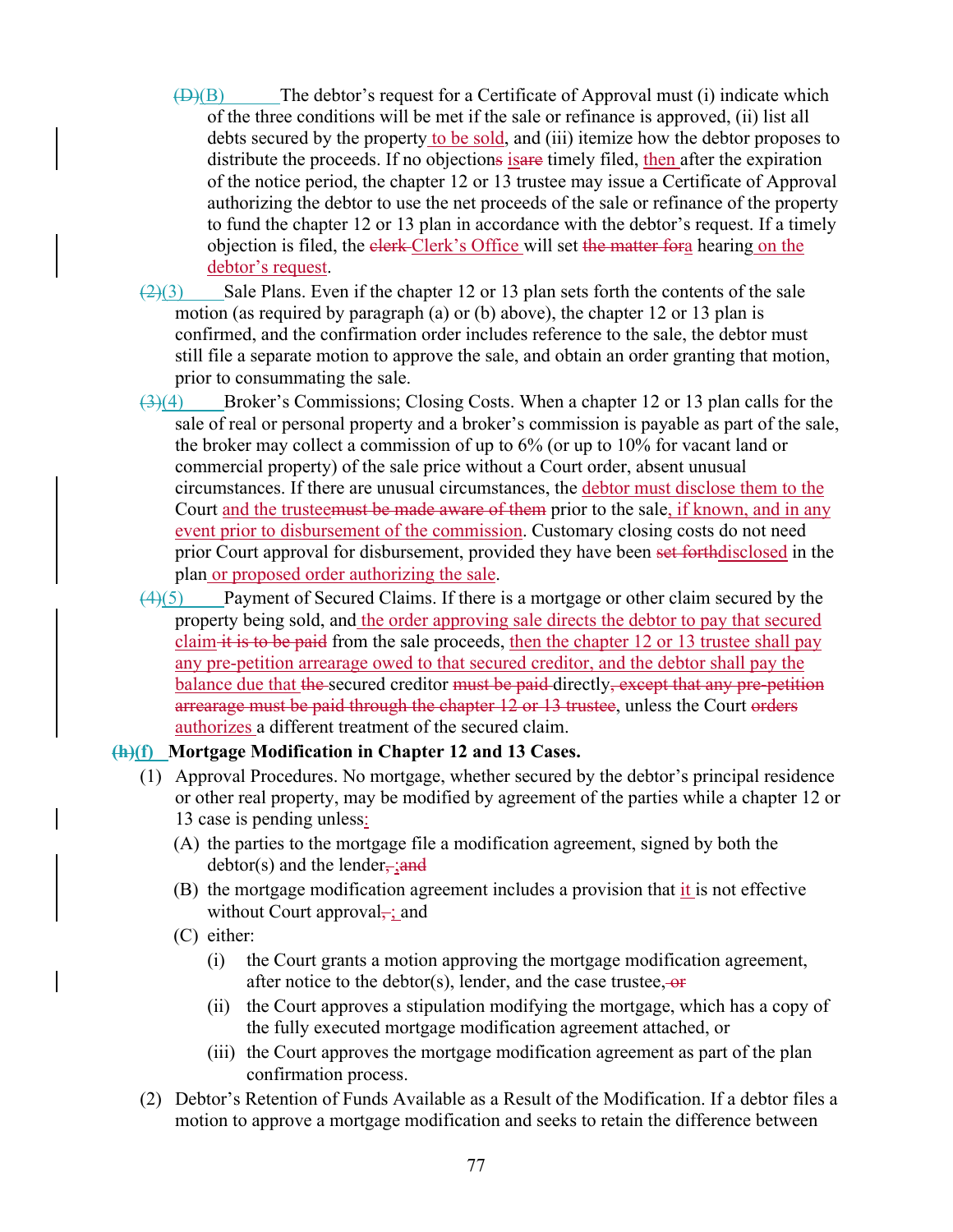the prior monthly payment and the current, lower monthly payment due on the mortgage, rather than apply the difference to fund a higher dividend to unsecured creditors, the debtor must set forth in the motion facts to support the request, and must file with the motion an amended Schedule J showing the new payment and current monthly expenses. See Official Form B6J.

#### **(i)(g) Additional Requirements in Chapter 11 Cases.**

If a chapter 11 debtor-in-possession or trustee seeks authority to sell all or substantially all of the assets of the estate under  $\S 363(b)$  of the Code, prior to the entry of a confirmation order, the motion to sell must contain the following:

- (1) a clear and conspicuous statement to that effect,;
- (2) the terms of sale, including but not limited to: the location and condition of the items to be sold, the bidding procedures and minimum requirements for bidding, whether the sale is subject to higher and better offers, the funds required to be paid at the time the sale is approved, the form of funds required at the approval and closing of the sale, and a proposed date for both the approval and closing of the sale,;
- (3) the information required under Federal Rule of Bankruptcy ProcedureBankruptcy Rule  $2002(c)$ ;
- (4) the extent to which the proceeds of sale will be used to benefit each class of creditors,
- (5) the extent of the debtor's liabilities,;
- (6) the net value of the debtor's remaining assets, if any, not subject to the proposed sale–; and
- (7) the business justification for disposing of estate assets before a disclosure statement has been approved or a plan confirmed.

#### **VT. LBR 6005-1. APPRAISERS AND AUCTIONEERS.**

#### **(a) Purchase Prohibited.**

Neither an auctioneer nor any officer, director, stockholder, insider, relative, agent, or employee of an auctioneer may directly or indirectly purchase, or have a financial interest in the purchase of, any property of a bankruptcy estate.

#### **(b) Bond.**

- (1) General Requirement. An auctioneer employed with Court approval may not render any services in a bankruptcy caseaset until after the Court has entered an order approving the auctioneer's employment and the auctioneer has furnished (at their expense) a surety bond in favor of the United States of America is provided in each estate, at the auctioneer's expense. Surety bonds must be approved, and in such sum as may be set, by the Court. Approval of a surety bond is conditioned upon:
	- (A) the faithful and prompt accounting of all monies and property which may come into the possession of the auctioneer,;
	- (B) compliance with all rules, orders, and decrees of the Court $\frac{1}{x}$  and
	- (C) the faithful performance of duties in all respects.
- (2) Blanket Bond. In lieu of a bond in each case, an auctioneer may file a blanket bond covering all cases in which the auctioneer may act. A blanket bond must be in an amount sufficient to cover the aggregate appraised value of all property to be sold.:
- (3) the expense of the auctioneer,
- (4) in favor of the United States of America, and
- $\frac{5}{2}$  in an amount sufficient to cover the aggregate appraised value of all property to be sold.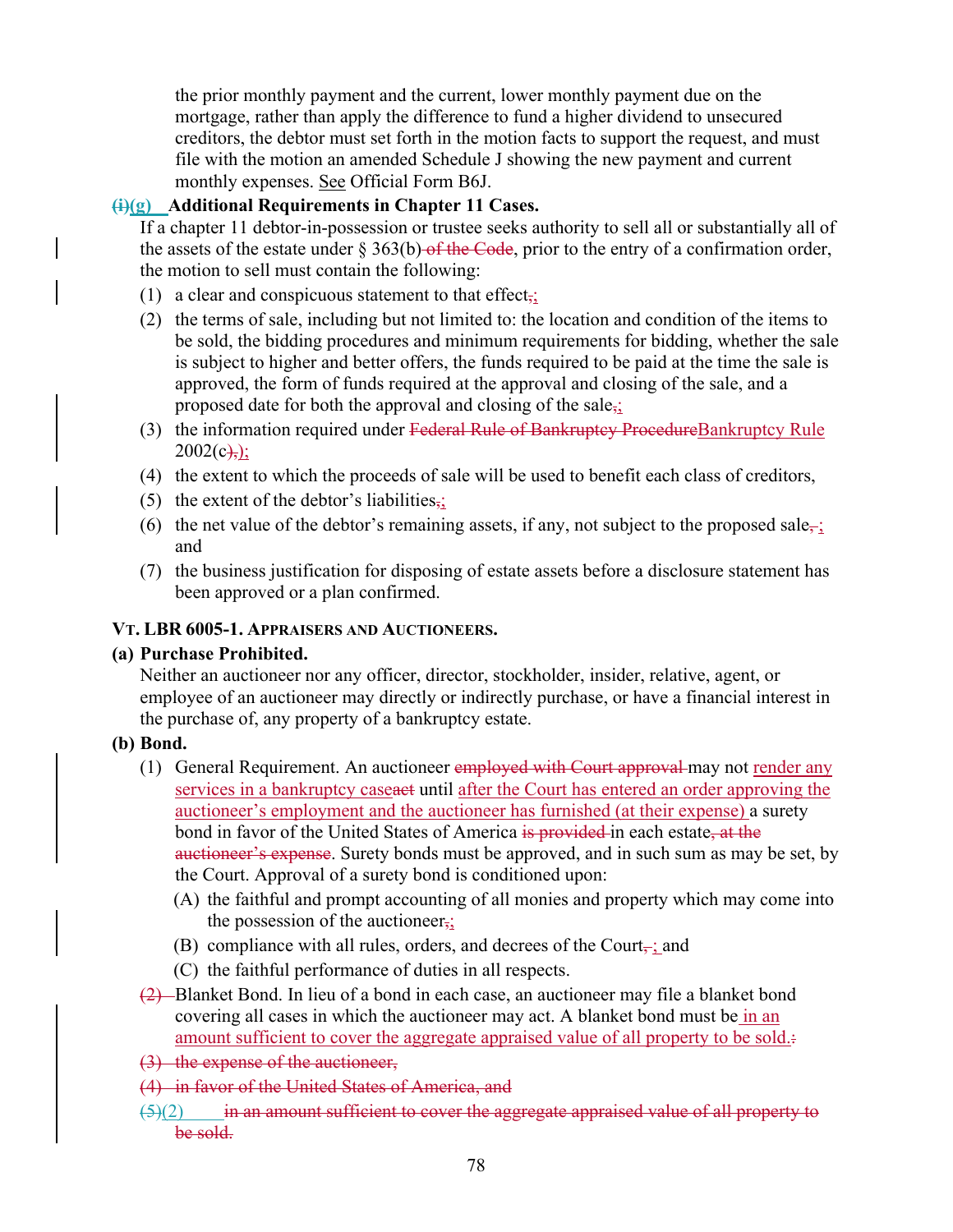## **(c) Disposition of Proceeds of Sale.**

Unless the Court orders otherwise, no later than 21 days after the date of sale, the auctioneer must turn over to the trustee, or deposit in a separate interest-bearing account, a sum equal to the proceeds of sale minus the auctioneer's reimbursable expenses must be turned over to the trustee or deposited in a separate interest-bearing account no later than 21 days after the date of sale. The trustee may not disburse any No commission or reimbursement may be paid to the auctioneer until approved by the Court enters an order approving the auctioneer's payment, as provided in paragraph (e) below. The Court retains jurisdiction to review the auctioneer's reimbursable expenses for validity and reasonableness. In the event the Court determines that a portion of the expenses deducted from the proceeds of sale is inappropriate or unreasonable, the auctioneer will be required to deliver such funds to the trustee immediately.

## **(d) Report of Sale.**

The auctioneer must file a report with the Clerk, and serve a copy of the report on the United States trustee and the case trustee (if any), within 90 days after the conclusion of the sale. The report of sale must set forth:

- (1) the time, date, place, and format of sale<sub> $\overline{5}$ </sub>;
- (2) a statement of the manner and extent of advertising for the sale and the availability of the items for inspection prior to the sale<sub>5</sub>;
- (3) the terms and conditions of sale that were read to the audience immediately prior to the commencement of the sale<sub>5</sub>;
- (4) the sign-in sheet that lists the people who were present, either in person or virtually remotely, at the sale<sub>i</sub>;
- (5) the names of all purchasers and the items purchased by each of them<sub> $\overline{1}$ </sub>;
- (6) the gross amount realized from the sale<sub>5</sub>;
- (7) the amount of sales tax collected $\frac{1}{x}$ ;
- (8) an itemized statement of commissions sought, and disbursements made, under this Rule, including the name of the payee and the original receipts or canceled checks, or copies thereof, substantiating the disbursements:  $\frac{1}{11}$  the canceled checks are not available at the time the report is filed, then the report must so state, and the canceled checks must be filed as soon as they become available;  $\frac{W}{w}$  where labor charges are included, the report must specify the names of the persons employed, the hourly wage for each employee, and the number of hours worked by each employee $\frac{1}{2}$ .
- (9) where if the auctioneer has a blanket bond covering all sales conducted, the auctioneer must also include an explanation of how the bond expenses charged to the estate were allocated,;
- (10) the disposition of any items for which there was no bid<sub> $\pm$ </sub> and
- (11) such other information as the Court or the United States trustee may reasonably request.

## **(e) Application for Commissions and Expenses.**

- (1) Notice of Application; Inclusion of Report. An auctioneer must apply to the Court for approval of commissions and expenses on not fewer than 21 days' notice, and must have filed the report referred to in paragraph (d) above prior to filing the application for commissions and expenses.
- (2) Calculation of Commission. The maximum allowable commissions on the gross proceeds of each sale are as follows:
	- (A) 10% on first \$100,000 or less<sub>7</sub>;
	- (B) 5% on any amount in excess of \$100,000 up to \$200,000 $\frac{1}{2}$  and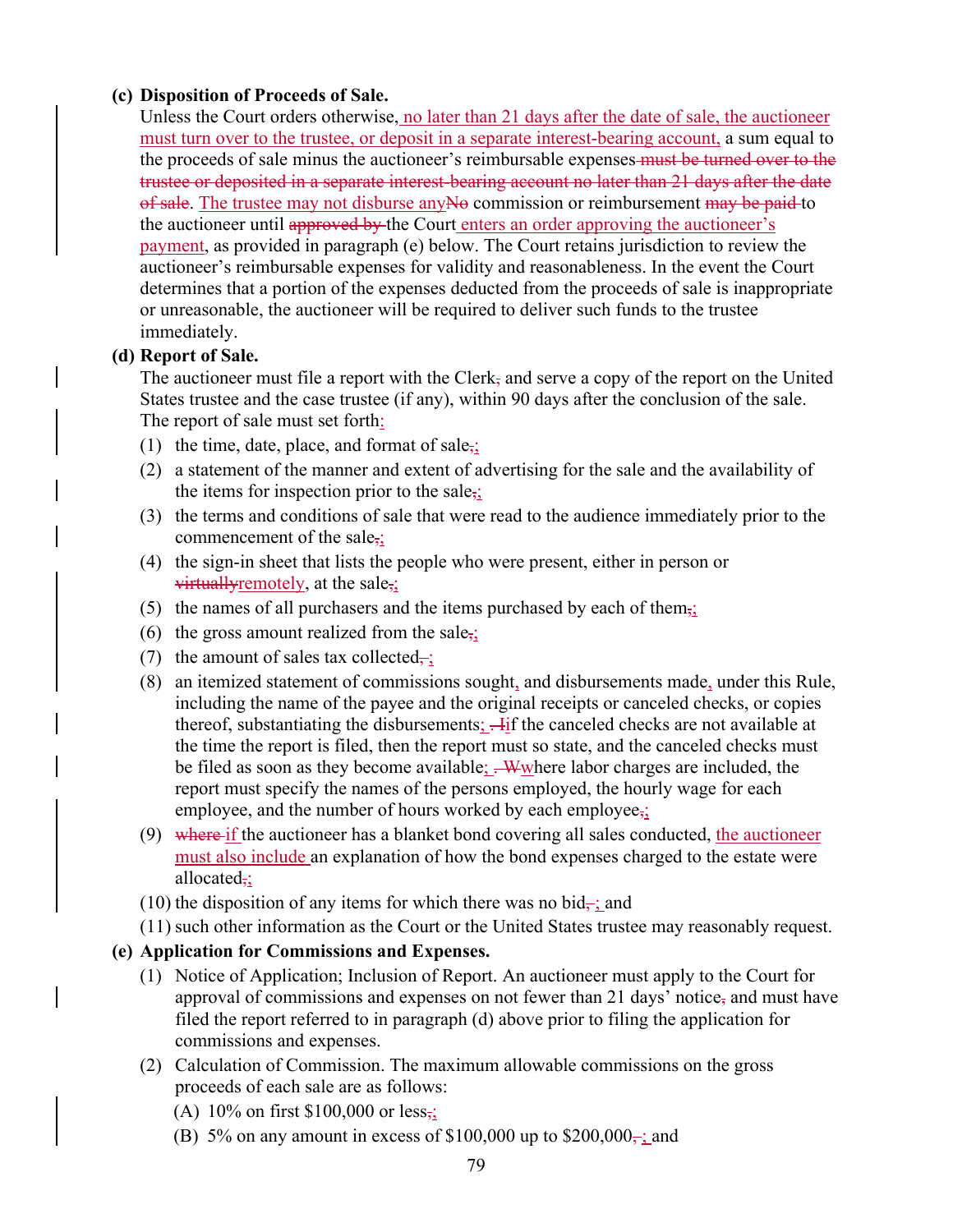(C) 2.5% on any amount in excess of \$200,000.

(3) Reimbursement of Expenses. The auctioneer will be reimbursed for reasonable and necessary expenses directly related to the sale (including the bond premium or allocable portion of the blanket bond premium) and costs attributable to the sale (including labor, printing, advertising, and insurance, but excluding worker's compensation, social security, unemployment insurance, or other payroll taxes). Unless the Court orders otherwise, an auctioneer will be reimbursed for a blanket bond at a rate of \$100 per case or 10% of the gross proceeds from an auction, whichever is less, minus any amounts previously reimbursed for the bond. If the case trustee hires the auctioneer to transport goods, the auctioneer will also be reimbursed for reasonable costs associated with that transport.

### **VT. LBR 6006-1. EXECUTORY CONTRACTS AND UNEXPIRED LEASES.**

The Court will not approve a debtor's motion to assume a lease in a chapter 7 case unless the case trustee has either consented to the lease assumption or filed a Final Report in the case.

### **VT. LBR 6007-1. ABANDONMENT.**

Notice of Proposed Abandonment; Order Granting Abandonment. Upon request, the Court will enter an order of abandonment filed by the case trustee in conjunction with a notice of intent to abandon, as referenced inunder Federal Rule of Bankruptcy ProcedureBankruptcy Rule 6007(a), provided the notice (a) clearly identifies the subject property, (b) provides satisfactory proof of the value of the property and of any liens or encumbrances against the property, and (c) contains all the information that would be required in a motion to abandon and, in sum, the case trustee has established the criteria necessary to demonstrate so that the Court has the information necessary to make a determination as to whether the property is burdensome or of inconsequential value or benefit to the estate. The proposed order of abandonment must identify the property in the same terms as set forth in the notice of intent to abandon, indicate service has been properly effectuated, and affirm no objections were filed within the time period set forth in the applicable Federal Rules of Bankruptcy ProcedureRule.

#### **VT. LBR 6008-1. REDEMPTION.**

#### **(a) Motion Generally.**

A motion for approval of a redemption agreement may be filed using the default procedure. See Vt. LBR 9013-4(b)(35).

## **(b) Joint Motion.**

The signature of the debtor on a redemption agreement will be deemed authorization for the creditor to file a joint motion for approval of the redemption agreement. A motion to approve a redemption agreement must include:

- (1) a copy of the redemption agreement<sub> $\frac{1}{2}$ </sub>
- (2) a copy of the instruments creating and perfecting the security interest $\frac{1}{x}$  and
- (3) a complete description of the property, including the present location and condition of the property, the date of purchase, the original purchase price, the amount paid to date, the outstanding balance still due, and any other information necessary for the Court to determine the appropriateness of the redemption agreement.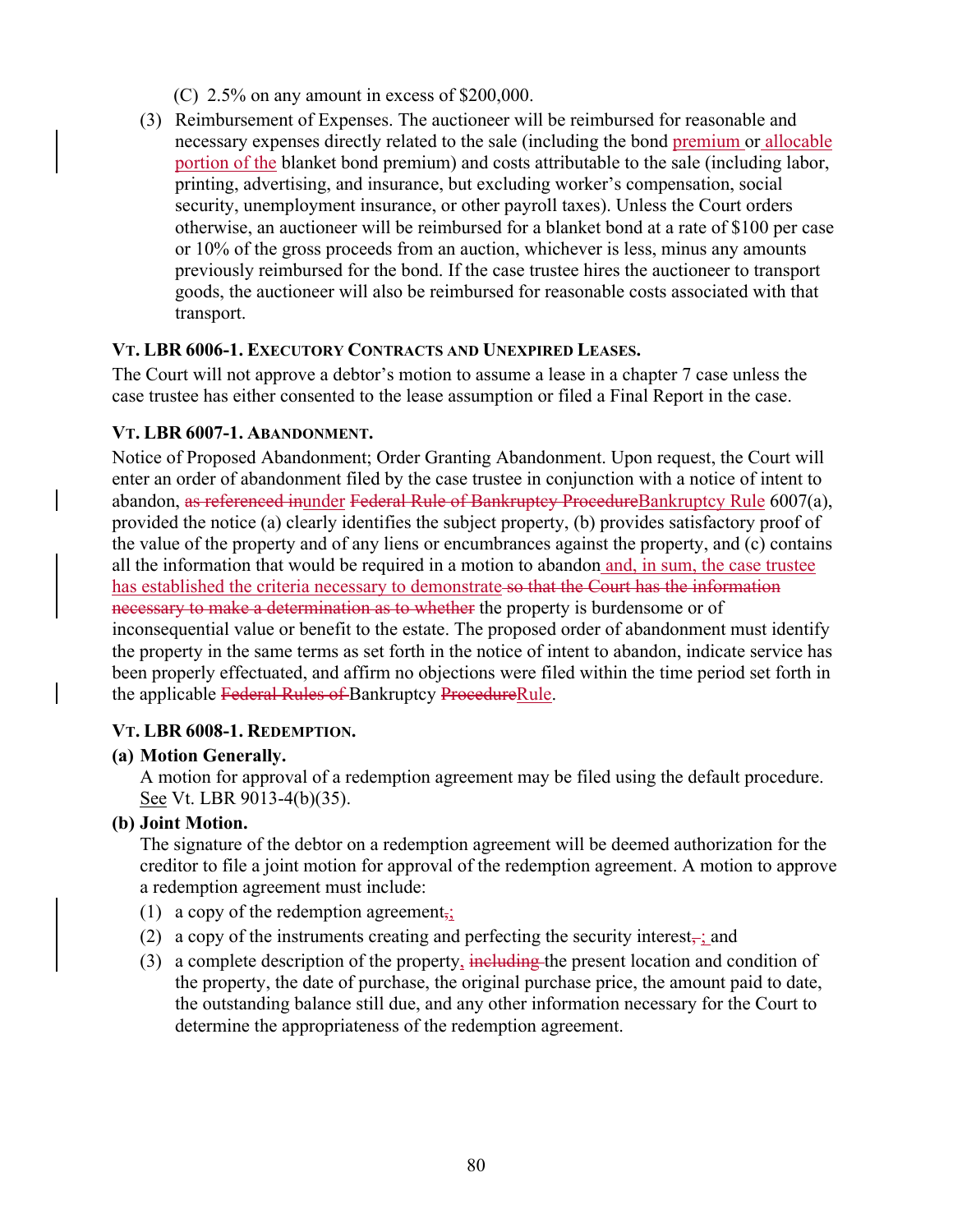# **PART VII– ADVERSARY PROCEEDINGS**

### **VT. LBR 7004-2. SUMMONS.**

### **(a) Obtaining a Summons.**

The Clerk issues any summons required in an adversary proceeding filed in this Court. An attorney may obtain a summons electronically through PACER and then serve it  $\frac{1}{n}$ connection with an adversary proceeding pending in this Court. UpoOn request, the Clerk will mail a summons to any *pro se* plaintiff who is not represented by counsel. The summons will contain the electronic signature of the Clerk and will have the same force and effect as if it had been executed in a non-electronic manner.

### **(b) Serving a Summons.**

- (1) Method of Service. Unless the Federal Rules of Bankruptcy Procedure Rules provide otherwise, a summons must be served in the conventional manner, i.e., a summons must be served in compliance with Federal Rule of Bankruptcy ProcedureBankruptcy Rule 7004 and may not be served electronically.
- (2) Order to be Includedon Pre-Trial Deadlines. A plaintiff is required to shall serve an "Oorder on Prepre-Trial trial Deadlinesdeadlines" with a the summons and complaint. See Vt. LBR 7016-1(a).

## **VT. LBR 7005-1. CERTIFICATE OF SERVICE.**

See Vt. LBR 9013-6(c).

### **VT. LBR 7007-1. AMENDMENTS TO PLEADINGS OR MOTIONS IN ADVERSARY PROCEEDINGS.**

A party who seeks to amend a pleading or motion filed in an adversary proceeding must attach both a clean copy and a redlined version of the proposed amended document to the filing, clearly designating all additions and deletions. Any amendment, whether filed as a matter of course or based upon a motion to amend, must reproduce the entire pleading or motion as amended and may not merely incorporate prior filing by reference, except with leave of the Court.

## **VT. LBR 7008-1. CORE/NON-CORE DESIGNATION (COMPLAINT).**

## **(a) Statement Regarding Consent to Entry of Orders or Judgment in Core Proceeding.**

In all adversary proceedings, in addition to statements required by Federal Rule of Bankruptcy ProcedureBankruptcy Rule 7008(a), if the complaint, counterclaim, cross-claim, or third-party complaint contains a statement that the proceeding or any part of it is core, that document must specify whether the party consents to entry of final orders or judgment by the Bankruptcy Court if it is determined that the Bankruptcy Court, absent consent of the parties, cannot enter final orders or judgment consistent with Article III of the United States Constitution. See generally 28 U.S.C. § 157 (procedure for core proceedings and definition).

#### **(b) Non-Core Proceedings.**

- (1) The Bankruptcy Court may hear all non-core proceedings related to a case filed under the Bankruptcy Code.
- (2) In all adversary proceedings, each cause of action within the complaint must specify whether the party considers that cause of action to be core or non-core; and if non-core, whether the party consents to the Bankruptcy Court's entry of a final order or judgment regarding that cause of action.
- (3) If parties do not consent to the Bankruptcy Court's entry of a final order regarding a non-core cause of action, the Bankruptcy Court may, in addition to filing proposed findings of fact and conclusions of law, file recommendations concerning whether a review of the matter should be expedited and whether other matters in the bankruptcy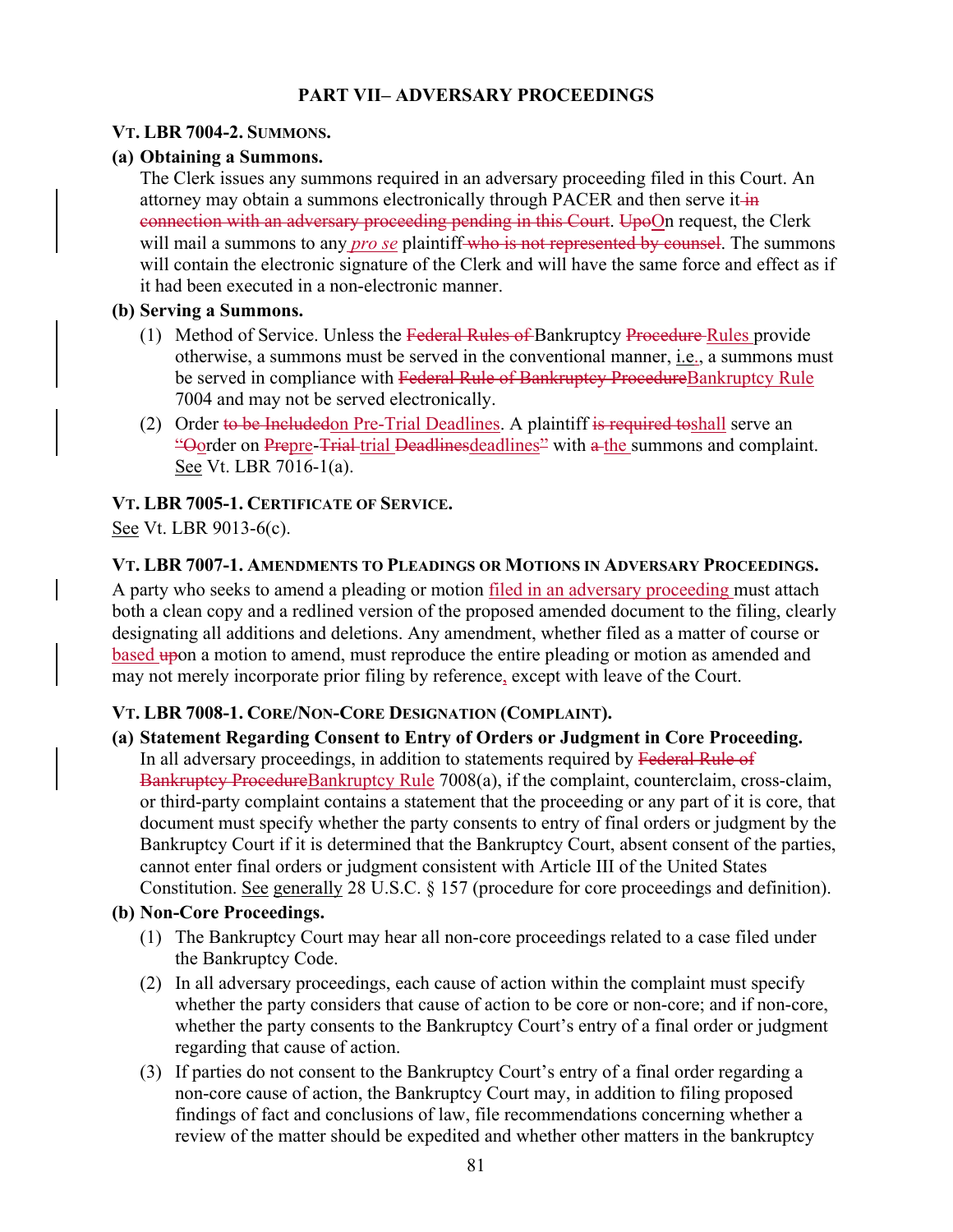case should be stayed pending the District Court's adjudication of the non-core matter. The Clerk will serve on all parties copies of the Bankruptcy Court's proposed findings of fact and conclusions of law, and recommendations, (if any), on all parties.

### **VT. LBR 7012-1. CORE/NON-CORE DESIGNATION (RESPONSIVE PLEADING).**

A party who files all responsive pleadings in an adversary proceeding must specify whether the party considers the cause of action to be core or non-core; and, if non-core, whether the party consents to entry of a final judgment by the Bankruptcy Court. In addition to statements required by Federal Rule of Bankruptcy ProcedureBankruptcy Rule 7012(b), if a responsive pleading states that a cause of action is core, it must specify whether the party consents to entry of final orders or judgment by the Bankruptcy Court if it is determined that the Bankruptcy Court, absent consent of the parties, cannot enter final orders or judgment consistent with Article III of the United States Constitution.

### **VT. LBR 7016-1. PRE-TRIAL PROCEDURES.**

### **(a) Scheduling Conference.**

The Clerk will provide the plaintiff with an over-Deadlinesdeadlines<sup>2</sup> upon the filing of the complaint. The plaintiff is responsible for serving that order, along with the summons and complaint, on each defendant. The courtroom deputy will set and notify all counsel and *pro se* parties of the Fed. R. Bankr. P.Bankruptcy Rule 7026(f) scheduling conference shortly after the expiration of the time period for filing timely responses.

### **(b) Notice; Appearance.**

All counsel and *pro se* parties are required to appear at the scheduling conference unless (1) ) the parties file a joint proposed scheduling order within the time frame set in the Order order on Prepre-Trial trial Deadlines deadlines, (2) the Court enters a scheduling order prior to the date set for the scheduling conference-date, or and (3) the Court cancels the scheduling conference. All counsel and *pro se* parties are required to attend all pre-trial conferences. If an attorney or a *pro se* party fails to appear at a pre-trial conference, or otherwise fails to abide by the requirements of this Rule or the scheduling order, the Court will take such action as it deems appropriate which may include the imposition of sanctions or dismissal of the adversary proceeding.

## **(c) Telephone Remote Participation in Pre-Trial and Status Conferences.**

Counsel and *pro se* parties may participate in pre-trial and status conferences by telephoneremotely if the Court approves their remote appearance, they have notified the other parties of their intent to appear remotely, and they have arranged for a remote appearance, through approved by the Court, and scheduled with the courtroom deputy, at least one business day in advance. See also Vt. LBR 5070-1(d); Vt. LB Appendix IX.

#### **(d) Pre-Trial Statements.**

Parties must file a joint pre-trial statement at least  $\frac{1}{2}$ -seven days before a trial is scheduled to begin. If the parties are not able to agree on the terms of a joint pre-trial statement, then each party must file and serve a separate pre-trial statement that identifies the terms in dispute, together with an affirmation the party has made a diligent, good faith efforts to produce a joint pre-trial statement but was unable to do so. All pre-trial statements must comport with the Court's "Format for Pre-Trial Statements." See Vt. LB Appendix VI.

## **(e) Motion to Modify Scheduling Order.**

A motion to modify a scheduling order must include a proposed order with the following provisions: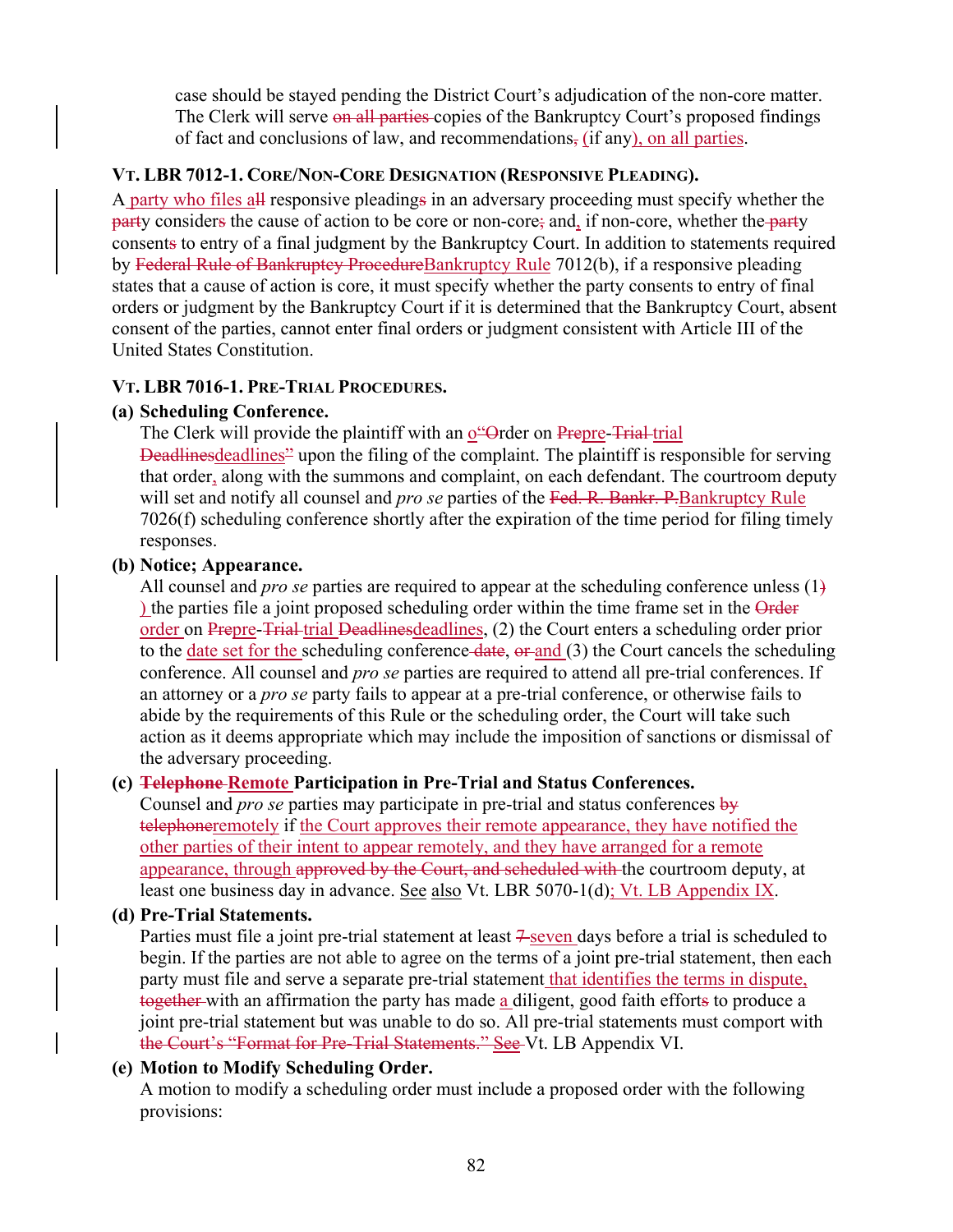- $(1)$  Based upon a stipulation of the parties, the due dates set forth in the scheduling order dated [date] are modified as follows: [list of all requirements that have new due dates, with the new dates listed].
- (2) The following dates for future performances remain unchanged and in effect as set forth in that scheduling order: [list of all requirements whose due dates are not changing, with the original due dates listed].

#### **VT. LBR 7024-2. CLAIM OF UNCONSTITUTIONALITY.**

At any time prior to the trial of an adversary proceeding in which (a) neither (1) the United States,  $(2)$  an individual state, nor  $(3)$  an agency, officer, or employee of either the state or federal government is not a party, and (b) wherein the constitutionality of an Act of Congress or a state statute affecting the public interest is drawn into question, the questioning party must notify the Court in writing of the constitutional question, specifically identifying the Act or statute they challenge and the basis for their claim of ways in which such Act or statute is claimed to be unconstitutionality. The Court will rely on this information to determine whether to invoke in order to provide the Court with the information it needs to comply with the requirements of 28 U.S.C.  $\S$  2403(a) and (b).

### **VT. LBR 7026-1. DISCOVERY.**

### **(a) Initial Disclosure.**

Pursuant to Federal Rule of Bankruptcy Procedure Bankruptcy Rule 7026, the provisions of Rule 26 of the Federal Rules of Civil Procedure 26 apply to all adversary proceedings pending in this District, unless the Court orders otherwise.

#### **(b) Limits on Interrogatories.**

No party may serve any other party, at any one time or cumulatively, more than 25 written interrogatories, including all discrete sub-parts. Exceptions to this Rule may be granted by the Court upon written motion showing good cause. Interrogatories The parties should not file interrogatories should not be filed with the Clerk.

#### **(c) Limits on Depositions.**

No party may take more than 10 depositions, whether upon oral examination under Federal Rule of Bankruptcy Procedure Bankruptcy Rule 7030 or upon written questions under Federal Rule of Bankruptcy ProcedureBankruptcy Rule 7031. Exceptions to this Rule may be granted by the Court upon written motion showing good cause. Transcripts of depositions should not be filed with the Clerk.

#### **(d) Requirement of a Writing.**

All objections to interrogatories, depositions, requests, and applications under Federal Rule of Bankruptcy ProcedureBankruptcy Rule 7037, and all motions and responses concerning discovery matters, must be in writing and recite with specificity the objectionable interrogatory, deposition, request, or application. If time does not permit the filing of a written objection or motion, the Court may, in its discretion, waive this requirement.

## **(e) Objections to Discovery Process.**

A Fed. R. Bankr. P. Bankruptcy Rule 7037 objection to any interrogatory, deposition, request, or application must be filed within 28 days after service of the objectionable interrogatory, deposition, request, or application, unless the Court orders otherwise. The filing of an objection will not enlarge the time within which the objecting party must answer or respond to any discovery matter not specifically included in the objection.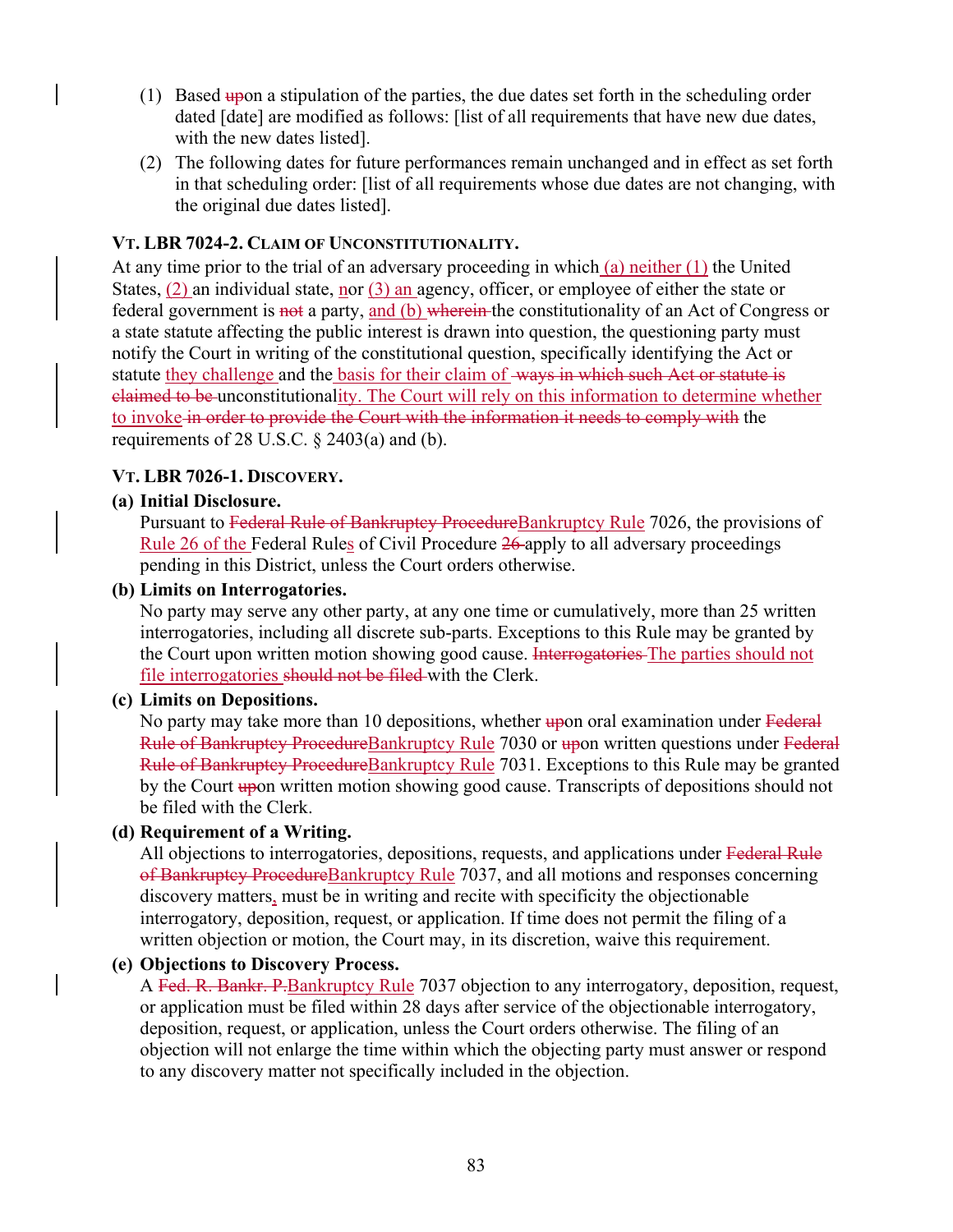## **(f) Mandatory Consultation among Counsel.**

In addition to the mandatory Fed. R. Bankr. P. Bankruptcy Rule 7026(f) conference, counsel and unrepresented parties are encouraged to participate in non-court, pre-trial discovery conferences to avoid the filing of unnecessary discovery motions. Counsel should not file a motion concerning a discovery dispute until they have explored all possibilities for resolving the matter(s) in controversy. Motions raising any type of discovery dispute must be accompanied by a statement of counsel affirming they have made a good faith effort to resolve the discovery matter(s) at issue.

#### **(g) Motion to Compel.**

If a party timely objects to, or fails to timely comply with, a discovery request and the parties are not able to resolve the issue through good faith efforts, it is the responsibility of the party initiating discovery to bring the matter before the Court in a timely manner. To compel an answer, production, designation, or inspection, a party may file a motion under must be filed pursuant to Federal Rule of Bankruptcy ProcedureBankruptcy Rule 7037, unless the Court has already granted a motion to quash-has been granted. A party who was properly noticed of a deposition must appear and submit toparticipate in the deposition.

#### **(h) Other Discovery Motions.**

Motions for protective orders pursuant tounder Federal Rule of Bankruptcy ProcedureBankruptcy Rule 7026(c), and motions to compel physical or mental examination pursuant tounder Federal Rule of Bankruptcy Procedure Bankruptcy Rule 7035, must comply with paragraph (f) above. See also Vt. LBR 9013-1; Vt. LBR 9013-2.

#### **(i) Responses to Discovery.**

All responses to discovery motions must be filed within 14 days after service of such motions, unless the Court orders otherwise.

#### **(j) Compliance with Discovery Orders.**

After the Court has ruled on a discovery motion, the party must file the any required response or answer, production, designation, inspection, or examination of required parties must comply with that order within 14 days, unless the order provides otherwise.

#### **(k) Failure to Comply with Order.**

If a party fails to comply with an order of the Court concerning a discovery motion, it is the responsibility of the objecting party to place the matter before the Court for supplementary relief. See, e.g., Vt. LBR 2003-2(a).

#### **(l) Unnecessary Discovery Motions or Objections.**

A party who presents the Court with unnecessary discovery motions or requests, or unwarranted opposition to proper discovery motions or requests, may be subject to sanctions including the imposition of costs and attorney's fees.

#### **VT. LBR 7041-1. DISMISSAL OF ADVERSARY PROCEEDINGS – CONDITION FOR VOLUNTARY DISMISSAL OF A § 727 COMPLAINT.**

If a party to an adversary proceeding based on A motion for voluntary dismissal of a complaint objecting to a debtor's discharge seeks to voluntarily dismiss that proceeding, that party must file a motion and must be accompanied by affidavits from bothexecuted by the plaintiff(s) and the debtor(s) affirming the debtor has not given or been promised any no consideration has been promised or given in exchange forto effectuate the dismissal of the suit or, if some consideration has been promised or given, then they must describe the nature, terms, and amount of that consideration. All motions for voluntary dismissal of a § 727 complaint must be set for adjudicated at a court hearing, with on notice to all creditors using the conventional noticing procedure, unless the Court orders otherwise. See generally 11 U.S.C. § 727.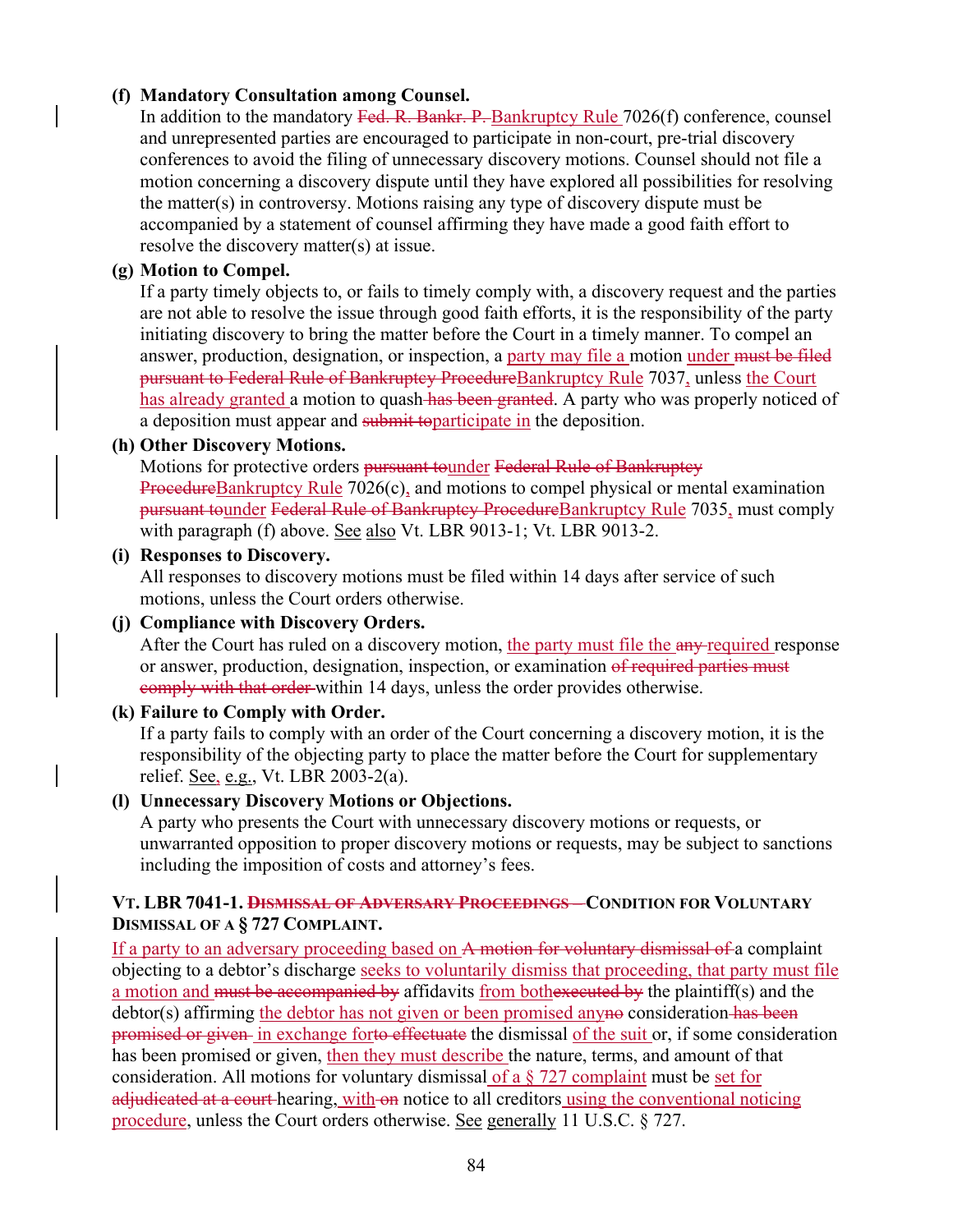### **VT. LBR 7052-1. OBJECTIONS TO THE COURT'S PROPOSED FINDINGS OF FACT AND CONCLUSIONS OF LAW.**

Any party to an adversary proceeding who objects to the Court's proposed findings of fact and conclusions of law must file their objection within 14 days of service of the proposed findings and conclusions. Failure to file an objection within that timeframe will be deemed consent to the entry of an order by the Court directing that the proposed findings of fact and conclusions of law be made final. In the event of an objection, the Clerk will transmit all relevant parts of the record, including the Court's proposed findings of fact and conclusions of law and the objection(s), to the District Court for review and entry of a final order.

### **VT. LBR 7055-1. DEFAULT.**

### **(a) Overview.**

Securing a default judgment is a two-step process. Parties seeking a default judgment must first obtain an entry of default from the Clerk, and then apply for a default judgment from either the Clerk or the Court.

## **(b) Application for Entry of Default.**

To obtain the Clerk's entry of default, the applicant must file:

- (1) an application for entry of default; and
- (2) an affidavit in support of the application for entry of default which includes:
	- (A) the date the summons was issued,
	- (B) a statement of whether the Court fixed a deadline for the filing of an answer or motion, and, if not, what the deadline is and what which rule sets the deadline and what the deadline is,
	- (C) the date the complaint was served,
	- (D) the date the certificate of service was filed,
	- (E) a statement that no answer or motion was filed within the applicable time limit set by the Court or by Federal Rule of Bankruptcy Procedure Bankruptcy Rule 7012(a),
	- (F) a statement that the party against whom judgment is sought is neither an infant, an incompetent person, nor in the military service,
	- (G) a statement that the judgment amount sought is justly due and owing, and the defendant has not paid any no-part of that amount thereof has been paid except as stated, and
	- (H) if applicable, a statement that any disbursement sought to be taxed as costs has been made in the action or will necessarily be made or incurred.

## **(c) Entry of Default.**

Upon verification of the facts contained in the affidavit referred to in subparagraph (b)(2) above, the Clerk will execute and file the entry of default.

## **(d) Application for Default Judgment by the Clerk.**

A party seeking default judgment by the Clerk must file the following:

- (1) an application for default judgment<sub> $\overline{\mathbf{t}}$ </sub>
- (2) an affidavit of the amount due and of any costs or disbursements due<sub>5</sub>;
- (3) a reference to the document number of the entry of default by the Clerk as listed on the  $d$ ocket $\div$ ; and
- (4) a proposed default judgment order.

## **(e) Entry of Default Judgment by the Clerk.**

The Clerk may enter a default judgment when: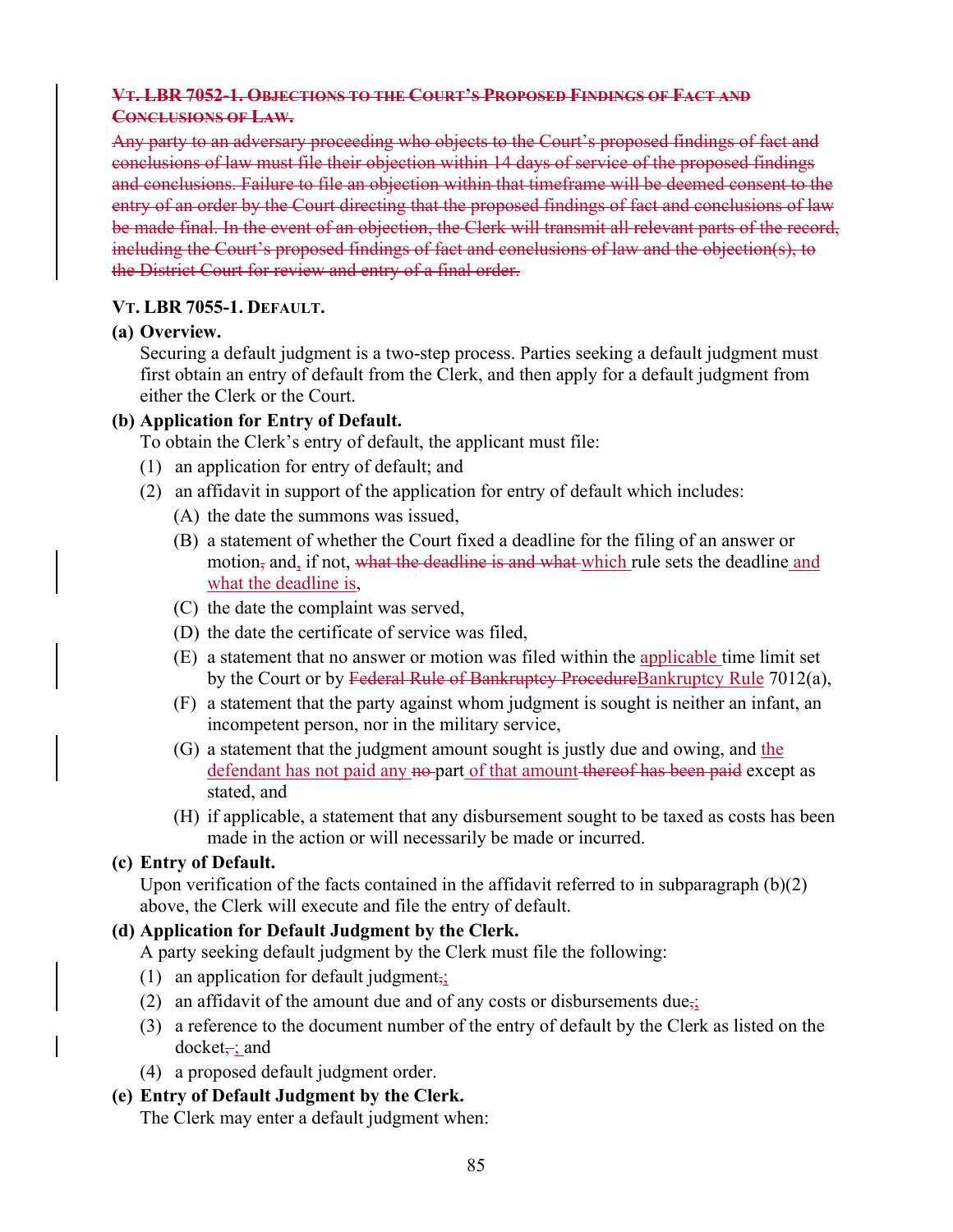- (1) a party is entitled to judgment under a statute other than  $\S$ § 523 or 727-of the Code,;
- (2) the party seeks a judgment for a sum certain (or for a sum which, by computation, can be made certain $)$ , and
- (3) the opposing party has failed to appear.

If the party in default has appeared in the proceeding, the party seeking a default judgment must apply to the Court, not the Clerk, for entry of default judgment. See paragraph (f) below.

# **(f) Application for Default Judgment by the Court.**

A party seeking default judgment by the Court must file the following:

- (1) a motion for default judgment<sub>i</sub>;
- (2) an affidavit containing a statement of the damages being requested and the basis for them $\div$
- (3) a reference to the document number of the entry of default by the Clerk as listed on the  $docket, and$
- (4) a proposed default judgment order.

# **(g) Hearing on Application for Default Judgment by the Court.**

If the party against whom entry of default judgment is sought has appeared in the action or the Court determines that evidence is necessary to fix the amount due, compute damages, or establish the truth of any avermentalleged fact, the Court will set a hearing. If the underlying action  $(1)$  objects to discharge, (2) objects to the dischargeability of a debt, or (3) raises an allegation of fraud, the Court will generally set a hearing. The Court may waive a hearing if unless it finds sufficient evidence in the record to enter a default judgment without a hearing.

# **VT. LBR 7056-1. SUMMARY JUDGMENT – GENERALLY.**

## **(a) Summary Judgment Motions.**

- (1) Statement of Undisputed Facts. A motion for summary judgment must satisfy the requirements set forth inof Vt. LBR 7056-2 and be accompanied by a separate, short, and concise statement of undisputed material facts. Failure to file this statement may result in denial of the motion.
- (2) Opposition; Statement of Disputed Facts. A party opposing a motion for summary judgment must file a response no more than 21 days after the motion is served, and must simultaneously file a separate, short, and concise statement of disputed material facts which identifies and controverts specific statements in the movant's statement of undisputed material facts.
- (3) Facts Admitted. The respondent is deemed to have admitted all facts in the movant's statement of undisputed material facts which they the respondent does not controvert in their statement of disputed material facts.
- (4) Time for Filing. Summary judgment motions must be filed by the date specified in the scheduling order.

## **(b) Tolling.**

Although Federal Rule of Bankruptcy ProcedureBankruptcy Rule 7056(b) allows a party to move for summary judgment at any time until 30 days after the close of all discovery, this does not toll the time within which to file an answer pursuant tounder Federal Rule of Bankruptcy Procedure Bankruptcy Rule 7012(a) or a motion under Federal Rule of Bankruptcy ProcedureBankruptcy Rule 7012(b).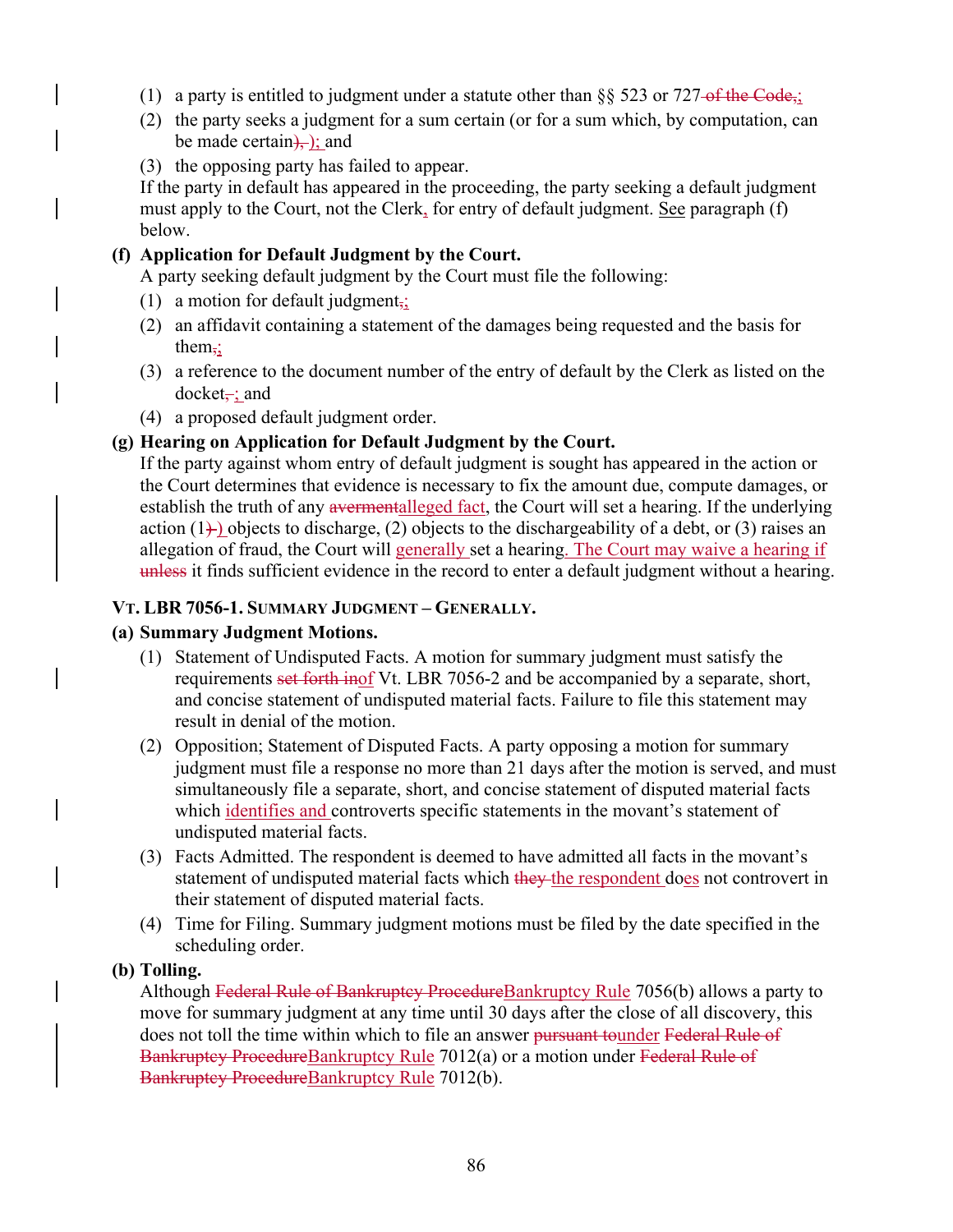### **(c) Consideration and Ruling by the Court.**

Parties who want the Court to consider portions of the record in connection with a motion for summary judgment must make specific reference to those portions of the record. To expedite a decision or for other good cause, and on notice to all parties, the Court may rule on a motion for summary judgment before the expiration of the 21-day period ordinarily permitted for the filing of opposition papers.

## **(d) Special Notice Required to** *Pro Se* **Litigants.**

If a party names and serves a motion for summary judgment onn addition to serving a *pro se* litigant with a motion for summary judgment, that partye movant must also simultaneously serve the *pro se* litigant with (1) a special notice designed to inform that litigant of the potential consequences of not responding to the movant's motion, and  $(2)$  a. A copy of Rule 56 of the Federal Rules of Civil Procedure 56 must be attached to the required special notice. See Vt. LB Form T (Notice to *Pro Se* Litigant to be Served with Motion for Summary Judgment).

#### **VT. LBR 7056-2. SUMMARY JUDGMENT – MEMORANDUM OF LAW REQUIREMENTS.**

## **(a) Memorandum of Law; Response; Reply.**

A party who files a Each summary judgment motion must file be accompanied by a memorandum of law with it. Failure to timely file a memorandum of law may be deemed sufficient cause to deny the motion. Unless otherwise ordered by the Court, whenever a party files each a response to a motion for summary judgment they must also filebe accompanied by a memorandum of law with the response. The movant may file a reply with a memorandum of law within  $\frac{7}{4}$  days even days of the date the response is filed. The reply should assume the Court's familiarity with the movant's initial memorandum of law and the opposition's response. The reply should address only points raised in the response (and any evidentiary matter introduced by the opposing party) which were not addressed in the movant's initial memorandum of law. Memoranda of law must comply with the requirements and restrictions set forth in Vt. LBR 9013-5.

#### **(b) Oral Argument.**

The parties to a motion for summary judgment must specify in each pleading whether they request oral argument. After the final deadline for filing documents has passed motion is fully submitted, the Clerk will notify the parties whether the Court will require oral argument.

## **PART VIII – BANKRUPTCY APPEALS**

#### **VT. LBR 8006-1. DESIGNATION OF RECORD ON APPEAL.**

Each party preparing a "Designation of Record on Appeal" must include a marked docket sheet indicating those documents to be contained in the record. The marked docket sheet will serve as an index for the record on appeal.

## **VT. LBR 8007-1. COMPLETION OF RECORD ON APPEAL.**

Prior to the transmission of the record on appeal to the District Court, the Bankruptcy Court may review the record and verify the accuracy of the transcript of any order appealed.

## **VT. LBR 8008-1. FILING PAPERS ON APPEAL.**

After the District Court Clerk has given all parties notice of the date on which the appeal was docketed, all subsequently filed documents related to the appeal must (A) bear the civil case number assigned by the District Court, in addition to the bankruptcy case number(s) (and adversary proceeding number(s), if pertinent), and (B) be filed in the District Court.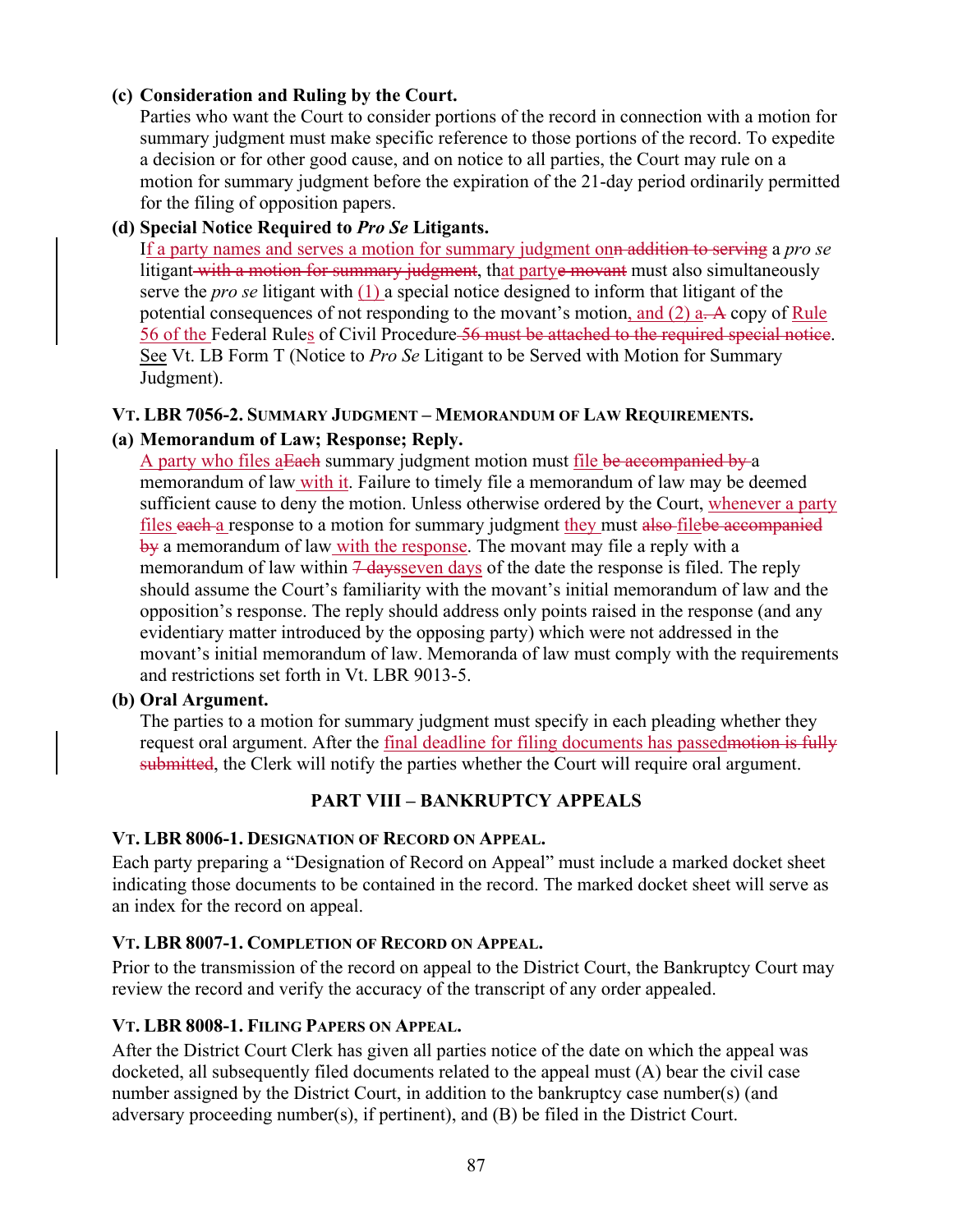# **PART IX – GENERAL PROVISIONS**

### **VT. LBR 9003-1.** *EX PARTE* **CONTACT.**

# **(a) Prohibited** *Ex Parte* **Contact.**

No party in interest, including attorneys, estate accountants, debtors, creditors, trustees, or any of their employees, may engage in any meetings or communications with the Bankruptcy Judge, Chambers chambers staff, the Clerk, or the Clerk's Office staff concerning any disputed issue of fact or law in a case, contested matter, or adversary proceeding pending in this Court, without advance notice to all parties.

# **(b) Permitted** *Ex Parte* **Contact.**

This Rule does not limit or prohibit the filing of *ex parte* emergency motions or *ex parte* applications contemplated by the Bankruptcy Code, the Federal Rules of Bankruptcy ProcedureRules, or these Rules, nor conversations or meetings regarding administrative or general procedural matters.

### **VT. LBR 9004-1. PAPERS – REQUIREMENTS OF FORM.**

See generally Vt. LBR 5005-1.

## **VT. LBR 9004-2. CAPTION – PAPERS, GENERALLY.**

See generally Vt. LBR 1005-1.

## **VT. LBR 9006-1. TIME PERIODS.**

Unless otherwise specified in these Rules, the term "days" means calendar days.

## **VT. LBR 9010-2. POWERS OF ATTORNEY.**

Any party who is participating in a case or adversary proceeding pursuant to the authority granted by a power of attorney may exercise only such authority as the power of attorney specifically grants and must file a copy of the power of attorney upon which they are relying. See 14 V.S.A. § 3501 *et seq*.

## **VT. LBR 9011-1. ATTORNEYS – DUTIES AND RETENTION OF DOCUMENTS.**

## **(a) Acceptance of Employment.**

An attorney who represents a debtor in connection with the filing of a **bankruptcy** case-under the Bankruptcy Code has the duty to render complete and competent services. See, e.g., Vt. LBR 2016-1(h).

## **(b) Attorney's Duty to Retain Certain Originals of Electronically Filed Documents.**

The debtor's attorney must retain paper originals of all signed and electronically filed documents which (1) have signatures and (2) were filed electronically, for 5-five years from the date of the filing of the document. If the document was signed via a digital signature software product (see Vt. LBR 9011-4 $(c)$ ), the "paper originals" the attorney must retain include (1) a paper copy of the filing and (2) proof the client executed the digital signature (e.g., DocuSign certificate of completion). The filer may be required to provide the paper originals documents to the Court upon the Court's request, and to other courts parties upon appropriate orders or subpoena.

## **VT. LBR 9011-2.** *PRO SE* **PARTIES – REQUIREMENTS, RETENTION OF DOCUMENTS, USE OF CM/ECF.**

# **(a) Signature and Contact Information Required by** *Pro Se* **Parties.**

Unless the Court orders otherwise, parties not represented by an attorney, i.e., *pro se* parties, must sign and include their mailing address, residence address, e-mail address, and telephone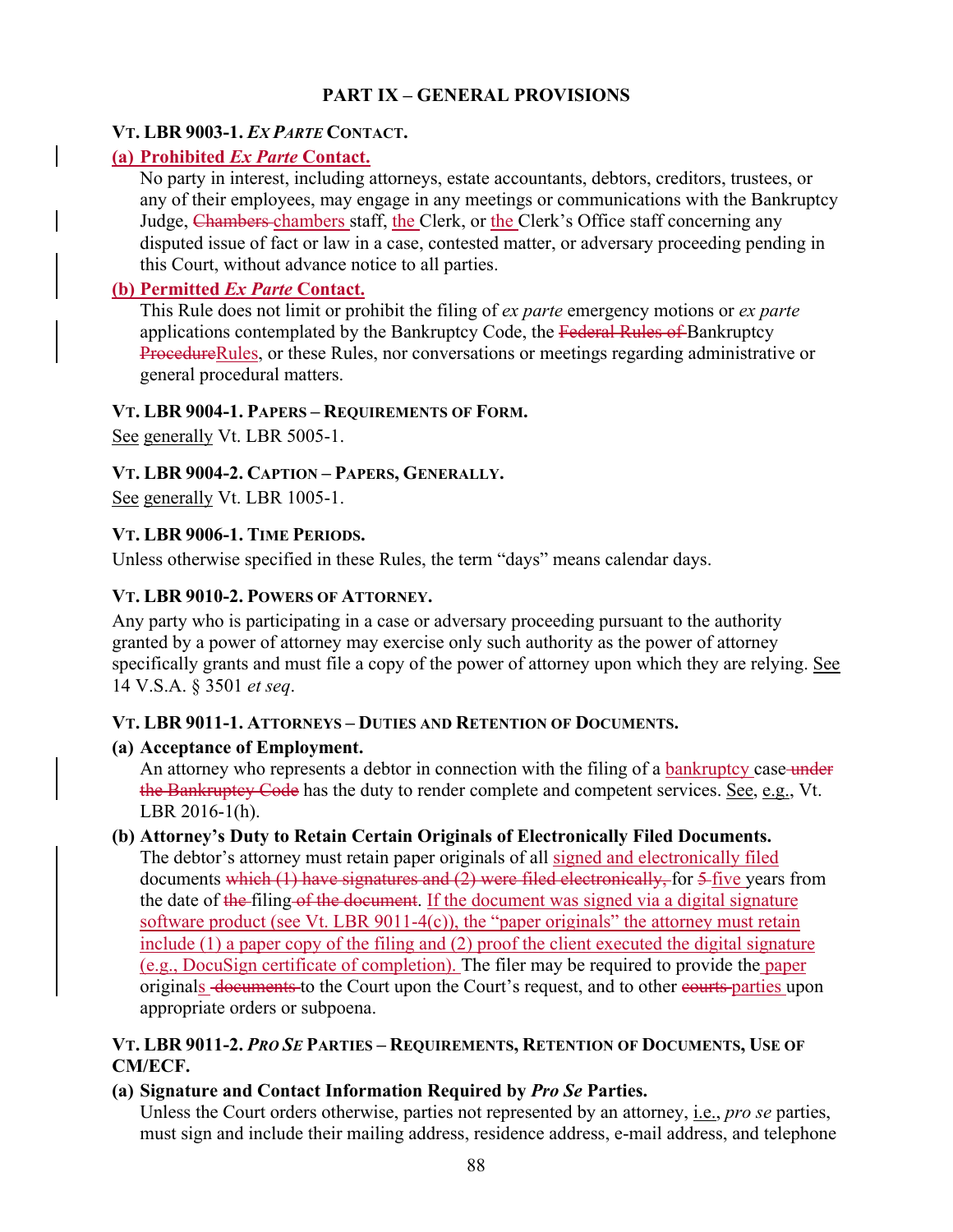number on all documents presented for filing. See Vt. LBR 9011-4(c) (ink or digital signatures of non-attorneys); see also Vt. LBR 4002-3.

# **(b)** *Pro Se* **Party's Duty to Retain Originals of Documents Submitted Transmitted by E-Mail for Filing.**

The *pPro se* party parties must retain for 5-five years the originals of any documents they transsubmit, by e-mail, to the Clerk's Office, for filing. On request or order of this Court or any other court, the *pro se* filer must provide original, signed documents for review. However, *pro se* parties need not retain any Official Form 121 they submit. See Vt. LBR 5003-1(b) (Clerk's duty to retain Official Form 121). However, the *pro se* parties need not retain any Official Form 121 they submit. (See Standing Order #18-02, effective Feb. 13, 2018).

**(c)** *Pro Se* **Parties' Electronic Filing OptionsUse of CM/ECF.**  See Vt. LBR 5005-3(a)(2) (non-attorneys may file electronically by means other than CM/ECF); see also Vt. LBR 5005-4(a) (requirements for filing documents by e-mail).

### **VT. LBR 9011-3. SANCTIONS.**

A party seeking an order imposing sanctions must demonstrate they have given proper notice to the party against whom they seek sanctions and present evidence to warrant imposition of sanctions against that party. Ordinarily, this will require presentation of evidence at an evidentiary hearing. However, where if the Court determines the movant has effectuated proper notice and the parties have presented sufficient evidence, the Court may rule on the motion without a hearing.

### **VT. LBR 9011-4. SIGNATURES.**

### **(a) Signing of Documents Generally.**

All documents, motions, pleadings, and other papers that are submitted transmitted for filing must be signed by an attorney of record in the attorney's own name or, if there is no attorney, by the party. Debtors must sign all pPetitions, schedules, and statements must always be signed by the debtor(s)they file.

#### **(b) Electronic Signatures of Attorney Filers.**

When filing a document electronically, or submitting transmitting documents via e-mail for filing, an attorney must either scan the document containing the attorney's original signatures, or use "/s/ [attorney's name]." This will constitute the signature of the attorney for purposes of Federal Rule of Bankruptcy ProcedureBankruptcy Rule 9011, all other Federal Rules of Bankruptcy ProcedureRules, these Rules, and any other purpose for which a signature is required in connection with matters before the Court. The attorney will be responsible for all consequences that flow from documents filed under their electronic signature as if they physically signed them, regardless of who actually filed them.

#### **(c) Ink or Digital Signatures of Non-Attorneys Generally.**

All filed documents submitted for filingsigned by a non-attorney must be signed in ink or via a digital signature software product that uses two-factor authentication. Either means of execution of the document shall constitute (the "original signature") of by the non-attorney. An electronic image of the non-attorney's original signature in ink is acceptable and shall be treated as the original signature for purposes of Federal Rule of Bankruptcy ProcedureBankruptcy Rule 9011, all other Federal Rules of Bankruptcy Procedure, these Rules, and for any other purpose for which a signature is required in connection with matters before the Court. Further, below their original signature, the signing party must print or type their name, mailing address, e-mail address, and telephone number. See also Vt. LBR 9011-2(a) (contact information required with *pro se* party signatures).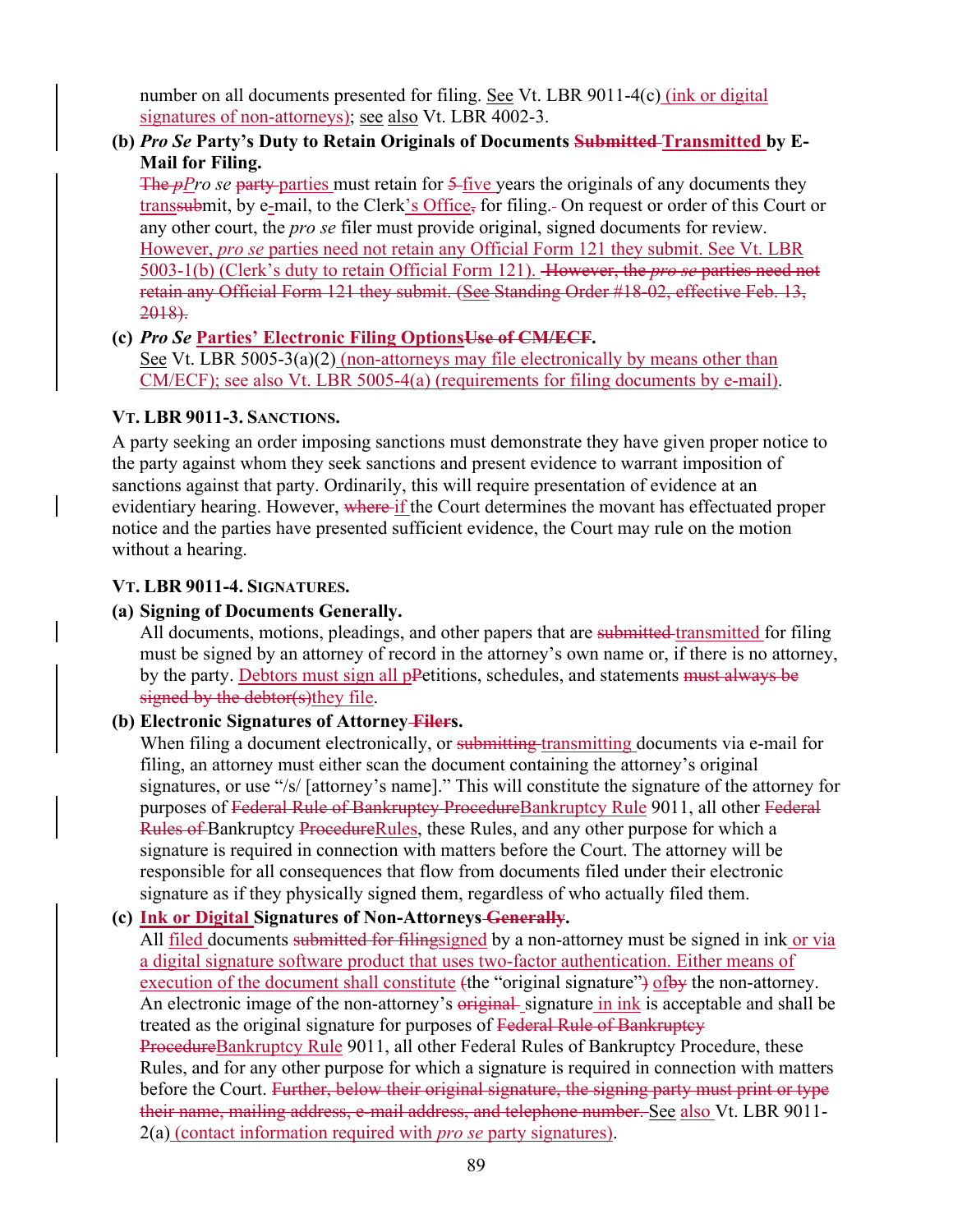# **(d) E-Mailed Signatures.**

- (1) Requirements for Attorneys. Attorneys submitting transmitting documents via e-mail for filing must comply with Vt. LBR 9011-4(b) regarding electronic signatures. See also Vt. LBR 1002-1(b).
- (2) Requirements for Non-Attorneys. Any non-attorney e-mailing a document for filing with the Court must ensure the document is in PDF format and include an electronic image of their original signature on the document. The electronic image of the signature will be treated as the original signature for purposes of Federal Rule of Bankruptcy Procedure 9011, all other Federal Rules of Bankruptcy Procedure, these Rules, and any other purpose for which a signature is required in connection with matters before the Courtcomply with Vt. 9011-4(c) regarding ink or digital signatures. Documents submitted transmitted for filing via e-mail must also set forth the filer's name, mailing address, e-mail address, and telephone number. All other non-attorney signatories to the document must also comply with this Rule.

## **(e) Signatures of Multiple Persons on a Single Document.**

- (1) When a document requires the signatures of more than one party, the filer may effectuate the signatures using any combination of the following procedures:
	- (A) filinge a scanned document containing a party's -original or electronic-signatures of all necessary parties in compliance with the requirements described in paragraphs (b) and (c) above;
	- (B) identifying in the document any party who has authorized the filer to affix their signature to the document, and affixing the other party's signature in compliance with the requirements described in paragraphs (b) and (c) above;
	- $(B)(C)$  identifying in the document the parties whose signatures are required any party whose signature is still required, with a representation that those parties will each the party will file a separate document evidencing consent within 2 business daystwo business days thereafter $\frac{1}{2}$
	- $\overline{(C)(D)}$  identifying in the document the partiesany party whose signatures is still are required, with a representation that those parties will each-create, a docket entry noting the party's consent (known as "e-consent") within 2 business daystwo business days thereafter,; or
	- (D) identify in the document the parties whose signatures are required and through any combination of the procedures described in subparagraphs (1) through (3) above, provide the consent of each such party within 2 business days thereafter, or
	- (E) provideing the required signatures in any other manner approved by the Court.

 $(2)$ 

## (3) Signature Designating Consent.

(4)(2) Parties must affirmatively consent. It is not sufficient for one party to represent that another party consents to a matter unless the filer is authorized to, and does, affix the other party's signature to the document. A party must have file their their consent on the record within 2 business daystwo business days of the subject document being filed for their signature to be deemed effectuated under subparagraphs (e)(1)(C) or (D) above, and may effectuate consent in any manner described in paragraph (e) above.

# **(f) Unauthorized Use of Password (Electronic Signature) Prohibited.**

Only registered users of CM/ECF and their authorized agents may use CM/ECF. Registered and authorized users are prohibited from allowing others to use their password or electronic signature.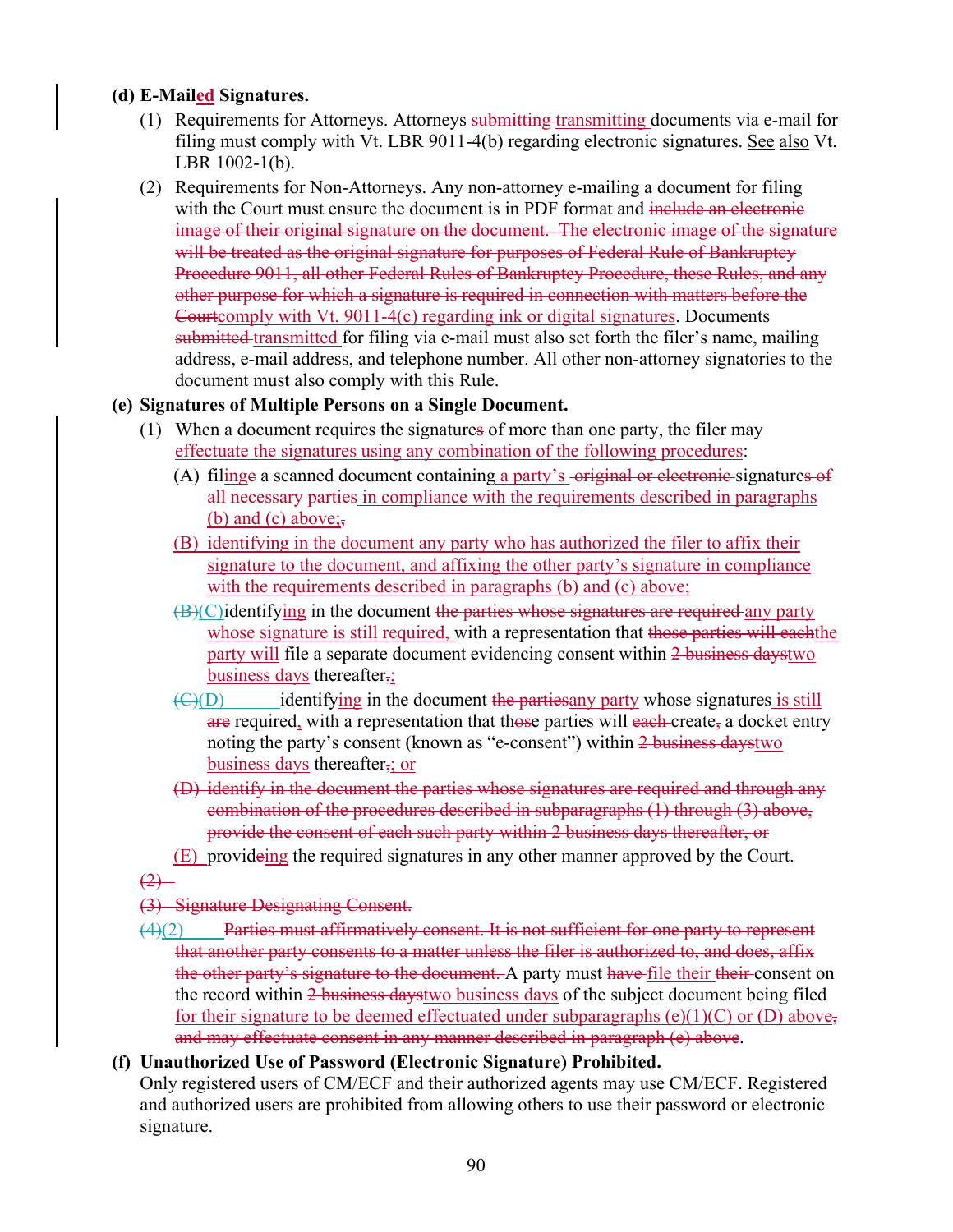### **VT. LBR 9013-1. MOTION PRACTICE – GENERALLY.**

### **(a) Form of Motion; Content of Motion.**

Except when an oral motion is specifically permitted by the Court (e.g., during a trial or hearing), all requests for relief, objections to claim, and objections to exemption must be presented in writing. Motions must (1) state with particularity the relevant law (by title and section) and/or the relevant procedure (by rule) upon which the movant relies, (2) clearly describe all relief requested, and (3) include a brief summary of the facts and circumstances which support granting of the relief.

### **(b) Mandatory Consultation of Counsel Prior to Filing a Motion.**

A party filing a motion that is neither *ex parte* nor required to be filed by a statute or rule must, in the motion, either (1) certify they have contacted opposing counsel (or the opposing party if not represented by counsel) and made a good faith attempt to obtain a settlement, a stipulation to the relief sought, or some other resolution prior to filing the motion; or (2) acknowledge they have not contacted opposing counsel (or the opposing party if not represented by counsel), set forth good cause for a waiver of this requirement, and request a waiver.

#### **(c) Affidavits.**

When a party files a motion which requires the Court to make a finding of fact or to resolve a factual dispute, that party must also file an affidavit in support of the motion. This requirement applies to all types of motions, including motions for relief from stay.

#### **(d) Exhibits and Attachments Filed with Motions.**

A registered CM/ECF user must file the documents referenced as exhibits or attachments (including affidavits, see paragraph (c) above) in electronic form, unless the Court permits the documents to be filed in non-electronic form. To avoid having unnecessary documentation in the record, aA party filing who had lengthy exhibits or attachments in support of a motion should file only excerpts of the referenced documents which relate directly to the matter under consideration by the Court; excerpted material must be clearly and prominently identified. A party who files an excerpt of a document as an exhibit or attachment under this Rule does so without prejudice to their right to file additional excerpts or the complete document. Responding parties may file additional excerpts or the complete document that they believe are germane. This Rule applies to proofs of claims as well as other pleadings and documents. See Vt. LBR 5001-3(b) (regarding redaction of personal data identifierspersonally identifiable information).

#### **(e) Motion to Convert a Chapter 7 Case to Chapter 13.**

A debtor seeking to convert his or hertheir chapter 7 case to a chapter 13 case must do so by motion. The debtor must state in the motion that they are eligible for chapter 13 relief and they are filing the motion to convert in good faith. The debtor must serve notice of this motion on all creditors and parties in interest. See Vt. LBR 9013-4(b)(9); see also Vt. LB Appendix II.

#### **(f) Stipulated Motions.**

- (1) Whenever a motion is stipulated, it must (A) include the word "stipulated" in the title of the motion and (B) include a statement of consent in the body of the motion.
- (2) Parties to a stipulated motion must (A) agree to the relief sought before the motion is filed and (B) affirmatively evidence their consent to the motion.
- (3) To obtain the relief described in the stipulated motion, either the motion must contain the signatures of all parties to the stipulation, or the parties to the stipulation must file their consent within 2 business daystwo business days of the motion being filed. See Vt. LBR 9011-4(e) and (f).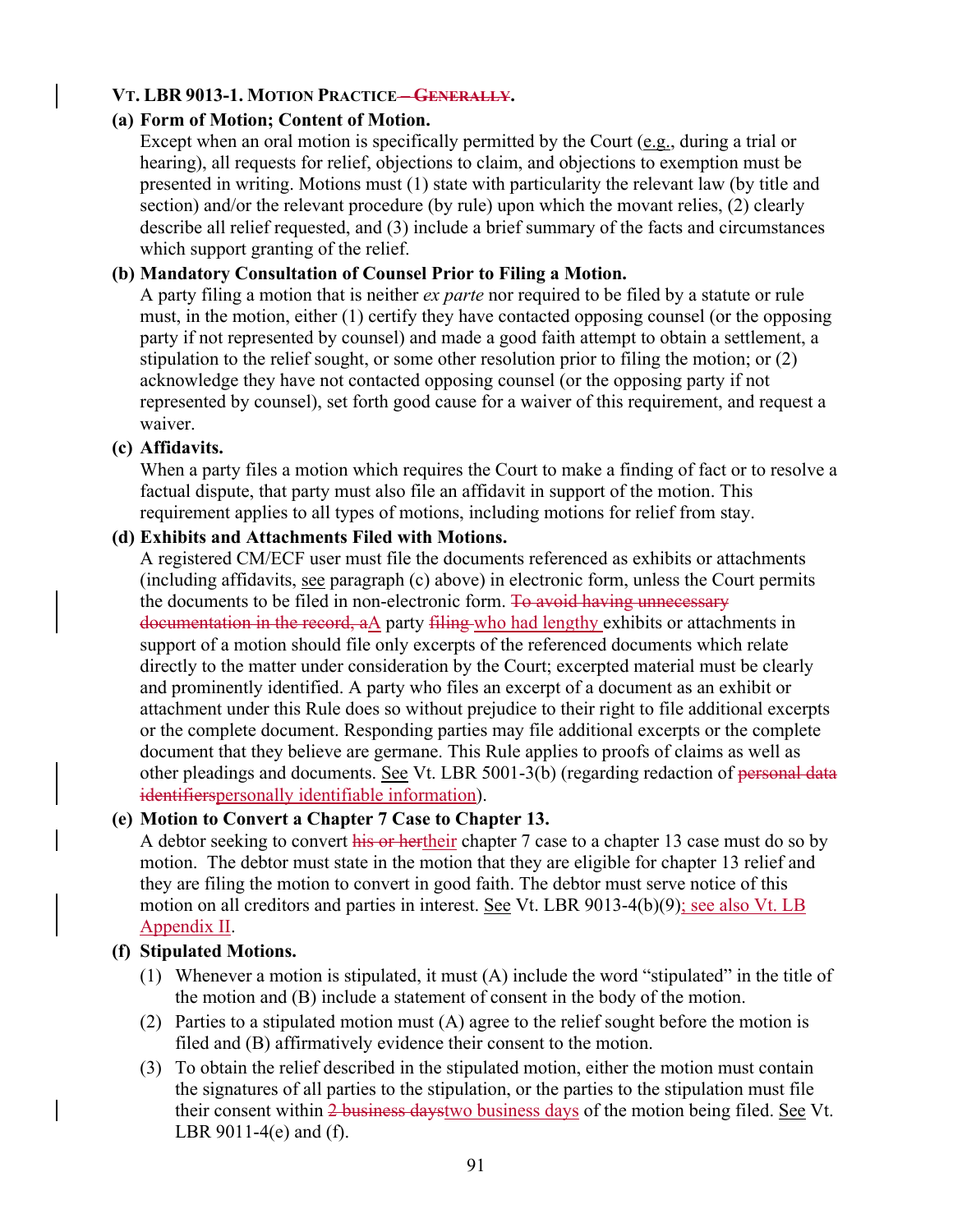- (4) If all required consents are not filed by the expiration of this time period, the Clerk's Office will send a no action notice to the filing party and the stipulation will have no force and effect; the movant will be required to re-file the motion in compliance with this Rule.
- (5) Generally, a stipulated motion may include a "SO ORDERED" provision at the end of the stipulation, i.e., an endorsement form of order, rather than a separate proposed order. See Vt. LBR 9072-1(c). However, an endorsement order is never mandatory.
- (6) A separate proposed order is required when (A) the stipulated motion seeks relief from stay to enforce rights against real estate, or (B) the stipulated motion contains an extensive factual recitation.

#### **(g)** *Ex Parte* **Motions under Seal.**

- **(h)** *Ex Parte* **Motion. If a movant seeks the right to pursue legal relief without notice to any party (i.e.,** *ex parte* **relief), the movant must submit the** *ex parte* **motion via e-mail to the Clerk, chief deputy, or law clerk. See Vt. LBR 1002-1(b); see also Vt. LBR 9011-4(d).**
- **(i) Motion to Seal. The movant must attach a separate motion asking the Court to authorize that party to file the motion under seal ("motion to seal"). See Vt. LBR 5003- 4. In the motion to seal, the movant must explain why the public should not have access to the document and affirm they are seeking the narrowest and shortest-term sealing that will achieve the necessary protection.**
- **(j) Service on the United States trustee. The movant must serve a copy of the motion to seal and the underlying** *ex parte* **motion(s) upon the United States trustee by e-mail (to an email address designated by the United States trustee) or must show cause in the motion to seal why they should be excused from serving the United States trustee with notice of the motion. See Vt. LBR 5005-4(b).**
- **(k) Proposed Order. The movant must also file a proposed order indicating the sealing of the document(s) is temporary and specifying the timeframe and conditions and timeframe under which the seal will be lifted.**
- **(l)** *In Camera* **Review. Upon completion of the Court's** *in camera* **review of the submitted document(s), the Clerk's Office will notify the movant directly of the Court's determination with respect to the motion to seal and the underlying** *ex parte* **motion. For purposes of these Rules, the term "under seal" is synonymous with "electronically inaccessible to the public."**

#### **(m)(g) Motions Seeking Expedited Relief or Relief on Shortened Notice.**

Any motion seeking expedited relief, or relief on shortened notice, must clearly state why expedited relief is needed and why the movant did not seek relief earlier<sub>s</sub>; frequency include this information is grounds for denial of the motion. See Vt. LBR 9075-1 (regarding emergency matters).

#### **(n)(h) Proposed Orders.**

Each motion filed and served (except for stipulated motions, see paragraph (f) above) must include a proposed order for the Court's consideration, filed as an attachment to the motion. See Vt. LBR 9072-1(b).

**(o)(i) Stipulated Proposed Order Eliminating the Need for a Hearing; Deadline for Filing.**  A scheduled hearing will proceed unless a stipulated proposed order that resolves the motion is filed, with all required consents, by 10:00 a.m. on the last business day before the hearing, unless the Court orders otherwise. This filing deadline applies to all documents related to a scheduled hearing including, but not limited to, proposed orders resolving the motion, motions or stipulations to continue the hearing, amended plans, withdrawals of motion,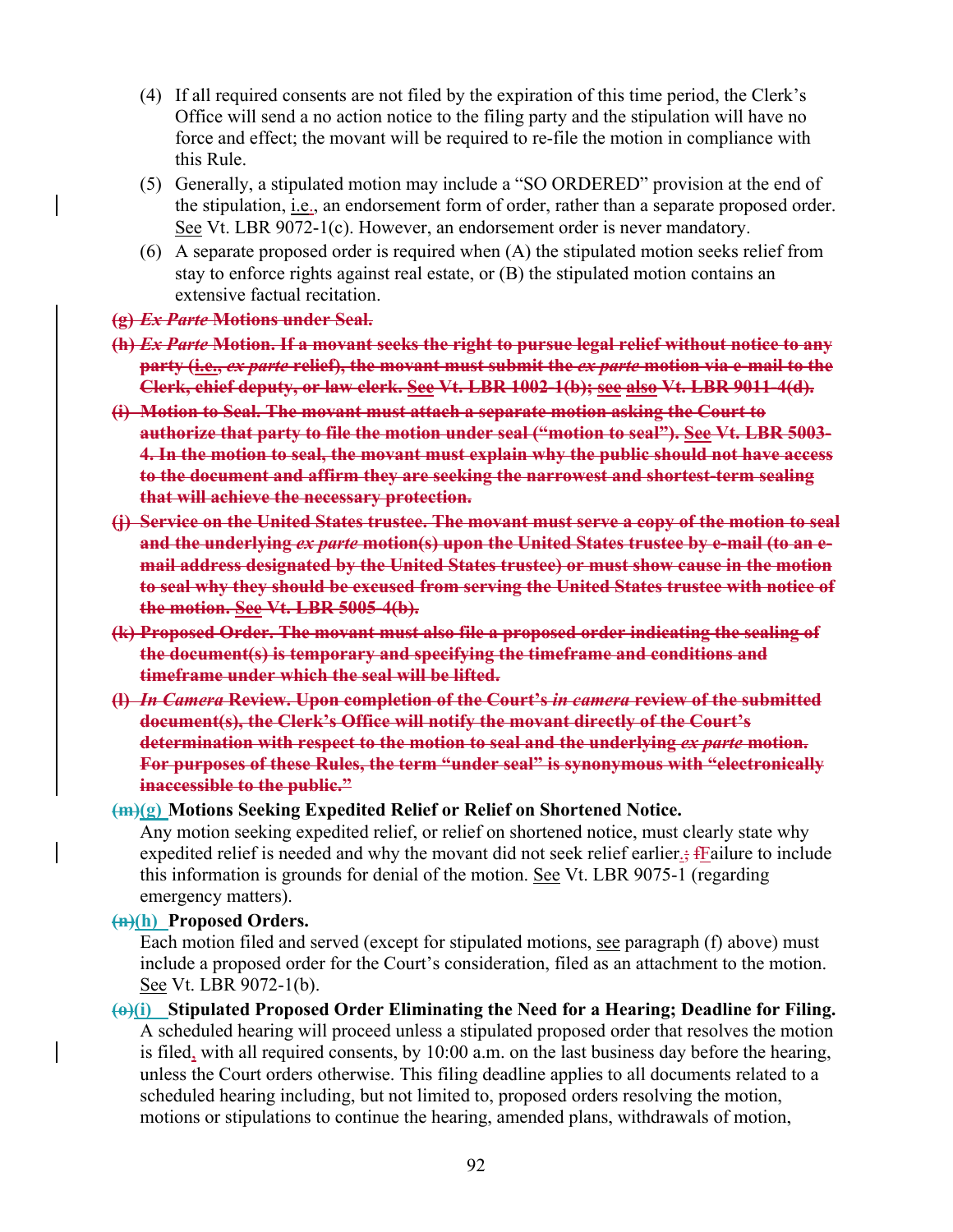withdrawals of objection, and consents to relief. The court will not review, and the Clerk's Office will not act on, any document filed after the 10:00 a.m. deadline and the scheduled hearing will proceed as if the late filed document had not been filed. A party may obtain an extension or waiver of this deadline only upon a showing of emergency or exigent circumstances over which the party did not have control.

#### **VT. LBR 9013-2. HEARINGS – ON MOTIONS GENERALLY.**

#### **(a) Scheduling a Hearing on a Motion.**

It is the responsibility of the moving party to schedule a hearing on any routine, nonevidentiary motion and to serve notice of that hearing. A party may use either the conventional noticing procedure or, if applicable, the default noticing procedure. See Vt. LBR 9013-3; Vt. LBR 9013-4. The courtroom deputy will set all other hearings, including evidentiary matters, pre-trial conferences, and scheduling conferences. See Vt. LBR 5070-1.

#### **(b) Routine, Non-Evidentiary Motions.**

The Court designates the following to be routine, non-evidentiary motions:

- (1) In a Bankruptcy Case. Unless otherwise directed by the Court or provided in these Rules, all motions in a bankruptcy case that do not require the presentation of evidence will be considered routine, non-evidentiary motions. Although motions for relief from stay are considered evidentiary, they are routine; therefore, a movant should treat a motion for relief from stay as routine and schedule the hearing, unless the movant intends to present evidence. See LBR 4001-1(g).
- (2) In an Adversary Proceeding. All motions in an adversary proceeding will be considered non-routine, except for (A) motions to compel, (B) motions to continue or to expedite,  $(C)$  motions to withdraw as counsel for the debtor, and  $(D)$  those any motions which can be scheduled using the default noticing procedure. See Vt. LBR 9013-4(b). The courtroom deputy will set the hearings on for all other adversary proceeding motions other than those itemized in this subparagraph.

#### **(c) Form of Hearing Notice.**

- (1) Generally. For all routine, non-evidentiary motions, the moving party must file and serve a hearing notice specifying (1) the relief sought, (2) the hearing date and time,  $(3)$ ) the location of the hearing, and (4) the response deadline. See Vt. LBR 9013-3 (providing guidelinesrequirements for noticing a hearing under the conventional procedure); see also Vt. LBR 9013-4 (providing guidelines requirements for noticing a hearing under the default procedure); see also Vt. LB Forms U-1 (model notice of motion under conventional procedure); and Vt. LB Form U-2 (model notices of motion for under conventional and default procedures).
- (2) Hearing Dates/Times. The upcoming Court calendar dates and designated times for hearings are posted on the Court's website, http://www.vtb.uscourts.gov, and may also be obtained by contacting the courtroom deputy at (802) 657-6404. The Court has specific days when it hears (A) chapter 7 and 11 matters, and (B) chapter 12 and 13 matters, all of which are set out on the Court's website. Unless a party obtains Court approval in advance and shows exigent circumstances, a party filing a motion should schedule a hearing on that motion according to the Court's designated hearing schedule.
- (3) Hearing Sites. Matters may be scheduled for hearing at the Rutland Bankruptey Court-or the Burlington location of the Bankruptcy Court. Movants must set hearings at the location where the first meeting of creditors is was scheduled in the case unless the parties to the motion agree otherwise or the Court determines exigent circumstances warrant a different location. Even if the movant intends to request that the hearing be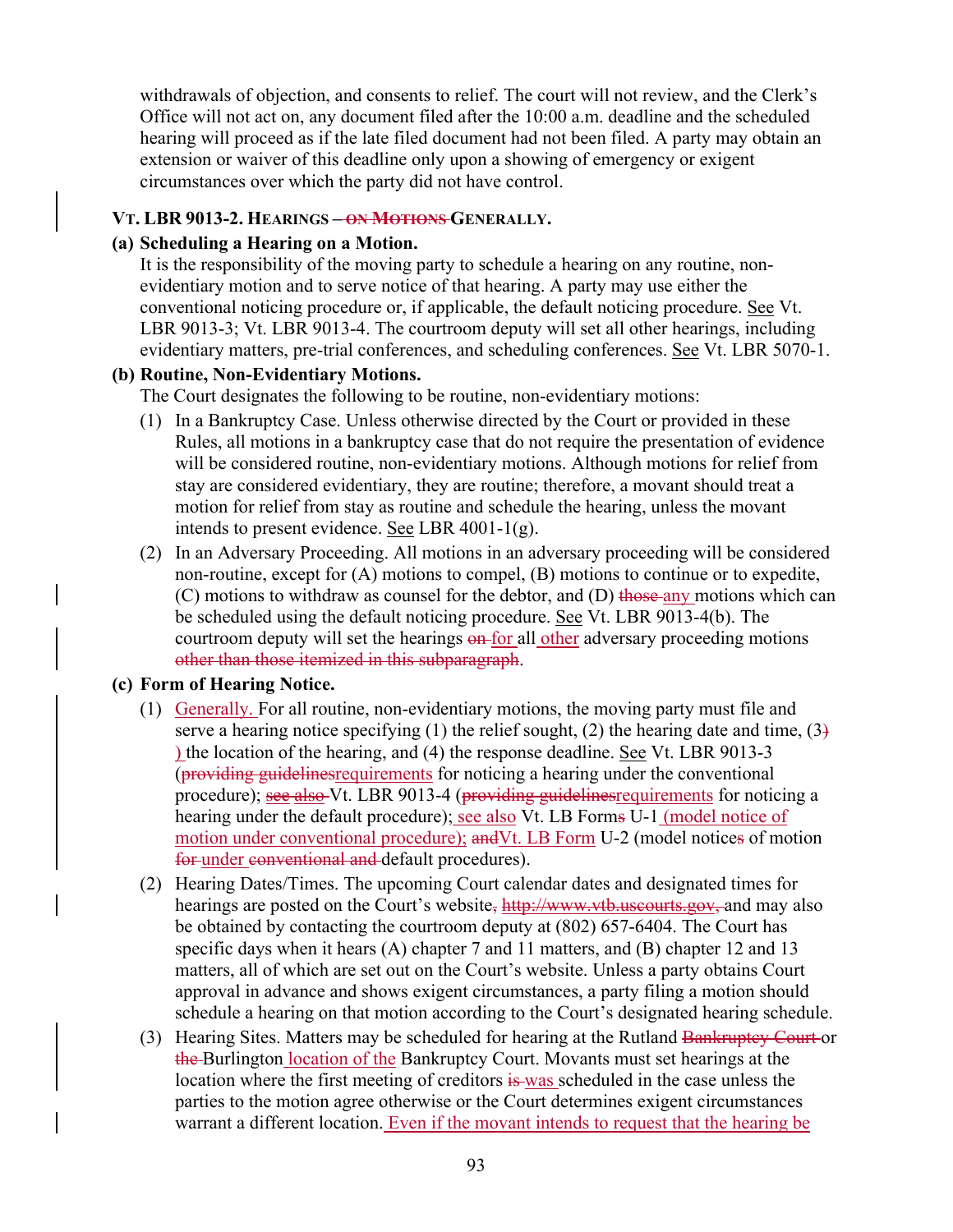conducted remotely (if all criteria are met for that request), they must still schedule the hearing according to this Rule's location requirements.

(4) Minimum Notice. Unless a longer period is required by the Bankruptcy Code or the Federal Rules of Bankruptcy ProcedureRules, a movant must serve a notice of the motion at least 14 days before the hearing date. See, e.g., Fed. R. Bankr. P. 2002; see also Vt. LB Appendix VIII but cf. Fed. R. Bankr. P. 9006(f) (allowing recipient additional time to respond, in certain instances, if served by mail).

#### **(d) Multiple Motions.**

If a party files multiple motions at the same time (or close in time) in the same case, they should set the hearings on all of those motions for the same date, and time, and location.

#### **(e) Attendance at Hearings.**

A party who initiates or opposes a motion and later decides not to actively pursue its position, must immediately notify all counsel of record, *pro se* parties, and the Clerk, so that the Court, counsel, and any *pro se* parties are not required to devote any further attention to the matter or to appear in court. Unless excused by the Court, the Court will treat a party's failure to attend a duly noticed hearing in support of their position as either (1) a waiver of the pleading, motion, objection, or other response, or (2) consent to the granting or sustaining of the relief sought by the attending party and subject that party to a basis for imposing sanctions.

#### **(f) Rescheduling Hearings; Stipulated and Unstipulated Motions to Reschedule.**

If a party files a n unstipulated motion to reschedule a hearing without the consent of opposing counsel, they must also file a notice of hearing and set a hearing on that motion for a date and time before or at the same-time as of the hearing on the underlying motion. Alternatively, a party may file a stipulated motion to reschedule and obtain relief without a hearing, if they can show just for good cause. This requires  $(1)$  proof that all parties entitled to notice of a hearing have been served, (2) a description of the facts which show the benefit of, or need for, a rescheduling of the hearing, and (3) evidence that all parties in interest stipulate to the motion or request for relief. No notice of hearing is necessary if the movant files a stipulated motion to reschedule.

### **VT. LBR 9013-3. HEARINGS – ROUTINE MOTIONS – NOTICES UNDER UNDER CONVENTIONAL PROCEDURE.**

#### **(a) Meaning of Conventional Procedure.**

When a party seeks relief under the Bankruptcy Code or the Federal Rules of Bankruptcy Procedure Rule and schedules a hearing on a motion pursuant to Vt. LBR 9013-2(a), and either the default procedure under Vt. LBR 9013-4 is not available or the party chooses not to use the that default procedure, the Court will hold a hearing on the motion. This mechanism for obtaining relief that requires a hearing, is referred to as the "conventional procedure."

### **(b) Form of Hearing Notice.**

In addition to the requirements set forth in Vt. LBR 9013-2(c), the following items must be in each notice of motion using the conventional procedure:

- (1) Title of Notice. The title of the hearing notice must be "Notice of Motion;"
- (2) Response Deadline. The deadline for filing responses to a motion scheduled under the conventional procedure may be no later than 3 business daysthree business days before the hearing date, and this 3-day period may be included within the required notice period;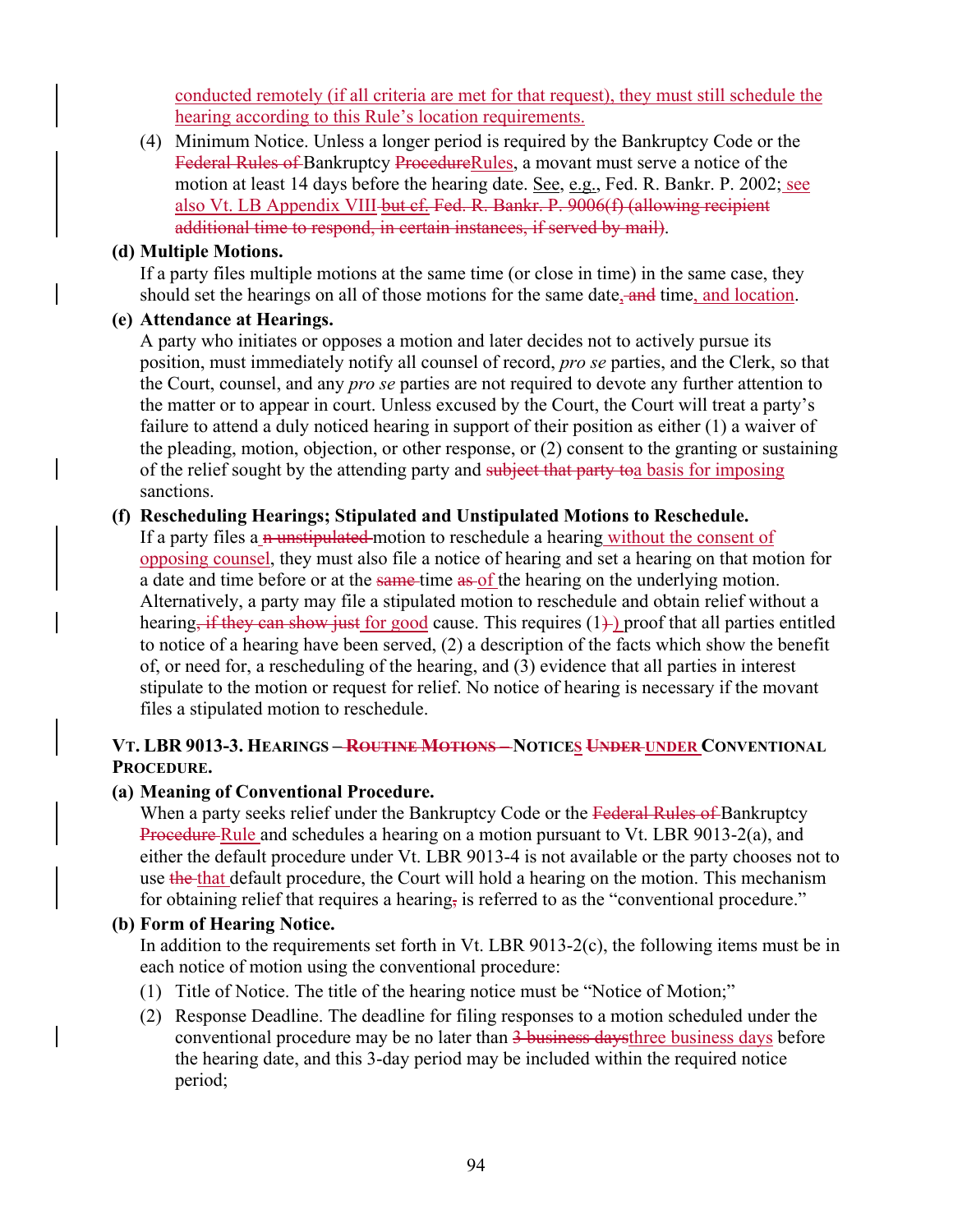- (3) Mandatory Language. A notice of motion using the conventional procedure must substantially comply with Vt. LB Form U-1. The following language, in bold and conspicuous print, must be included in the notice:
- (4) If the motion is filed in a chapter 7, 12, or 13 case:
- (5) A **HEARING ON THE MOTION** and any responses **will be held** at [time] on [date] at the following location: [indicate Rutland or Burlington location].
- (6) **IF YOU OPPOSE THE MOTION**, you are encouraged to file a written response specifying your opposition to the motion with the Clerk of the Court, **on or before 4:00 P.M. on [a date that is no fewer than 3 business days before the hearing date].** If you file a written response, you must also serve a copy on the moving party, the debtor, the debtor's counsel, the United States trustee, and the case trustee (if any). The addresses for those parties are set forth below.
- (7) If the motion is filed in a chapter 11 case:
- (8) **A HEARING ON THE MOTION** and any responses **will be held** at [time] on [date] at the following location: [indicate Rutland or Burlington location].
- (9) **IF YOU OPPOSE THE MOTION**, you are encouraged to file a written response specifying your opposition to the motion with the Clerk of the Court on or before 4:00 P.M. **on [a date that is no fewer than 3 business days before the hearing date]**. If you file a written response, you must also serve a copy on the moving party, the debtor, the debtor's counsel, the United States trustee, the case trustee (if any), and the creditors' committee and its counsel or, if no committee is appointed, the 20 largest unsecured creditors. The addresses for those parties are set forth below.
- (10)(3) All notices of hearings under Vt. LBR 9013-3 must be in substantial compliance with Vt. LB Form U-1 or Vt. LB Form U-1-11.

#### **VT. LBR 9013-4. HEARINGS – ROUTINE MOTIONS – NOTICES UNDER UNDER OPTIONAL DEFAULT PROCEDURE.**

**(a) Meaning of Default Procedure.** 

Certain requests for relief under the Bankruptcy Code or the Federal Rules of Bankruptcy Procedure Rules may be determined without a hearing (at the option of the movant), provided parties entitled to notice of the motion are afforded an opportunity for a hearing. Under the default procedure, if a party files a timely response to the motion, the Court will hold a hearing on the date designated on the notice, unless the Court decides in its discretion, that no hearing is necessary and enters an order prior to the hearing date. If no response is timely filed, the Court may enter an order without a hearing. However, if an order has not been entered before the hearing date, the scheduled hearing will proceed, and the movant must appear. If the Court determines a hearing is necessary, it will hold a hearing even in the absence of a response to the motion. The default procedure is optional.

#### **(b) Relief Available Through Use of the Default Procedure.**

The default procedure may only be used for applications or motions seeking the following relief:

- (1) abandon property  $(11 \text{ U.S. C } \S 554(b))$ ;
- (2) allow administrative expenses (other than professional fees)  $(11 \text{ U.S.C.} \S 503(b))$ ;
- (3) automatic stay, motion for relief from  $(11 \text{ U.S.C.} \S 362(d)),$
- (4) automatic stay, motion for relief from co-debtor  $(11 \text{ U.S.C. } § 1301)$ ;
- (5) automatic stay, declaration not in effect, motion for order  $(11 \text{ U.S.C.} \S 362(c)(4))$ ;
- (6) claims, objections to  $(11$  U.S.C. § 502(b)),);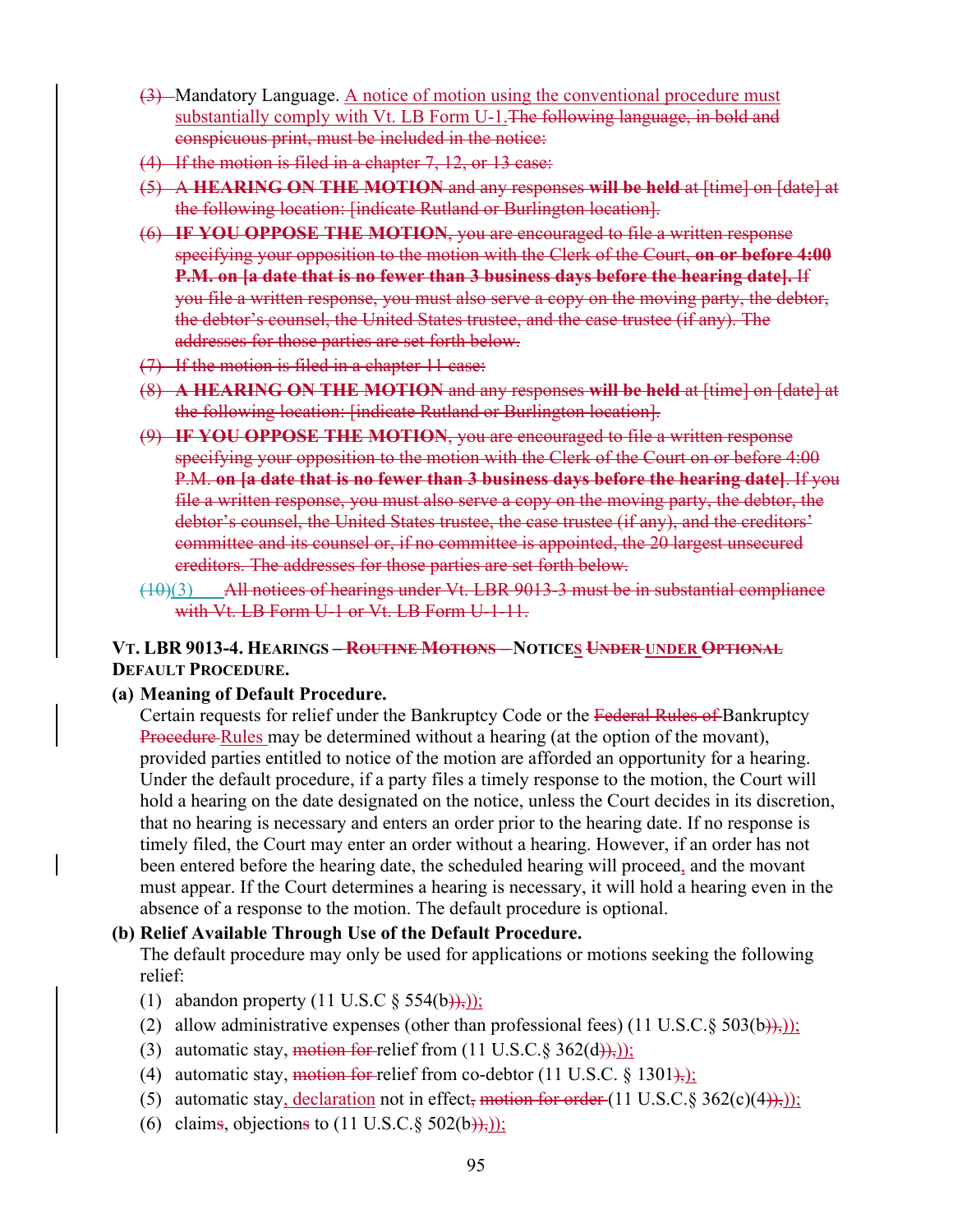- (7) compensation, application for  $(11 \text{ U.S.C.} \$ §§ 326, 330, 331 $\text{)}$ ;
- (8) conduit mortgage payment case, post-petition payment of mortgage creditor charges (Vt. LBR 3015-6(a)(1));
- (9) conduit mortgage payment case, waive requirement (Vt. LBR 3015-6(a)(9) and (b)(2));
- $(8)(10)$  confirmation of proposed chapter 13 plan (after a debtor has testified and with Court approval) (11 U.S.C. § 1323), i.
- $\left(\frac{9}{11}\right)$  convert a case (11 U.S.C.§§ 706, 1112(b), 1208(a), 1307<del>),</del>);
- $(10)(12)$  credit counseling requirement, motion for permanent waiver of (11 U.S.C. $\S$ )  $109(h)(4)$ ,);
- (11) declare mediation closed, motion to (Vt. LBR 4001-7(f)),
- $(12)(13)$  discharge in a chapter 12 or 13 case (11 U.S.C. §§ 1228(f), 1328(h));
- (13) discharge in a chapter 13 case (11 U.S.C.§ 1328(h)),
- (14) dismiss a case for cause (11 U.S.C. §§ 707, 1112(b), 1208(c), 1307(c));
- (15) enlarge time to assume or reject a nonresidential lease (11 U.S.C. § 365(d)(4));
- (16) enlarge time to file chapter 11 plan and or disclosure statement (11 U.S.C. $\S_8$  $\rightarrow$   $\frac{362}{(d)(3)}$ ;  $1121(d), 1189$ ;
- (17) enlarge time to file chapter 12 plan (11 U.S.C. $\S$ 1221);
- (18) enlarge time to file complaint objecting to discharge or dischargeability of a debt (11 U.S.C.  $\frac{1}{8}$  523, 727; Fed. R. Bankr. P. 4004(b), 4007(c)),
- (19) enlarge time to file motion to dismiss under  $\S 707$  of the Code (11 U.S.C. § 707),
- (20) enlarge time to pay filing fee (Fed. R. Bankr. P.  $1006(b)$ ),);
- (21) examine any person or entity (Fed. R. Bankr. P. 2004);
- (22) exemption, objection to (Fed. R. Bankr. P. 4003(b)) $\frac{1}{25}$
- (23) final decree in chapter 11 case (Fed. R. Bankr. P. 3022);
- (24) forward mail of a corporate debtor to the trustee (11 U.S.C.  $\S$  542(e)),;
- (25) hardship discharge (11 U.S.C. §§ 1228(b), 1328(b));
- (26) lease property  $(11 \text{ U.S.C.} \S 363(b)(1));$
- (27) lease or executory contract, motion to assume or reject (11 U.S.C. § 365);
- (28) lien, avoid as impairing exemption (11 U.S.C.  $\S$  522(f));
- $\frac{128}{29}$  strip a lien or mortgage, strip as that is wholly unsecured (11 U.S.C. § 506(a));
- $(29)(30)$  limit scope of employment and reduce scope of legal services (Vt. LBR 2016- $1(h)(4)$ ;
- (31) mortgage mediation, declare closed (Vt. LBR 4001-7(f));
- $(30)(32)$  mortgage mediation, direct parties to attendmotion for (Vt. LBR 4001-7);
- $(33)$  mortgage modification (Vt. LBR  $6004-1(f)$ );
- $(31)(34)$  modify chapter 11 subchapter V, 12 or 13 plan post-confirmation (11 U.S.C.§§  $1193, 1229, 1329,$ ;
- (32) modify mortgage (Vt. LBR 6004-1(f)),
- $(33)(35)$  obtain credit (11 U.S.C. § 364(b), (c), and (d)) $\frac{1}{25}$
- (34) post-petition payment of mortgage creditor charges in conduit mortgage payment case  $($ Vt. LBR 3015-6(a)(1)),
- $(35)(36)$  redeem property (11 U.S.C. § 722);
- $(36)(37)$  reopen a case (Fed. R. Bankr. P. 5010);
- $\left(\frac{37}{38}\right)$  sell property (11 U.S.C. §§ 363(b)(1) and and (f), 1206);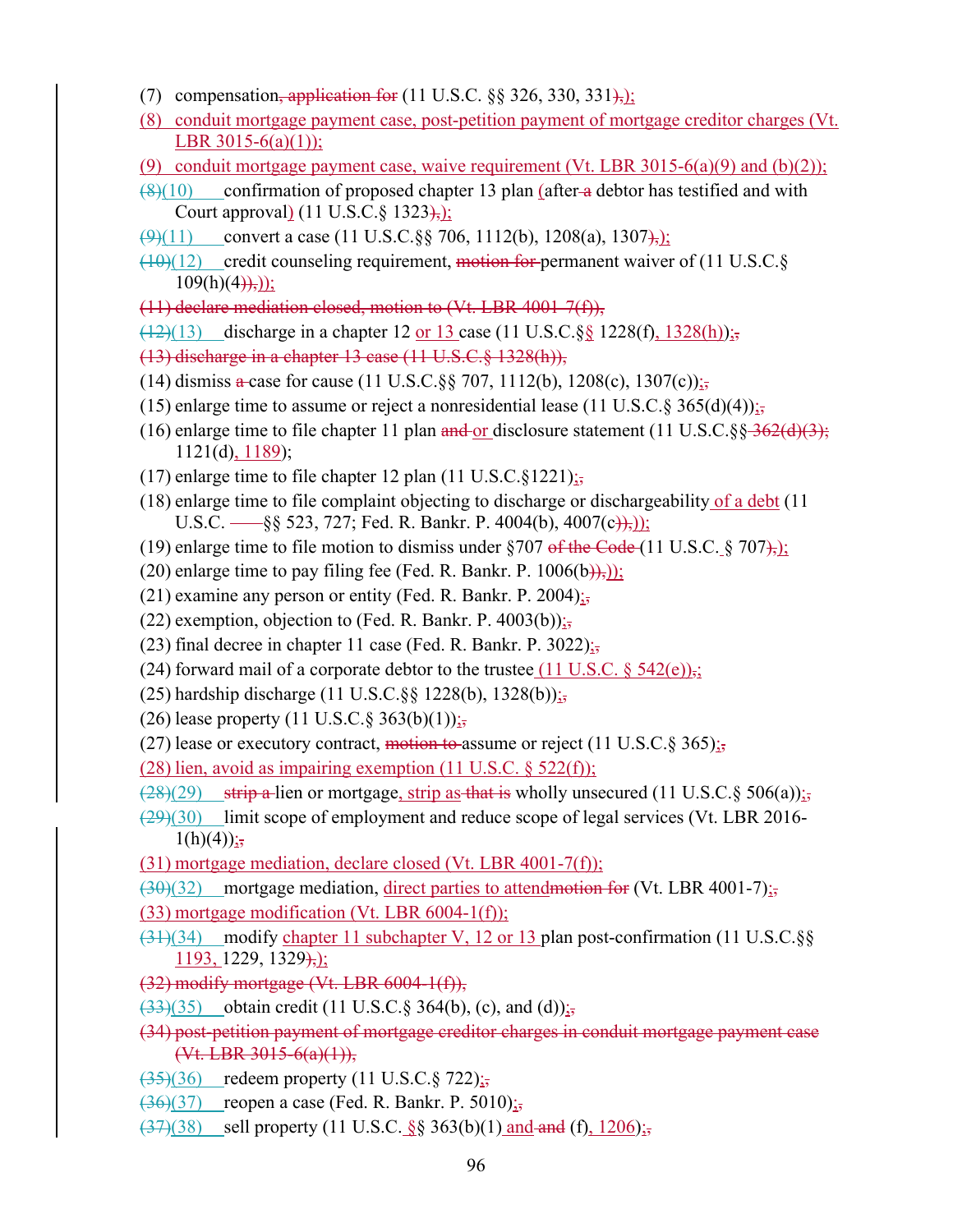- $(38)(39)$  settlement of an adversary proceeding or contested matter, motion to approve (Fed. R. Bankr. P. 9019);,
- $\left(\frac{39}{40}\right)$  substitute counsel (Vt. LBR 2091-1(b) and (c));
- $(40)(41)$  tax returns, waive requirement to present or file (11 U.S.C. § 521(e)(2)(A)(i));
- $(41)(42)$  transfer adversary proceeding  $(28 \text{ U.S.C. } § 1412);$
- $(42)(43)$  trustee final report and account, motion to approve report, and any related applications for compensation (11 U.S.C. §§ 704(a)(9), §  $1183(b)(1)$ , 1202(b)(1),  $1302(b)(1))$ ;
- $\frac{(43)(44)}{1 \cdot 10^{13}}$  turnover of property to the trustee (11 U.S.C. § 542);
- $(44)(45)$  vacate discharge to allow debtor to seek Court to approval of ae reaffirmation agreement (Vt. LBR 4008-1) $\frac{1}{25}$
- (45)(46) valuation of collateral and allowance of secured claim (11 U.S.C.§ 506(a); Fed. R. Bankr. P.  $3012$ <sup>2</sup>; and
- $(46)(47)$  venue, motion to change (28 U.S.C. §1412)., and

### **(c) waive requirement to make conduit mortgage payments, motion for (Vt. LBR 3015- 6(a)(9),(b)(2)).**

#### **(d)(c) Form of Hearing Notice.**

In addition to the requirements set forth in Vt. LBR 9013-2(c), the following items must be included in each notice of motion filed under the default procedure:

- (1) Title of Notice. The title of the notice must be "Notice of Motion under Default Procedure."
- (2) Response Deadline. The deadline for filing responses to a motion scheduled for a hearing using the default procedure may be no later than  $\frac{7 \text{ days}}{4 \text{ days}}$  before the hearing date; this 7-day period is in addition to the requisite notice period
- $(2)(3)$  Mandatory Language. A notice of motion using the default procedure must substantially comply with Vt. LB Form U-2.
- (3) Mandatory Language. The following language, in bold and conspicuous print, must be included in the notice:
- (4) If the motion is filed in a chapter 7, 12, or 13 case:
- (5) **IF YOU OPPOSE THE MOTION**, you must file a written response specifying your opposition to the motion with the Clerk of the Court, **on or before 4:00 P.M. on [a date that is no fewer than 7 days before the hearing date]**. You must also serve a copy of your response on the moving party, the debtor, the debtor's counsel, the United States trustee, and the case trustee (if any). The addresses for those parties are set forth below.
- (6) **IF A TIMELY RESPONSE TO THE MOTION IS FILED**, the Court will hold a hearing on the motion and the response at [time] on [date] at the following location: [indicate Rutland or Burlington location], unless the Court deems no hearing is necessary and enters an order prior to the time set for the hearing.
- (7) **IF NO RESPONSE IS TIMELY FILED**, the Court **may** deem the matter unopposed and grant the motion without a further hearing. If an order has not been entered before the hearing date, the hearing will proceed and the Movant must appear.
- (8) If the motion is filed in a chapter 11 case:
- (9) **IF YOU OPPOSE THE MOTION**, you must file a written response specifying your opposition to the motion with the Clerk of the Court, **on or before 4:00 P.M. on [a date that is no fewer than 7 days before the hearing date]**. You must also serve a copy of your response on the moving party, the debtor, the debtor's counsel, the United States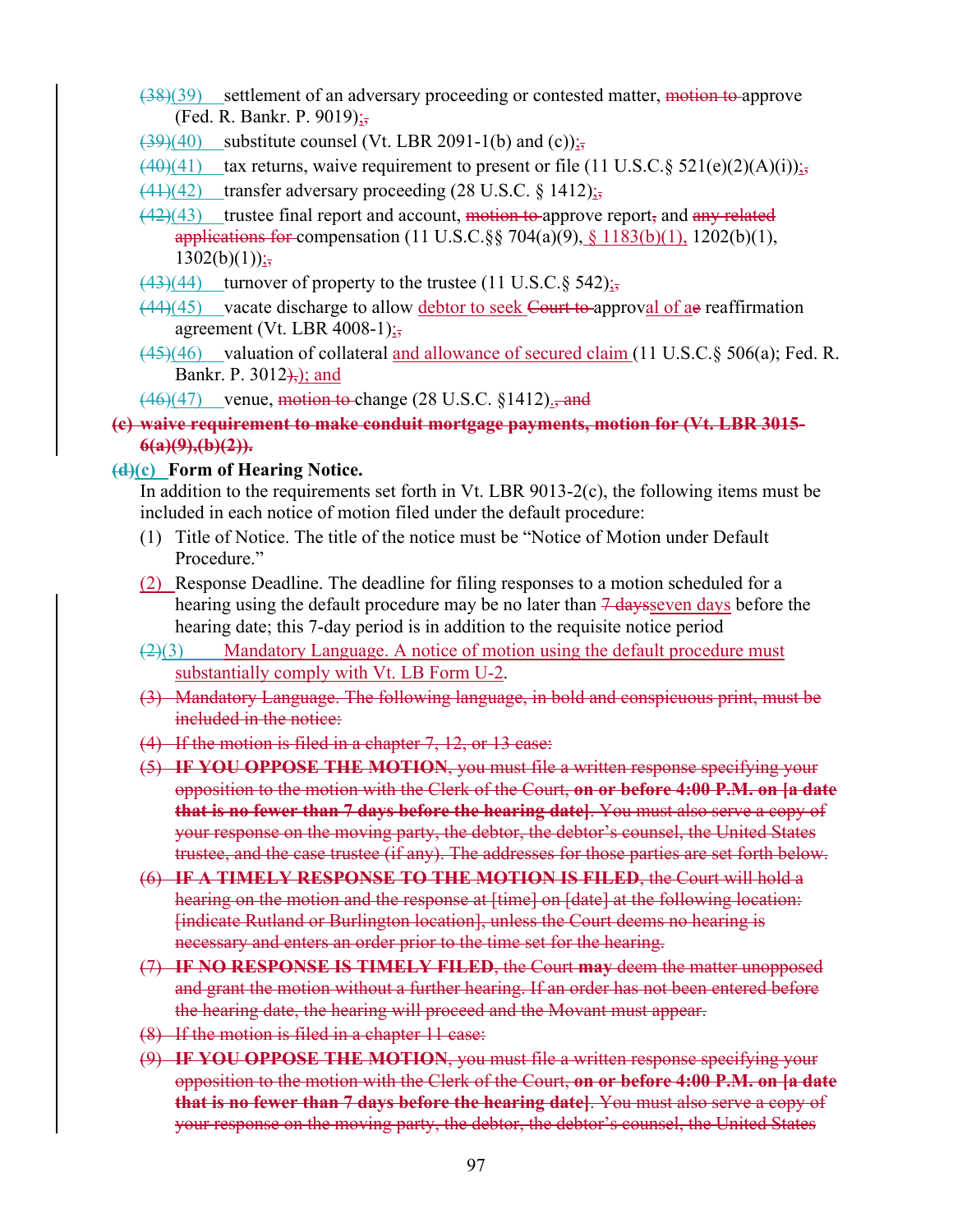trustee, the case trustee (if any), and the creditors' committee and its counsel or, if no committee is appointed, the 20 largest unsecured creditors. The addresses for those parties are set forth below.

- (10) **IF A TIMELY RESPONSE TO THE MOTION IS FILED**, the Court will hold a hearing on the motion and the response at [time] on [date] at the following location: [indicate Rutland or Burlington location], unless the Court deems no hearing is necessary and enters an order prior to the time set for the hearing.
- (11) **IF NO RESPONSE IS TIMELY FILED**, the Court **may** deem the matter unopposed and grant the motion without a further hearing. If an order has not been entered before the hearing date, the hearing will proceed and the Movant must appear.
- (12) All notices of hearings under Vt. LBR 9013-4 must be in substantial compliance with Vt. LB Form U-2 or Vt. LB Form U-2-11.

#### **VT. LBR 9013-5. MEMORANDA OF LAW.**

#### **(a) Memoranda of Law Generally Required.**

A memorandum of law is required when a motion raises a legal issue that has not yet been decided in this District or a novel issue of law. A motion and supporting memorandum of law may be filed as a single document provided the movant includes both items in the caption and docket entrythey are captioned to reflect the combination of the two and are so identified on the docket.

#### **(b) Form of, and Filing Deadlines for, Memoranda of Law.**

Each memorandum of law filed in this Court must (1) be succinct, (2) not exceed 15 pages in length without prior leave of the Court, (3) include a concise statement in support of each argument with relevant citations, and (4) be either a part of, or an attachment to, a motion. A party filing a memorandum of law in opposition to a motion must file it within 14 days after service of the motion, unless a different response time is permitted by the Federal Rules of Bankruptcy ProcedureRules, these Rules, or Court order. If time permits, the movant may file a reply memorandum of law provided it is filed within  $\frac{1}{4}$  days even days after service of the memorandum of law opposing the motion, and at least three3 days before the date set for the hearing; a reply memorandum of law may not exceed five5 pages in length without prior leave of the Court. A sur-reply memorandum of law, if necessary, may be filed in response to the reply, provided it is filed no later than noon on the last business day prior to the date set for the hearing; a sur-reply memorandum of law may not exceed three pages in length without prior leave of the Court. If a memorandum of law contains a citation not generally available on Westlaw or Lexis, the citing party must provide a copy of the cited material to opposing parties and the Court. See also Vt. LBR 7056-2(a) (providing special requirements applicable when a memorandum of law is filed in support of a motion for summary judgment).

#### **VT. LBR 9013-6. SERVICE AND FILING OF CERTIFICATES OF SERVICE.**

#### **(a) Service Generally.**

A movant must file and serve a corresponding notice of motion either prior to or simultaneously with the motion, and then file a certificate of service affirming service of both documents. The movant must file a certificate of service that demonstrates they have served all parties entitled to notice under the Federal Rules of Bankruptcy ProcedureRules, and states the means of service on each party  $(i.e., by U.S. mail, through CM/ECF, or by some$ other means). The movant may file the certificate of service either as an attachment to the filed document or as a separate document, as further described  $\frac{1}{2}$  in paragraphs (c) and (e) below.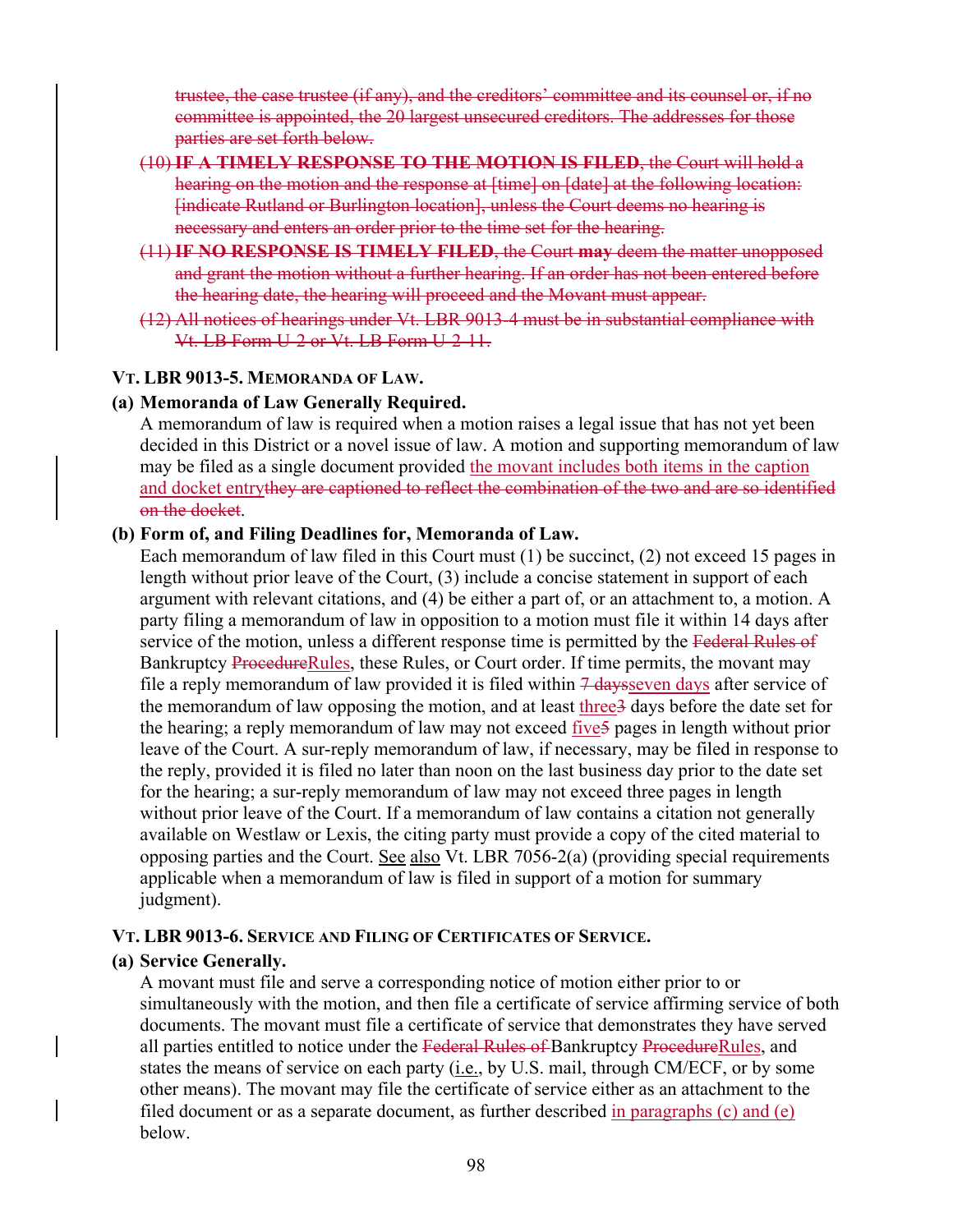# **(b) Filing the Certificate of Service with the Motion.**

If a movant files the certificate of service at the same time as they file the motion, they should shall include the certificate of service as an attachment to the motion.

# **(c) Filing the Certificate of Service Separately.**

If the movant files the certificate of service subsequent to the filing the motion and therefore as a separate document, they must specify the document served and either attach a copy of the document served or link the certificate of service to that document in the docket, through their CM/ECF filing entry.

# **(d) Service of Documents Filed Electronically.**

- (1) Notice of Electronic Filing ("NEF"). Whenever a document is entered on the docket, CM/ECF will automatically and immediately generate an NEF.
- (2) Service on Registered Users. If the recipient of an electronically filed document is also a registered user of CM/ECF, the automatic transmission of the NEF will be considered equivalent to service of the document by first-class mail. Within each case, the Clerk maintains a list of all parties and attorneys who will accept service by e-mail through CM/ECF and their e-mail addresses. This information is available through PACER and CM/ECF.
- (3) Service on Non-Registered Parties.
	- (A) Attorneys. Attorneys who are not registered CM/ECF users cannot be served through CM/ECF. However, they may be served via e-mail at the e-mail address provided in their notice of appearance, and they may also be served by any other means permitted by these Rules. See Vt. LBR 2090-1(a); see, e.g., subparagraph (B) below.
	- (B) Non-Attorneys. The movant must serve all other parties (i.e., those non-attorneys not registered for CM/ECF) with a paper copy of the electronically filed document in accordance with the Federal Rules of Bankruptcy Procedure Rules and these Rules, unless a non-registered, non-attorney party consents to accept service and notification by e-mail. Where If a party gives that consent, transmission of an e-mail with the documents attached to the consenting non-registered, non-attorney party will be considered equivalent to service of a paper copy by first-class mail.

# **(e) Certificate of Service: Requirement to File; Contents; Consequences of Non-Compliance.**

A movant filing a document with the Clerk must also file a certificate of service. Each certificate of service must specify:

- (1) the caption and date shown on the document served<sub>5</sub>;
- (2) the name of each party or entity served<sub> $\frac{1}{2}$ </sub>
- (3) the address at which each party or entity was served $\frac{1}{x}$  and
- (4) the means of service  $(e.g., via CM/ECF, e-mail, fax, or first-class mail).$

# **(f) Service through CM/ECF.**

If a movant effectuates service of a document through CM/ECF, the movant need not restate the names and e-mail addresses of parties served via transmission of the NEF, provided the certificate of service includes the following language:

*I hereby certify that this document filed through CM/ECF will be sent electronically to the registered participants as identified on the Notice of Electronic Filing generated in connection with this document and [paper] copies will be sent to those indicated as nonregistered participants on [date] at the following addresses [addresses].*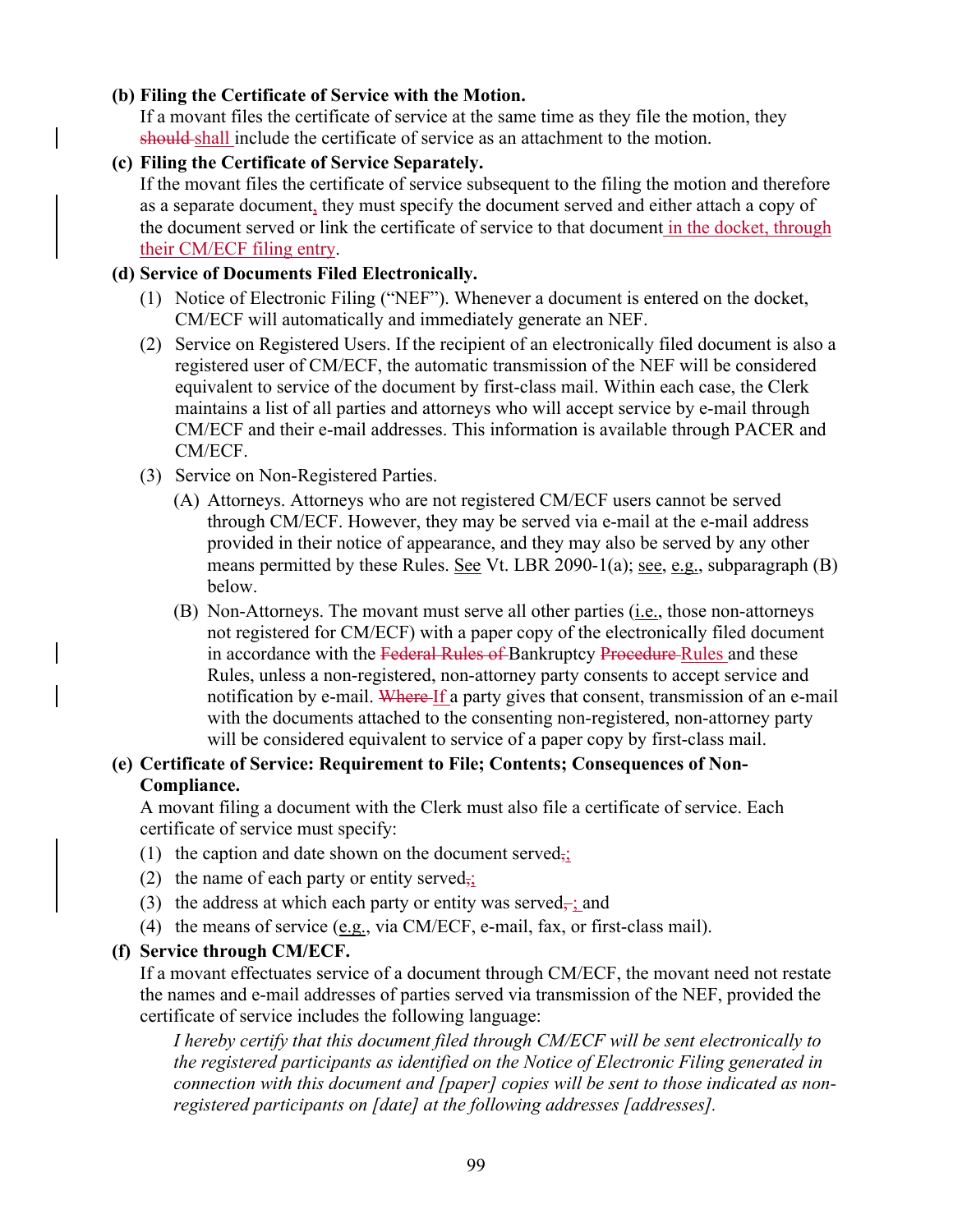#### **(g) Consequences of Failing to File a Proper and Complete Certificate of Service.**

Failure to file a proper and complete certificate of service may be cause for a hearing to be held on the motion or for the motion to be denied, even if no party files a response to the motion.

#### **VT. LBR 9014-1. CONTESTED MATTERS.**

# **(a) Core/Non-Core Designation for (Objections to Claim).**

Responses to objections to claim and counterclaims filed in response to objections to claim are subject to the requirements of Vt. LBR 7008-1.

#### **(b) Attendance of Witnesses.**

- (1) Court Designated Evidentiary Hearing. The Court may schedule an evidentiary hearing in any matter. In such an instance, at least 14 days prior to the hearing or any shorter period as the Court may set or approve, each party to the evidentiary hearing must file with the Clerk, and serve upon the other interested parties, a list of witnesses each party intends to call to testify. See subparagraph (2) below; see also Vt. LB Form V. Unless so designated on the Court's calendar, hearings are not evidentiary hearings. See Vt. LBR 9013-2(b). There is one exception: final hearings on motions for relief from stay are evidentiary hearings per Vt. LBR 4001-1(g). While a chapter 12 or 13 confirmation hearing in which an objection is filed is treated as a contested matter under the Federal Rules of Bankruptcy ProcedureRules, the Court will treat the initial confirmation hearing as a hearing either for legal argument only, or as a status conference. Any evidentiary hearing necessitated by an objection to confirmation will be set for a later date. In such an instance, the Court will direct whether the parties need to file a Fed. R. Bankr. P. Bankruptcy Rule 9014(e) notice of evidentiary hearing.
- (2) How to Request an Evidentiary Hearing. A party must contact the courtroom deputy to schedule an evidentiary hearing. After scheduling a hearing with the courtroom deputy, the requesting party must file with the Clerk, and serve upon all parties in interest, a Fed. R. Bankr. P.Bankruptcy Rule 9014(e) notice of evidentiary hearing. The Fed. R. Bankr. P.Bankruptcy Rule 9014(e) notice must be filed at least  $\frac{7 \text{ days}}{4 \text{ days}}$  before the hearing, or such shorter time as the Court directs, and must include:
	- (A) the date and time of the scheduled hearing (set by the courtroom deputy), $\sum$
	- (B) the matter or motion that is the subject of the hearing (with reference to the docket  $number);$
	- (C) the amount of time that has been they wish the Court to allocated for the hearing;
	- (D) whether the requesting party has coordinated the request for an evidentiary hearing with opposing counsel  $\theta$  and any other parties in interest,
	- (E) the witness(es) the requesting party will call to testify<sub>7</sub>;
	- (F) the response deadline to the notice (no later than 3 business daysthree business days before the hearing $\frac{1}{2}$ ;
	- (G) any other information the requesting party believes is relevant to the request for the evidentiary hearing, ; and
	- (H) whether the evidentiary hearing is being held in lieu of a previously scheduled hearing.

See Vt. LB Form V (Rule 9014(e) Notice of Evidentiary Hearing).

(3) Additional Time and/or Witness(es). If a party in interest seeks more time than is allocated in the notice of evidentiary hearing, or intends to call additional witnesses to testify at the evidentiary hearing, that party must contact the courtroom deputy at least  $7$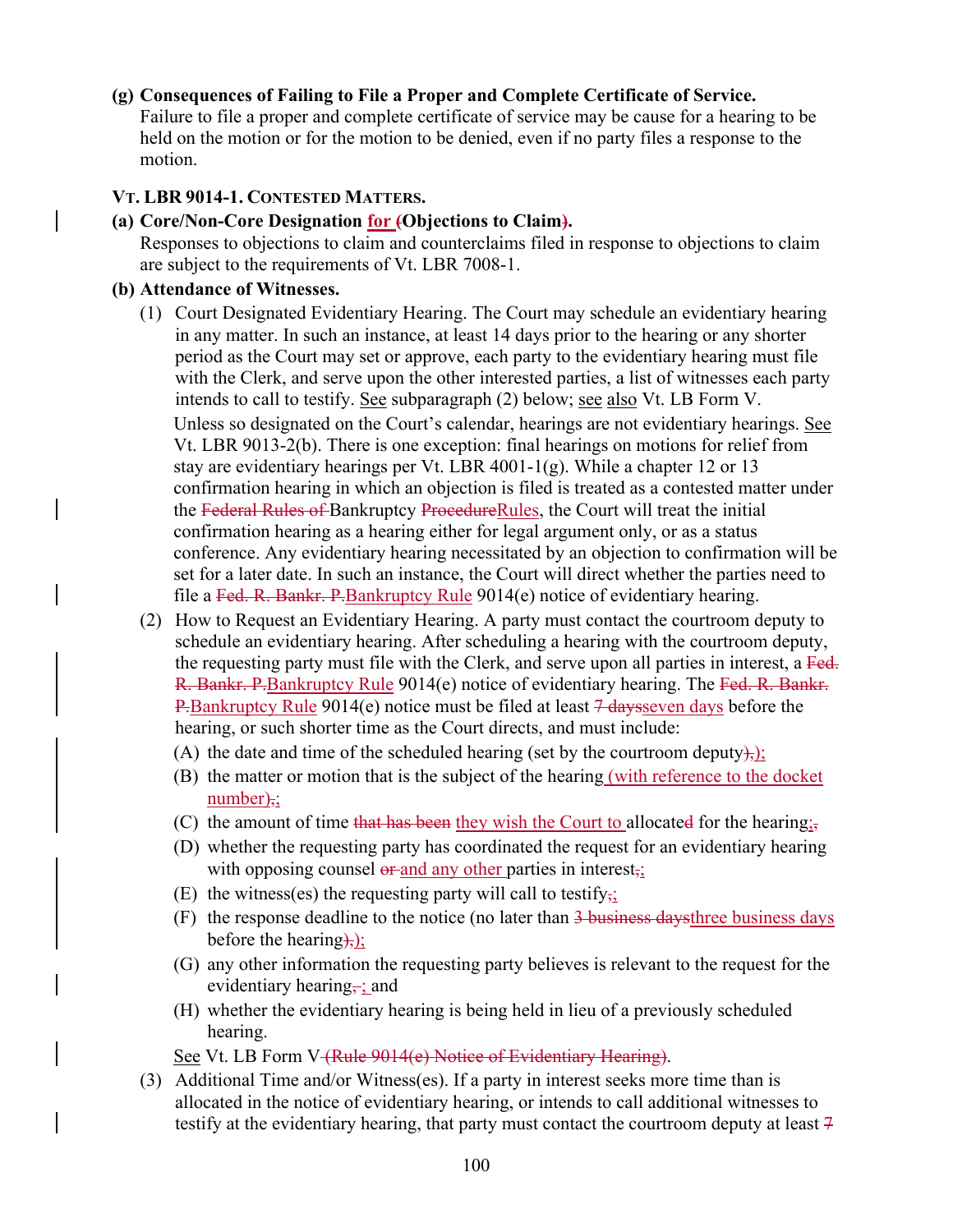daysseven days prior to the hearing to determine if or when additional time is available for the hearing, and file and serve a supplemental Fed. R. Bankr. P. Bankruptcy Rule  $9014(e)$  notice of evidentiary hearing at least  $\frac{3}{9}$  business daysthree business days prior to date set for the evidentiary hearing.

- (4) Stipulation. Whenever possible, parties should file a stipulated Fed. R. Bankr. P.Bankruptcy Rule 9014(e) notice of evidentiary hearing. Parties must coordinate the scheduling of an evidentiary hearing with the courtroom deputy, regardless of whether the hearing is requested by one party or by stipulation of multiple parties.
- (5) Court's Discretion. The scheduling, noticing, approval, and scope of a Fed. R. Bankr. P. Bankruptcy Rule 9014(e) evidentiary hearing are within the discretion of the Court and may vary from the notice filed by the parties.

# **VT. LBR 9018-1. MOTIONS TO RESTRICT ACCESS TO COURT RECORDS.**

# **(a) Order Required to Restrict Access to Court Records.**

All official records in possession of the Clerk are public documents available for inspection both at the Clerk's Office and electronically, unless the Court orders otherwise. See Vt. LBR 5001- 3(a). By Court order, a case, proceeding, document, or *ex parte* motion may be made inaccessible to the public (sometimes referred to as "under seal") or otherwise have access restricted.

# **(b) Case, Proceeding, or Document Other Than** *Ex Parte* **Motion or Highly Sensitive Document.**

- (1) Motion to Restrict Access Filed as Public Record. A party requesting that the Court restrict access to a case, proceeding, or document under §§ 107(b) or (c) and Bankruptcy Rule 9018 shall file the motion requesting such relief, and the motion shall become part of the public record.
- (2) Underlying Document Submitted. The movant must contact the Clerk's Office to arrange for submission of the document for the Court's *in camera* review. See Vt. LBR  $1007-1(g)$  (definition of "submitted").
- (3) Service on United States Trustee. The movant must serve a copy of the motion to restrict access on the United States trustee via e-mail (to an e-mail address designated by the United States trustee) or must show cause why the movant should be excused from that requirement. See Vt. LBR 5005-4(b).
- (4) Order; Disposition of Submitted Document. On completion of the Court's *in camera* review of the submitted document, the Court will enter an order granting or denying the motion to restrict access, which the Clerk shall enter in the public record. If granted, the Clerk's Office will maintain the submitted document. See Vt. LBR 1007-1(g). If denied, the Clerk's Office will return the submitted document to the movant.

# **(c) Ex Parte Motion.**

- (1) Motion to Restrict Access and Underlying *Ex Parte* Motion Submitted. A party seeking *ex parte* relief (i.e., relief without notice to any other party) must contact the Clerk's Office to arrange for submission of both the *ex parte* motion and a separate motion seeking to restrict access to that *ex parte* motion, for the Court's *in camera* review. See Vt. LBR  $1007-1(g)$  (definition of "submitted").
- (2) Service on United States Trustee. The movant must serve a copy of both the motion to restrict access, and the underlying *ex parte* motion to which access is to be restricted, on the United States trustee via e-mail (to an e-mail address designated by the United States trustee) or must show cause why the movant should be excused from that requirement. See Vt. LBR 5005-4(b).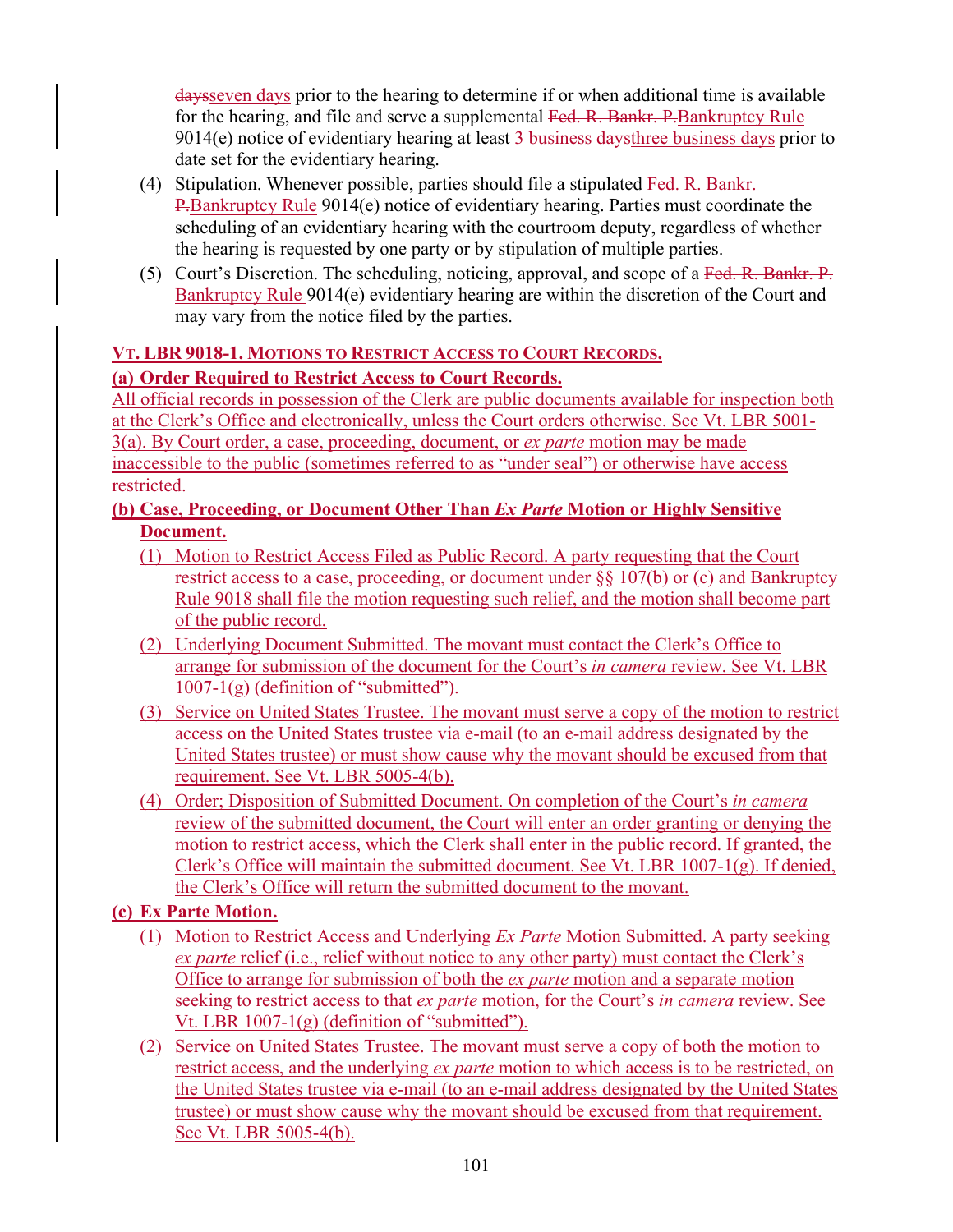(3) Order; Disposition of Submitted Motions. On completion of the Court's *in camera* review of the submitted motions, the Court will make a final determination on the motion to restrict access and, if granted, on the underlying *ex parte* motion; the Clerk's Office will notify the movant directly of the Court's determination. If granted, the Clerk's Office will maintain the submitted motions. See Vt. LBR 1007-1(g). If denied, the Clerk's Office will return the submitted motions to the movant.

### **(d) Highly Sensitive Document.**

A document may be deemed a highly sensitive document if (a) it contains classified information or information that could harm national security or (b) its disclosure could reasonably be expected to cause exceptionally grave damage or injury to any person, entity, or institution. A motion to treat a document as a highly sensitive document shall be treated as an *ex parte* motion in accordance with paragraph (c) above, except the document must be submitted to the Clerk's Office in a sealed envelope clearly marked as a "Highly Sensitive Document" (and should not be e-mailed).

# **(e) Contents of Motion to Restrict Access.**

A motion to restrict access made pursuant to subparagraphs  $(b)(1)$  and  $(c)(1)$  above must:

- (1) specify the legal and factual basis for the request;
- (2) specify the date by or circumstances under which the requested access restriction may be removed and the case, proceeding, document, or *ex parte* motion may become part of the public record;
- (3) affirm the movant is seeking the narrowest and shortest-term restriction that will achieve the necessary protection; and
- (4) attach a proposed order.

# **(f) Modification or Removal of Restricted Access.**

Upon expiration of the date and/or circumstances specified in subparagraph (e)(2) above, or at any earlier time for cause, the movant or another party in interest may file a motion, based on a change in circumstances, requesting that restricted access be (1) continued, (2) made permanent, (3) deemed moot and the restricted materials destroyed, (4) removed and the restricted materials made part of the public record, or (5) otherwise modified. The motion shall set forth the legal and factual basis for the request. The Court may also *sua sponte* set a status conference on whether modification or removal of restrictions is appropriate.

# **VT. LBR 9019-1. ALTERNATIVE DISPUTE RESOLUTION.**

# **(a) Generally.**

The Court encourages the use of Alternative Dispute Resolution ("ADR") when the parties believe the issues may be resolved through a non-adversarial process. The Court may direct the use of ADR and appoint a mediator in cases it determines are well-suited to non-judicial resolution. The courtroom deputy coordinates the use of ADR in bankruptcy matters.

# **(b) The District Court's Early Neutral Evaluation Process and Goals.**

The provisions of the Vermont-District Court Local Rules regarding Early Neutral Evaluation ("ENE") apply in Bankruptcy Court, subject to modifications necessary to ensure a specialized panel and requirements appropriate to bankruptcy issues. UpoOn consent of all parties, or upon order entry of this Court's order, the parties to an adversary proceeding or contested matter will be submitted topursue ENE, and complete ENE by the deadline for completing the ENE process will be set forth in the scheduling order. The courtroom deputy coordinates use of ENE in bankruptcy matters.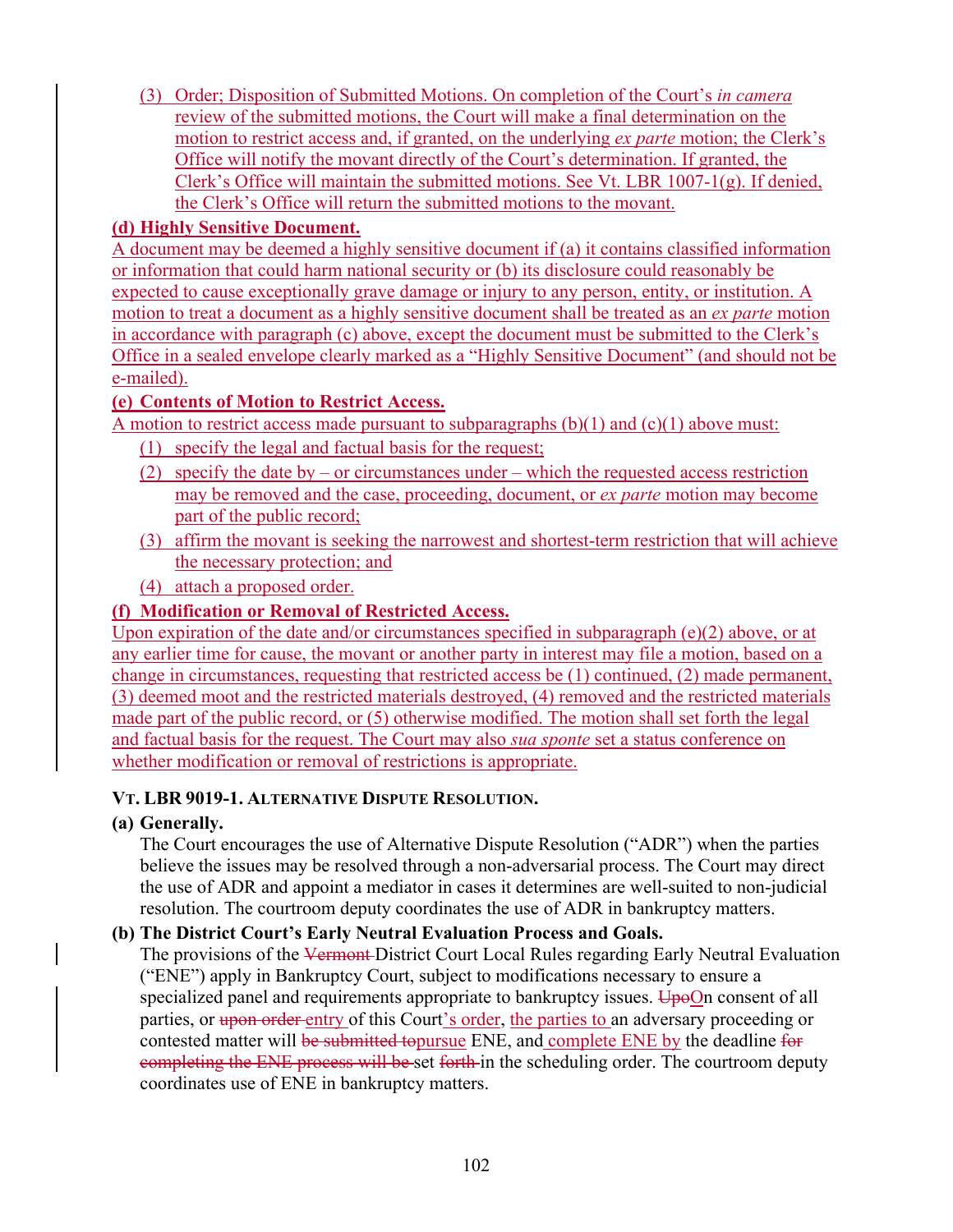# **VT. LBR 9021-1. MEMORANDA OF DECISION, JUDGMENTS, AND ORDERS.**

Copies of all memoranda of decision, judgments, orders entered after evidentiary hearings, and all orders that set forth a detailed explanation of a ruling, are posted on the Court's website, http://www.vtb.uscourts.gov. These documents are available to the public and may be searched by cite, case number, date, or keyword. Parties may cite to the Court's memoranda of decision and orders found on the Court's website even if designated as "Not for Publication" and need not provide copies of any posted such decisions and or orders to opposing parties or the Court.

# **VT. LBR 9022-1. NOTICE OF DECREES, JUDGMENTS, AND ORDERS – NOTICE OF.**

All decrees, judgments, and orders of the Court will be filed electronically, and in accordance with these Rules; electronic filing of the decrees, judgments, and orders, constitutes entry on the docket kept by the Clerk pursuant to Federal Rules of Bankruptcy Procedure Rules 5003 and 9021. See also Vt. LBR 9036-1(e).

# **VT. LBR 9023-1/VT. LBR 9024-1. MOTIONS TO RECONSIDER.**

Any motion captioned as a "Motion to Reconsider" will be treated as a motion to alter or amend a judgment or for relief from a judgment or order under Federal Rule of Bankruptcy ProcedureBankruptcy Rule 9023(e) or 9024. Such a motion must set forth the grounds alleged to satisfy the criteria set forth in Federal Rule of Bankruptcy ProcedureBankruptcy Rule 9023 or 9024, including the time period for filing the motion. Responses to such a motion are not required. However, where if a party wishes to respond, they must file their response must be  $filed$  within  $\frac{1}{4}$  daysseven days of service of motion. The Court will set a hearing on the motion if it determines a hearing is necessary.

# **VT. LBR 9027-1. REMOVAL/REMAND.**

# **(a) Notice of Removal.**

A party filing a notice of removal must give written notice of removal to all adverse parties and must file a copy of the notice of removal with the clerk of the court from which the civil action or proceeding was removed. The filing of the notice of removal with the Clerk of this Court will effectuates the removal and the parties to that action may not proceed any further in the other court unless and until this Court remands the case or orders otherwise.

# **(b) Procedure after Removal.**

The party filing the notice of removal must file or cause to be filed with the Clerk of this Court certified copies of all records and proceedings in the court from which the case was removed. The removing party bears the expense of obtaining the certified copies and must obtain and file them within 14 days after filing the notice of removal.

# **(c) Remand.**

If, at any time before final judgment, it appears that the civil action or proceeding was removed improvidently or that this Court lacks jurisdiction to adjudicate the matter, this Court will remand the case-back to the court from which it was removed and may order the payment of reasonable and justified costs. The Clerk of this Court will mail a certified copy of the "Order of Remand" to the clerk of the court from which the civil action or proceeding was removed, and thereafter that court may proceed with the case.

# **(d) Consent in Core Proceeding.**

Each<sub>Iff</sub> a party who filesd a pleading in connection with a removed cause of action, *including* other than the notice of removal, shall include in their initial post-removal filinges a statement pursuant to Federal Rule of Bankruptcy ProcedureBankruptcy Rule 9027(e)(3) asserting whether, with respect to each claim or counterclaim: (1) stating that the proceeding or any part of it is core or non-core; and  $(2)$ , theat party must also specify whether they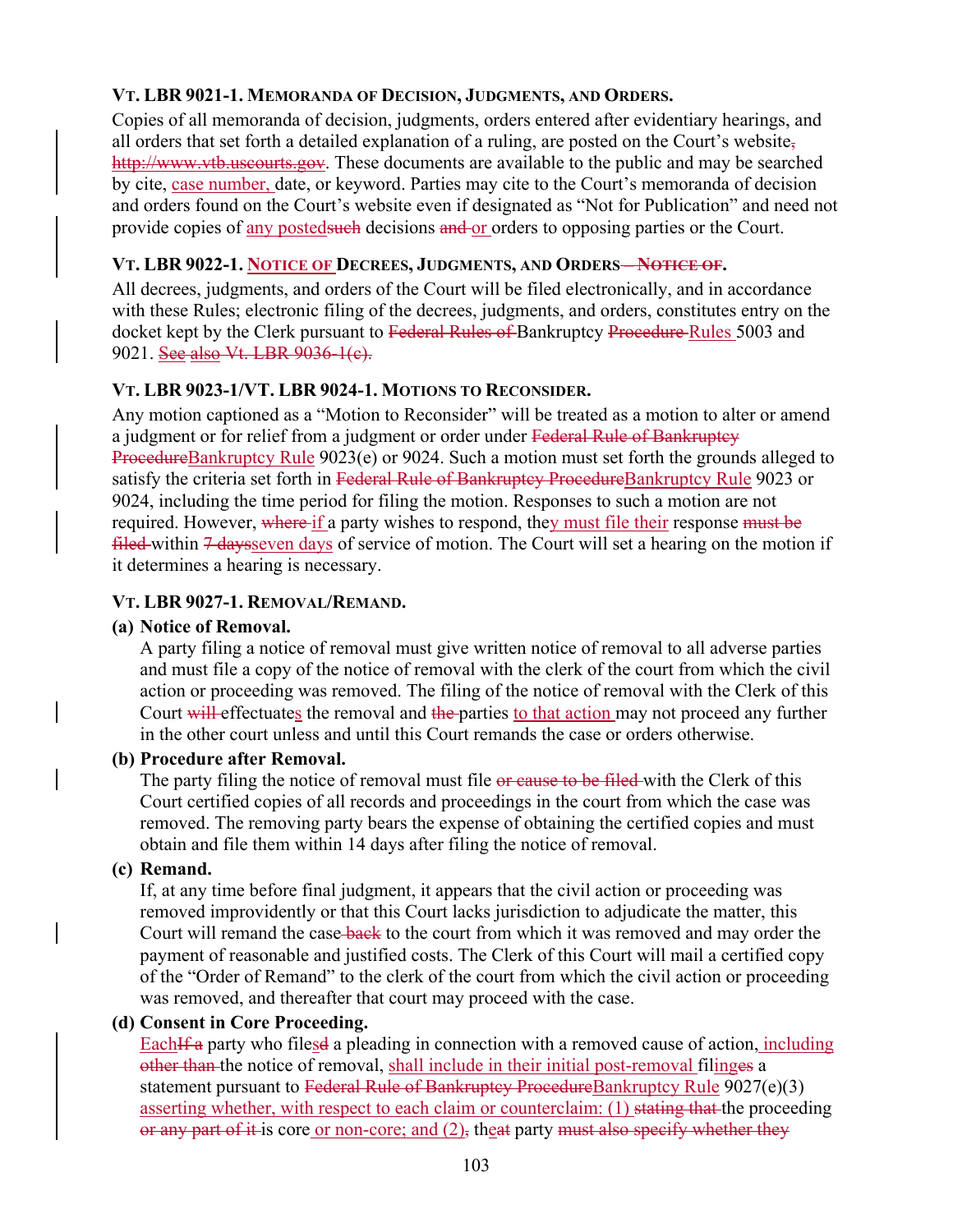consents to the entry of a final orders or judgment by the Bankruptcy Court. Also, they must state whether they consent to this Court's entry of a final orders or judgment, consistent with Article III of the United States Constitution. See Vt. LBR 7008-1; see also Vt. LBR 7012-1.

#### **VT. LBR 9029-1. LOCAL RULES – GENERALLY.**

**(a) Scope and Title.** 

- **(b) Local Rules. These Rules govern procedure in this Court. These Rules should be cited as "Vermont Local Bankruptcy Rules" or "Vt. LBR [#]." These Rules supplement the Federal Rules of Bankruptcy Procedure. Cases, contested matters, and adversary proceedings transferred or withdrawn to the United States District Court for the District of Vermont will be governed, as applicable, by the Local Rules of Procedure for the United States District Court for the District of Vermont (referred to herein as the "District Court Local Rules").**
- **(c) Appendices and Forms. A supplement containing various checklists, examples, forms, guidelines, models, and reference materials is available and entitled "Local Bankruptcy Rules Supplement: Appendices & Forms" (the "Supplement"). Materials within the Supplement are labeled as "Appendices" or "Forms," and are cited in the Rules as "Vt. LB Appendix [Roman numeral]" for Appendices and as "Vt. LB Form [Letter]" for Forms. The Supplement is available on the Court's website http://www.vtb.uscourts.gov.**

### **(d)(a) Making and Amending these Rules.**

These Rules may be made and amended by action of the Judges of the United States District Court for the District of Vermont, pursuant to Federal Rule of Bankruptcy ProcedureBankruptcy Rule 9029.

### **(e)(b) Matters Not Covered by These Rules.**

- (1) Consistent Practice. In any matter not covered by these Rules, the Court may regulate practice in any manner that is not inconsistent with either the Federal Rules of Bankruptcy Procedure Rules or the Federal Rules of Civil Procedure.
- (2) Suspension of Rules. The Court may, *sua sponte* or upon the motion of any party, change or suspend any of these Rules in the interest of justice.
- (3) Good Cause. A party seeking a waiver of these Rules must file a motion showing good cause and specifying the scope of the waiver sought, on notice to all parties in interest in the case or proceeding who would be affected by such waiver.

# **(f)(c) Standing Orders.**

# Vt. LBR 9029-2. Local Rules – Standing Orders.

Standing orders may be issued by the Court to keep these Rules current and are available . Copies of all standing orders may be obtained from the Clerk's Office and are found on the Court's website, http://www.vtb.uscourts.gov. Standing Orders issued prior to the effective date of these Rules are superseded by these Rules, except as set forth in Appendix  $X$  to these Rules..

#### **VT. LBR 9033-1. PROPOSED FINDINGS AND CONCLUSIONS IN CERTAIN CORE PROCEEDINGS. (a) Generally.**

If the Court determines it would not be consistent with Article III of the United States Constitution for it to enter a final order or judgment in a particular contested matter or adversary proceeding  $(a_1)$  that was referred to this Court and designated as core under 28 U.S.C. § 157(b), and  $(\frac{1}{2})$  in which the Court heard evidence and arguments, the Court will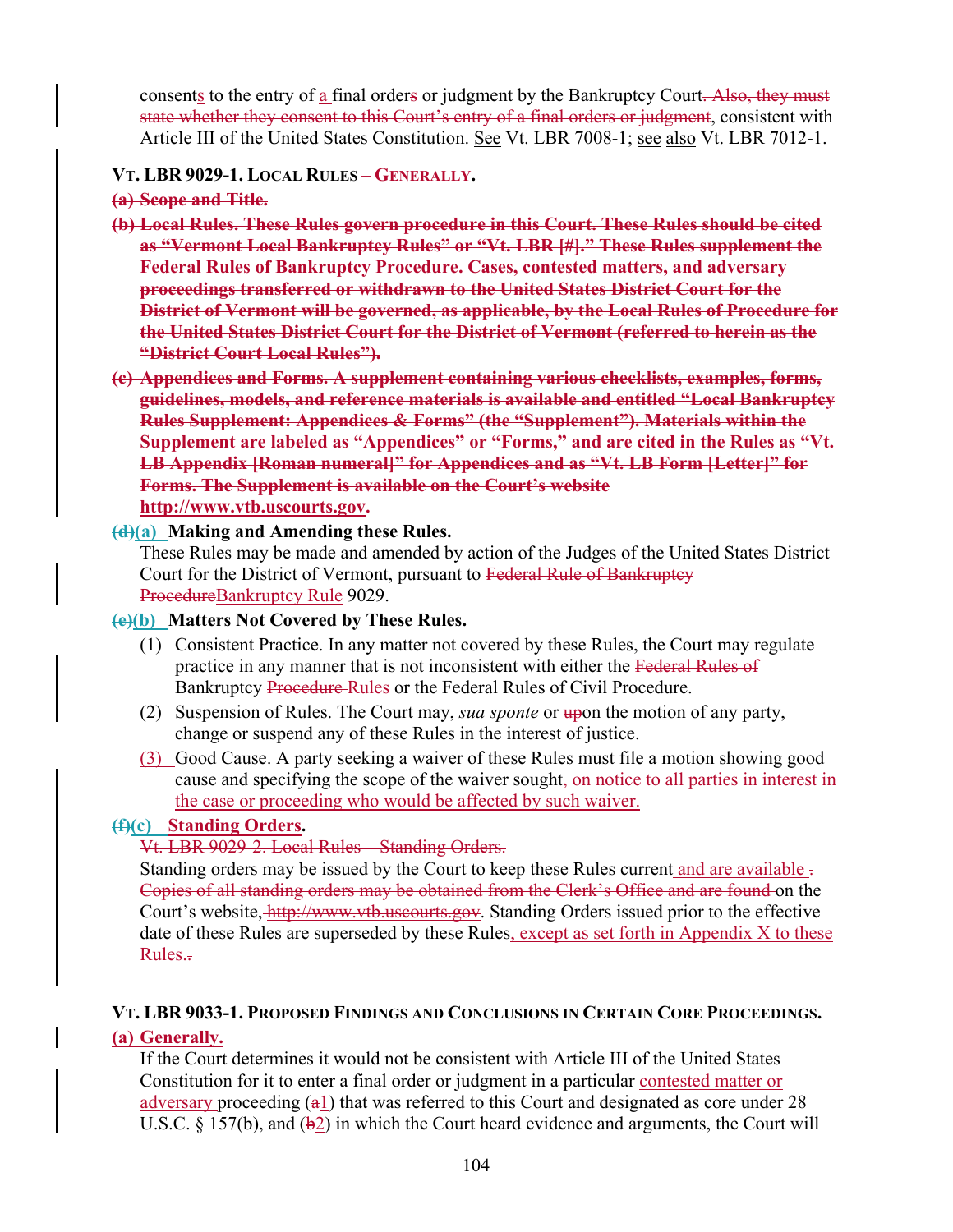enter proposed findings of fact and conclusions of law pursuant to Federal Rule of Bankruptcy ProcedureBankruptcy Rule 9033(a), (b), and (c), and treat the proceeding as if it were a non-core proceeding.

#### **(b) Objections.**

Any party to a contest matter or adversary proceeding who objects to the Court's proposed findings of fact and conclusions of law must file their objection as specified in Bankruptcy Rule 9033(b). The Clerk will transmit all relevant parts of the record, including the Court's proposed findings of fact and conclusions of law and any objection(s) thereto, to the District Court.

# **VT. LBR 9036-1. NOTICE BY ELECTRONIC TRANSMISSION (NEF).**

### **(a) Generally.**

Pursuant to Federal Rule of Bankruptcy Procedure 9036, the Clerk or the federal judiciary's Bankruptcy Noticing Center (BNC) may give notice by electronic transmission to any person or entity that is entitled to receive notice and requests electronic notices by executing an electronic noticing agreement. See paragraph (b) below. This is in addition to and distinct from the consent document executed for CM/ECF.

#### **(b) Noticing Agreements.**

**(c) The Court will provide noticing agreements through the BNC upon request. The terms and procedures for electronic noticing are set out in the Court's noticing agreement; that agreement is available from the Clerk and on the Court's website http://www.vtb.uscourts.gov.** 

# **(d) Electronic Notice of Court Orders and Judgments.**

Immediately upon entry of an order or judgment, the Clerk will electronically transmit an NEF to each party registered to use CM/ECF in the case. Electronic transmission of the NEF constitutes the notice required by Federal Rule of Bankruptcy Procedure 9022. In accordance with the Federal Rules of Bankruptcy Procedure, the Clerk will give non-electronic notice to any person who has not consented to electronic service.

# **VT. LBR 9070-1. EXHIBITS IN EVIDENTIARY HEARINGS – PRODUCTION, RETENTION, AND CUSTODY THEREOF.**

# **(a) Marking of Exhibits.**

In an adversary proceeding or a contested matter, counsel (or *pro se* parties) must mark and file electronically all trial and hearing exhibits, other than rebuttal exhibits, no later than one full business day prior to the time set for commencement of the trial or hearing. If a party intends to introduce more than 10 exhibits, they must (1) <u>file them as a single docket entry</u>, (2) include as the main document an exhibit list with a descriptive title and number for each exhibit, and (3) include each labeled exhibit as a separate attachment to the main documentlabel, tab, and place all exhibits in a three-ring binder or submit them in PDF format on a CD; and (2) create an index to all exhibits. Unless impracticable and waived by the Court, all documentary exhibits must be prepared in a quantity sufficient to provide paper copies to the Court, each opposing counsel, the examining attorney, and the witness during the trial or hearing. Counsel (or *pro se* parties) may provide electronic copies of exhibits to opposing counsel or parties who consent to waive the obligation for paper copies. Counsel who choose to present exhibits in PDF format on a CD must bring a laptop to connect to the Court's evidence presentation system and appear 30 minutes before the hearing begins to ensure the laptop is compatible with the Court's system and to obtain any assistance they need from the Clerk's Office staff.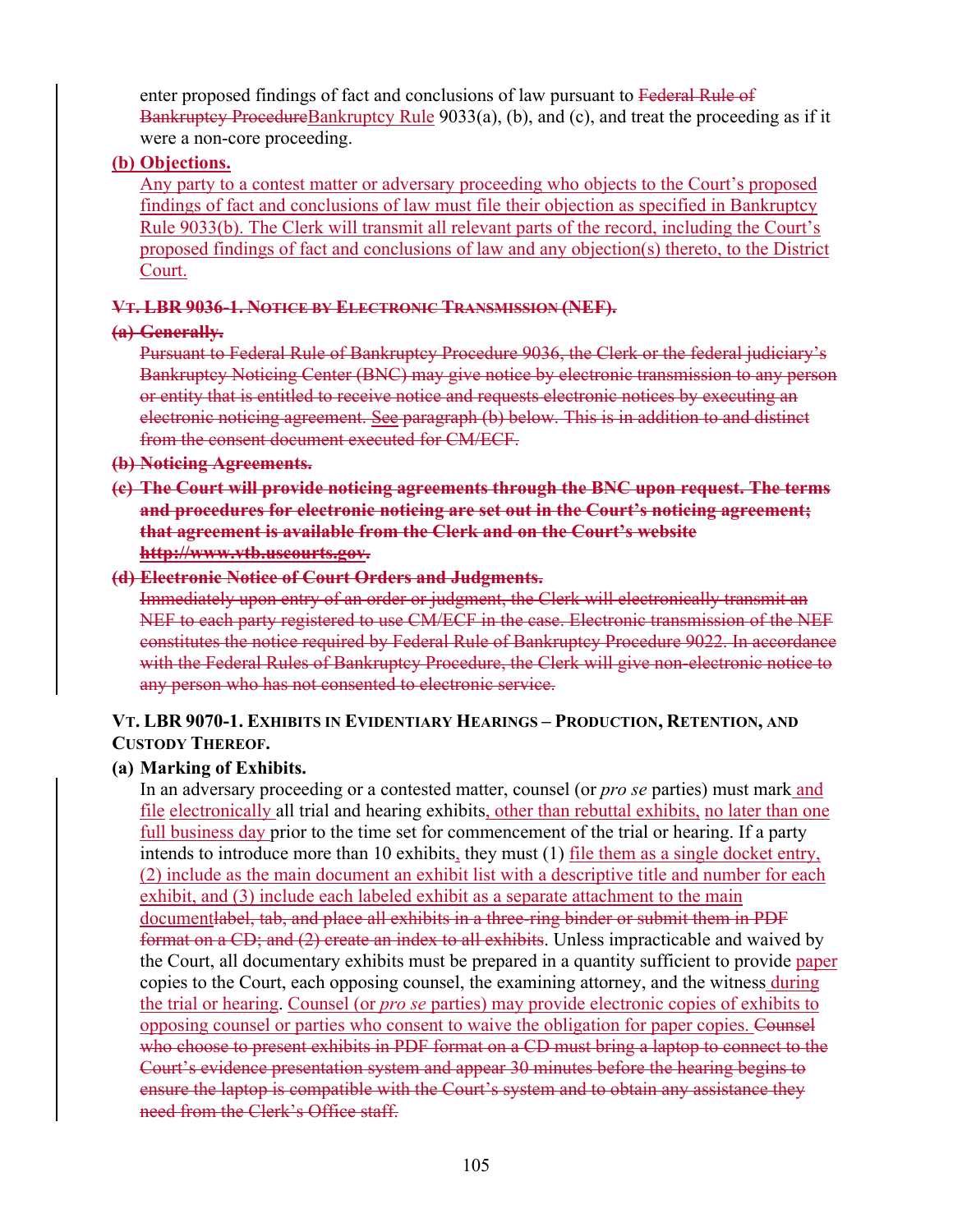# **(b) Retention of Exhibits by Attorneys.**

The attorney or *pro se* party who files or introduces exhibits shall retain the physical original of all exhibits until the time for any appeal expires, except as set forth in paragraph (c) below. Unless the Court directs otherwise, parties should not file original exhibits with the Clerk but rather the party proffering the exhibit in Court should retain the originals and provide a copy to the Court. The Court will temporarily retain its copy of exhibits if it reserves decision; after entry of a decision, the Court will deliver the exhibits to the Clerk. See paragraph (c) below.

# **(c) Retrieval of Exhibits from the Clerk; Destruction of Abandoned Exhibits.**

To the extent the Court requires or permits a party to introduce in physical form an exhibit not filed on the docket, t<sub>The party</sub> who introduced introduces such the exhibits will be responsible for retrieving them it from the Clerk promptly after the time for any appeal expires. If no appeal is taken, the party must pick up the exhibits at the expiration of the time for taking an appeal. If an appeal is taken, the party must retrieve the exhibits within 30 days after the record on appeal has been returned to the Clerk by the appellate court. The Clerk will give parties who fail to comply with this timeframe 30 days' notice to retrieve their exhibits. Thereafter, that party fails to do so, the Clerk may destroy or dispose of the exhibits without further notice.

# **(d) Appeal.**

If a party appeals an order or judgment, that party must file all exhibits necessary to perfect the appeal as a part of the record on appeal, in such format as the appellate court requires.

### **(e) Photocopy Size and Format.**

All photocopies of original exhibits that are part of a document filed in the Clerk's Office, whether filed electronically or non-electronically, must be  $8\frac{1}{2}$ " x 11" in size, be in PDF format, and (unless impracticable) be searchable.

# **VT. LBR 9071-1. STIPULATIONS.**

See Vt. LBR 4001-1(e); Vt. LBR 4001-4(d); Vt. LBR 9013-1(f); Vt. LBR 9013-2(f); see also Vt. LBR 9011-4(e) and (f).

# **VT. LBR 9072-1. ORDERS – PROPOSED.**

# **(a) When Required.**

All requests for relief, including applications and motions, except pleadings initiating adversary proceedings and stipulated orders, must be accompanied by a proposed order. See Vt. LBR 9013-1(i).

# **(b) Filing of Proposed Orders.**

A proposed order accompanying an application or a motion that is filed electronically must be (1) filed as an attachment to the application or motion, and (2) served with the application or motion.

# **(c) Allowed Endorsement Orders.**

An endorsement form of order, represented by a "SO ORDERED" and signature block for the Court, may be filed in lieu of a separate order:

- (1) when the parties stipulate to enlarge or shorten a time period or to reschedule a hearing,
- (2) when a debtor moves to delay the entry of discharge, and; or
- (3) when as otherwise set forth in these Rules. See Vt. LBR Rule  $9013-1(f)$ .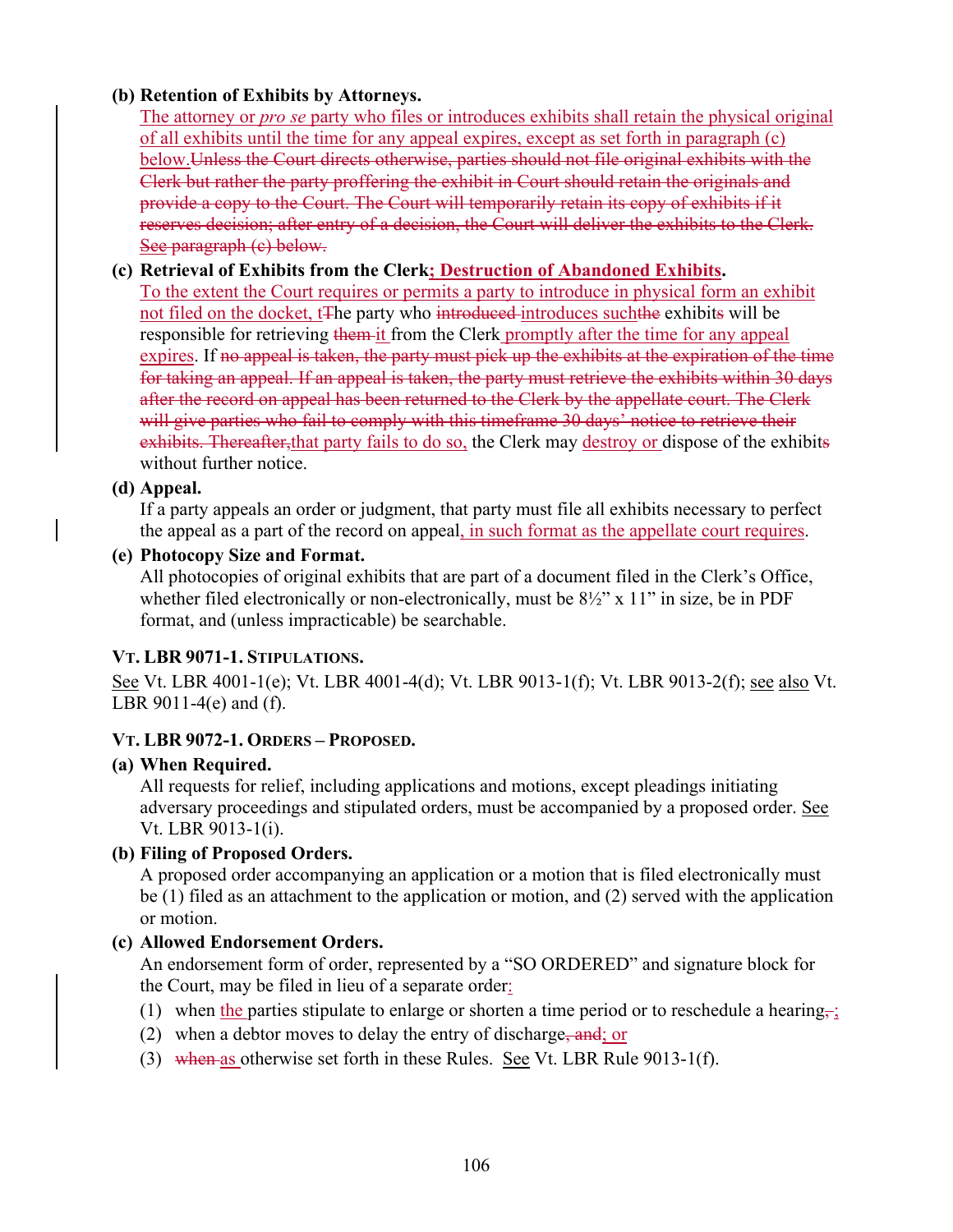### **(d) Format of Signature Line on Proposed Orders.**

The signature line on proposed orders should may not be situated on a separate page. Rather, there must be a continuity of language from the previous page contained on the signature page.

**(e) Lift Stay Relief.**  See Vt. LBR 4001-1(h).

#### **VT. LBR 9075-1. EMERGENCY MATTERS.**

#### **(a) Defining an Emergency Matter.**

The Court will deem a matter an "emergency matter" only if the movant demonstrates that the need for immediate relief is necessitated by circumstances beyond the movant's control and that there is insufficient not sufficient time to give the notice required by the Bankruptcy Code and the Federal Rules of Bankruptcy ProcedureRules. A movant's failure to address a matter in a timely manner does not warrant treatment as an "emergency matter" under these Rules.

### **(b) Procedures for Seeking Relief in an Emergency Matter.**

- (1) Filing Requirements. Absent exigent circumstances, the movant must file documents for the Court's consideration stating the nature of relief sought, the legal basis for that relief, and the facts creating urgency. To alert the Clerk's Office of the urgent nature of the relief sought, the filer must include the word "Emergency" in the caption of the documents filed and must either e-file or e-mail the documents to the Clerk's Office.
- (2) Telephonic Notice to Clerk's Office. To ensure prompt attention, a party filing an emergency motion must also call the Clerk's Office to alert a staff member (preferably, the courtroom deputy) that they have just filed an emergency motion.
- (3) Notice Requirements. The movant must notify all affected parties, as well as the case trustee and the United States trustee of any emergency motion. In very time-sensitive instances, the Court may approve notification via telephone or e-mail. Absent exigent circumstances, the movant is required to file a notice of hearing and certificate of service indicating the parties they notified and the method of notification.
- (4) Hearing. If, after reviewing the papers, the Court determines an emergency hearing is necessary, the Court prefers that the parties appear in person for hearing, but will permit remote participation by telephone if the nature of the emergency and time constraints warrant it. If testimony will be necessary to support the relief sought, the movant must request an evidentiary hearing. Otherwise, the hearing will be limited to legal arguments by counsel. The movant must coordinate the hearing date, time, and location with the courtroom deputy. It is if the movant will need participation of parties who can only appear remotely, it is the movant's responsibility to obtain Court approval of those coordinate any approved telephonic remote appearances as far in advance of the hearing as possible. See Vt. LBR 5007-1(c); see also Vt. LB Appendix IX.
- (5) Waiver of Filing Requirements and/or Hearing. If the Court determines there are exigent circumstances, in rare circumstances it may either  $(A)$  set a hearing to consider the emergency matter prior to the movant'swithout the filing or service of the motion documents<sub>i</sub>, or  $(B)$  the Court may rule on the motion without a hearing. The Court will determine what documents, if any, the movant must file and by when, as well as the nature and timing of the hearing after the Court has considered the facts and circumstances of the emergency matter.